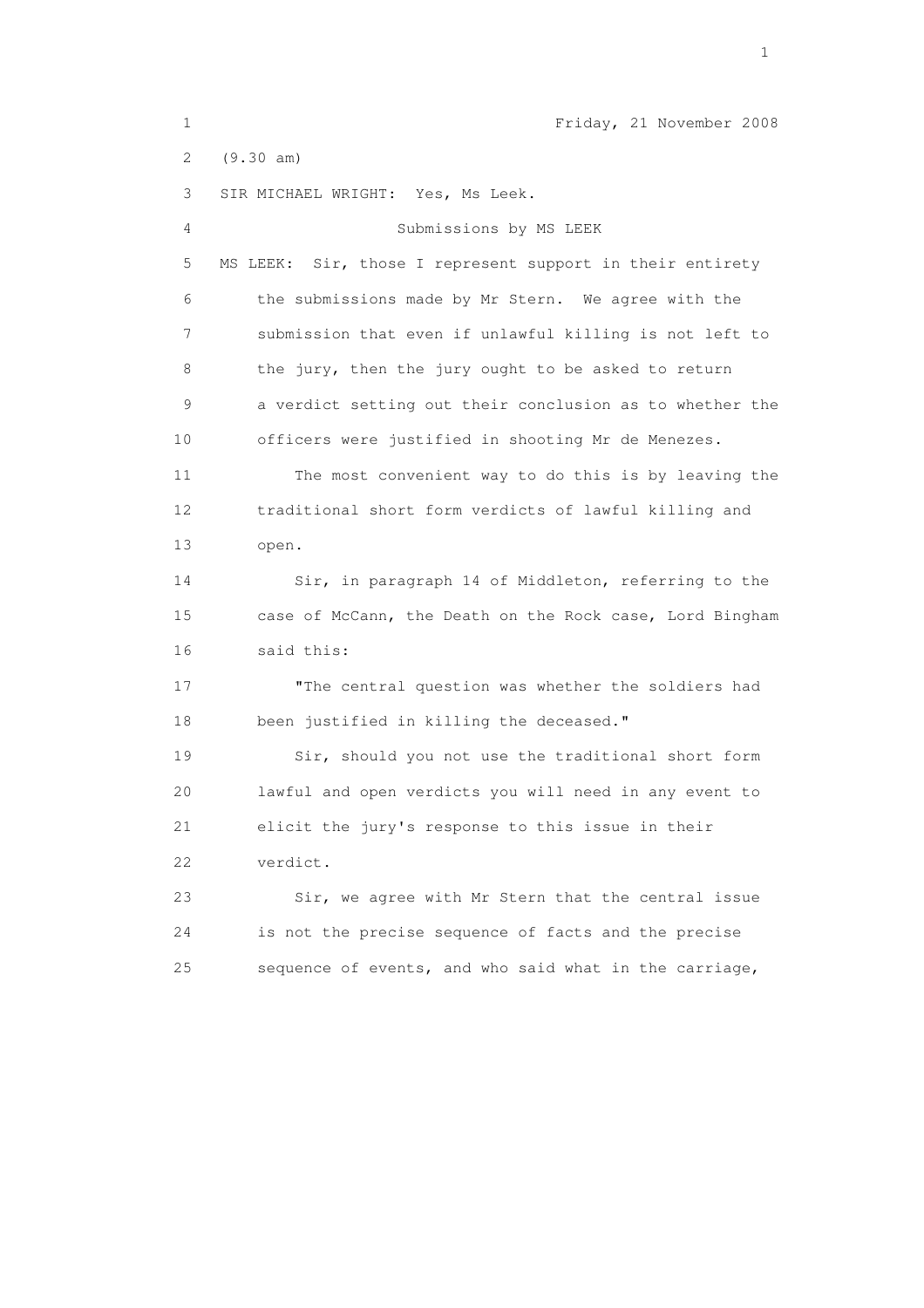1 but the issue of honest belief.

 2 Sir, contrary to paragraph 55 of Mr Hough and 3 Mr Hilliard's submissions, we submit that there is no 4 difficulty whatsoever presented by directing the jury as 5 to the constituents of lawful killing and an open 6 verdict, and in directing the jury on self-defence. 7 You would have to do this in any event if you were 8 to ask the question about whether the shots were 9 justified, because justification would be justification 10 in law and the same test would apply. 11 Sir, there would be no requirement to give any sort 12 of direction as to gross negligence manslaughter if you 13 were solely leaving verdicts as to lawful killing and 14 open, and that is -- 15 SIR MICHAEL WRIGHT: If I were to leave lawful killing, 16 don't I have effectively to direct the jury as to the 17 matters about which they have to be satisfied, on the 18 balance of probabilities? 19 MS LEEK: Yes, absolutely, on the balance of probabilities 20 and that would be the honest belief. 21 SIR MICHAEL WRIGHT: Might be thought to be a rather high 22 risk tactic. 23 MS LEEK: Sir, that is -- 24 SIR MICHAEL WRIGHT: They might not agree. 25 MS LEEK: They might not, in which case they would return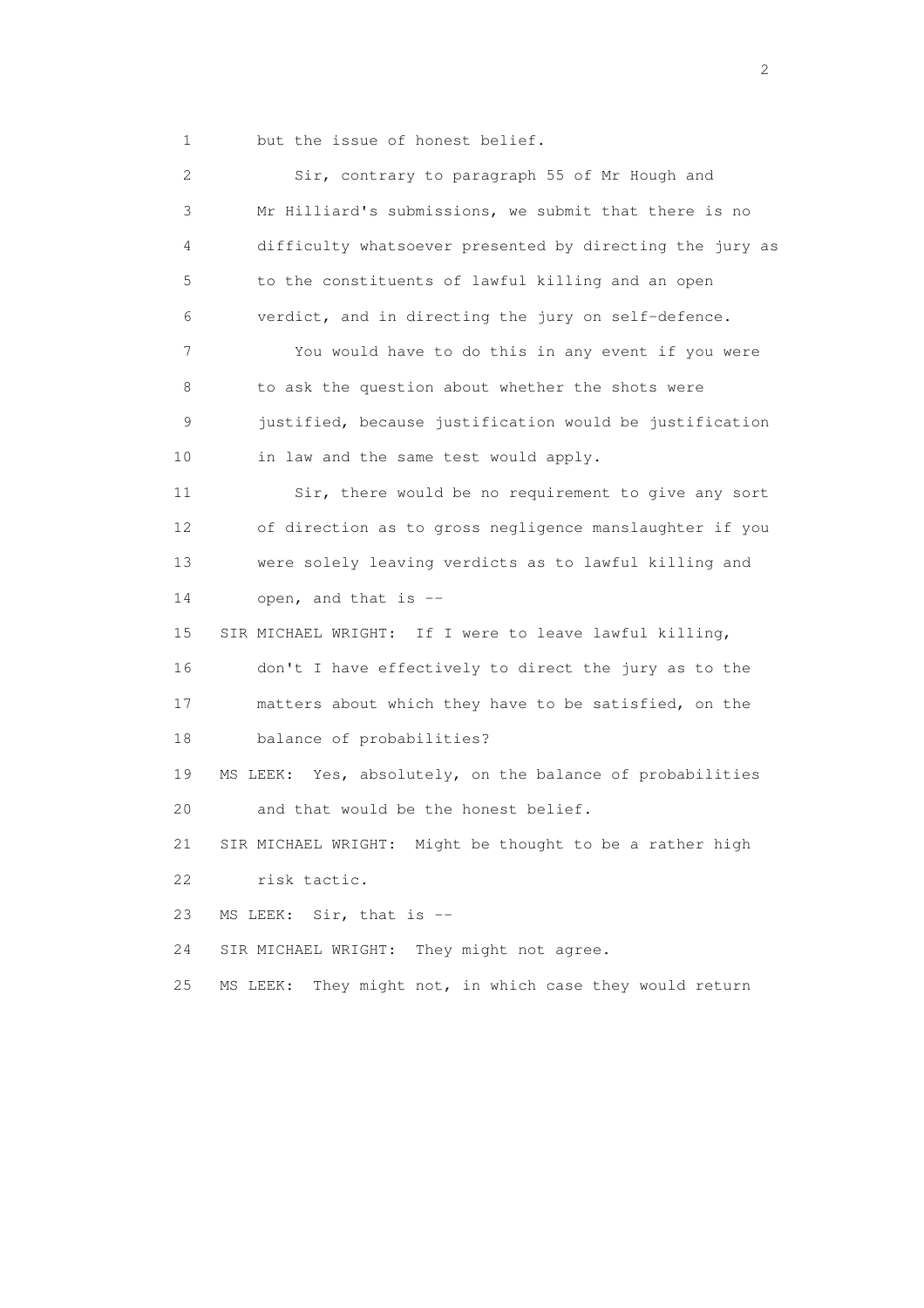1 an open verdict.

 2 SIR MICHAEL WRIGHT: Is there a logical gap between lawful 3 and unlawful killing? 4 MS LEEK: I am not sure I understand. 5 SIR MICHAEL WRIGHT: Is there a grey area into which you can 6 fall? I don't see that there is myself, but between 7 a lawful killing and an unlawful killing. 8 MS LEEK: Sir, you would determine not to leave unlawful on 9 the basis that there was no evidence that a properly 10 directed jury could return that verdict to the relevant 11 standard. 12 SIR MICHAEL WRIGHT: That is the approach I am being asked 13 to take, yes. 14 MS LEEK: But you would still have to ask them whether or 15 not they found the shots were justified. 16 SIR MICHAEL WRIGHT: I could understand it if you were to 17 say I should direct a lawful killing verdict on the 18 basis that where one ends the other begins. 19 MS LEEK: Sir, I'm sure Mr Stern would have no objection to 20 that, and for my part neither would I or my clients. 21 SIR MICHAEL WRIGHT: I daresay he wouldn't, but the question 22 is whether it's right in law to do it. 23 MS LEEK: To direct them to do so? 24 SIR MICHAEL WRIGHT: Yes. 25 MS LEEK: Sir, if you decide not to leave unlawful, then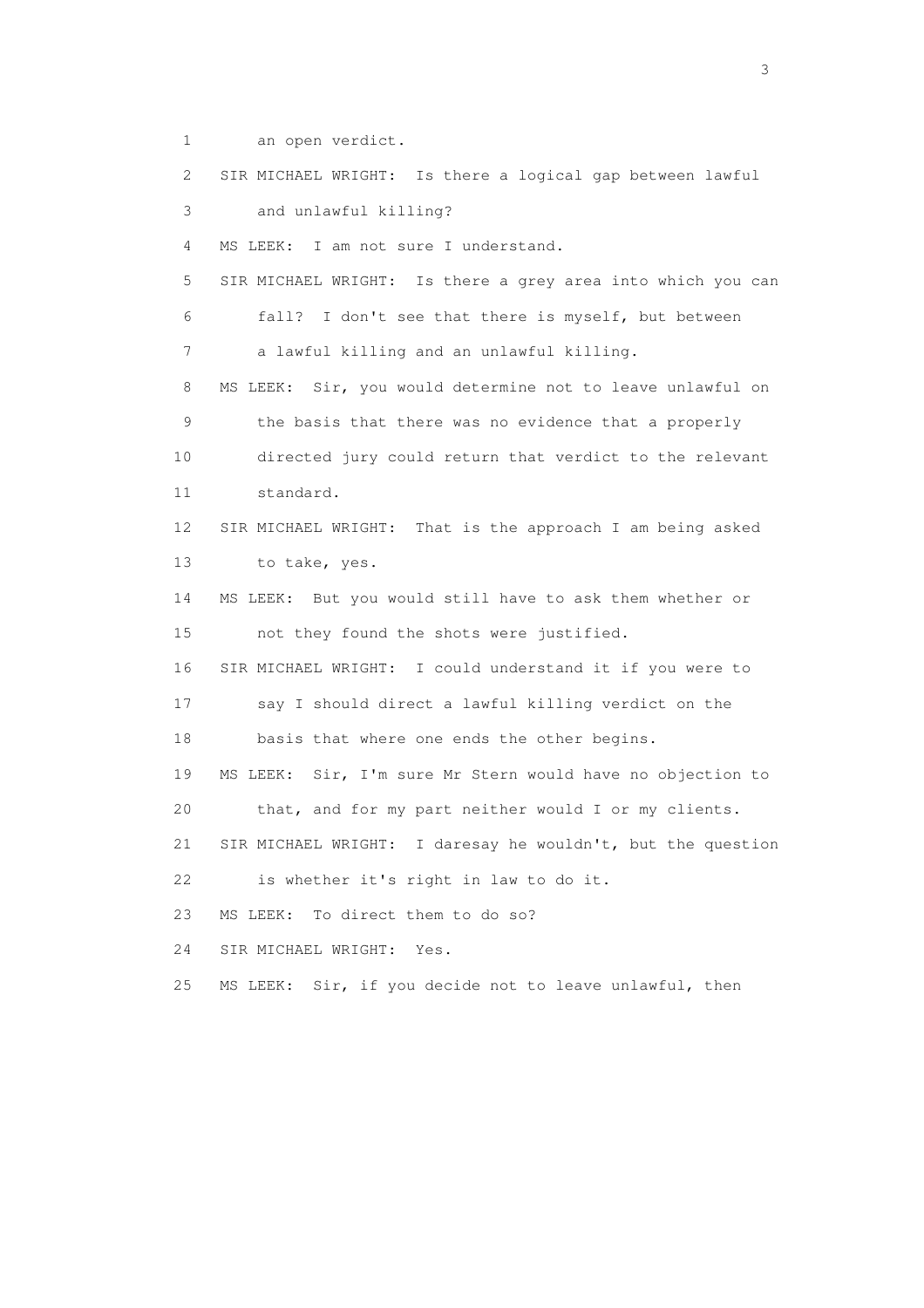1 they have to be able to return to answer the question as 2 to whether they consider the shots were justified to the 3 relevant standard. 4 SIR MICHAEL WRIGHT: That may depend upon the drafting of 5 the questions, of narrative verdict form questions. 6 MS LEEK: Yes. 7 SIR MICHAEL WRIGHT: All I am really cavilling about -- I am 8 not really cavilling. All I am really wondering about 9 is whether even on your approach, the formalistic short 10 form verdict is the right answer; whether it isn't in 11 fact a preferable way to do it and certainly the modern 12 thinking is to draft a series of questions which may 13 well produce in the end the answer. 14 MS LEEK: Sir, I am not sure that's been the thinking so far 15 as shooting cases is concerned -- 16 SIR MICHAEL WRIGHT: No, I understand that. 17 MS LEEK: Because as Mr Stern said -- well, between Mr Stern 18 and me, we have been involved in eight of these cases 19 I think between us, in which on every single occasion, 20 lawful killing and open have been left. 21 SIR MICHAEL WRIGHT: Bennett? 22 MS LEEK: Yes. And in a number of others, sir, and in the 23 only one in which lawful killing and open weren't left 24 was a case that Mr Davies and I were involved in, and 25 that was a case in which a specific question was asked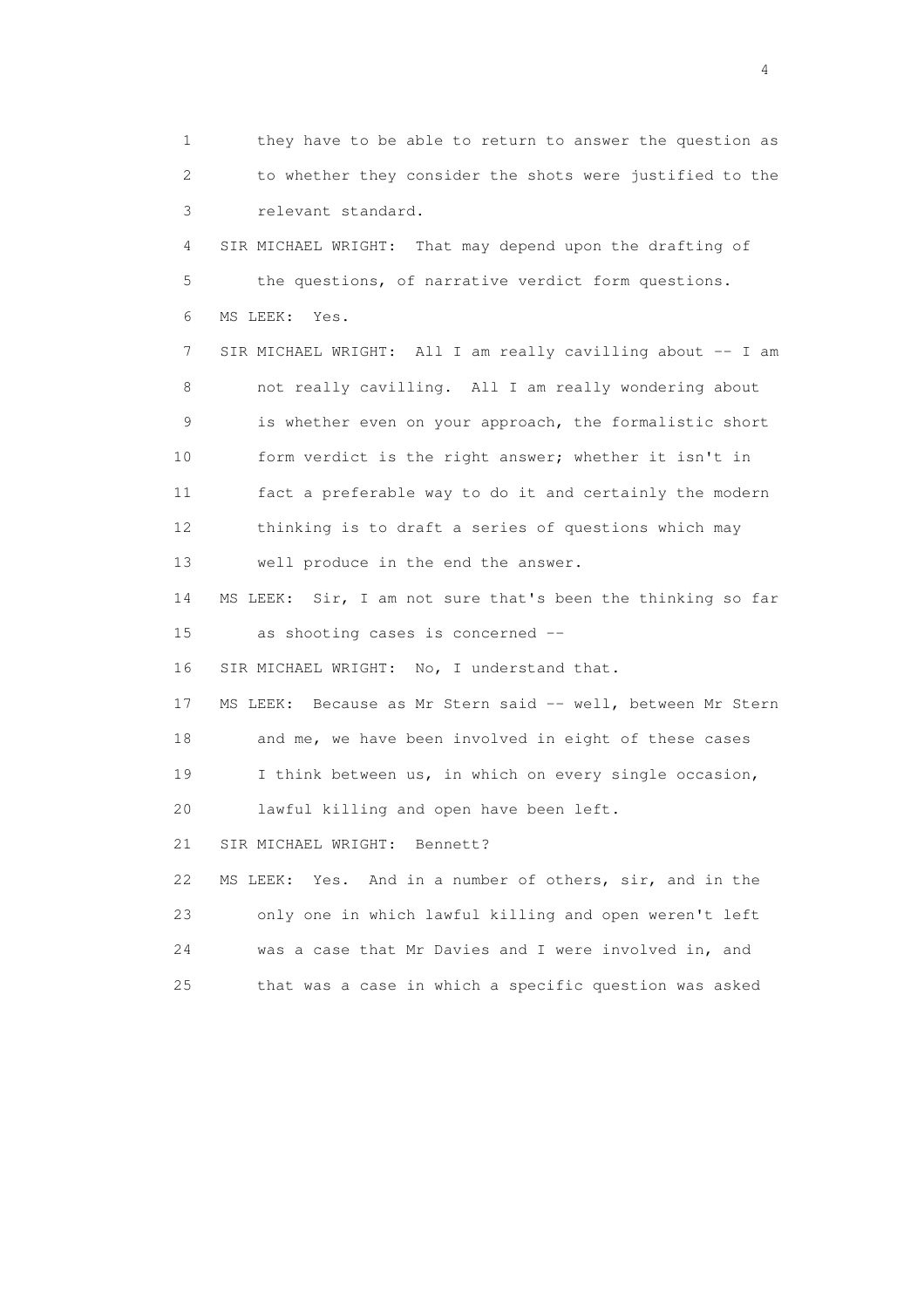1 as to whether the shots were justified. The reason that 2 was left as opposed to lawful killing was that there 3 were very, very complicated issues of causation but the 4 question was still asked as to whether or not the 5 officers honestly believed that they were in imminent 6 danger of attack. 7 SIR MICHAEL WRIGHT: Yes, all right. 8 MS LEEK: But for those issues of causation, lawful killing 9 and open would have been left. 10 SIR MICHAEL WRIGHT: What is the -- I am a very, very long 11 way away from making up my mind about how I am going to 12 approach this, believe you me. What would be the 13 objection as one of the questions left to the jury: did 14 Charlie 2 and Charlie 12 honestly and genuinely believe 15 they were under immediate threat of attack? 16 MS LEEK: There would be no objection to that. 17 SIR MICHAEL WRIGHT: Right. It achieves what you are asking 18 me to do, doesn't it? 19 MS LEEK: Yes. But, sir, that would be subject to 20 directions, the usual directions on self-defence, and 21 the Palmer direction as to being able to weigh to 22 a nicety, et cetera. 23 SIR MICHAEL WRIGHT: Yes. I am not sure about that. 24 MS LEEK: It wouldn't deal with the reasonableness of the 25 use of force unless it were accepted that if they

 $\sim$  5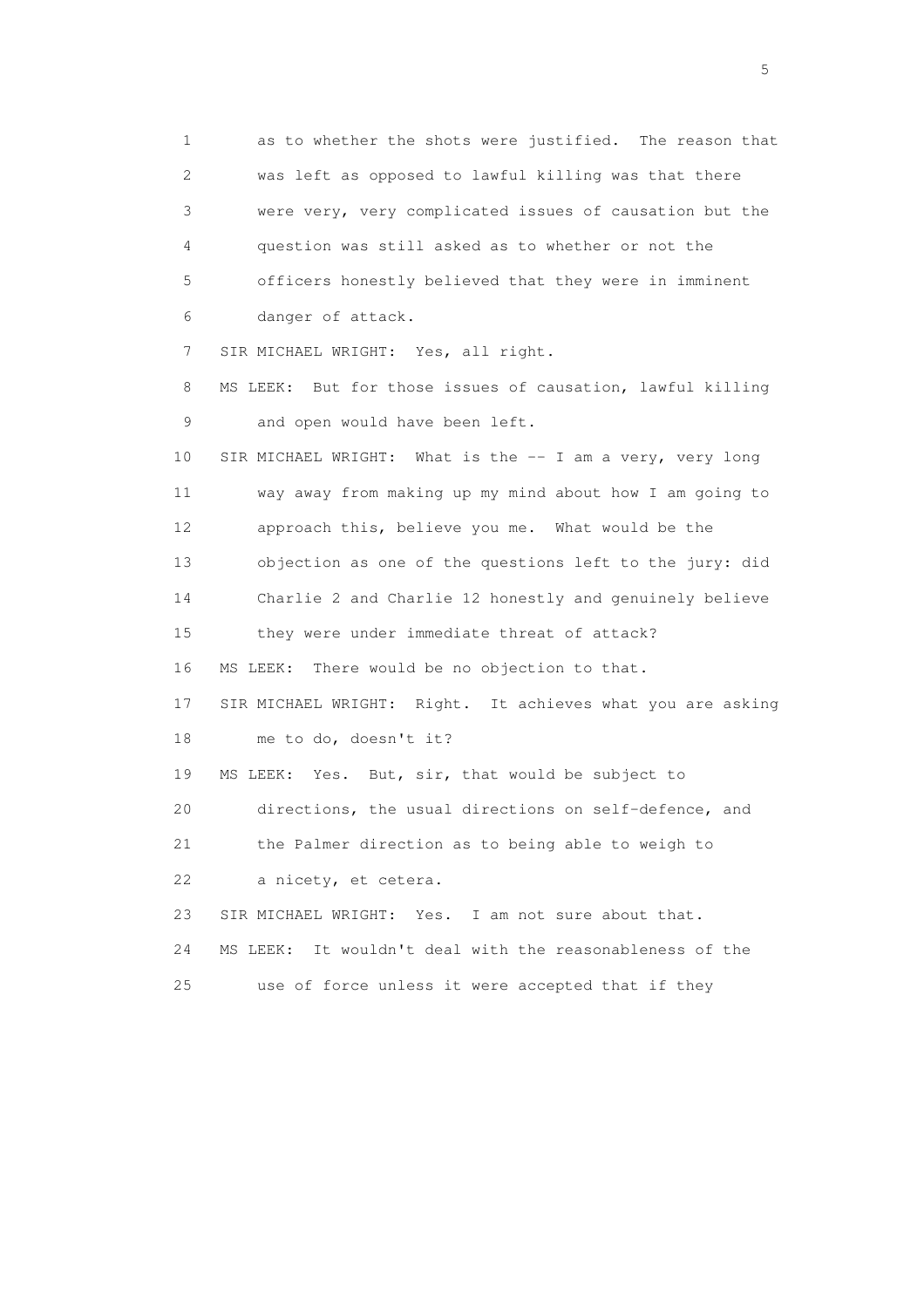1 honestly believed that they were under attack, 2 everything they did was obviously reasonable. 3 Sir, it would be our submission that there would be 4 no requirement to give any sort of direction as to gross 5 negligence manslaughter if you were only leaving 6 verdicts of lawful and open, because that would only 7 relate to the honest belief of the officers. 8 Sir, there would be no confusion as suggested by 9 your counsel in doing that, because you would simply 10 give the standard direction as to lawful killing and 11 open. 12 SIR MICHAEL WRIGHT: As to self-defence, really. 13 MS LEEK: Yes. 14 Sir, I make no submissions as to narrative verdicts 15 in the light of two matters. First of all, 16 Mr Mansfield's, if I can call it informal commendation 17 of my client, Trojan 84, for which we are very grateful, 18 and his recognition that the issue of who said what as 19 between Alan and Inspector ZAJ is overtaken by 20 subsequent events. 21 SIR MICHAEL WRIGHT: Thank you very much. Yes, Mr Gibbs. 22 Submissions by MR GIBBS 23 MR GIBBS: Sir, as to short form verdict you won't expect to 24 hear very much from me. It's enough perhaps if I say 25 that for the reasons which they have given, we support

 $\sim$  6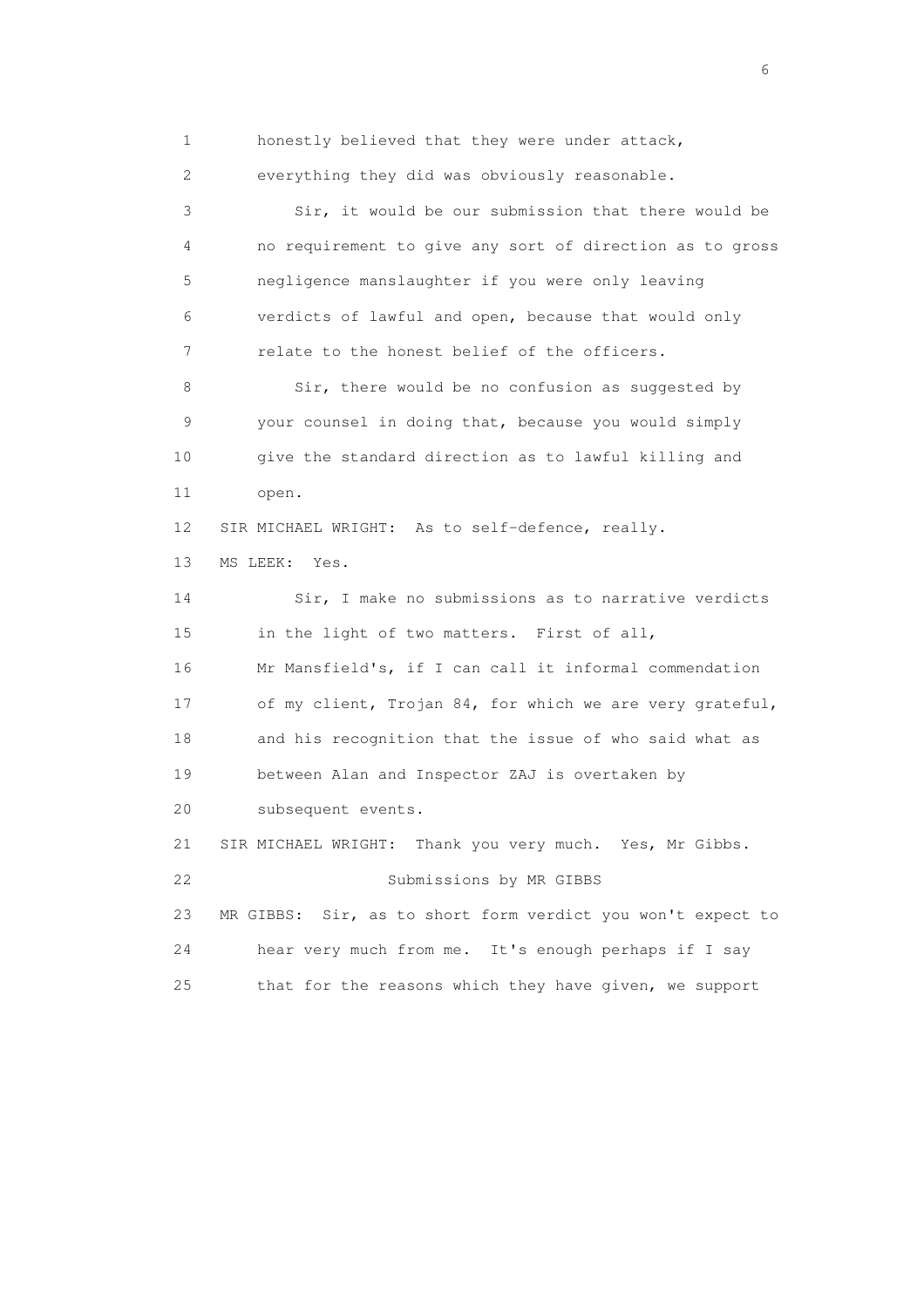1 the submissions which have been made to you on behalf of 2 the Metropolitan Police Service and C2 and C12.

 3 May I add to my written submissions, our written 4 submissions, about the narrative in three areas. The 5 first is as to questions of fact in the carriage after 6 the follow; secondly as to questions of fact at 7 Scotia Road before the follow; and, thirdly, and very 8 shortly, on the subject of the vocabulary to be used 9 generally in the propositions in the form of 10 a questionnaire or however else to be left to the jury.

 11 Firstly as to the questions of fact in the carriage 12 after the follow, could I invite your attention to your 13 counsel's submissions at paragraph 51 which are on 14 page 30 of the document. I say nothing about (i) and 15 its appropriateness because the evidence of the 16 surveillance officers in that regard is helpful but 17 equivocal.

18 As to (ii) and (iii), in my submission the evidence 19 of Ivor was clear but, more important than its clarity, 20 it was not challenged. I have prepared -- and I hope 21 you have a copy in front of you -- just a very short set 22 of excerpts of some of the evidence. On this topic it's 23 the first page. You will find there three excerpts, two 24 from Ivor and one from Geoff.

25 In the first, which is on page 2 of Day 24, if you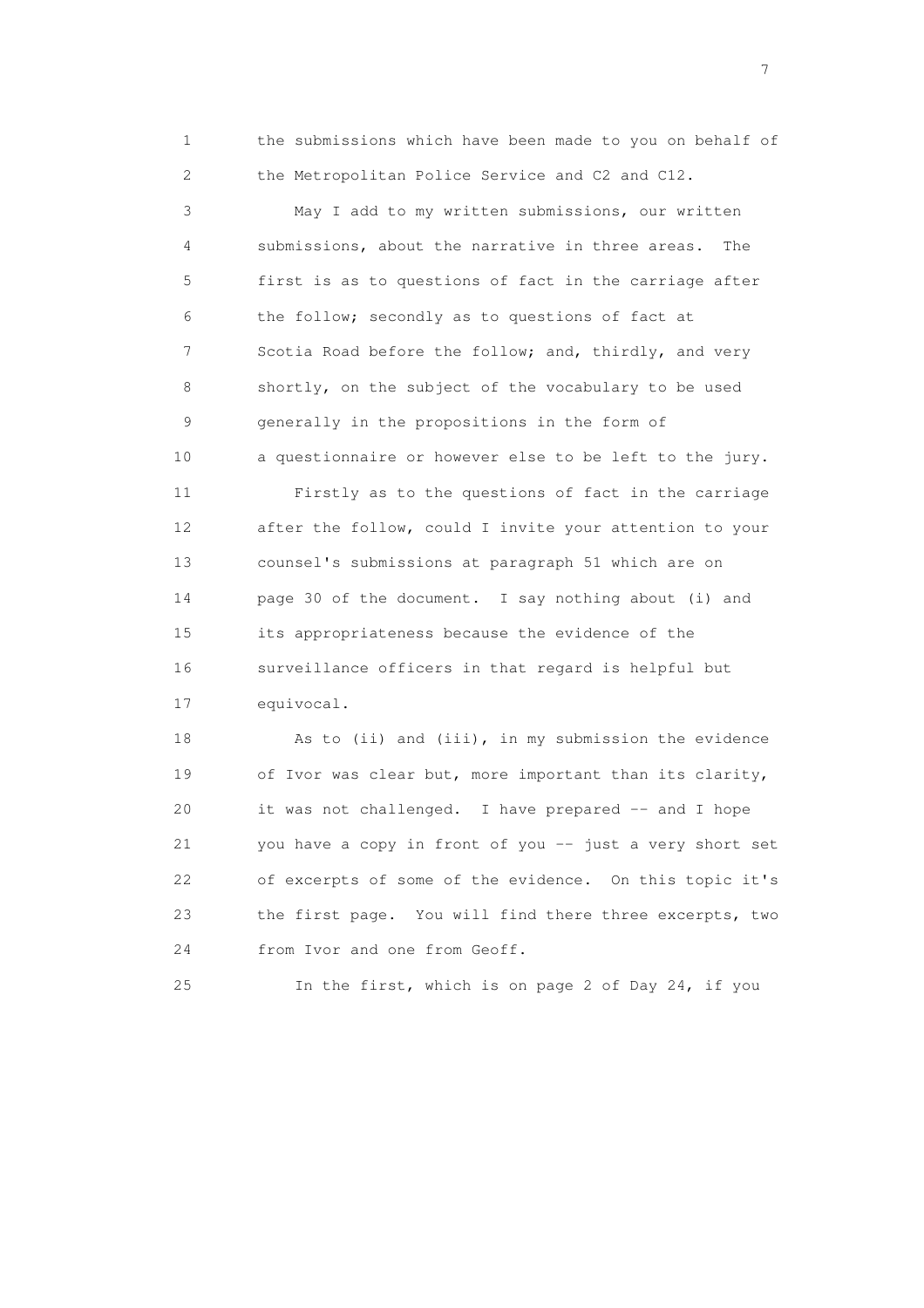1 allow your eye just to run down it, you will see that 2 you are asking Ivor questions designed to get in 3 a little more detail exactly what Mr de Menezes did in 4 the seconds before he was grabbed. 5 SIR MICHAEL WRIGHT: Yes. 6 MR GIBBS: You then have in the second excerpt my learned 7 friend Mr Mansfield asking him some questions on the 8 same topic, and in particular, as it were, putting, 9 insofar as the family of Mr de Menezes has case, putting 10 the case to him. 11 SIR MICHAEL WRIGHT: Yes. 12 MR GIBBS: It's a statement of the case, if that's the right 13 way to describe it, which doesn't suggest that 14 Mr de Menezes didn't stand up and does not suggest that 15 he didn't move. 16 The same is true if one looks at the third excerpt 17 which comes from the evidence of Geoff, and again it's 18 during the questioning by my learned friend 19 Mr Mansfield. You can see again what is put. 20 SIR MICHAEL WRIGHT: Yes. Effectively it's being accepted 21 as a starting point that he came out of his seat. 22 MR GIBBS: Yes. 23 SIR MICHAEL WRIGHT: Which of course would be the 24 explanation as to how Ivor was able to get him into 25 a bear hug, couldn't do it otherwise.

en de la construction de la construction de la construction de la construction de la construction de la constr<br>En 1980, en 1980, en 1980, en 1980, en 1980, en 1980, en 1980, en 1980, en 1980, en 1980, en 1980, en 1980, en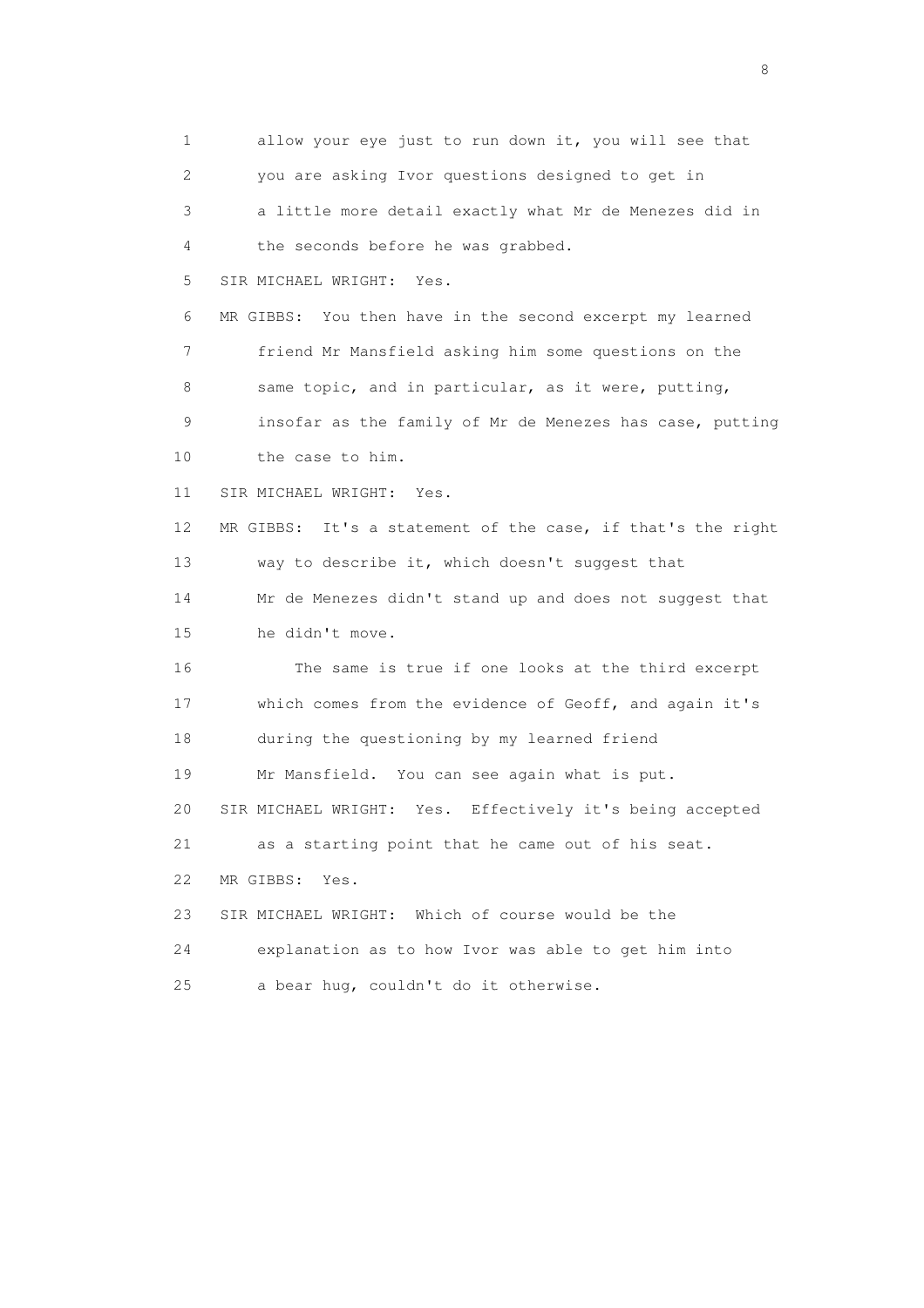1 MR GIBBS: Yes. My submission is that it would be wrong in 2 principle to leave to a jury a factual finding which 3 would necessarily involve a conclusion of untruthfulness 4 against a witness -- 5 SIR MICHAEL WRIGHT: Sorry, where are you now, Day 21?

 6 MR GIBBS: No, I am making a submission to you. 7 SIR MICHAEL WRIGHT: Sorry, you correctly reprove me. Go 8 on.

 9 MR GIBBS: It's a proposition which I commend to you. It's 10 this: that it would be wrong in principle to leave to 11 a jury a factual finding which would necessarily involve 12 a finding of untruthfulness against a witness who was 13 not given a chance to deal with it. A factual finding 14 which, if returned by the jury, would by implication or 15 necessarily involve a finding of perjury against the 16 witness.

 17 If there had genuinely been perceived to be any risk 18 of such a finding being left to a jury as a question of 19 fact, then I have no doubt that even if it had not been 20 put by my learned friend Mr Mansfield, those who 21 represent you in these proceedings or you yourself would 22 have intervened to make sure that the witness had 23 an opportunity to deal with it. And the explanation for 24 why you didn't, of course, is plain, because the 25 evidence of Ivor has never been doubted on the subject;

en de la construction de la construction de la construction de la construction de la construction de la constr<br>1911 : la construction de la construction de la construction de la construction de la construction de la const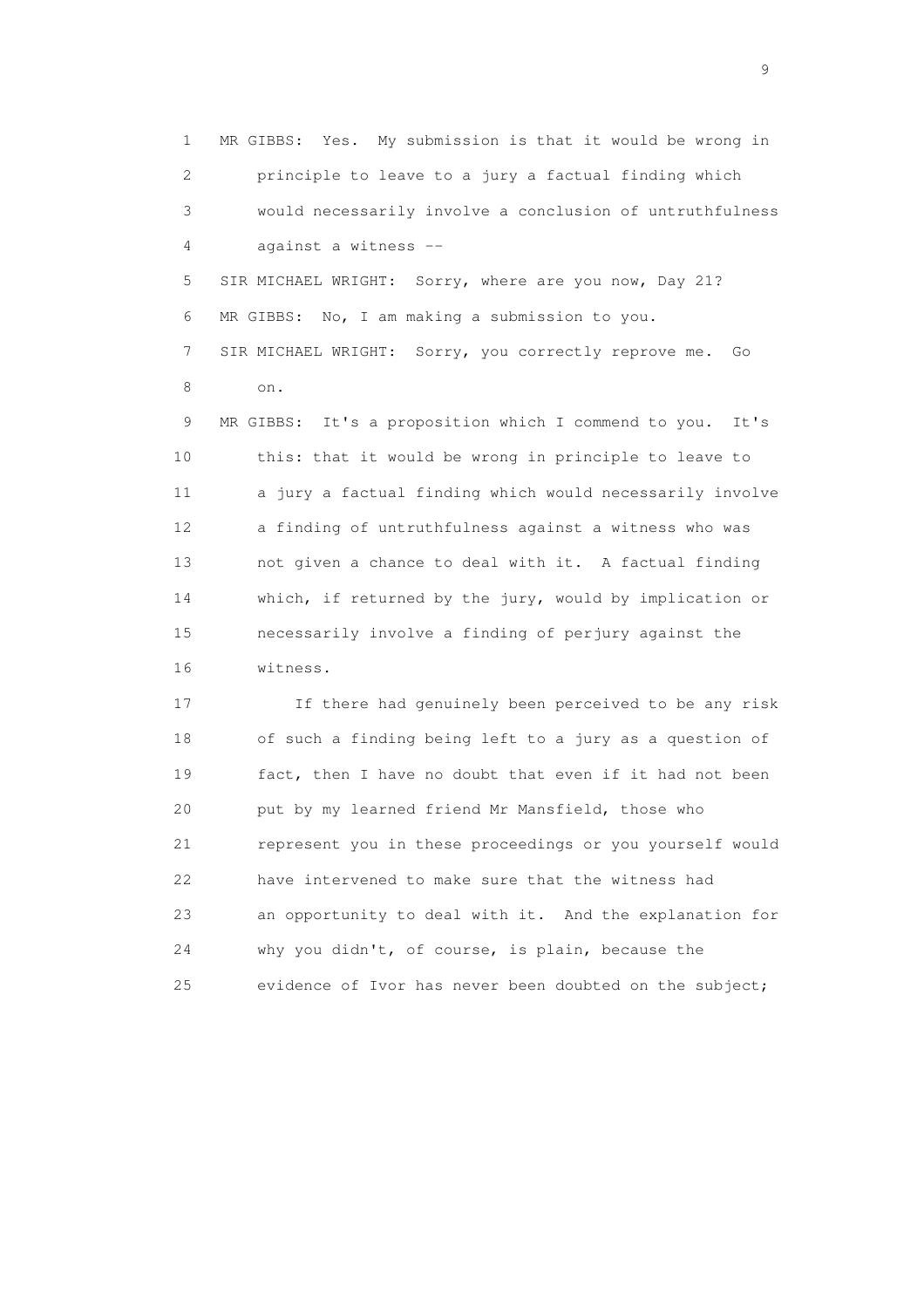1 indeed this is something, as you will remember from the 2 family's submissions, which you opened as a fact to the 3 jury at the very outset of this inquiry. 4 SIR MICHAEL WRIGHT: Insofar as I used the word "walked", 5 it's criticised -- 6 MR GIBBS: Yes. 7 SIR MICHAEL WRIGHT: I have no difficulty with that, it may 8 well be right. The point you are presently making, does 9 it go any further than the question as to whether or not 10 Jean Charles de Menezes stood up? 11 MR GIBBS: Yes, whether he -- I am looking, as I said, at 12 paragraph 51(ii) and (iii) and they are being floated, 13 as of course it's all very provisional at this stage, as 14 two issues of fact which might be candidates for being 15 left for the jury's determination. In my submission 16 they should not be so left and they should not be so 17 left because if they were found, as it were, against the 18 officer, that would involve a finding by implication or 19 expressly that Ivor and, I suppose, Geoff also had lied. 20 SIR MICHAEL WRIGHT: We can discuss the precise format of 21 the questions hereafter.

22 MR GIBBS: Of course.

 23 SIR MICHAEL WRIGHT: But I suppose your point would be met 24 if, in the second and third question in paragraph 51, if 25 (ii) and (iii) were run together on the basis that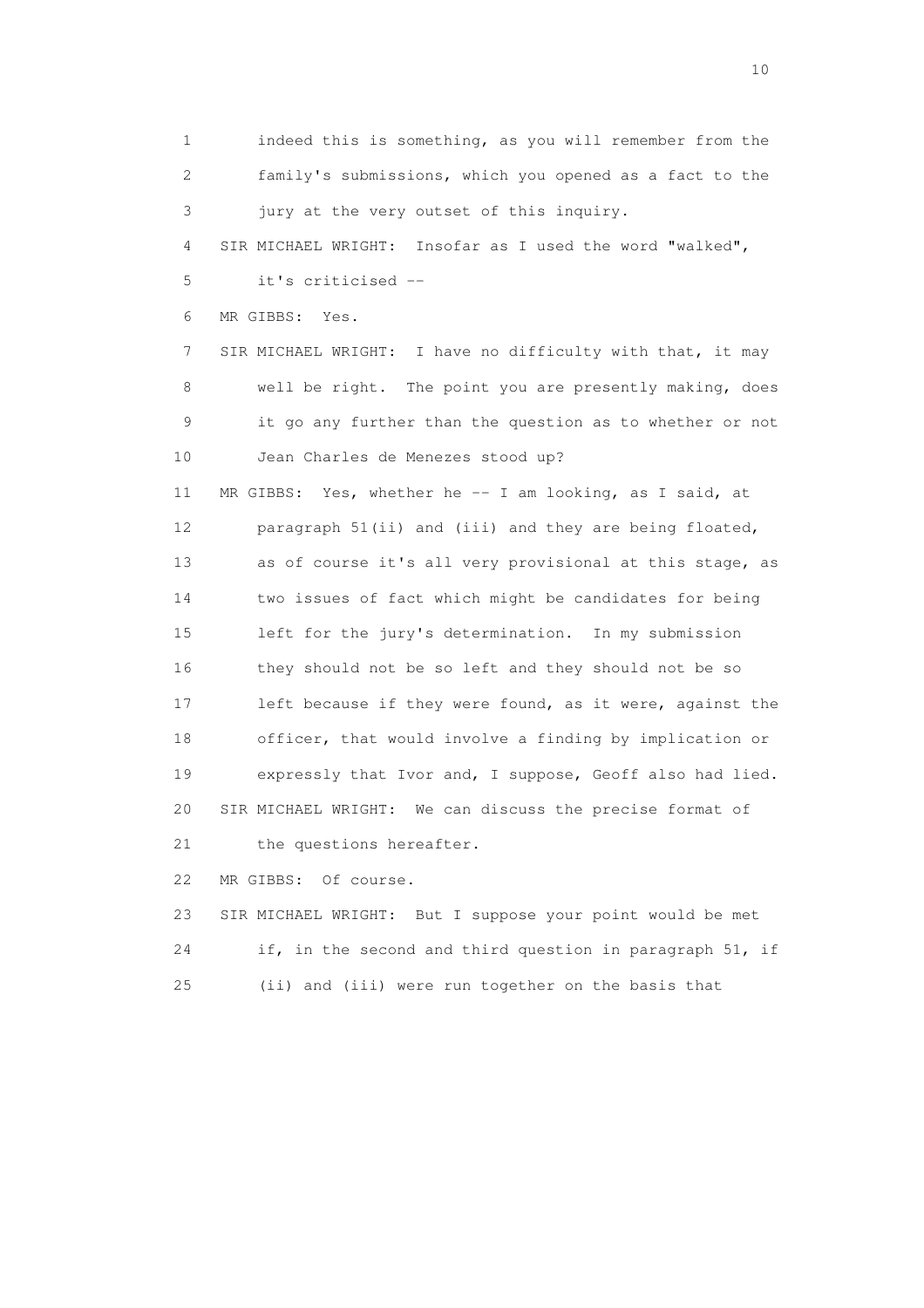1 having stood up did Mr de Menezes, and then you consider 2 what the format of the question should be. In other 3 words what you are really saying to me is that the 4 questions as formulated should effectively conclude that 5 he did. 6 MR GIBBS: I'm asking that no question be left to the jury 7 which, if concluded in a particular way, open to the 8 jury so to conclude, would involve by implication -- 9 SIR MICHAEL WRIGHT: I understand precisely what you say. 10 MR GIBBS: A finding of untruthfulness against a witness -- 11 SIR MICHAEL WRIGHT: As to which your submission, there is 12 no room on the evidence. 13 MR GIBBS: No room on the evidence, never challenged on the 14 subject, either here or when he gave evidence 15 previously, indeed having left the 16 Central Criminal Court having given evidence with 17 a formal commendation from Mr Justice Henriques as to 18 his actions at that specific moment. 19 SIR MICHAEL WRIGHT: Yes. 20 MR GIBBS: The second area on which I add to my written 21 submissions, if I may, is the questions of fact at 22 Scotia Road before the follow. It arises, if I could 23 invite you to look at it, at the suggested provisional 24 draft questionnaire which my learned friend Ms Hill has 25 provided to us all, and it's on page 3 at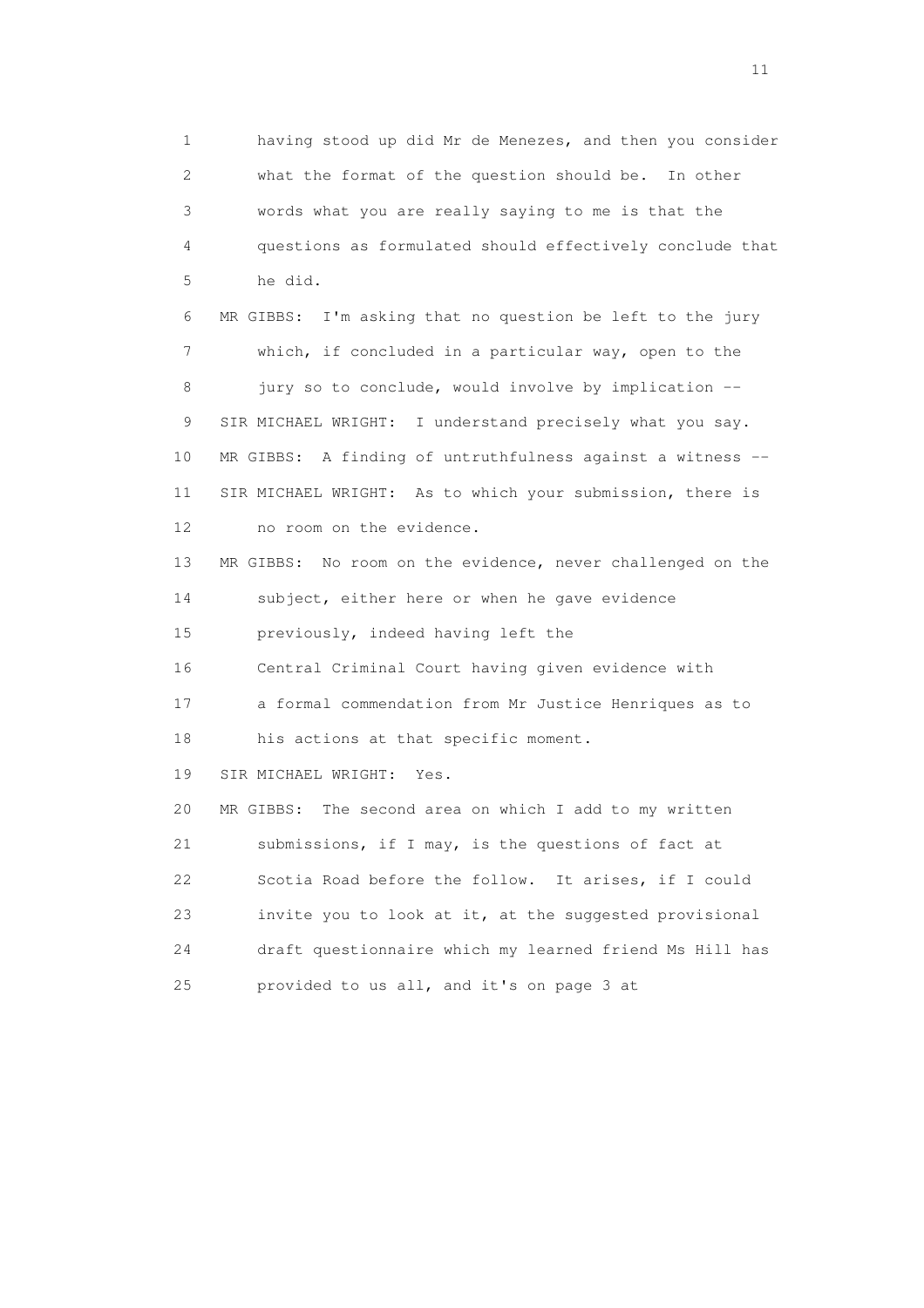1 paragraph 5(vi).

2 SIR MICHAEL WRIGHT: Say again, please.

 3 MR GIBBS: Page 3 of the suggested provisional draft 4 questionnaire.

5 SIR MICHAEL WRIGHT: Yes.

 6 MR GIBBS: (vi) at the top, and it's the only one I think 7 really which deals much with surveillance evidence and 8 it's the failure to provide the tight control of 9 Scotia Road. I confess that when I included it in my 10 document as one of the matters which have been traversed 11 during the course of the inquiry, I did it slightly 12 mischievously, not anticipating that it would ever find 13 its way as far as this, but then that's my fault, isn't 14 it.

 15 As a question of fact, my submissions are these: 16 that any question which is left to the jury will have to 17 be, will require them to be directed as to the law which 18 obtains in relation to that question and will require 19 you to summarise at the very least all the evidence 20 which impacts upon that question. Therefore, all 21 unnecessary questions should be avoided. This, in my 22 submission, is --

 23 SIR MICHAEL WRIGHT: Not at all sure, I only saw this paper, 24 this document this morning, I'm afraid that's my fault, 25 I am not at all sure what the distinction is between (v)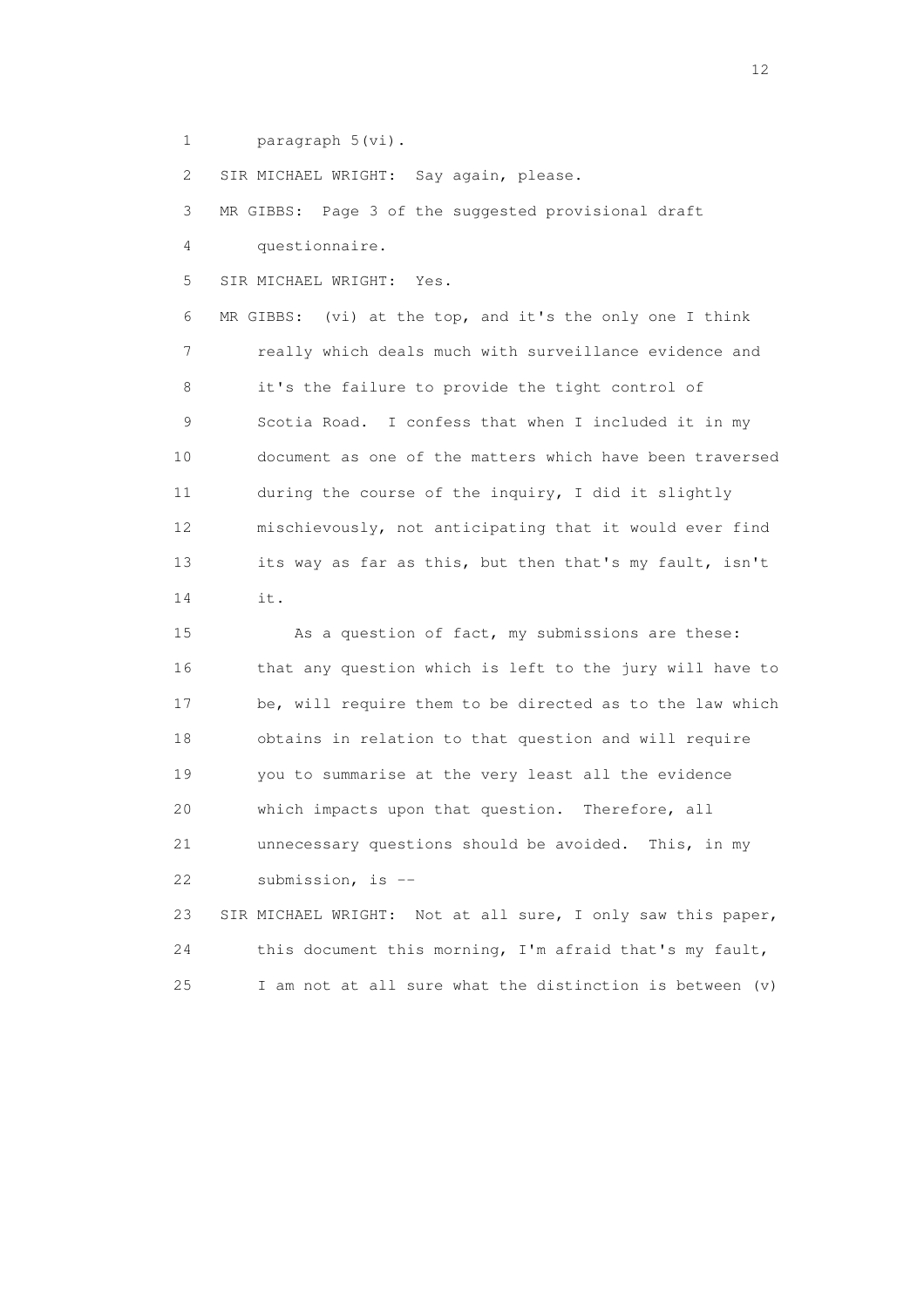1 and (vi).

 2 MR GIBBS: I think that (v) it might be said was in its 3 language directed more at those who weren't at 4 Scotia Road and that (vi) is perhaps directed more at 5 those who were. 6 SIR MICHAEL WRIGHT: Yes, maybe. 7 MR GIBBS: But my submissions are these: that one should, if 8 possible, avoid unnecessary questions for all the usual 9 reasons. 10 Secondly, that no question should be included which 11 is not a central issue of fact concerning the death, 12 because that's the law, and this in my submission is not 13 a central issue of fact. 14 Thirdly, that no matter should be submitted for jury 15 determination which is causally irrelevant because, 16 certainly until a court in the case of 17 Lewis v Shropshire or some other case determines 18 otherwise, that is also, in my submission, the law, and 19 it would require some ingenuity, I suggest, to turn this 20 question of the tightness of the control of the premises 21 into a causally relevant matter. 22 The fourth, more practical proposition, is that in 23 my submission the answer is already plain. If one looks 24 at what we have in (vi) it's actually two questions or 25 two propositions: it's the failure to provide tight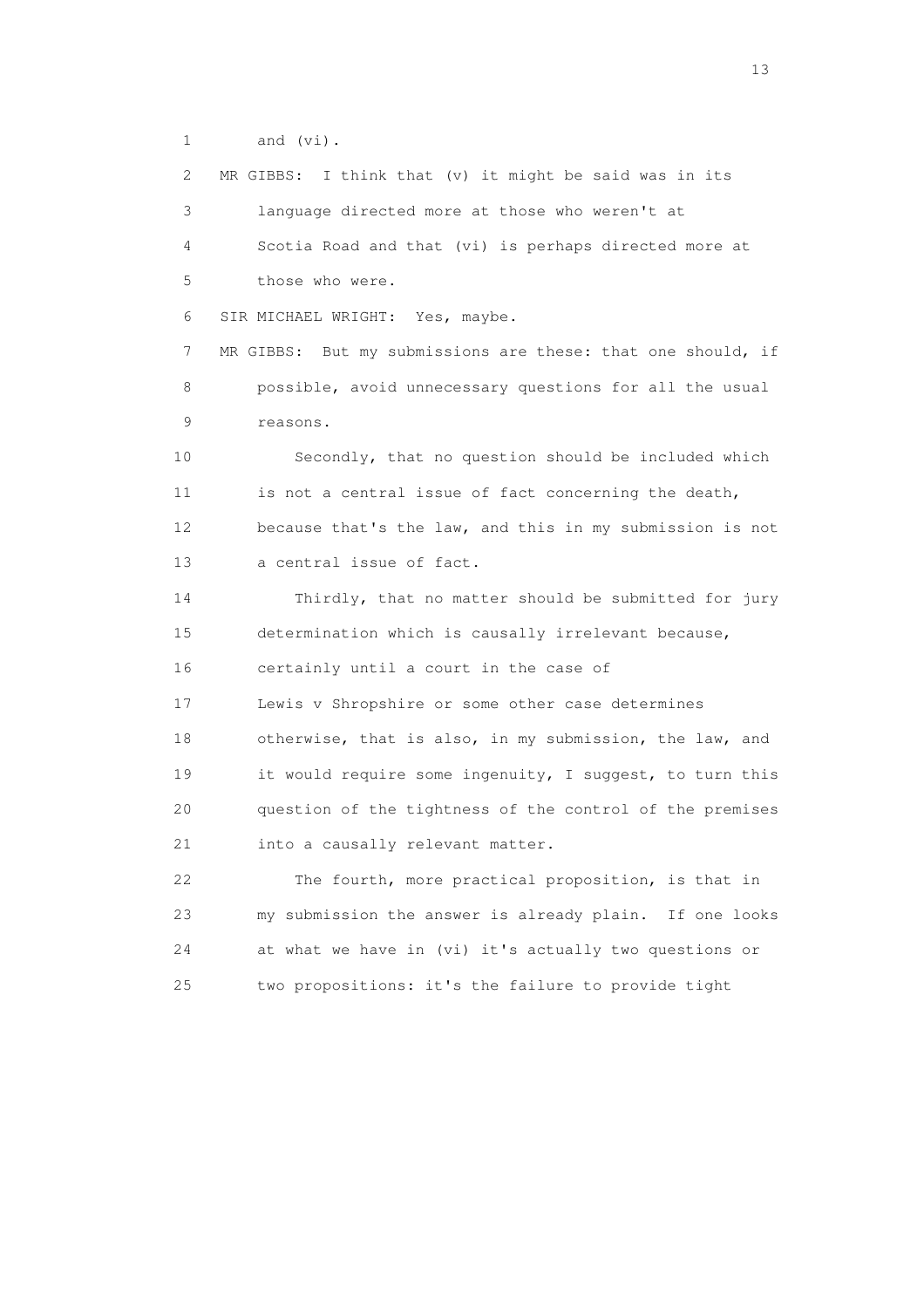1 control, and then the failure to provide a sufficient 2 level of identification -- 3 SIR MICHAEL WRIGHT: Not limited to what was happening 4 around Scotia Road. 5 MR GIBBS: No, quite. As to the failure to provide 6 a sufficient level of identification upon which 7 an informed decision as to intervention could be taken, 8 it's plain on the evidence that such identification was 9 indeed provided because "possible" was a sufficient 10 trigger, and "possible" was given within five minutes of 11 exit from the premises. 12 As to tight control, you have evidence, in my 13 submission, from a number of witnesses, most obviously 14 Derek, who were in the best position, equipped with the 15 best experience, to answer this question. 16 If one stands back a moment and thinks about leaving 17 the first half of (vi) to the jury, are we to ask the 18 jury to substitute their view of how an experienced 19 Special Branch surveillance team, led by a man who had 20 been doing this job for years, against all sorts of 21 enemies, many almost as dangerous as those that they 22 faced that day, here, there, at home, abroad, at night, 23 in daylight, in towns, in the country, in all sorts of 24 different situations, each of which requires a judgment 25 on the ground as to how forces should be deployed.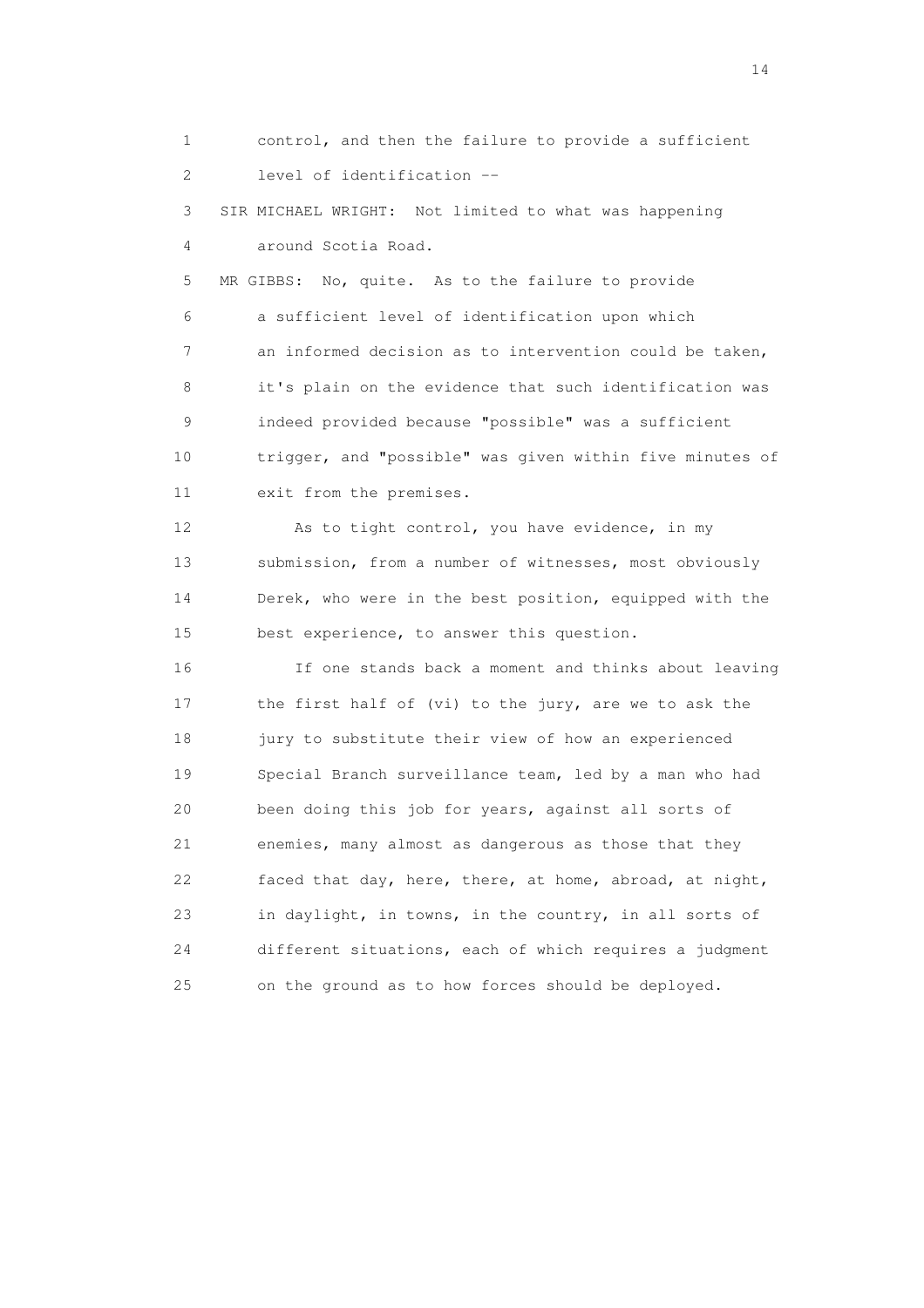1 Are we to invite the jury to substitute their view 2 on the basis that it might be a better view, as to how 3 the red team should have been deployed in the streets 4 around this property, especially where we don't actually 5 know where they were. I think it was you who elicited 6 that on this subject almost determinative fact. If 7 I could invite you, in the excerpts bundle I have given 8 you, to the bottom of page 3. Here we are on Day 21 in 9 the evidence of Derek, and at page 21. You will see on 10 the last line your intervention. Could I ask you to 11 just let your eye rise and fall above and below that? 12 SIR MICHAEL WRIGHT: Just a moment. (Pause). 13 MR GIBBS: As you will remember, we have evidence from, is 14 it four members of the red team out of a total of 10 or 15 11? 16 SIR MICHAEL WRIGHT: I am just thinking, Frank, Edward and 17 Tango 2 are accounted for. 18 MR GIBBS: Yes, three then. 19 SIR MICHAEL WRIGHT: Then of course Derek as well. 20 MR GIBBS: Oh, and Derek, yes. So as to where the other six 21 were, we don't know, and yet we would be asking the 22 jury, not knowing where the others were, to say that 23 they were not tight enough on the basis that they can 24 guess that that might be so. 25 What you have, in my submission, is -- and I have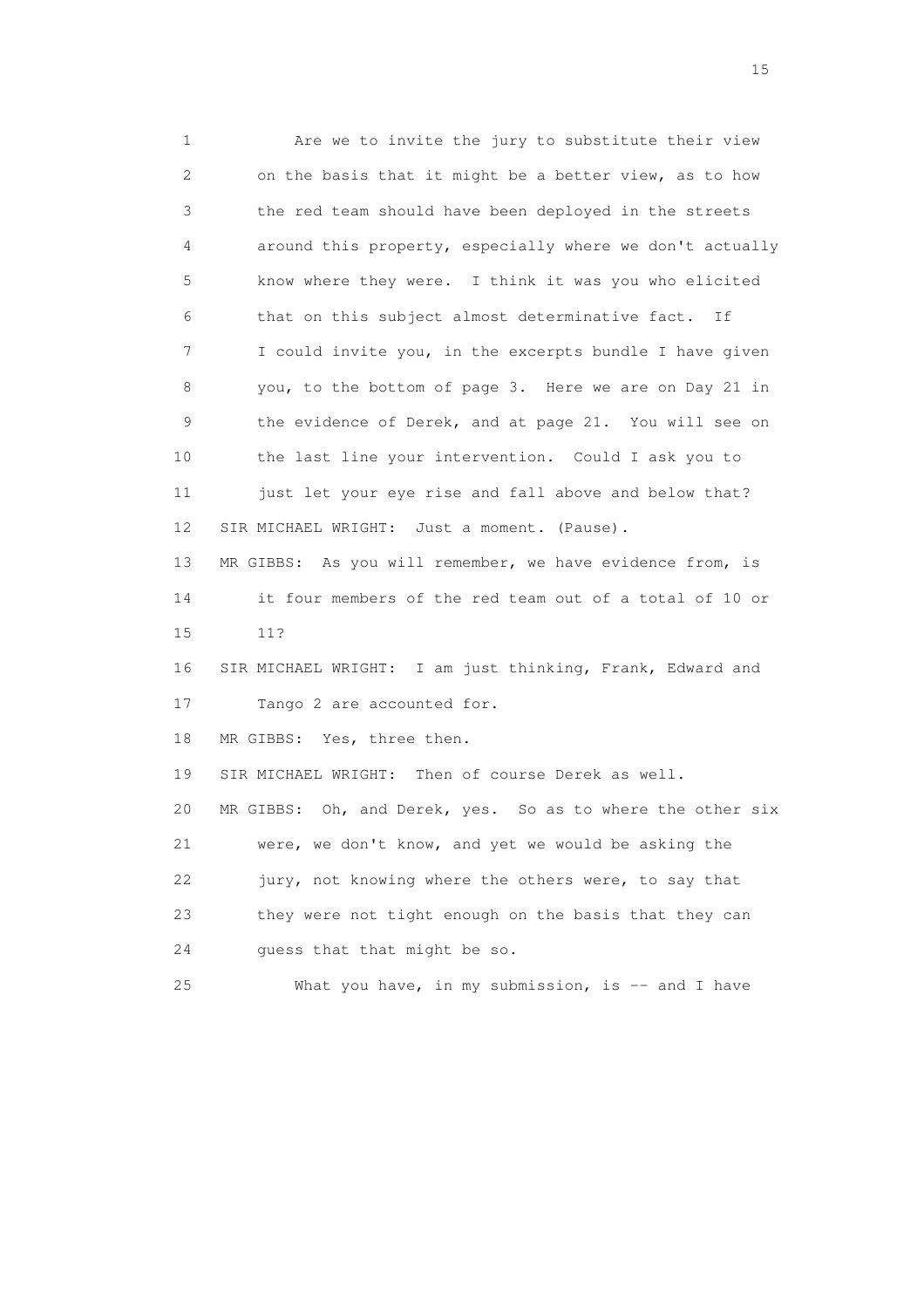1 given you the excerpts here from Derek's evidence on the 2 subject and you will remember, should there have been 3 someone in the playground, and your interruption, 4 I think, as to what a burly gentleman in a children's 5 playground on this morning -- 6 SIR MICHAEL WRIGHT: I am not terribly proud of it, 7 Mr Gibbs. 8 MR GIBBS: I think Mr Horwell's response, which may have 9 been amusing, but was also accurate, was that he 10 probably would have been arrested. 11 SIR MICHAEL WRIGHT: Pretty fair chance, anyway. 12 MR GIBBS: It shows, in my submission, doesn't it, that it 13 would be ill advised at the very lowest to invite the 14 jury, on a subject like this which is not causally 15 relevant, not central, which must rank very low amongst 16 other questions here, to substitute their view of how 17 the team should have been deployed for the views of 18 those who really know about these things. 19 One can be, as a lawyer, as sceptical as one likes, 20 but ultimately it may on occasions just be better to 21 admit that the people who do this for a living sometimes 22 know best, and there would be no shame in coming to that 23 conclusion, and to drafting the questionnaire in a way

24 which is informed by that approach.

25 It may be that that applies to a number of the other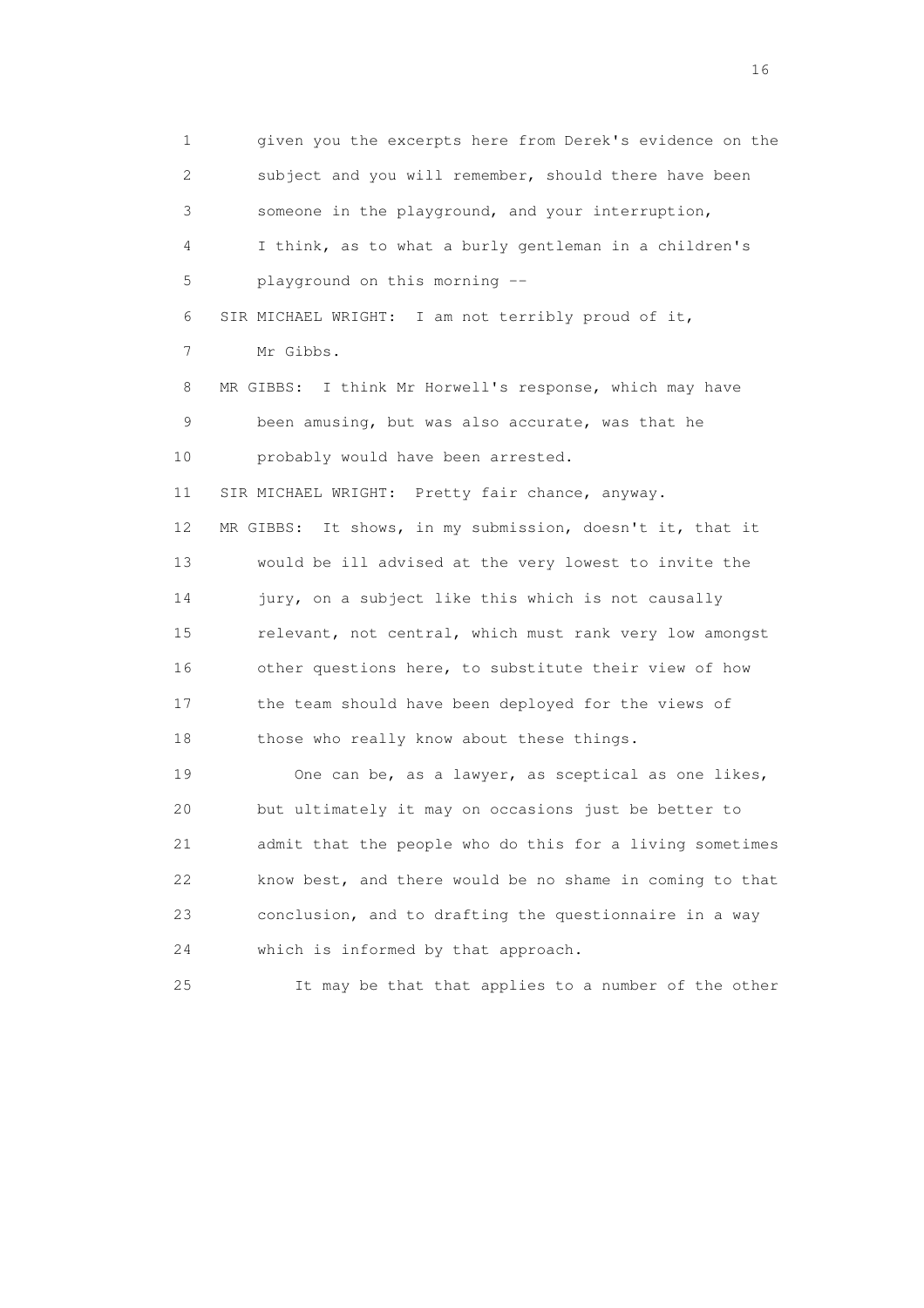1 propositions in the draft suggested provisional

 2 questionnaire, but I do not address them because they 3 impact on the evidence which was given by those whom 4 I represent.

 5 As a matter of fact, if one thinks what happened on 6 this day, within five minutes of Mr de Menezes having 7 come out of his front door, no fewer than seven 8 surveillance officers had managed to bring themselves to 9 bear upon him, in circumstances where all the usual 10 tensions about not too close, not too far, the 11 possibility of not just someone realising that they 12 might be being followed, but that being followed by some 13 crazy detonation and the public being put at risk, that 14 it might be possible just to stand back from it and to 15 say, although we would like to criticise this, and there 16 are a lot of things we would like to criticise, actually 17 they didn't do at all a bad job, and one doesn't need to 18 leave it to a jury to recognise that that's the case.

 19 The third area, the final area, very briefly, upon 20 which I add to my written submissions, is as to the 21 general vocabulary which might be employed in the 22 drafting of the questionnaire. Failure is a word which 23 presently occurs in a number of various people's 24 draftings. I just flag up for later consideration, when 25 we come to it, whether that is in fact the most helpful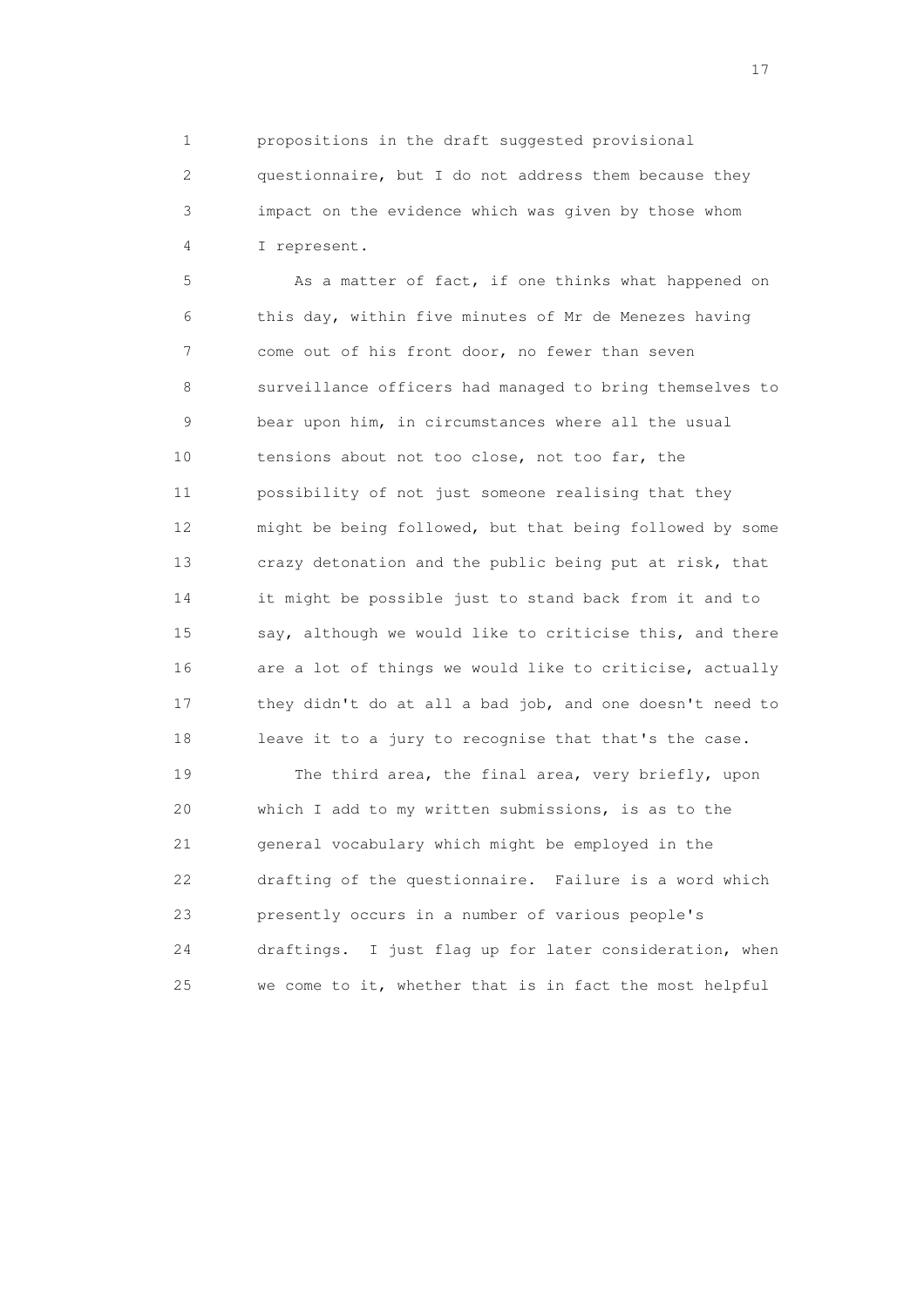1 language to use, particularly if you were to be 2 interested insofar as it were possible in achieving some 3 sort of consensus, at least as to some of the questions 4 which might be left.

 5 Of course there is no legal bar against using 6 judgmental, normative language, but my submission is 7 that you may conclude that such language is better 8 avoided where it can be. If one thinks about the draft 9 inquisition which was left to the jury enquiring into 10 the death of the Princess of Wales, it is in my 11 submission notable for the neutral and yet entirely 12 informative phraseology which was used and indeed 13 adopted by that jury.

14 When we come to consider if -- maybe I won't be 15 called upon, but when others come to consider the 16 precise questions which might be left, I ask you to ask 17 others why it is, if they are saying to the contrary, 18 that non-judgmental, neutral and yet informative 19 language should not be used. 20 SIR MICHAEL WRIGHT: You would be looking for propositions, 21 if you like, opening with some such wording as "the fact 22 that". 23 MR GIBBS: Yes, exactly. Binary propositions for the jury

 24 which return a conclusion about the facts rather than 25 something else. As soon as one gets into normative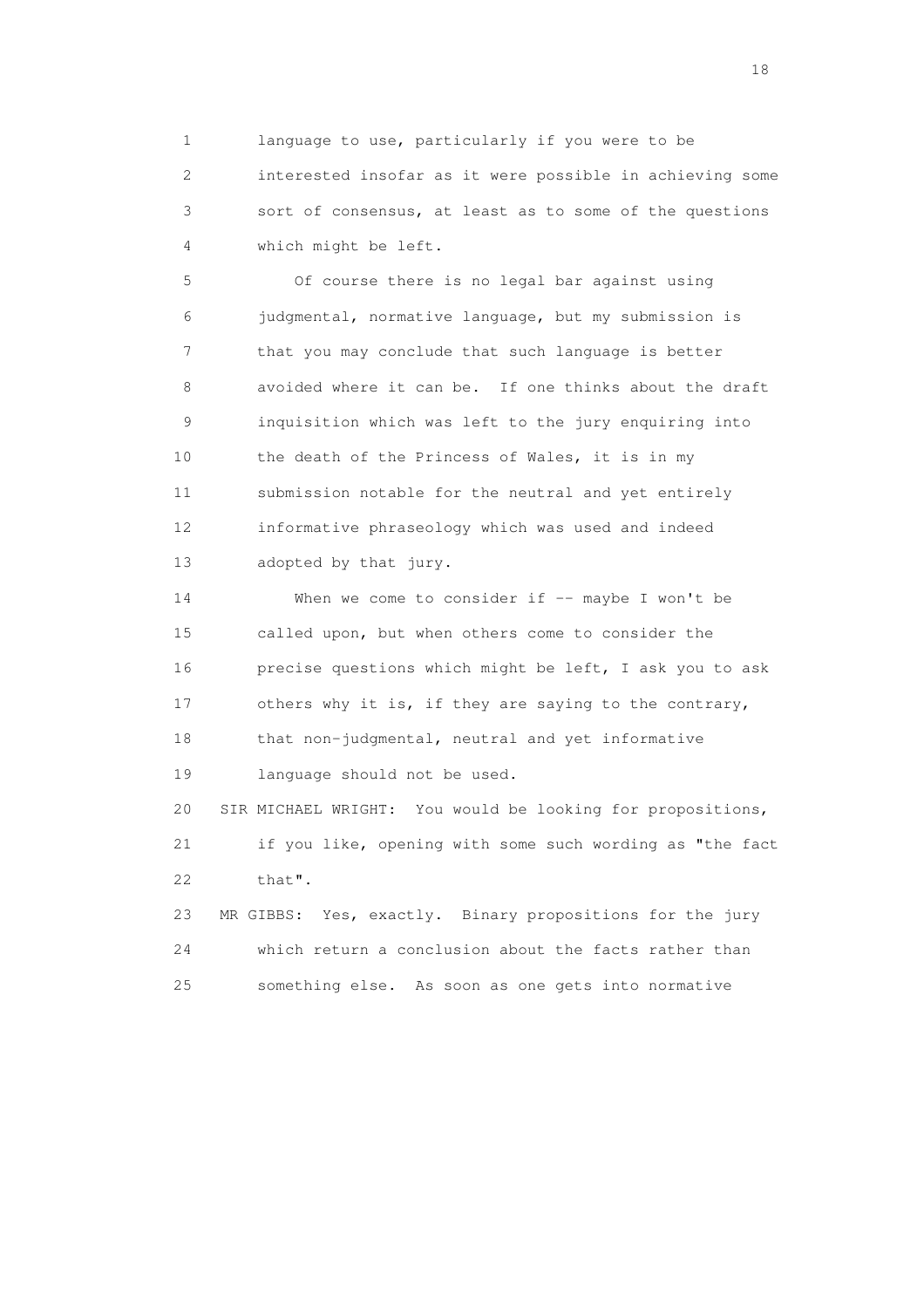1 language, my submission is it is open to -- one doesn't 2 actually know what it means, or, put it another way, 3 different people may take it to mean different things, 4 and I don't just have the media in mind. 5 If one wants to maximise the informative nature of 6 the inquisition, in my submission it is best to be 7 neutral and to concentrate upon facts rather than upon 8 judgments, save where judgments -- if that's right -- 9 can't be avoided. In my submission, here, as was the 10 case in the death of the Princess -- 11 SIR MICHAEL WRIGHT: That of course is unavoidable where 12 there is conflict. The word "failure" doesn't 13 necessarily arise, but there have to be questions left 14 to the jury when they have to determine between two 15 different accounts. 16 MR GIBBS: Yes, subject to the centrality of the issue and 17 its causal relevance. Yes. But that doesn't prescribe 18 the use of the word failure. 19 Those are my submissions. 20 SIR MICHAEL WRIGHT: Thank you very much, Mr Gibbs. 21 Yes, Mr Perry. 22 Submissions by MR PERRY 23 MR PERRY: Thank you very much, sir. 24 Sir, may I, at the outset, give a broad outline or 25 overview of our oral submissions and they are really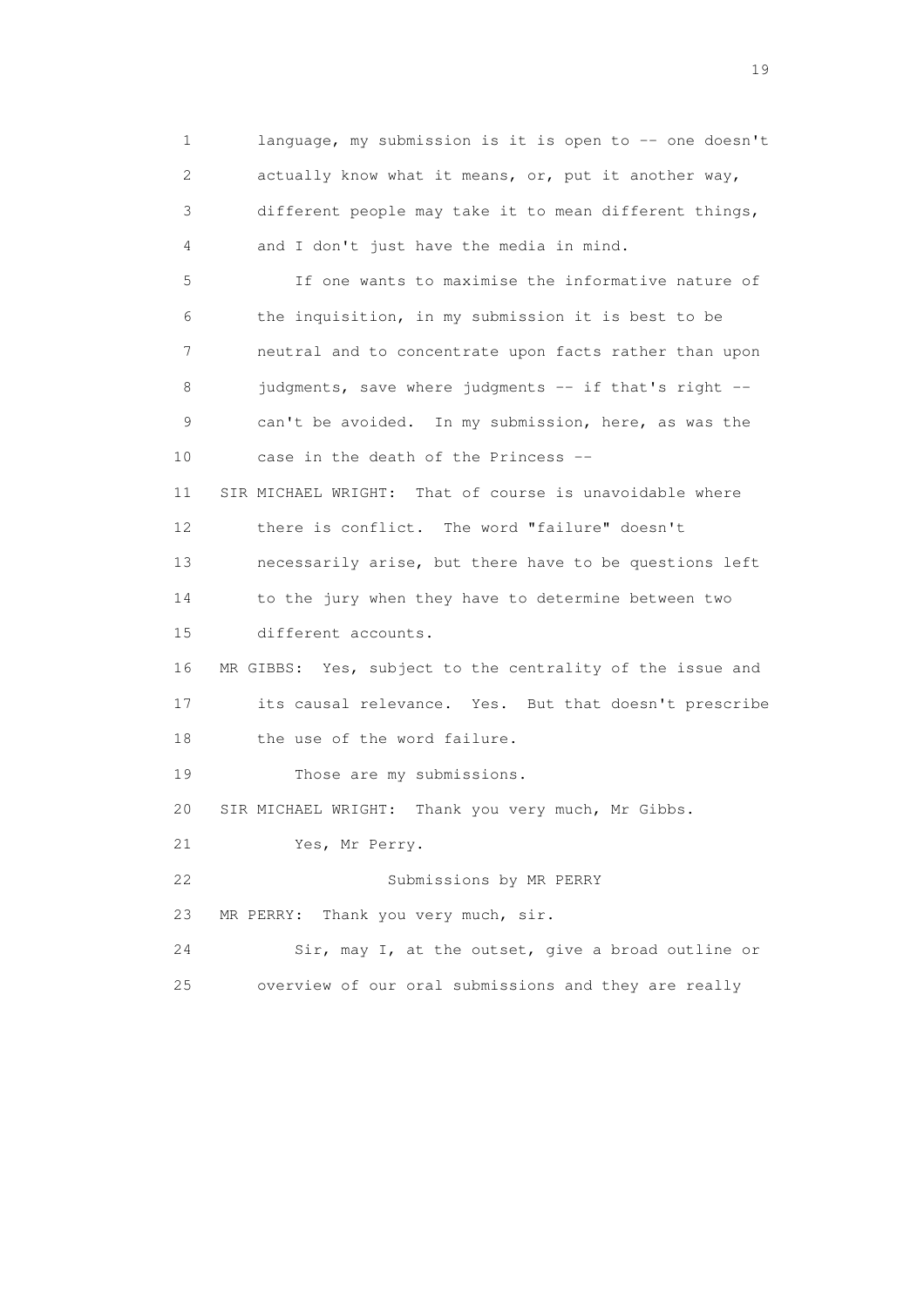1 divided into seven parts. First, I intend to make some 2 general observations on our approach, and the 3 conclusions that we invite you to reach in the cases of 4 the three officers that we represent.

 5 Secondly, we intend to address the matters raised in 6 the letter sent by Barlow Lyde & Gilbert on 17 November 7 this year, and in particular address the effect of the 8 judgment of the Administrative Court in the Da Silva 9 case and the differences between the evidence given in 10 these proceedings and in the criminal trial, the 11 difference in the state of the evidence.

 12 Third, make some observations on the exceptional 13 circumstances confronting the police on 21 and 22 July. 14 Fourth, to deal with certain observations which, if 15 we may, sir, pick up on a point you made when you 16 observed to some of the officers, "You are damned if you 17 do, you are damned if you don't", to see what the 18 alternative courses of action open to the police might 19 have left them exposed to.

 20 Fifth, our response to the criticisms made yesterday 21 in the course of Mr Mansfield's submissions. 22 Sixth, the significance of concessions made by 23 Mr Mansfield in the course of his oral submissions. 24 Finally, we will make some observations on the 25 narrative verdict and some concluding comment.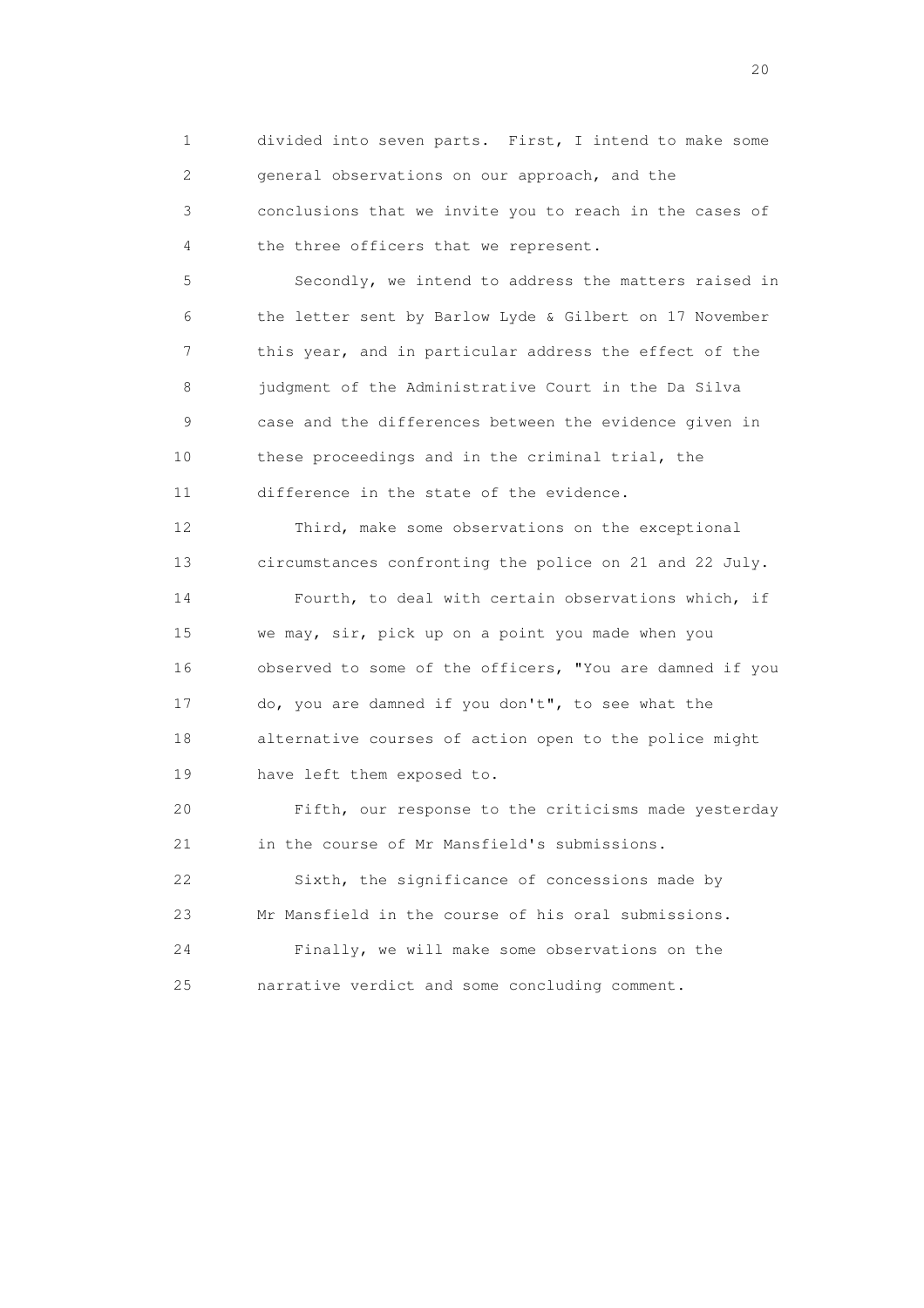1 Sir, may I say, having heard Mr Gibbs this morning, 2 we would entirely support his observations on the 3 question of narrative verdict. They seem to us to be 4 full of very good sense inasmuch as that they would 5 provide a very simple framework within which we could 6 all operate, particularly the jury, and also -- 7 SIR MICHAEL WRIGHT: You mean avoiding so far as possible 8 pejorative language?

 9 MR PERRY: Yes, and also that it has another advantage, 10 because one of the difficulties about a six-page or 11 five-page questionnaire is of course if that route were 12 to be followed, we would have to make submissions as to 13 the detailed factual directions that would have to be 14 given to the jury on each point because you would 15 inevitably have to have a very balanced and detailed 16 direction on each point to ensure that the jury was 17 properly directed in relation to each point.

18 So, sir, very shortly, our general observations, 19 just to deal with our first topic, and I can take this 20 very shortly indeed, first of all we adopt our written 21 submissions, and I don't intend to repeat them.

 22 Secondly, we adopt the legal submissions advanced on 23 behalf of the Commissioner by Mr Horwell.

24 SIR MICHAEL WRIGHT: As to duty of care.

25 MR PERRY: The duty of care. I am going to say something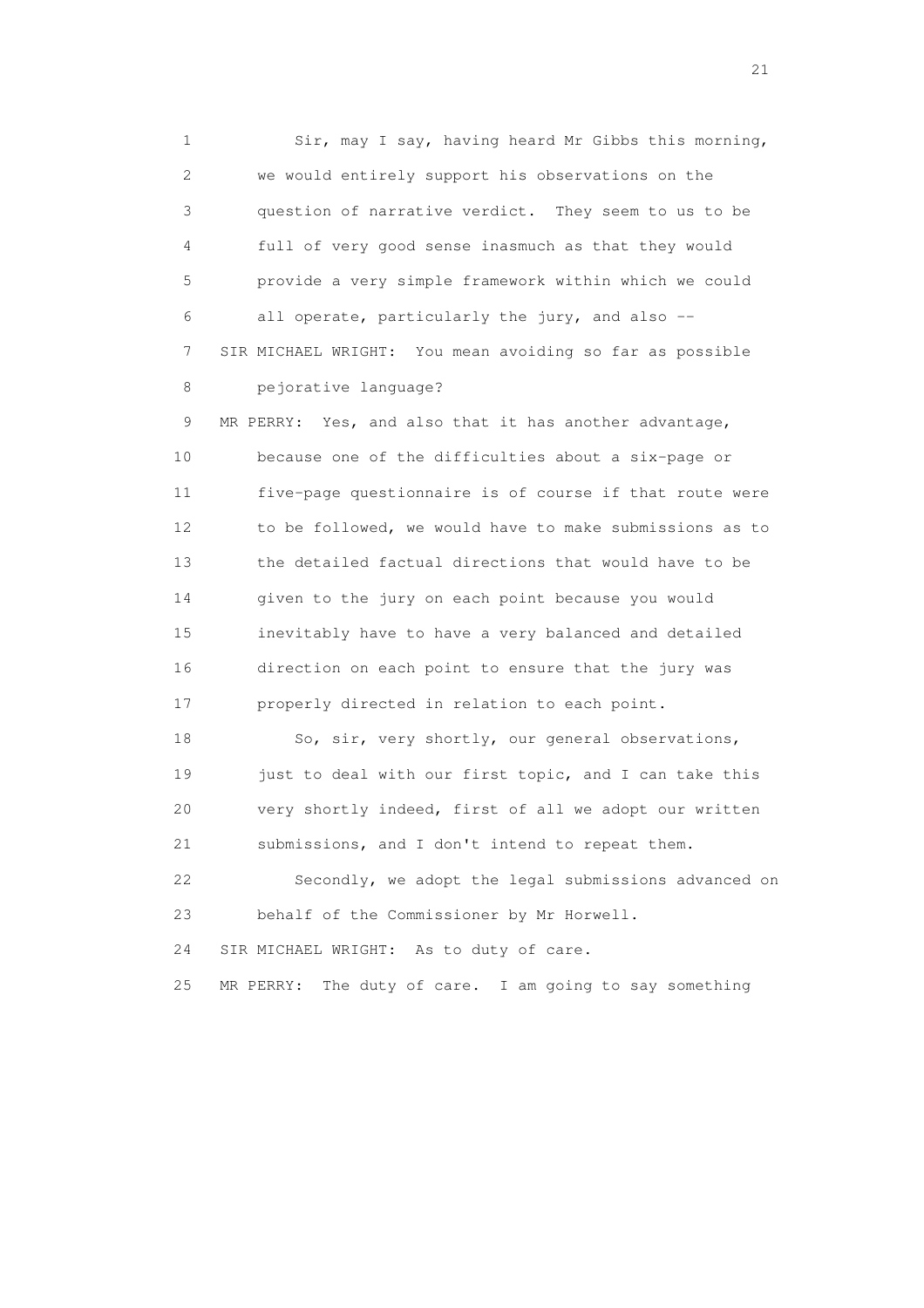1 about that in a little moment, if I may, sir. Our 2 primary position is we adopt the legal submissions 3 advanced on behalf of the Commissioner by Mr Horwell.

 4 The third general observation at the outset is we 5 support the submissions advanced on behalf of C2 and C12 6 by Mr Stern, those advanced by Ms Leek on behalf of her 7 clients and those advanced on behalf of the surveillance 8 officers by Mr Gibbs.

 9 Sir, may I just make these short observations in 10 relation to our position on the duty of care issue, lest 11 it be misunderstood: our primary case supporting 12 Mr Horwell is that no duty of care arises in this case 13 because the facts fall within the core principle 14 established by the House of Lords in the Hill case. 15 That's the primary submission.

 16 However, our fallback position was made clear in our 17 written submissions at paragraph 2.5, and if, contrary 18 to the arguments advanced on behalf of the Commissioner, 19 the facts of this case are capable of giving rise to 20 a duty of care, then we submit that two key issues fall 21 to be considered.

 22 The first key issue is at what point does the duty 23 of care crystallise; and the second key issue is what is 24 the content of the duty. Sir, for my purposes, may 25 I just say a few words about the first question, namely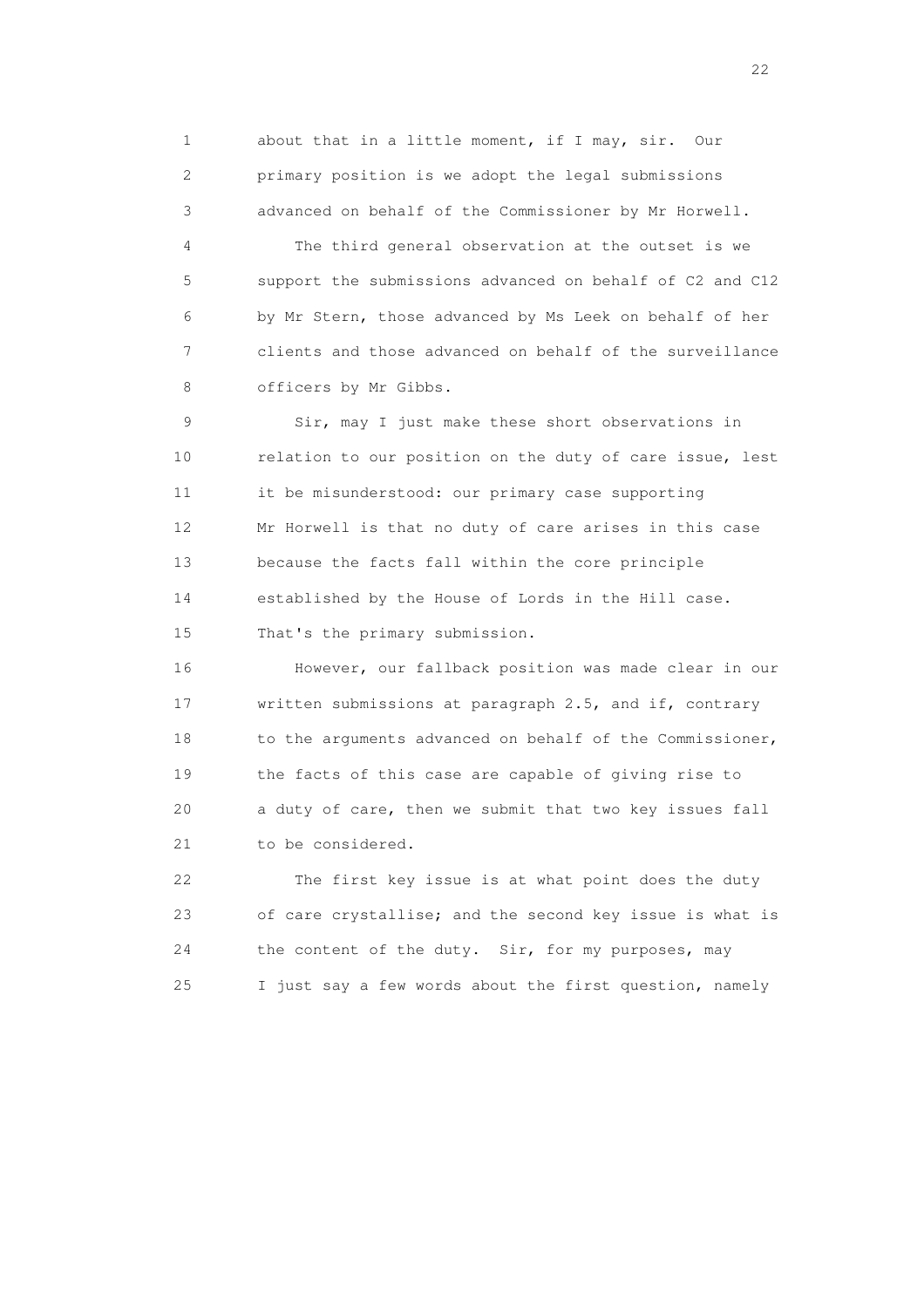1 at what point does the duty of care crystallise.

 2 We have in the arguments advanced thus far two 3 polarities: at one extreme there is the Commissioner, at 4 the other extreme is the family.

 5 If the conclusion is reached that at some point, 6 a duty of care could crystallise, then between those two 7 extremes the exact point would need to be located 8 because that would have an obvious and crucial impact on 9 who was captured by the duty of care.

 10 We submit that Mr Mansfield's extreme position, 11 namely that there was a duty of care and that it 12 crystallised at 4.55 am, and it applied to each of the 13 officers presently under consideration --

 14 SIR MICHAEL WRIGHT: Effectively from the very beginning of 15 the story.

 16 MR PERRY: Yes. We submit that that would be exorbitant and 17 erroneous, and if it be the case that there is at some 18 point the crystallisation of a duty of care, we have 19 made our position clear, it would be at the point at 20 which an intervention against a specific individual was 21 decided upon; and in those circumstances we submit 22 Mr McDowall no duty of care for the reasons we have set 23 out in our document; DAC Dick, possible duty of care; 24 and Chief Inspector Esposito, no duty of care, for the 25 reasons we have set out.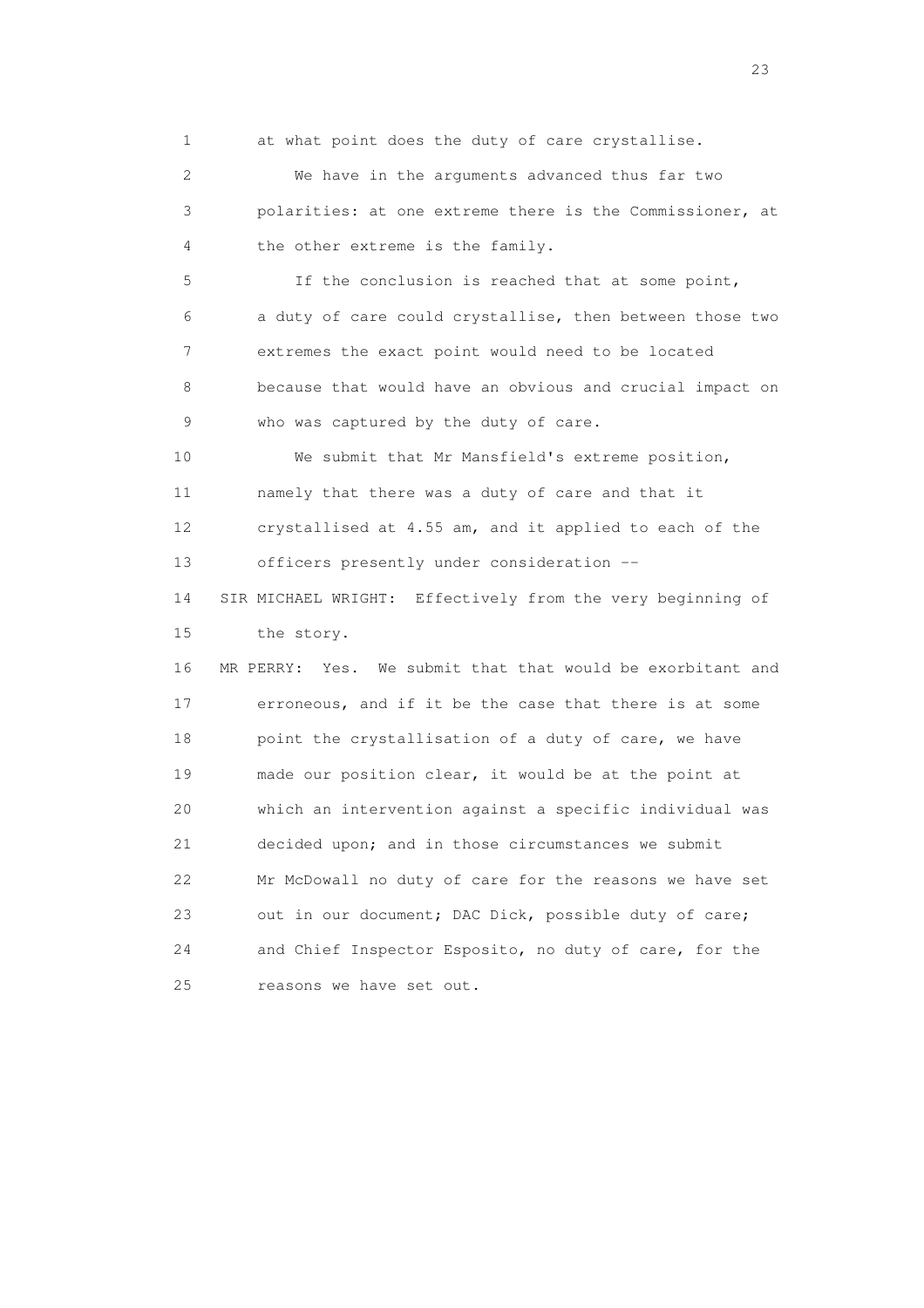1 So that is the position as we see it, sir, and I do 2 not want to take up time unnecessarily on that. 3 SIR MICHAEL WRIGHT: What is the point that you pick, or do 4 you not want to do so? 5 MR PERRY: Well, we have made it clear in our document. 6 I can say the point that we definitely say it doesn't 7 arise, if we are forced back to our fallback position, 8 and that's when you simply set in train a strategy. 9 Because no-one -- 10 SIR MICHAEL WRIGHT: I have gone past your first point, 11 really on the basis that there is a possibility. 12 MR PERRY: Yes, well, we make it clear in our document, sir, 13 that what we say in relation to that, it would be at the 14 point at which it is decided to embark on 15 an intervention. 16 SIR MICHAEL WRIGHT: Yes, in other words, following Hill and 17 Van Colle, the point if there is one at which the police 18 activity changes from the investigatory to the 19 operational. 20 MR PERRY: Yes, yes. 21 SIR MICHAEL WRIGHT: The question is where. 22 MR PERRY: Yes, but that's where we would locate it. If we 23 are right on that, as a fallback position, without 24 seeking to undermine in any way the principal 25 submission, but if we are right about that, then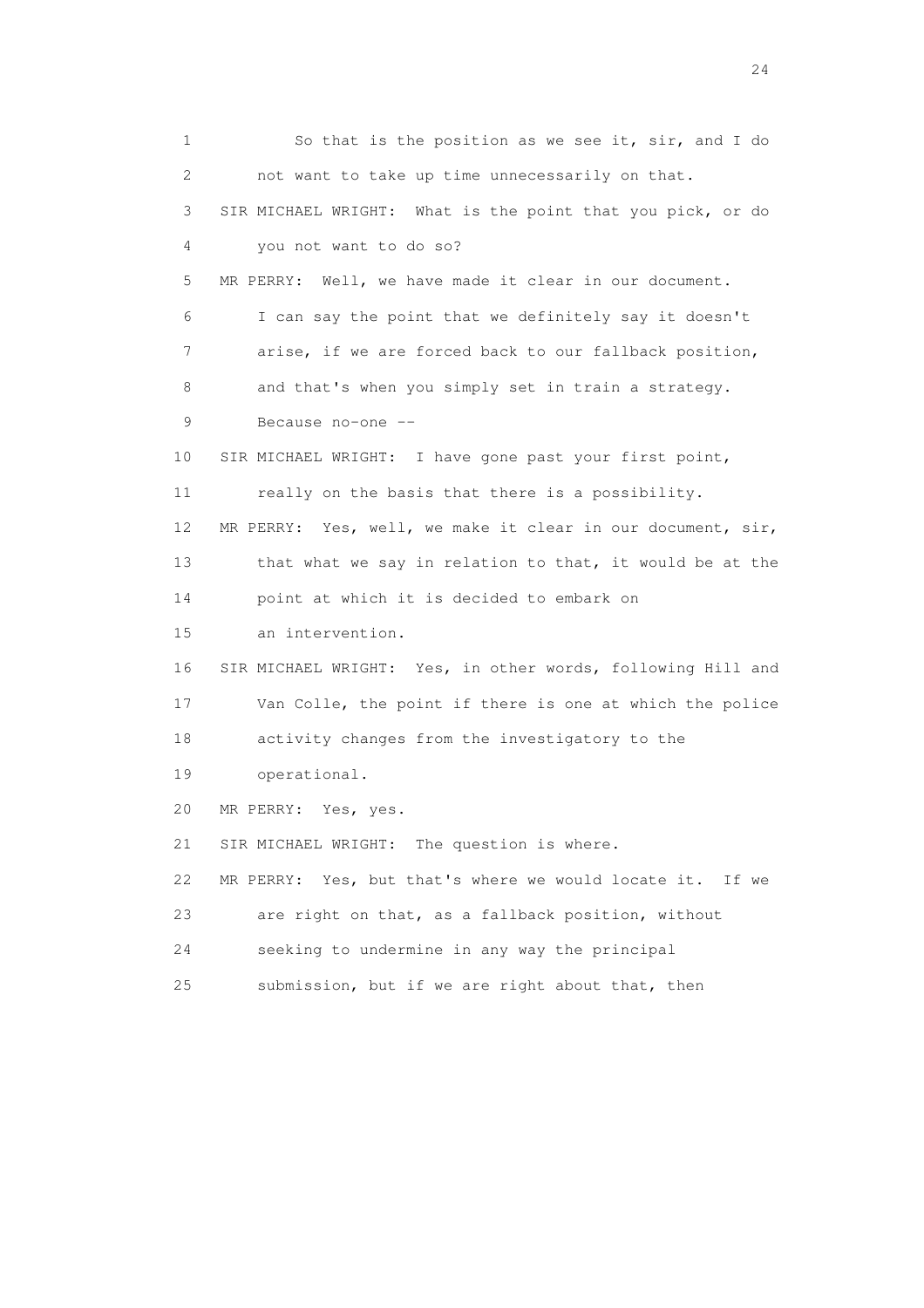1 Mr McDowall is excluded and we would submit that 2 Mr Esposito for separate reasons is -- 3 SIR MICHAEL WRIGHT: Mr Esposito, according to you, is not 4 in it for an entirely different reason. 5 MR PERRY: Yes. So that's the way we put it, sir. 6 On the breach of duty issue, assuming a duty of care 7 is found to exist, our primary submission is no breach. 8 On the causation issue, we say no identifiable act 9 or omission that was causative of death. Just for 10 cross-reference, see our written submissions at 11 paragraph 2.7. 12 On the gross negligence issue, quite apart from the 13 difficulties in establishing the existence of a duty, 14 breach of the duty and causation, we submit there is no 15 tenable basis for suggesting that the conduct of the 16 officers or any of the officers was so bad in all the 17 circumstances as to amount to a criminal act or 18 omission. 19 On the gross negligence issue, sir, may we 20 respectfully endorse the tentative assessment -- and we 21 recognise it's a tentative assessment -- made by your 22 own counsel to the effect that it may be thought 23 impossible to say that the failures against the three 24 officers we represent amounted to a gross breach of 25 duty.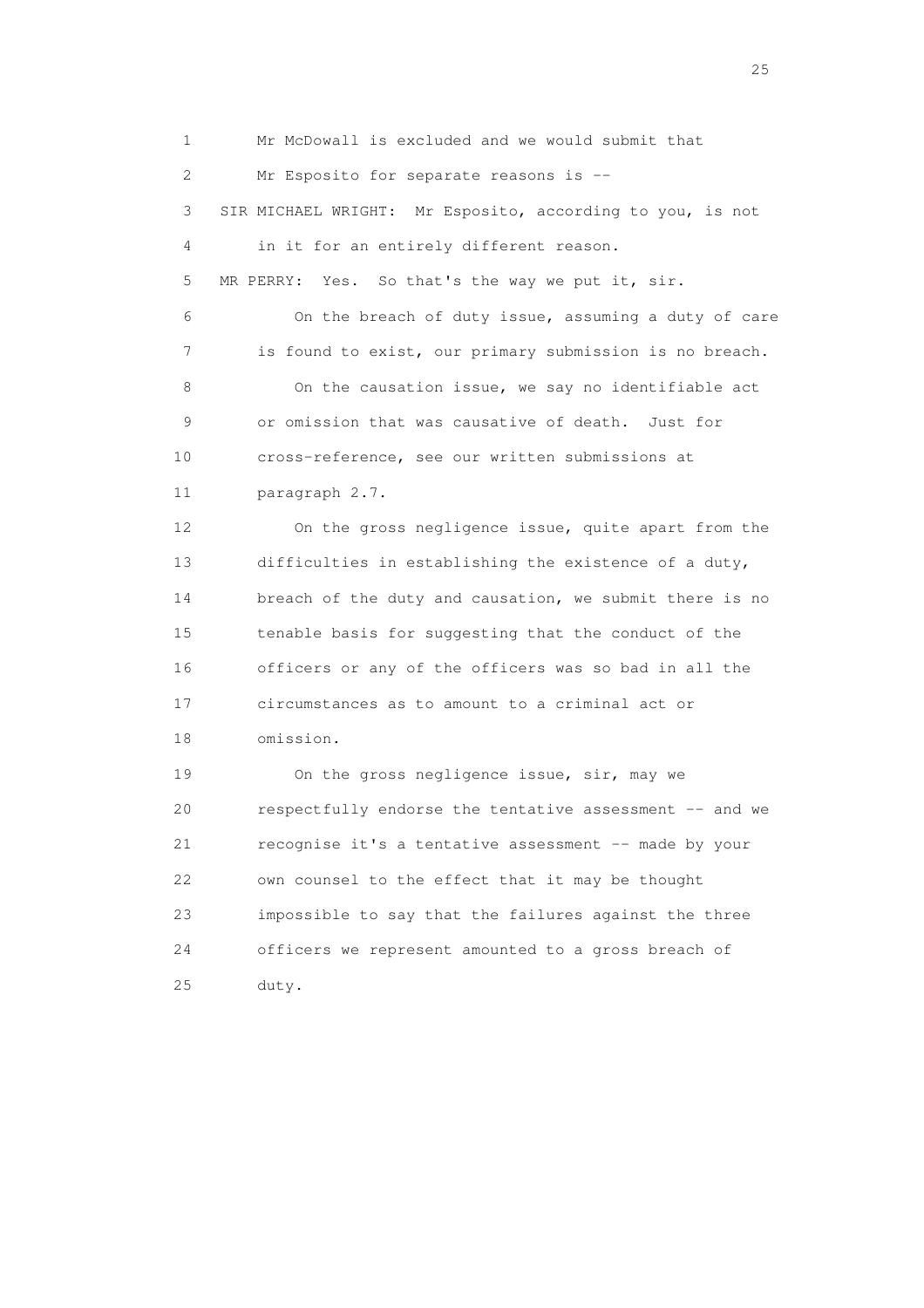1 So we invite you overall to conclude that a verdict 2 of unlawful killing is not available on the facts of 3 this case.

 4 Accordingly, it would follow if we are right in 5 relation to that or if you accept that, sir, having 6 heard all the submissions, the only permissible short 7 form verdict would be either one of lawful killing or 8 an open verdict, and the verdict of lawful killing if 9 returned would reflect on the actions of C12 and C2 as 10 the officers directly involved in the shooting.

 11 Sir, may I just make our submission on a question 12 you put to Ms Leek just a short time ago, whether 13 a verdict of lawful killing could be returned by way of 14 judicial direction. We submit that it would certainly 15 be possible to give a firm direction to the effect that 16 the only safe verdict supported by the thrust of the 17 evidence was one of lawful killing, leaving it to the 18 jury to make their own conclusion following a firm 19 direction; and of course it would require detailed 20 directions on self-defence, the ordinary detailed 21 directions --

 22 SIR MICHAEL WRIGHT: Exactly the same as I would have to 23 give if I was leaving an unlawful killing verdict to the 24 jury.

25 MR PERRY: Or a narrative. Because whichever way you do it,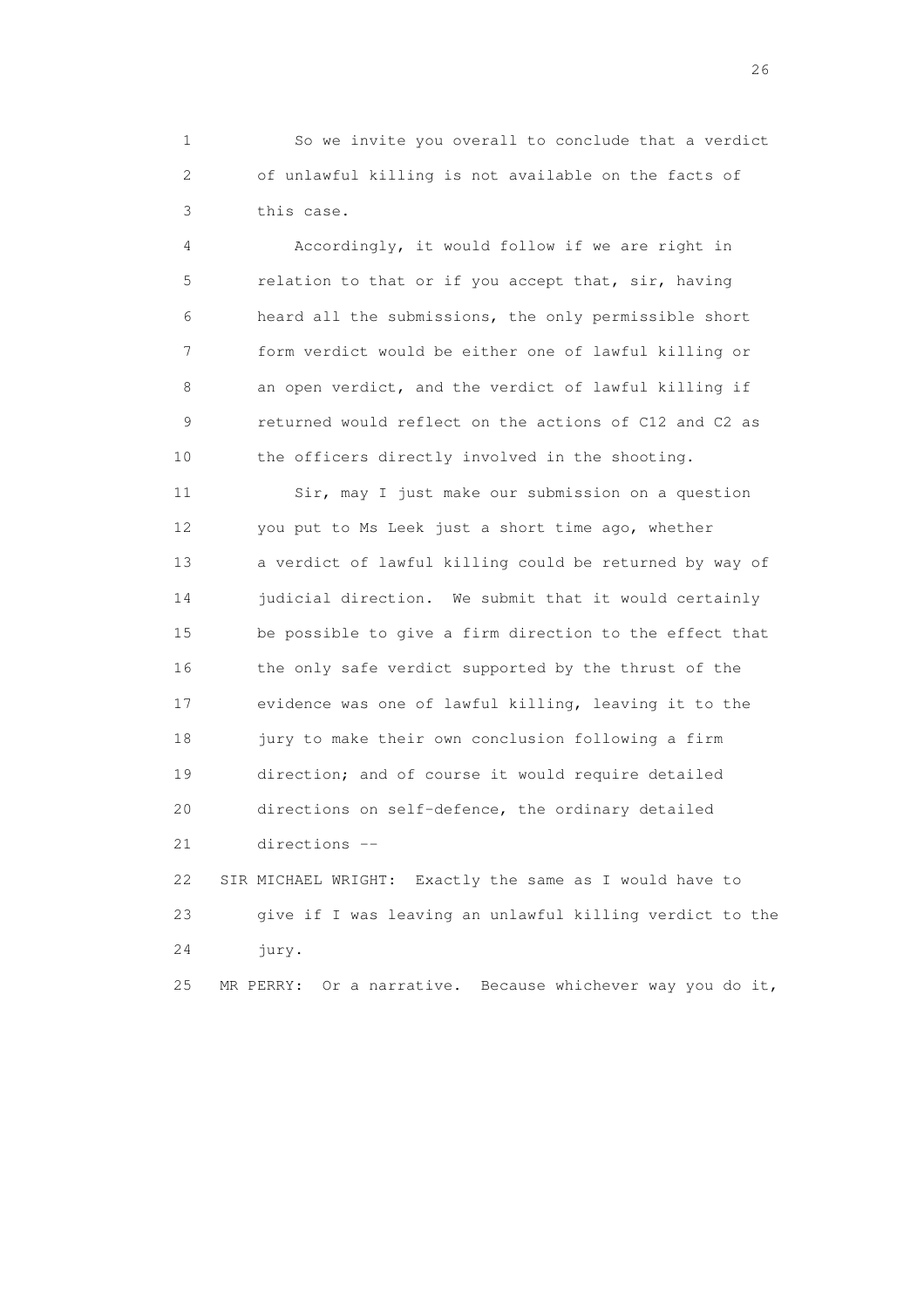1 but it seems to us, sir, because it impacts principally 2 upon C2 and C12, we support the submissions made on 3 behalf of those officers because, although you put it in 4 debate this morning, it may be thought to be a high risk 5 strategy, it must be if those officers seek it, they 6 must know and appreciate, and it might be thought as 7 a matter of fairness to them, given the public interest 8 in this matter and what we have seen when they gave 9 evidence in these proceedings, that if the two officers 10 principally involved in this incident seek a direction 11 in that form, then as a matter of fairness to them it 12 ought properly to be left.

 13 If the thrust of the evidence is to the effect that 14 that would be the only safe conclusion for the tribunal 15 of fact to reach, then we would submit that a very firm 16 direction could be given to the jury to ensure that to 17 the extent it is a high risk strategy, that the risk is 18 reduced to the bare possible minimum in these 19 circumstances.

 20 Sir, we do support the submissions made by those 21 officers, and we do say as a matter of fairness to them, 22 if they wish it to be left, great weight should be 23 afforded to their views.

 24 So that concludes the introductory topics. May 25 I turn to the letter from Messrs Barlow Lyde & Gilbert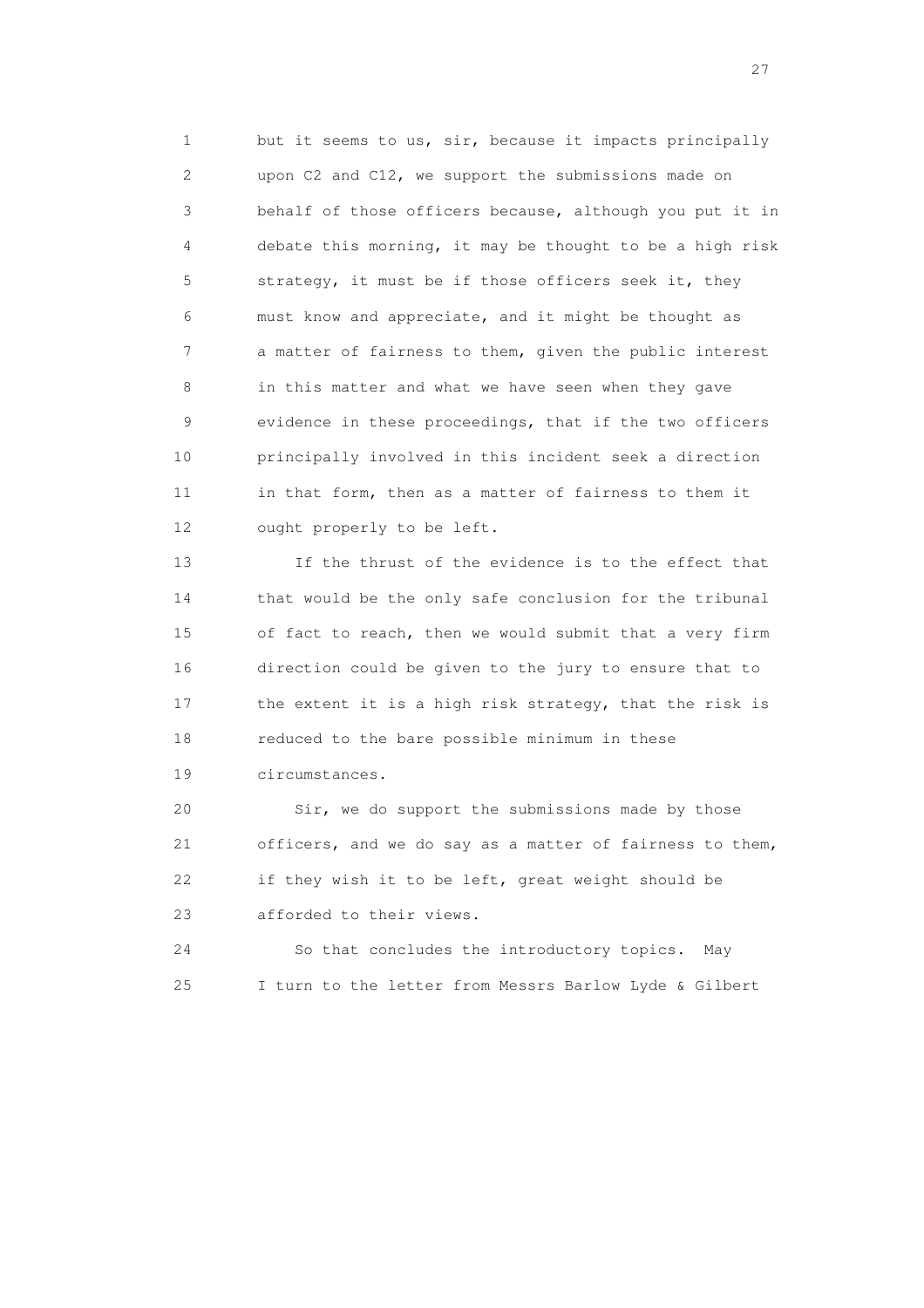1 on 17 November 2008. Sir, you will recall that we were 2 invited to address three issues, first of all the test 3 which was being applied by the High Court in the 4 Da Silva case, and how it differed from the modified 5 Galbraith test, which you, sir, are required to apply. 6 Secondly, the weight to be given to the remarks made 7 by the court that the view taken by the Director of 8 Public Prosecutions on certain matters when reaching his 9 decision not to prosecute any of the officers was 10 obviously right.

 11 And thirdly, what new evidence has come to light 12 since the Da Silva judgment which may bear upon some of 13 the issues considered by the High Court in that case.

14 Sir, may I just deal with the first point, the test 15 being applied by the court in Da Silva and how it 16 differs from the modified Galbraith test. May I preface 17 our remarks by acknowledging at the outset that the test 18 being applied by the High Court in Da Silva was 19 concerned with a public law and human rights challenge 20 to a decision to prosecute, and therefore we are not 21 suggesting in any way --

22 SIR MICHAEL WRIGHT: 51 per cent.

 23 MR PERRY: Yes. Well, it depends how you formulate it, 24 because the bookies' odds test, I am not sure whether it 25 is a 51 per cent test --

28 and 28 and 28 and 28 and 28 and 28 and 28 and 28 and 28 and 28 and 28 and 28 and 28 and 28 and 28 and 28 and 28 and 28 and 28 and 28 and 28 and 28 and 28 and 28 and 28 and 28 and 28 and 28 and 28 and 28 and 28 and 28 an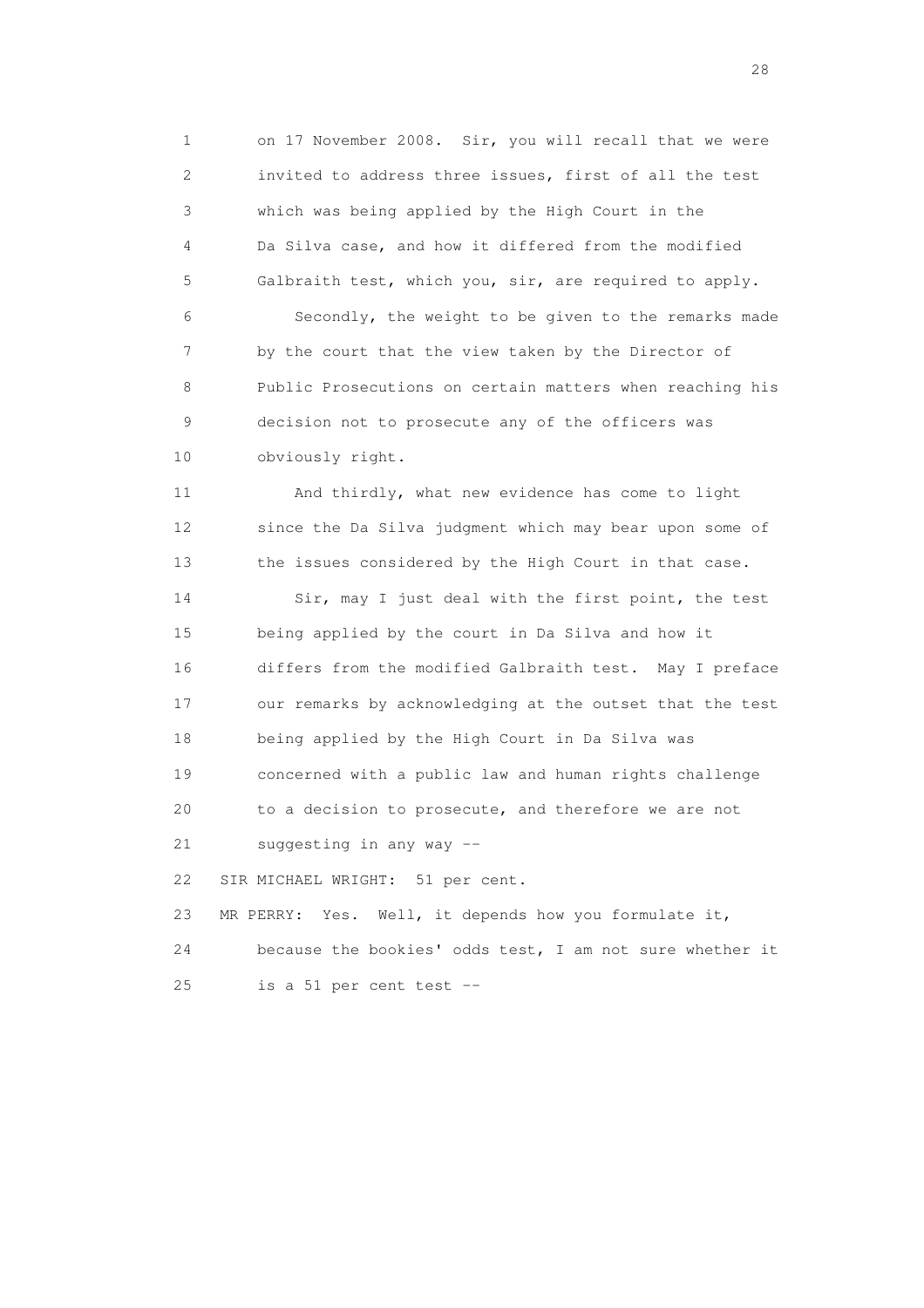1 SIR MICHAEL WRIGHT: The basic question is whether it 2 is Wednesbury unreasonable.

 3 MR PERRY: It was whether it was Wednesbury unreasonable and 4 then you had in addition a proportionality argument that 5 was being advanced because it was suggested that the 6 procedural right under Article 2 of the Convention was 7 engaged and that meant that the scrutiny that the court 8 was to apply was to be more intense.

9 SIR MICHAEL WRIGHT: And that was rejected.

 10 MR PERRY: That was rejected. However, sir, may we just 11 make this point at the outset: we were not seeking, when 12 we made in our written submissions reference to the 13 Da Silva judgment, we were not seeking to say that the 14 Da Silva judgment had determined any specific factual 15 issue in these proceedings, and we couldn't make that 16 submission, and nor were we.

 17 However, we were being confronted, and we were very 18 grateful to Mr Mansfield and Ms Hill for providing in 19 advance the copy of their written submission, which was 20 extremely useful and helpful to us in preparation of 21 ours. But we were confronted in the written submissions 22 prepared by counsel criticising the officers we 23 represent, with a suggestion that it would be perverse 24 to conclude that no jury properly directed could find 25 that Deputy Assistant Commissioner Dick's breaches of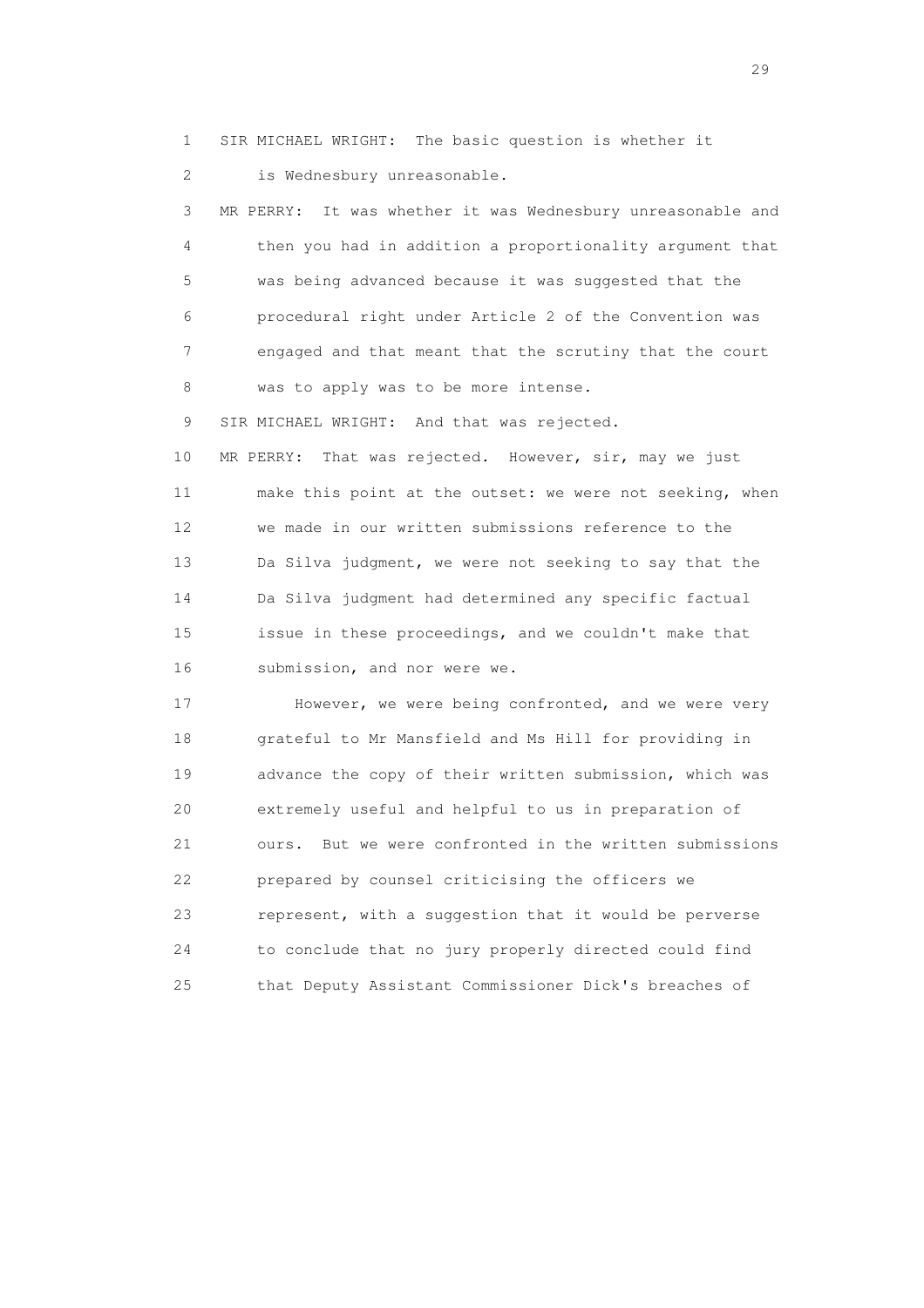1 duty were so serious as to be classified as criminal.

 2 So, sir, what was being suggested was that it would 3 in fact be Wednesbury unreasonable not to leave the 4 allegation of unlawful killing, assuming a duty of care 5 exists, on the basis of gross negligence.

 6 So given that the assessment of gross negligence 7 requires an evaluation, and there is a threshold test 8 with the judicial safeguard to ensure that, before the 9 threshold is reached, a case could be withdrawn from 10 a jury -- that was another point that the High Court 11 dealt with in the Da Silva case in answer to the 12 supremely a jury question using the language of the 13 Lord Chancellor in Adomako.

 14 Sir, the point that we were making was that if it 15 were to be suggested it would be perverse to leave gross 16 negligence manslaughter, and that in public law terms 17 such a finding would be perverse or Wednesbury 18 unreasonable, that was the very argument rejected by the 19 High Court in Da Silva. We simply rely upon it for that 20 reason.

 21 The second matter, the weight to be given -- 22 SIR MICHAEL WRIGHT: Sorry, it would be perverse not to 23 leave gross negligence --

 24 MR PERRY: Yes, thank you. The second point is the weight 25 to be given to remarks made by the court, that the view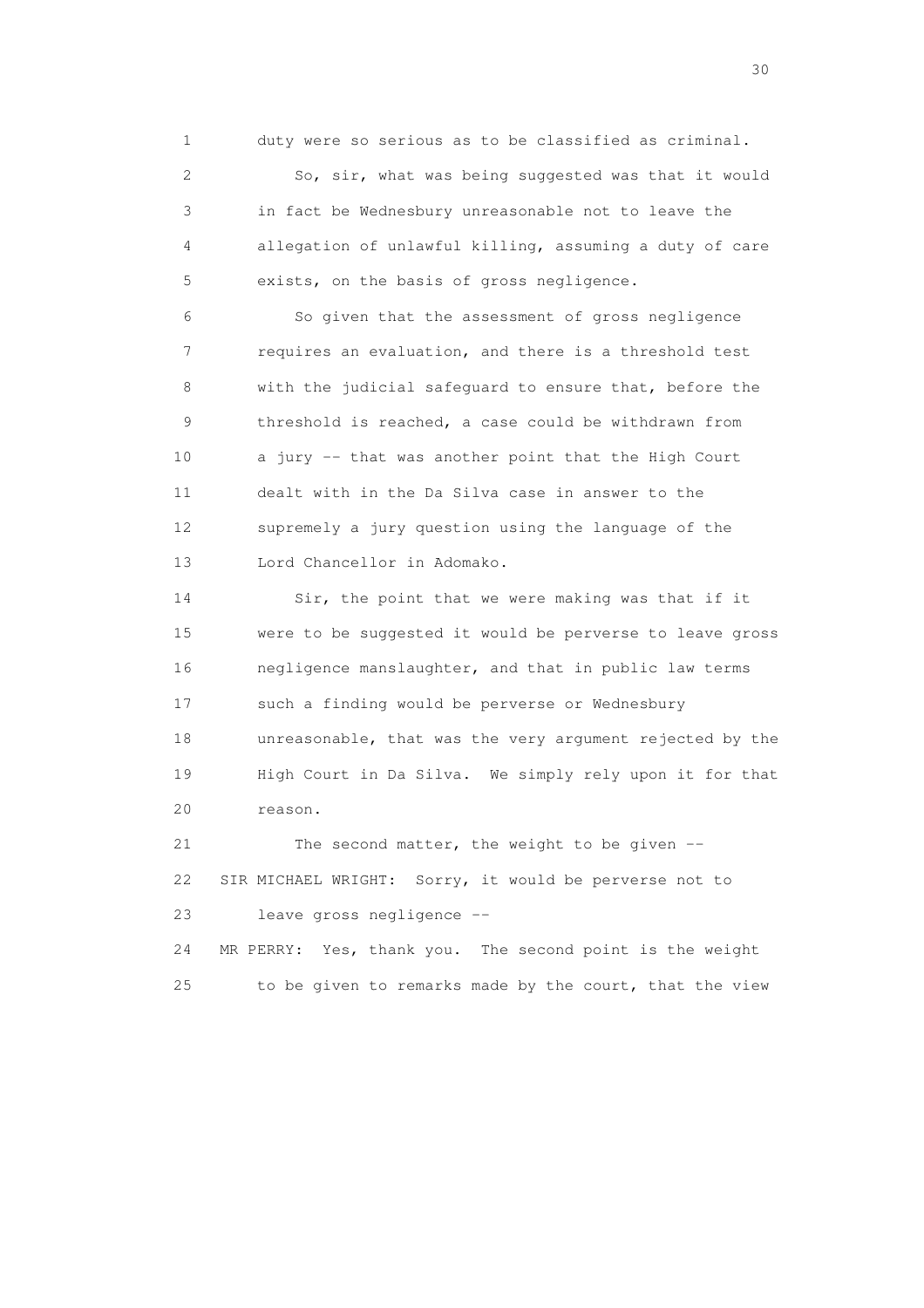1 taken by the Director on certain matters was obviously 2 right.

 3 What we say in relation to that is while the remarks 4 made by Lord Justice Richards speaking for the court in 5 Da Silva are clearly not binding, they, we would submit, 6 are of some assistance on the question of the gross 7 negligence threshold, assuming that there is no material 8 change in the evidence adverse to the police and the 9 officers concerned in this case. For reasons for which 10 we will submit in a moment, we say that the evidence 11 adduced in these proceedings, and it appears to be the 12 case that this is accepted on all hands, is now more 13 favourable to the police than it was at the time that 14 this case was considered by the Director, and when it 15 was considered at the Central Criminal Court.

16 Sir, so far as the position of the Director is 17 concerned, you will recall that the decision not to 18 prosecute was taken by Mr O'Docherty following 19 consultation with the Attorney General and having taken 20 the advice of leading counsel.

 21 The High Court, if I may just give the reference, 22 stated that although it was not necessary to go this 23 far, saw no reason to disagree with Mr O'Docherty's 24 conclusion on the question of gross negligence. That's 25 paragraph 58 of the --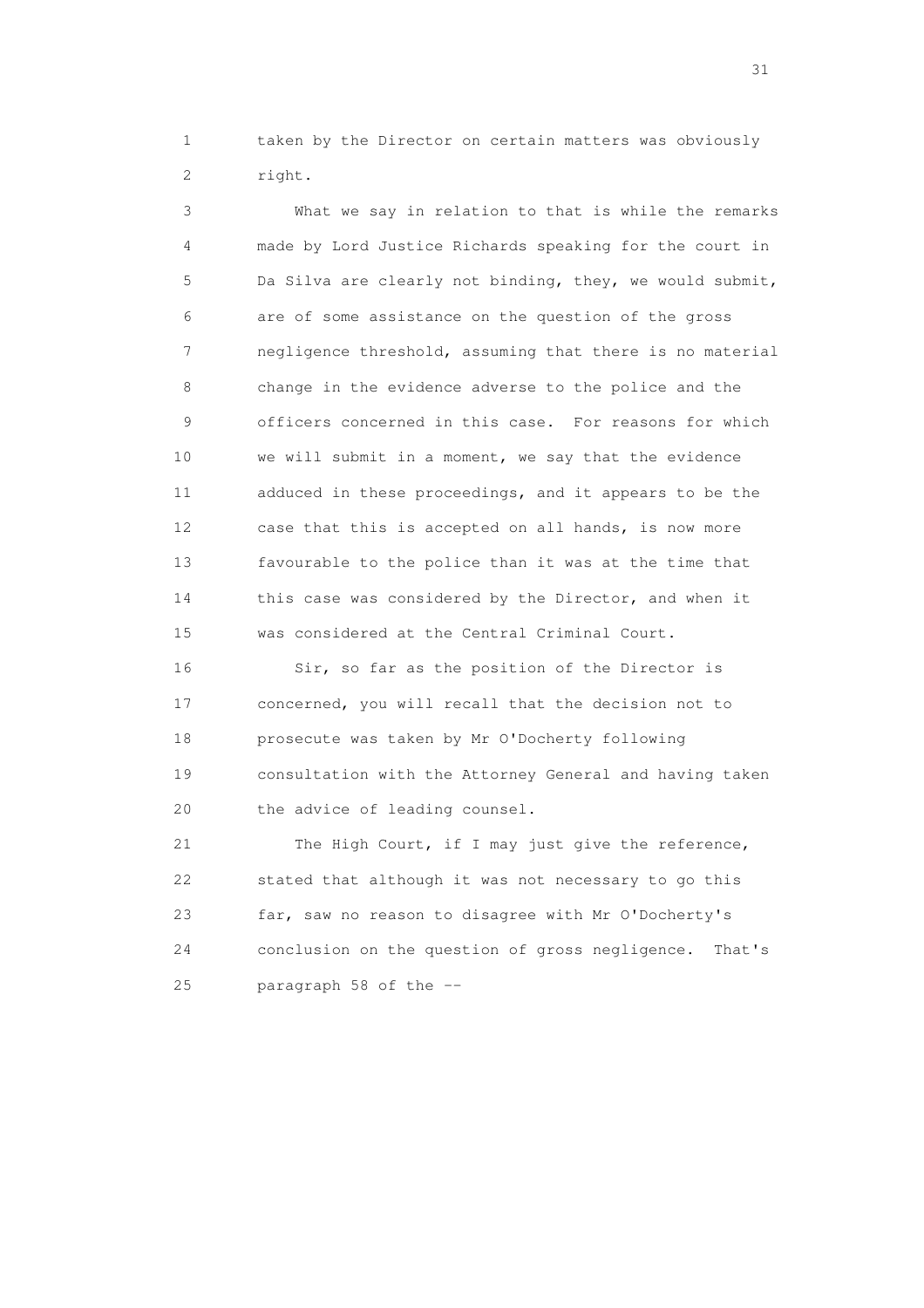1 SIR MICHAEL WRIGHT: Of the main judgment?

 2 MR PERRY: -- of the main judgment. Sir, may I just leave 3 that by way of general observation for your note without 4 turning up the authority. 5 SIR MICHAEL WRIGHT: I have got it. 6 MR PERRY: Thank you very much, sir. 7 Sir, may I just add by way of a footnote on the 8 Da Silva decision, and it follows on something that 9 Ms Leek said this morning, and Mr Mansfield said 10 yesterday, Ms Leek expressed her gratitude that 11 Mr Mansfield had given Trojan 84 a commendation -- 12 SIR MICHAEL WRIGHT: I think she did it with her tongue in 13 her cheek. 14 MR PERRY: Yes. It's even of more interest to note that in 15 the judicial review proceedings, it was suggested by 16 Mr Mansfield that Trojan 84 was an officer who should 17 have been prosecuted for gross negligence manslaughter; 18 see 839 to 840 of the High Court transcript. 19 It may be that the change of tack here represents 20 a more realistic assessment of the evidence, and we 21 would submit that that is a fair way of viewing the 22 change of position rather than suggesting that it's to 23 take forensic advantage of a point that could be made 24 through using Trojan 84's evidence.

25 But, sir, what we say is if you go to the High Court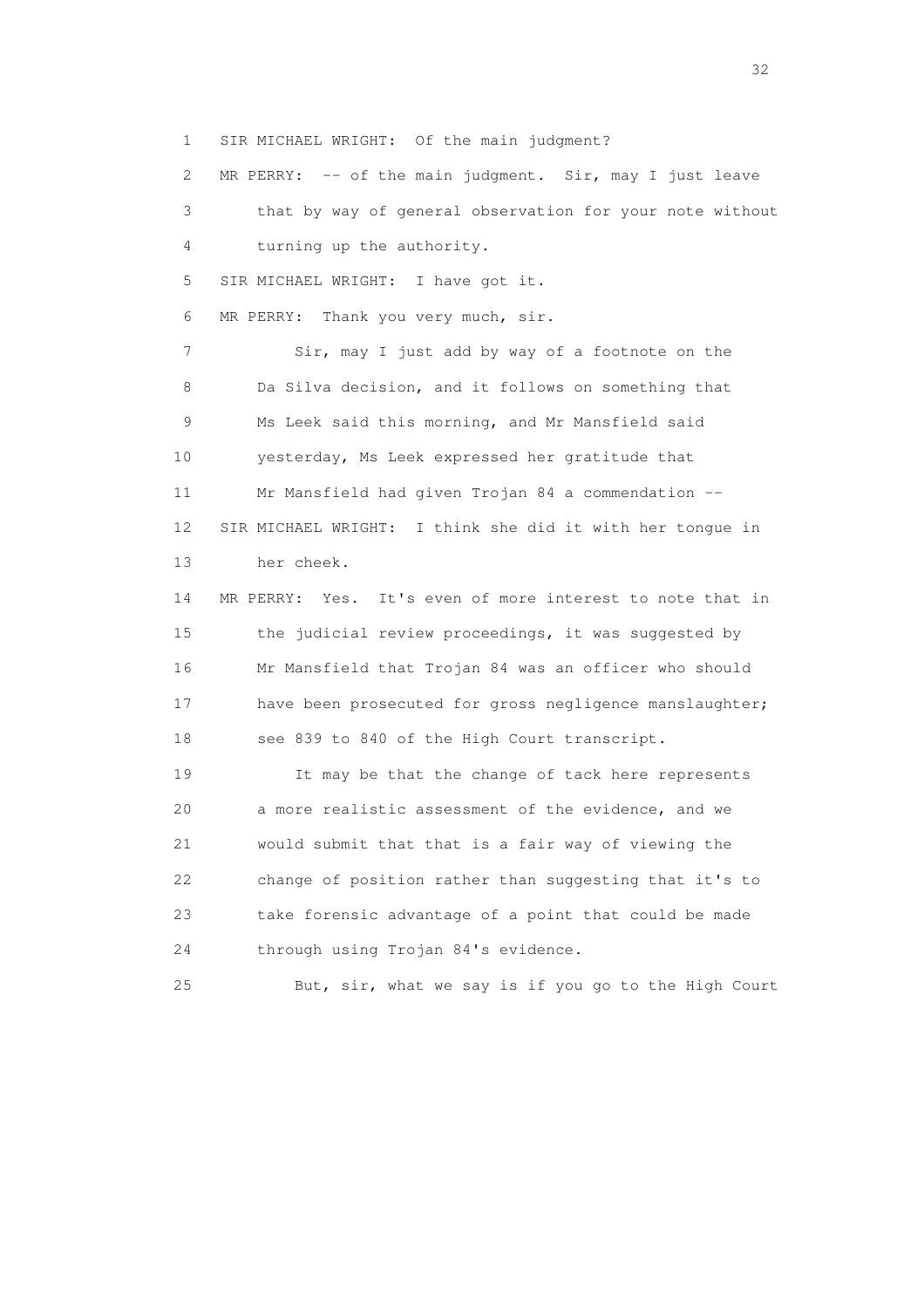1 saying Trojan 84 should be prosecuted for gross 2 negligence manslaughter and then in an inquest say there 3 is absolutely no criticism of him to be made at all, it 4 does mean that if allegations are going to be made, they 5 should be scrutinised with some degree of care; and we 6 welcome the acknowledgment that Trojan 84 is 7 an impressive officer whose conduct is beyond criticism; 8 and it's significant that his conduct is beyond 9 criticism because, of course, on one view of the 10 evidence, the non-identification of Mr de Menezes as 11 Nettle Tip was communicated via Trojan 84 on one view of 12 the evidence.

 13 Sir, the next point that we make on what new 14 evidence has come to light since the Da Silva judgment: 15 your counsel submit that the reasoning in Da Silva on 16 a particular point may well hold good if there is no new 17 evidence on that point. We respectfully agree, but we 18 go further and submit that the new evidence, rather than 19 weakening the position of the police officers, has 20 improved their position, and we seek to identify now the 21 new evidence which has come to light.

 22 If I may do it in this way: first, in paragraph 90 23 of the Da Silva judgment -- and that I think must be 24 a reference to the --

25 SIR MICHAEL WRIGHT: Appendix.

<u>33</u> and the state of the state of the state of the state of the state of the state of the state of the state of the state of the state of the state of the state of the state of the state of the state of the state of the s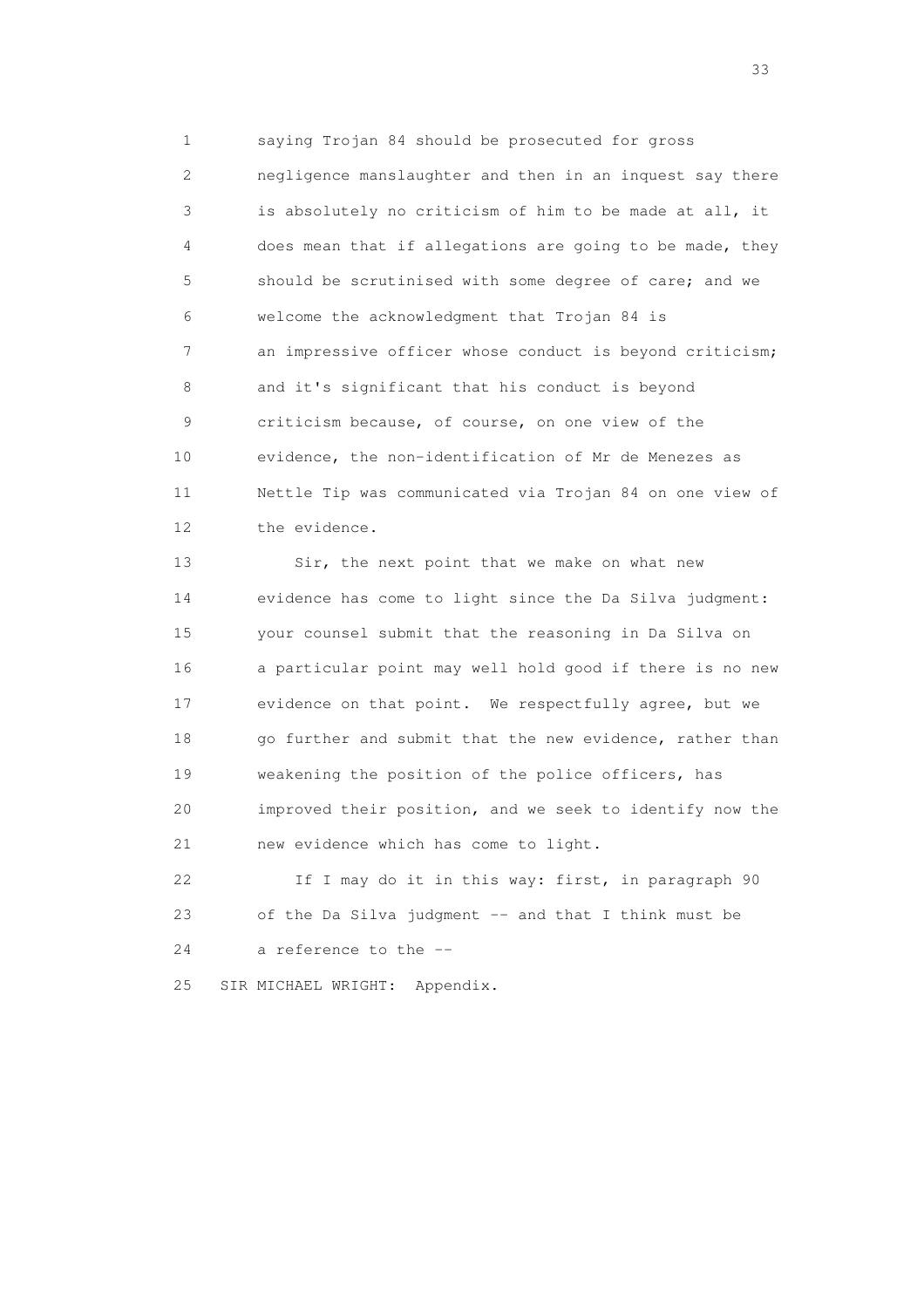1 MR PERRY: -- it must be to the police review report.

 2 SIR MICHAEL WRIGHT: Hang on. It must be the appendix. The 3 judgment only goes up to 67. Is it 19? 4 MR PERRY: No, sir, Ms Studd produced a report which had 5 paragraph numbers going up to ... it appears as though 6 the appendix was put together and run straight on once 7 the Contempt of Court Act order was no longer in force. 8 I hope I can find it, because it's in the section -- 9 SIR MICHAEL WRIGHT: It would be round about 30 then in that 10 case. 11 MR PERRY: In the appendix, it was dealing with -- it's A23 12 in the appendix. 13 SIR MICHAEL WRIGHT: Thank you. 14 MR PERRY: Lord Justice Richards recorded the first specific 15 area of criticism relating to the senior officer -- who 16 we now know was Mr McDowall, although anonymised in the 17 judgment -- who set the strategy: 18 "That strategy, it appears, was never reduced to 19 writing, logged or otherwise noted." 20 So the first point to note, new evidence, this 21 criticism is wrong. The strategy was recorded in 22 Mr McDowall's red book. It has featured heavily in the 23 evidence at the inquest, and it's to be found in the 24 jury bundle, divider 38, documents page 1858. 25 Secondly, the second new matter in relation to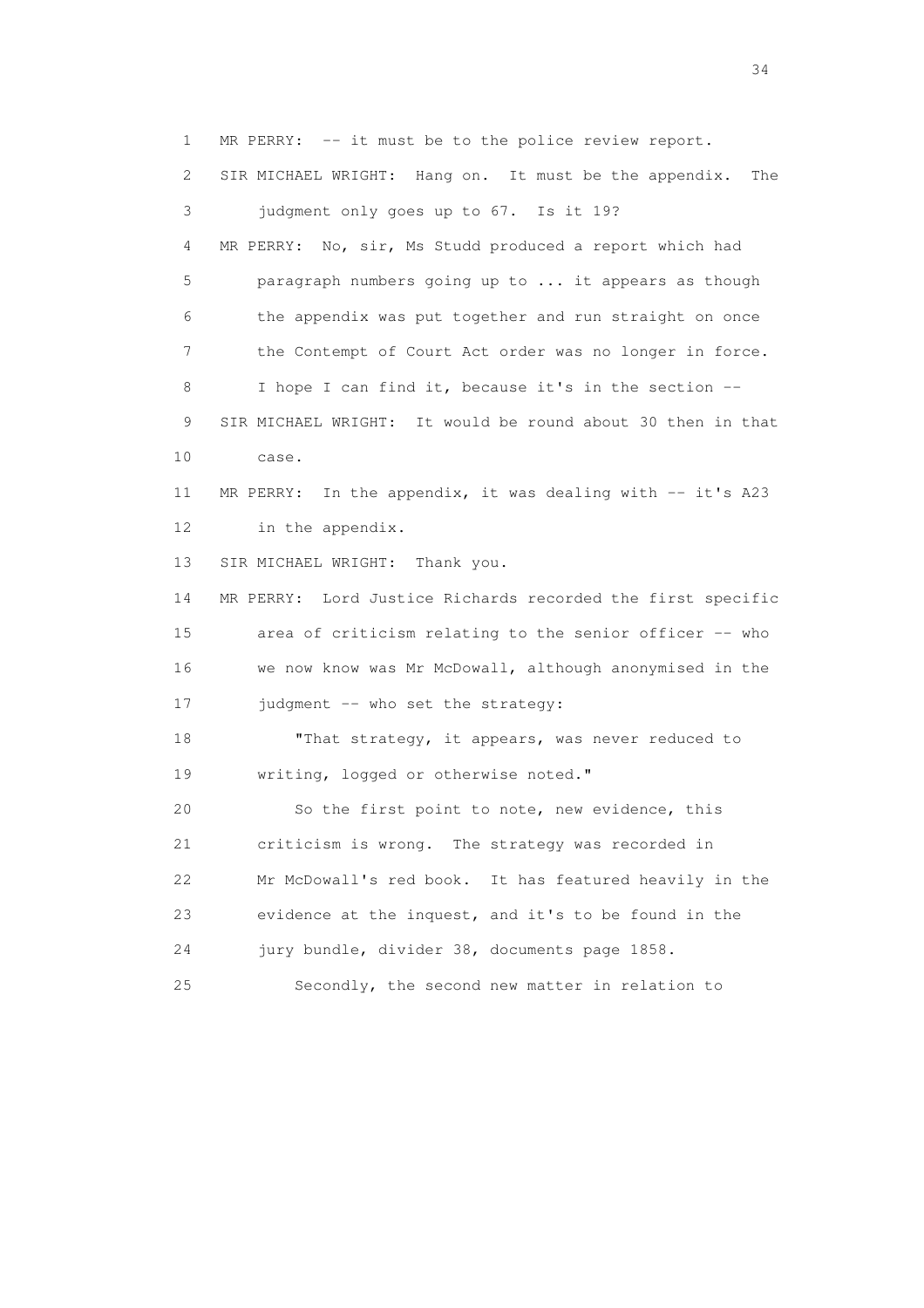1 Mr McDowall, with regard to the implementation of the 2 strategy, Lord Justice Richards recorded the following 3 complaint, and it's in the tailpiece to A23:

 4 "Manifestly it's argued by the claimant this policy 5 or strategy was never followed on the ground. The 6 claimant in terms accepts the review notes assessment 7 that if this strategy had been followed, it was highly 8 unlikely that events would have unfolded as they did."

 9 Sir, we would submit that that now is shown to be 10 entirely erroneous as a fair analysis of this case. The 11 proposition that if the strategy had been followed it 12 was highly unlikely that events would have unfolded as 13 they did is based clearly upon the premise that 14 an intervention would have been ordered, had the 15 firearms cars been present at the TA Centre during the 16 period between 9.33 am, the leaving of the premises, and 17 9.41 am at the latest, giving the widest margin of 18 opportunity for Mr de Menezes to board the number 2.

 19 However, the position now is that there was at least 20 one firearms car present at the TA Centre, the Alpha car 21 arriving there at 9.27 am, and there is unchallenged 22 endorsement that on the information available to the 23 operations room, there was in fact no basis to order 24 an armed intervention in the so-called prime window of 25 opportunity, because no intervention would have been

<u>35</u> and the state of the state of the state of the state of the state of the state of the state of the state of the state of the state of the state of the state of the state of the state of the state of the state of the s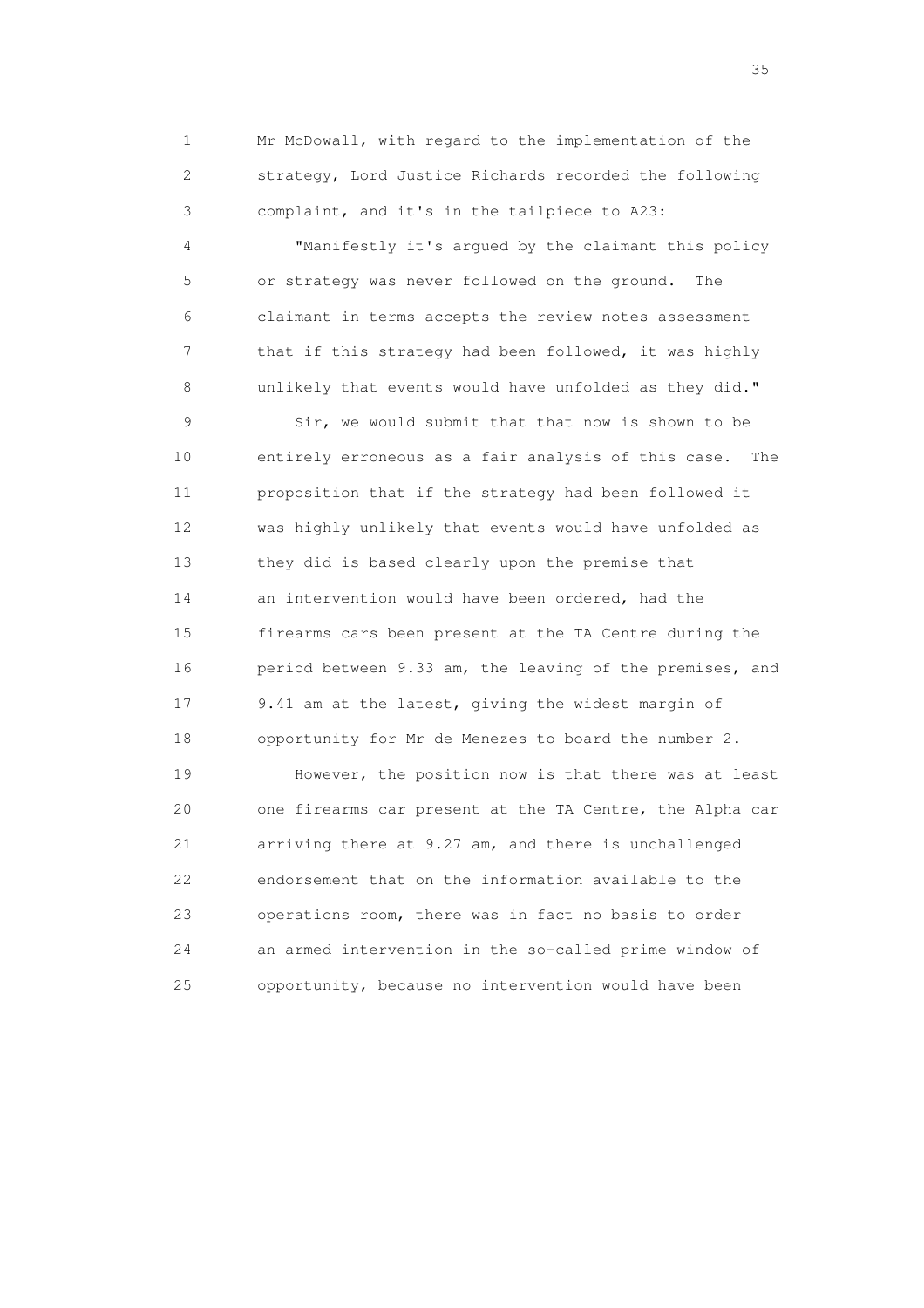1 ordered on these facts.

 2 SIR MICHAEL WRIGHT: You mean on the basis of the level of 3 identification that had then been achieved? 4 MR PERRY: Yes, "worth another look", and the other evidence 5 given by the surveillance officers as to the efforts 6 they made properly to carry out their duties in the 7 vicinity of Scotia Road. 8 I ought to say, sir, that we do not accept any 9 criticism of the surveillance officers at all in the way 10 they conducted their surveillance duties. This was 11 a difficult and arduous operation, and clearly, given 12 the nature of the covert investigation at this stage, 13 what they did in the period between 9.33 and 9.41 was 14 entirely reasonable. 15 So far as no intervention would have been ordered on 16 these facts, sir, may I just for your note 17 cross-reference to the evidence of Deputy Assistant 18 Commissioner Dick on 7 October 2008, page 98, lines 4 to 19 7, and page 112, line 15, to page 113, line 11. 20 Sir, those are the matters in relation to 21 Mr McDowall. 22 SIR MICHAEL WRIGHT: This is the same point, is it, 23 effectively, what Commander Dick was saying at that -- 24 MR PERRY: Yes, wouldn't have ordered an intervention. 25 Just to put it in context, sir, it's because it did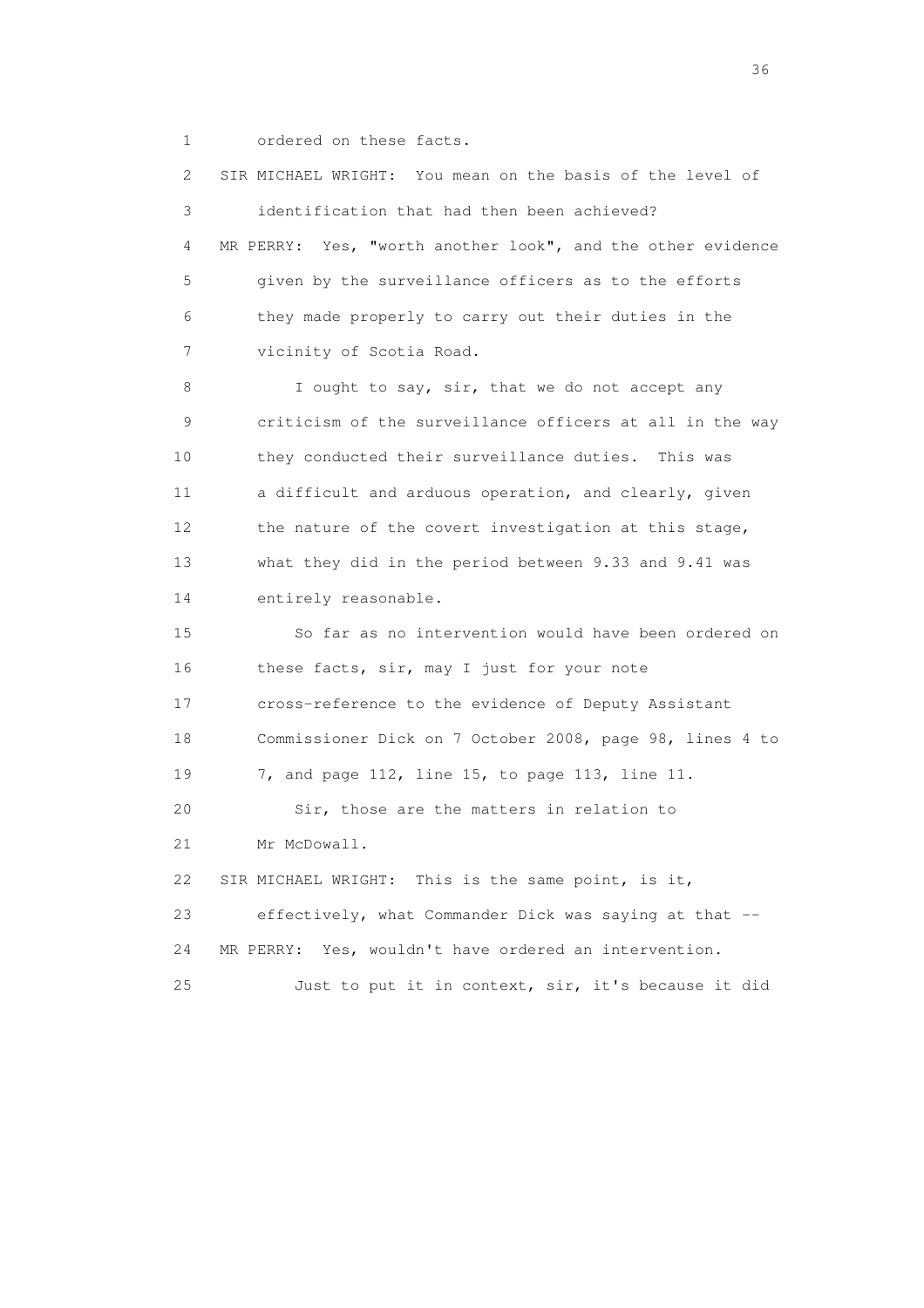1 not become known in the operations room that there was 2 a PIW-NT until James' telephone call at 0941 hours which 3 took place of course at or after the time Mr de Menezes 4 had boarded the bus.

 5 So we would submit there is simply no causal 6 connection between the absence of the firearms cars at 7 the TA Centre, and the fact that no stop took place in 8 the vicinity of Scotia Road, and there was no 9 recognition of either of these important pieces of 10 evidence either at the time of the Da Silva case or at 11 the time of the Health and Safety trial. These points 12 fundamentally undermine the assertion that it is highly 13 unlikely that events would have unfolded as they did.

 14 So far as Deputy Assistant Commissioner Dick is 15 concerned, Lord Justice Richards noted the assessment of 16 Mr O'Docherty that the boarding of the train, that's the 17 tube carriage, by the officers had an inevitable lethal 18 result. In the appendix, that must -- I have the -- 19 thank you very much, in the composite judgment it's 20 paragraph 97, in the appendix it's A30.

 21 It's the inevitable lethal result. It's at the end 22 of that. However, the current position in these 23 proceedings is that the evidence given by C2 and C12, 24 now tested on oath, has undermined the suggestion that 25 there was an inevitable lethal result, because both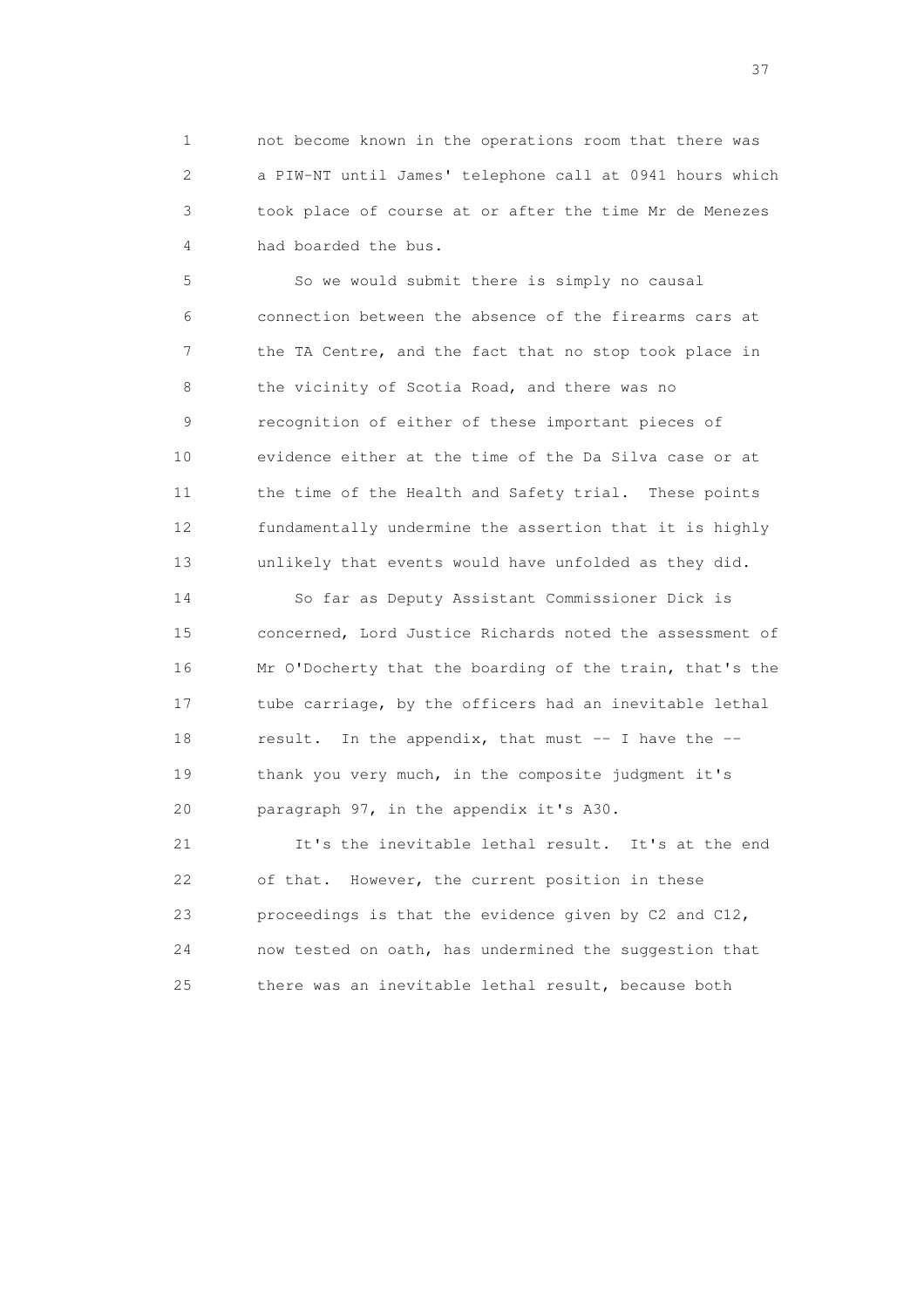1 officers explained that they entered the Underground 2 carriage with no preconceptions, and that that which 3 ultimately caused them to believe it was necessary to 4 discharge their firearms were the events as they 5 unfolded in the tube carriage.

 6 So on the issue of the extent to which evidence is 7 developed, two of the principal criticisms at the Health 8 and Safety trial, firearms not in the vicinity of 9 Scotia Road, the first criticism; and that a stop should 10 have taken place near Scotia Road, are, we would submit, 11 now demonstrated to be without proper foundation.

 12 Moreover, sir, in addition to those matters, 13 addressing the particulars of the indictment, you will 14 recall, sir, that the 19 particulars -- I don't know if 15 you have a copy in front of you. If not I could provide 16 one or it could go on the screens. It's documents 17 page 1599 for the screen.

 18 There were 19 particulars of breach, and just taking 19 them very briefly, (a) was the failure adequately to 20 communicate Commander McDowall's strategy to the 21 officers who took over the running of the operation, the 22 surveillance officers and the firearms officers. May I, 23 sir, in relation to this, just adopt our written 24 submissions, 3.3.7 to 3.5.7.

25 The short point is that this matter had not been

and the state of the state of the state of the state of the state of the state of the state of the state of the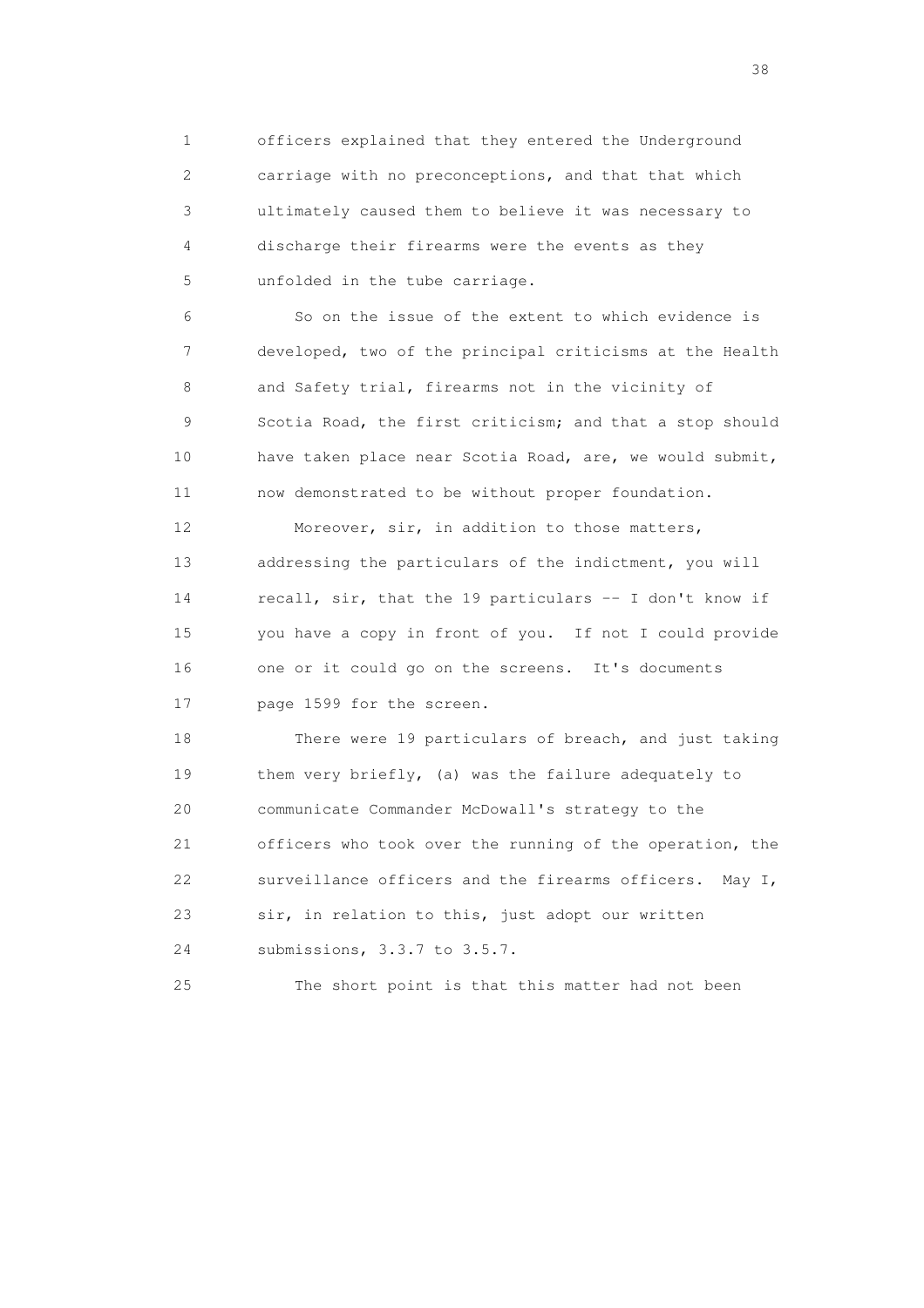1 investigated to the same extent by the IPCC in its 2 report. That's the Stockwell 1 report. That's not 3 a criticism in any way of the IPCC. It's simply 4 an observation that this area was not subjected to the 5 scrutiny which it's been given during the course of 6 these proceedings; for example Alan and Inspector ZAJ 7 were not asked to make statements until February or 8 March 2006 in relation to some of their involvement in 9 this case; and you will recall, sir, that so far as 10 Inspector ZAJ and Andrew were concerned, the evidence in 11 relation to their telephone calls wasn't in fact 12 clarified until these proceedings.

 13 (b), a failure adequately to plan for or carry out 14 Commander McDowall's strategy for controlling the 15 premises; again, we rely on our submissions document, 16 see 3.3.1 for the Gold strategy, 3.4 for resourcing 17 issues, 3.5 for the meetings, 3.6 for the events between 18 7.30 and 8.30, and 3.7 for issues concerning the black 19 firearms team.

 20 Sir, what we have tried to do in the narrative part 21 of our written submissions is to provide you with as 22 much assistance as possible as to the evidence; as much 23 as you are ever willing to accept this from an advocate, 24 it was intended to be as fair and as balanced as it 25 possibly could be. Certainly we sought to avoid any

 $39<sup>2</sup>$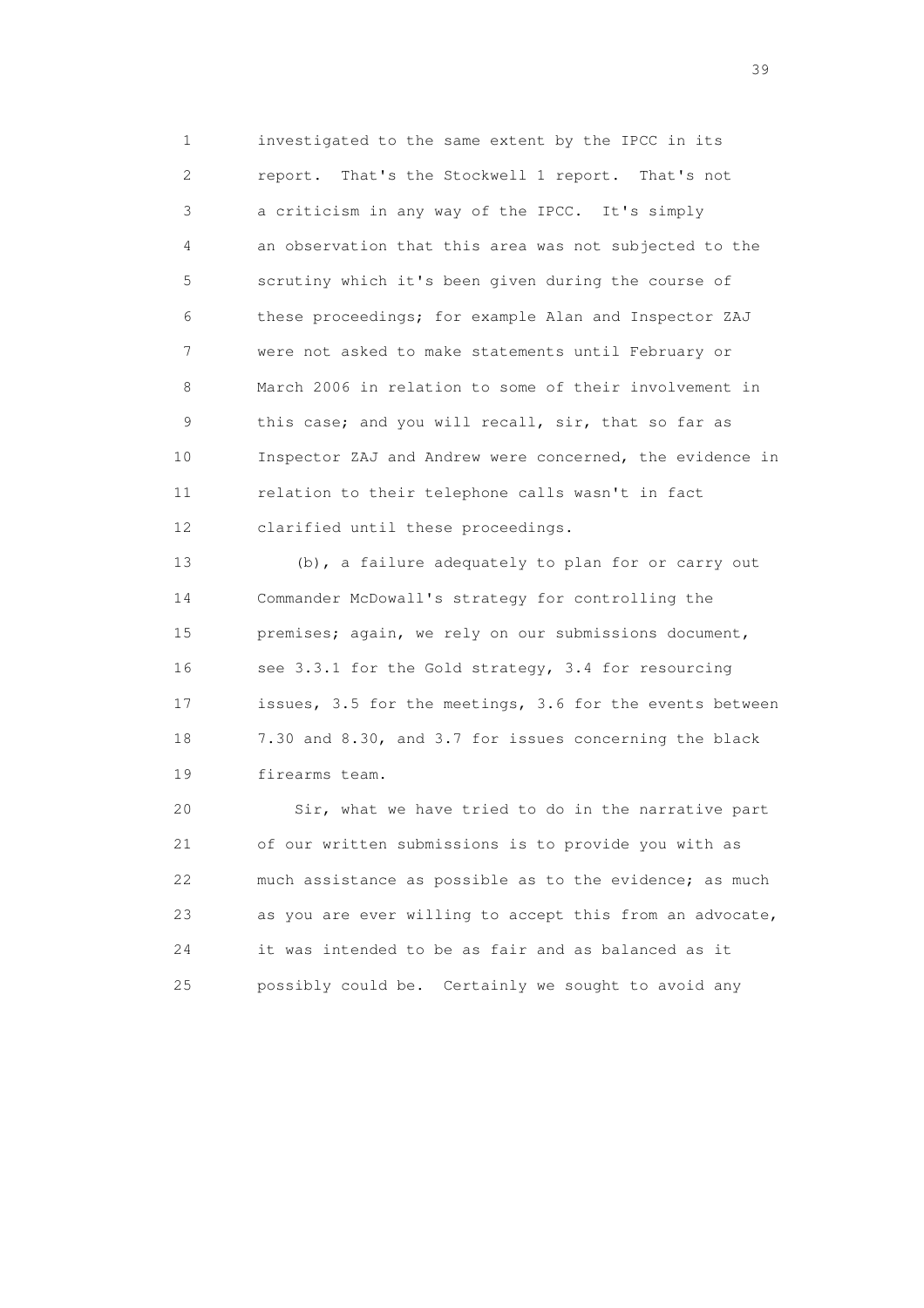1 tendentious comment or observations in that part of the 2 document in an effort to assist you when it comes to 3 formulating your directions on the facts in due course. 4 What we say is -- 5 SIR MICHAEL WRIGHT: Just pause there a moment, Mr Perry, 6 I'm just taking you back one step. I know you weren't 7 there and I wasn't there, but I have read the summing-up 8 several times and I have read some of the evidence, not 9 all of it, I confess. My understanding is that it was 10 a given at the Old Bailey trial that 11 Commander McDowall's strategy, stopping there, was fit 12 for purpose. 13 MR PERRY: Yes, yes. 14 SIR MICHAEL WRIGHT: It was never suggested that it wasn't. 15 The arguments were it was never properly implemented. 16 MR PERRY: Exactly, sir, and of course the criticism that 17 the prosecution made at the Health and Safety trial, 18 which was to the effect that in fact DAC Dick had 19 perverted the strategy, is not one that has been pursued 20 in these proceedings. And again, that, we would submit, 21 is a fundamental distinction between these proceedings 22 and what took place at the Central Criminal Court, and 23 we also agree, sir, with your observation which echoes 24 the point made by Mr McDowall when he gave evidence in 25 these proceedings when he stated expressly in his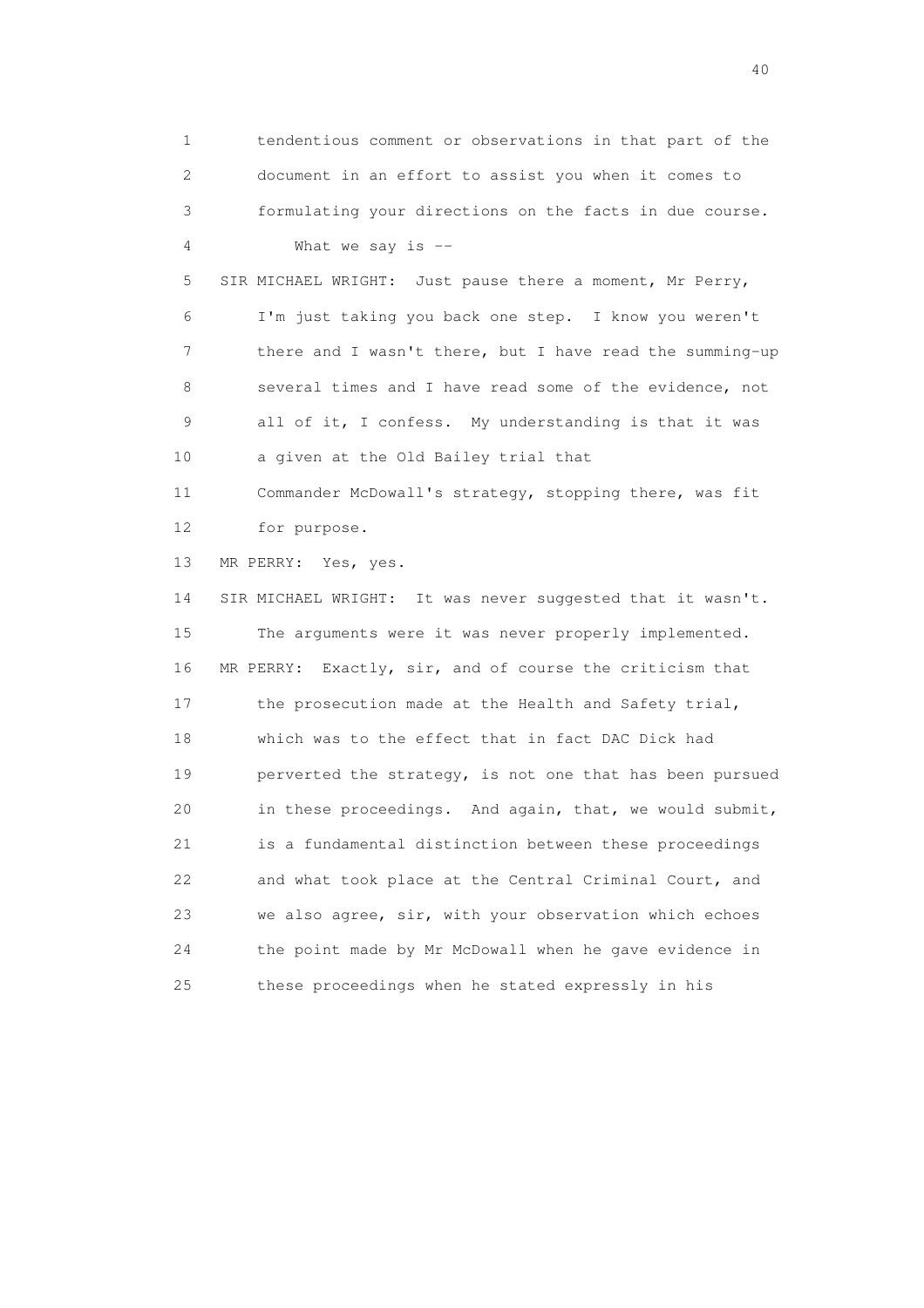1 opinion it was fit for purpose.

 2 Sir, may I just, while I am on this point, I was 3 going to come on to deal with this a little later but 4 perhaps it fits in quite well here. There is something 5 slightly unreal about a strategy that is set for 6 Scotia Road and Portnall being said by Mr Mansfield in 7 relation to Portnall: it was perfectly fit for purpose 8 and everything was sorted there, but when it comes to 9 Scotia Road it's completely unfit for purpose and it's 10 grossly negligent there; when the same strategy was 11 being overseen by the same officers and being 12 implemented in the same way, and the only material 13 distinction is that the door to the premises at Portnall 14 was visible to the officers which made it much less 15 challenging. 16 SIR MICHAEL WRIGHT: And single premises. 17 MR PERRY: Well, it's single premises with one means of 18 access, clearly visible to the surveillance teams. 19 SIR MICHAEL WRIGHT: Yes, but Alpha 1 said this was really 20 pretty easy, because of course in those circumstances 21 anybody who came out of that door was likely to be at 22 least an associate, if not a suspect himself or herself. 23 So to that extent the selection process didn't have to 24 be gone through. 25 MR PERRY: Yes.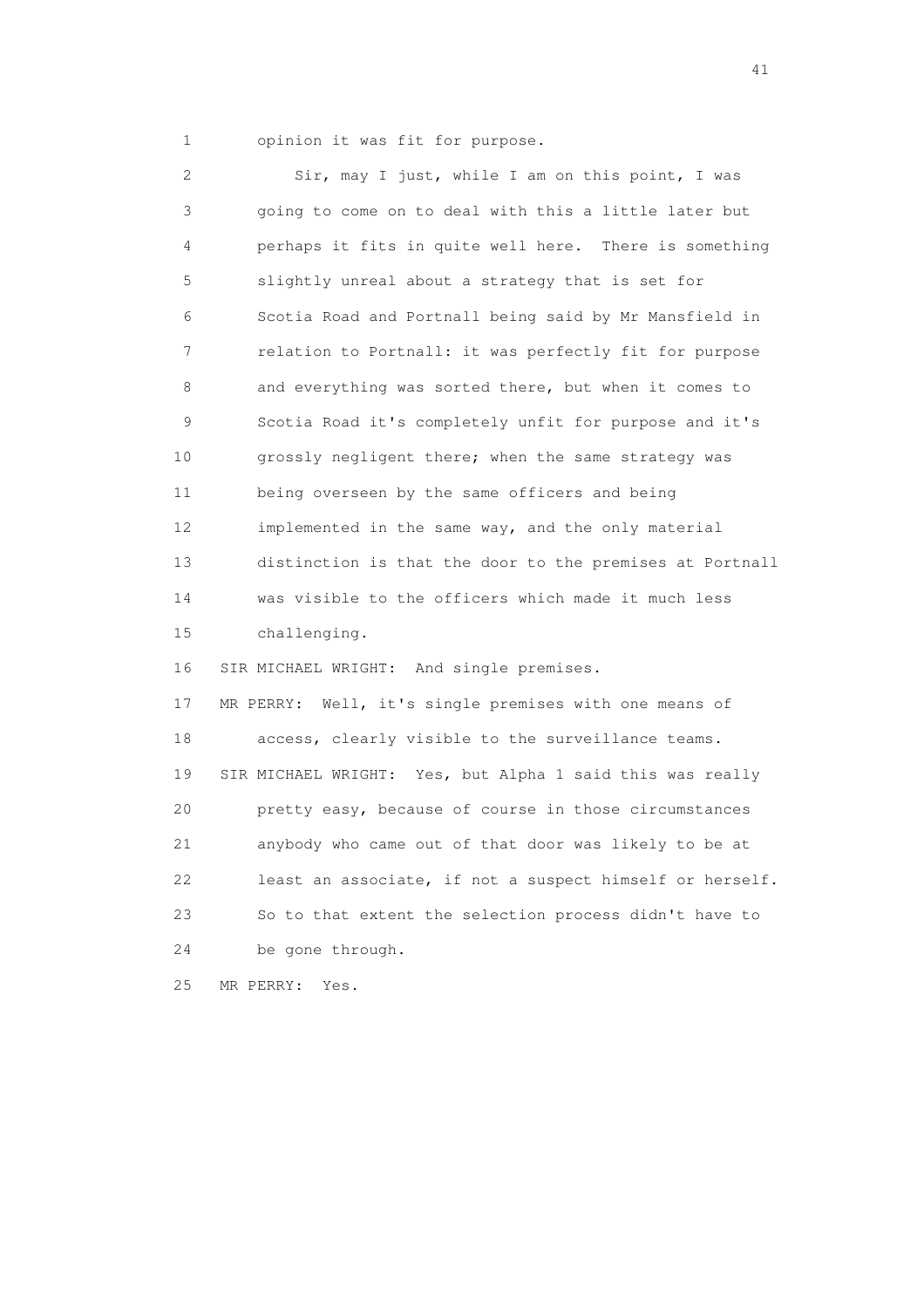1 SIR MICHAEL WRIGHT: At Scotia Road, unless -- I think 2 everybody is agreed about this -- the operation was at 3 risk of being blown at a very early stage, some form of 4 selection had to be implemented. 5 MR PERRY: Yes. 6 SIR MICHAEL WRIGHT: That I don't think anybody now 7 disagrees with. 8 MR PERRY: Yes, and we would submit, sir, that undermines in 9 a fundamental way the case as it was being put. 10 SIR MICHAEL WRIGHT: Against Mr McDowall. 11 MR PERRY: Against Mr McDowall. The other point we would 12 rely on in relation to this, sir, is really following on 13 from that: if it's suggested that Portnall Road was 14 sorted and it was less challenging, and if it's now 15 accepted that you have to modify the strategy to take 16 into account the more challenging circumstances at 17 Scotia, there is less scope for suggesting that the 18 events at Scotia demonstrate gross negligence, given the 19 greater difficulties confronting the officers and the 20 more difficult and complicated judgments that had to be 21 made in their professional expertise when dealing with 22 that address. 23 So we say that all of this supports the officers and

 24 undermines any criticisms that might be made of them. 25 Then criticism 3 in the prosecution particulars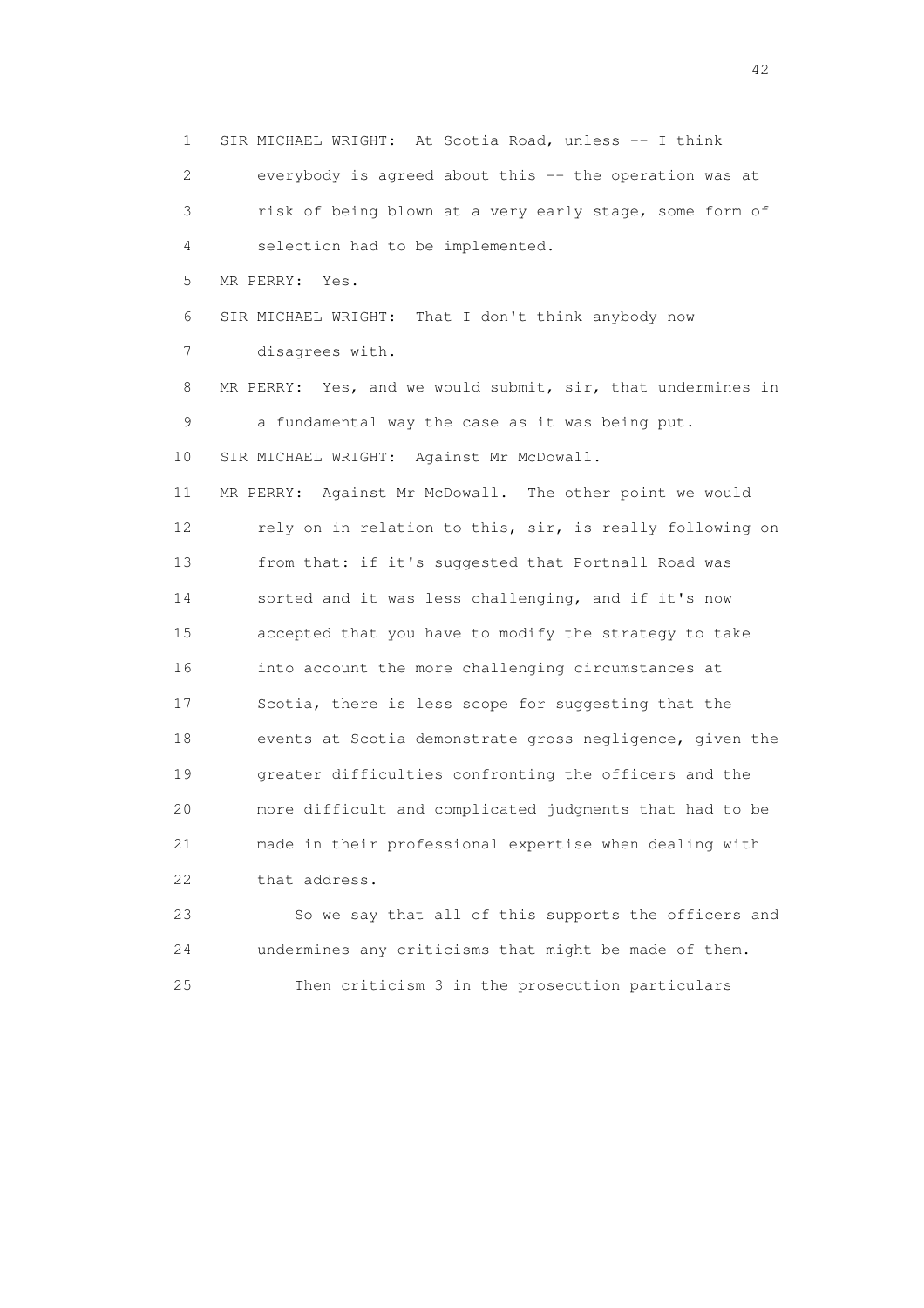1 document, control room officers, firearms officers, 2 surveillance officers had a confused and inconsistent 3 understanding of what the strategy was for Scotia Road; 4 we submit that that's not -- that's the same point -- 5 pursued. In any event, Deputy Assistant 6 Commissioner Dick, Detective Chief Inspector Purser, had 7 the same understanding of the strategy. They were 8 responsible for implementing it. Derek knew of the 9 strategy. See Derek's evidence, 17 October 2008, 10 page 127, lines 13 to 19; 20 October 2008, page 48, 11 line 19, and page 49, line 4; when he is dealing with 12 what Alan told him and he was asked about what Nick 13 said.

 14 The fourth criticism, (d), there was a failure to 15 deploy officers to stop and question persons emerging 16 from Scotia Road premises, including Mr de Menezes. 17 That's again the same point, but we also submit it 18 displays a lack of understanding of the nature of the 19 operation, the dangers confronting the police, and the 20 potential risk of harm, not only to police officers but 21 also to members of the public; and it takes no account 22 of the overwhelming evidence from the senior officers 23 and the firearms tactical advisers regarding the danger 24 of jeopardising the covert nature of the operation and 25 the delicacy of operating in an area such as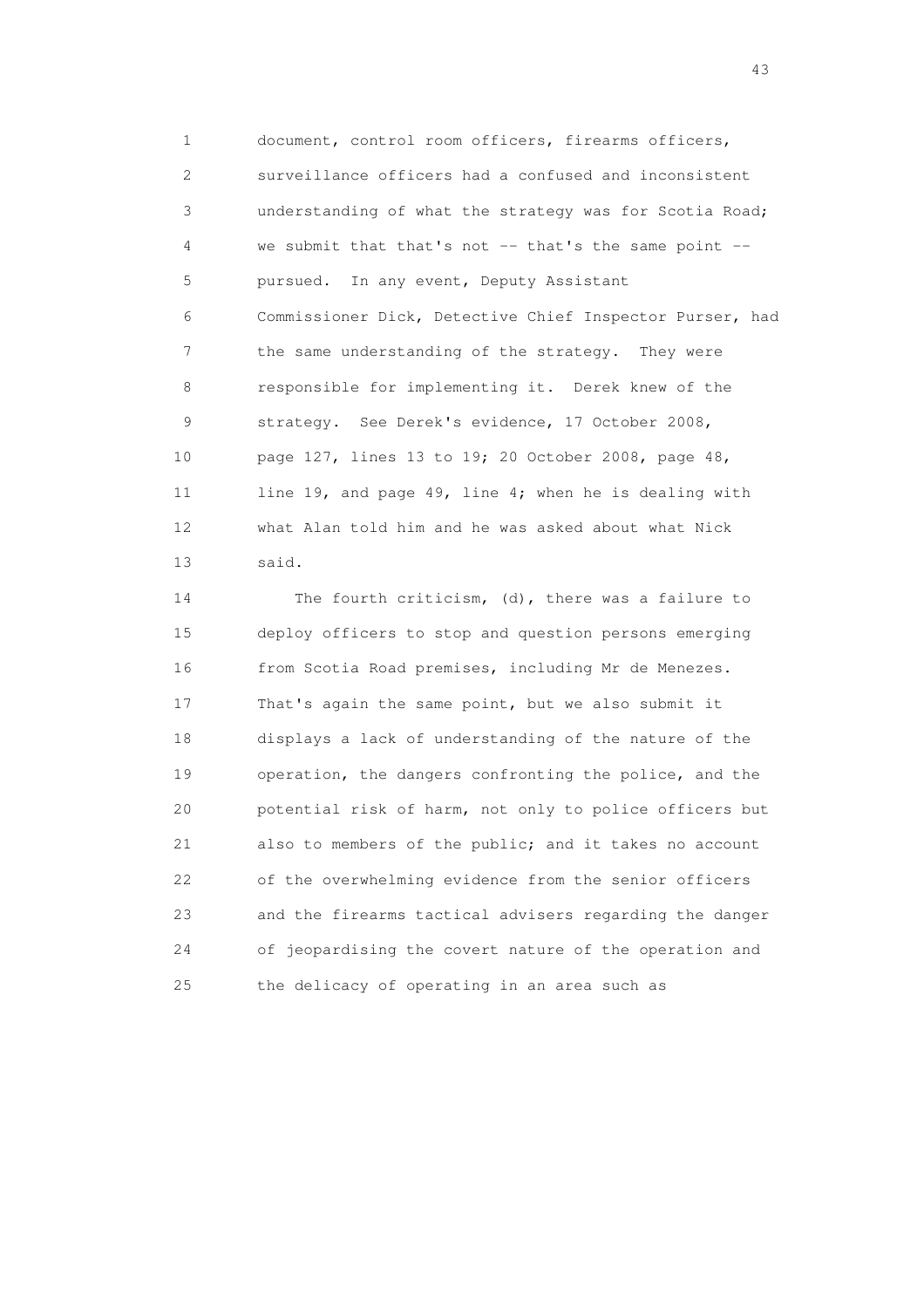1 Scotia Road.

 2 SIR MICHAEL WRIGHT: You are going through this, you are 3 analysing this, Mr Perry, but we will never know which 4 particular one of these 19 criticisms the jury found 5 proved. For all I know, none of this was. 6 MR PERRY: Sir, the only purpose of going through it is not 7 to speculate as to what the jury's verdict was, but to 8 see to what extent the case has now changed from the way 9 it was being put. 10 (e), the failure to ensure a firearms team was in 11 attendance; we have already dealt with that and I need 12 not take up time with that. 13 (f), the failure to have a contingency plan. Well, 14 we now have more information about the TST option and 15 the ARVs. 16 SIR MICHAEL WRIGHT: And also that Derek and James had 17 between them, admittedly there was not an enormous 18 timescale, but had agreed between them that it would 19 have been possible to conduct their version of an armed 20 intervention if somebody had come out and they planned 21 it together. 22 MR PERRY: Yes. 23 (g), the failure to stop and question persons 24 emerging from Scotia Road. That's the same as (d) 25 above.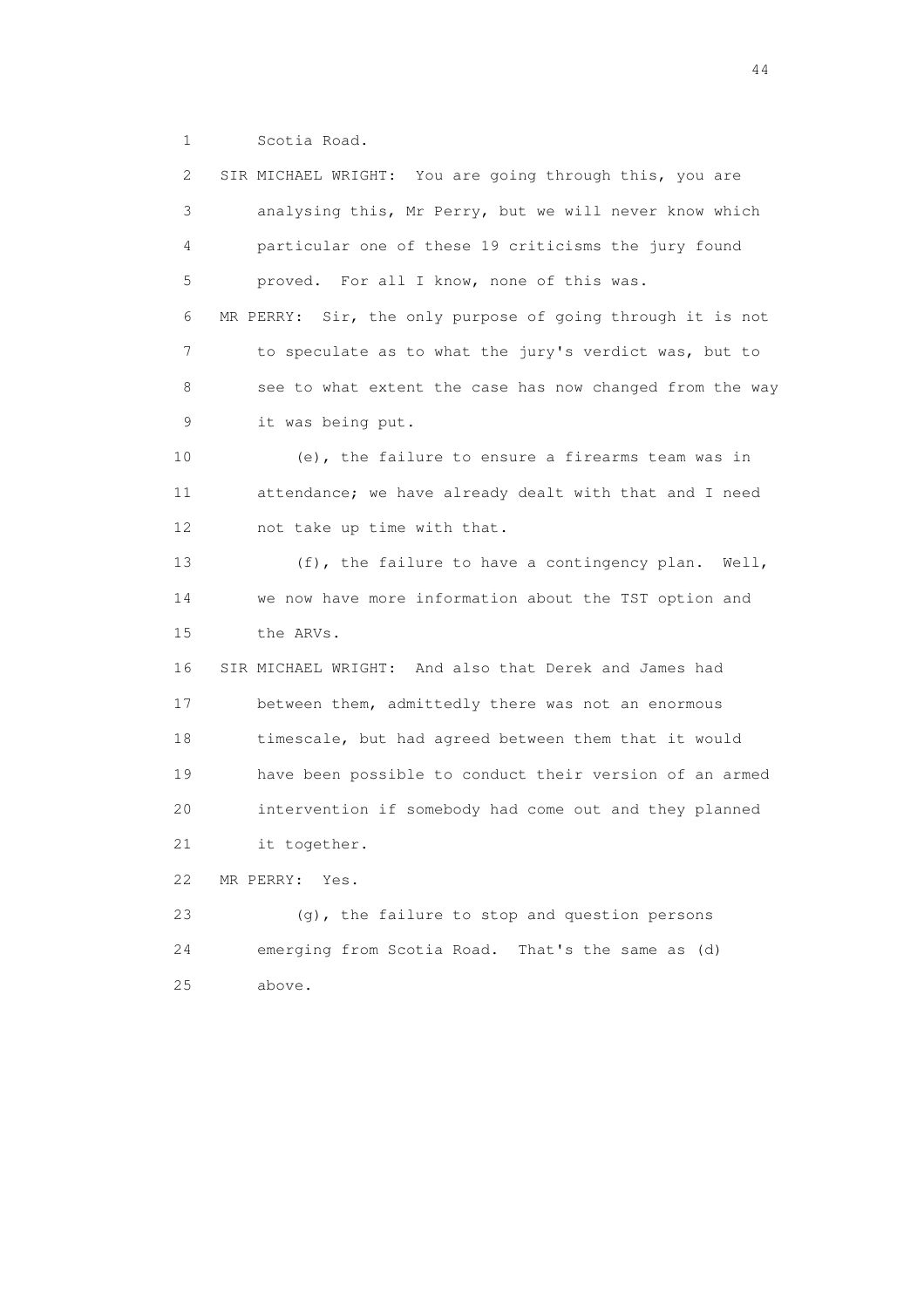1 (h), there was a failure to identify a safe and 2 appropriate area where those leaving Scotia Road could 3 be stopped and questioned. We submit that that is 4 entirely unrealistic.

 5 (i), the briefings given to the firearms officers, 6 inaccurate and unbalanced, and we submit that that's 7 demonstrably erroneous, and of course Mr Purser and 8 Trojan 84 were not called to give evidence at the Health 9 and Safety trial.

 10 We have now had an opportunity and in particular the 11 jury have had an opportunity to assess their evidence; 12 and it is to be noted on this aspect, sir, may I just 13 add this, that the family's criticism has been modified 14 to a very great extent, it now being conceded that there 15 was a need for a full and comprehensive briefing and no 16 criticism is made of Mr Purser at all, so far as what he 17 said is concerned.

 18 What now is being said against Mr Purser, see the 19 family's submission document, footnote 107, what is now 20 being said is that he should have provided a summary of 21 the detailed expertise in relation to the worldwide 22 experience of body-borne explosive devices, the 23 expertise which Superintendent Swain had built up over 24 many years. So there are two points to note in relation 25 to this.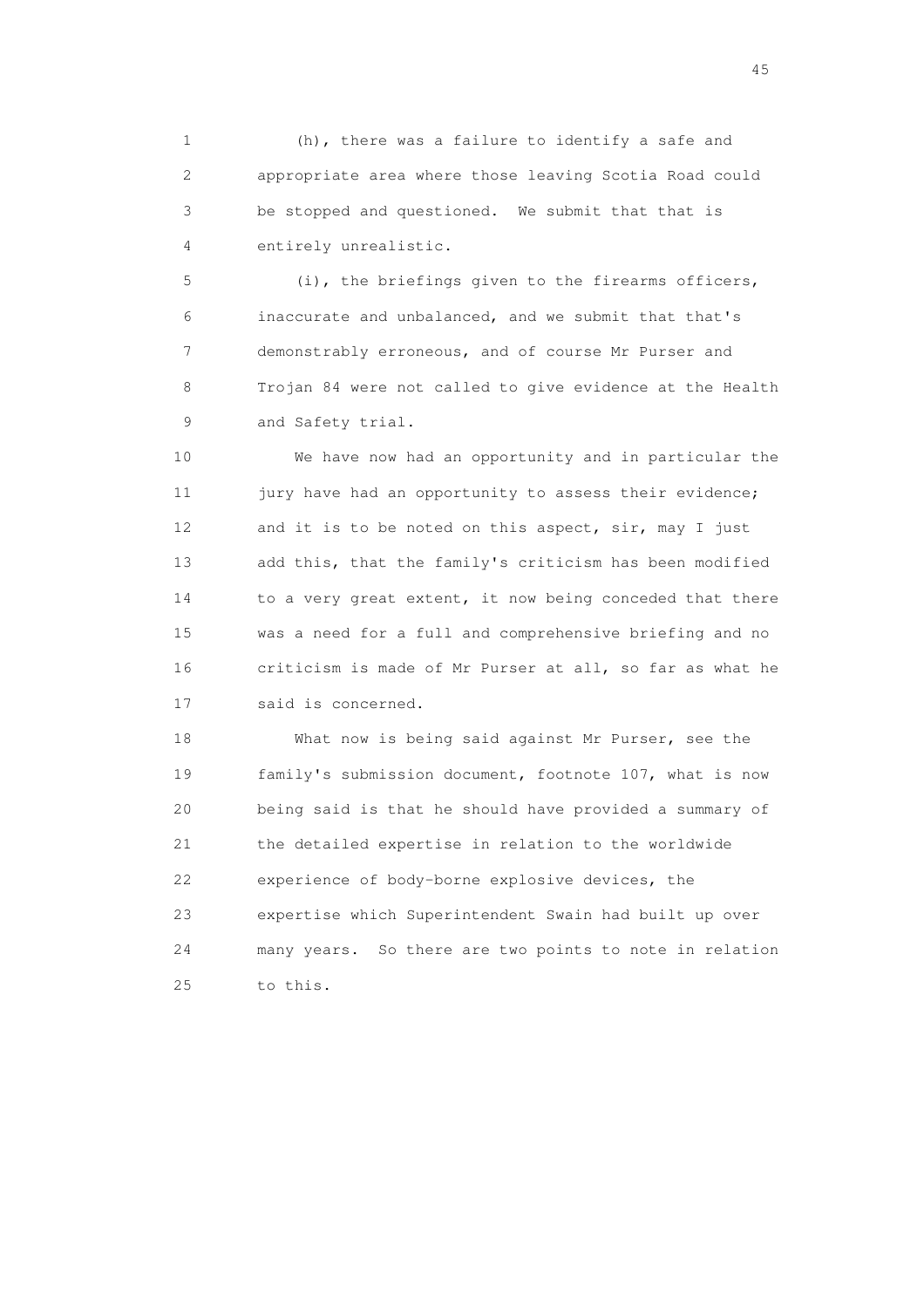1 First, this is a materially different criticism to 2 that which was advanced at the Health and Safety trial; 3 and secondly, there is perhaps a certain irony in it 4 being suggested that the briefing should in fact have 5 been longer than it was, because you will recall, sir, 6 that Trojan 84 gave evidence to the effect that 7 a detailed briefing on the topic of explosives might 8 have added up to 30 minutes to the briefing, see 9 Trojan 84, 16 October 2008, page 88, lines 9 to 16.

 10 We say that, again, the submissions made by way of 11 critical analysis of the police officers do not bear 12 scrutiny and would impose unrealistic obligations on 13 police officers when confronted with the difficult 14 circumstances which clearly did confront them on this 15 particular day.

 16 It's also on this aspect significant to note that 17 Mr Justice Henriques in his sentencing remarks, made the 18 point that the briefing of the firearms team was 19 inaccurate and unbalanced. But of course the learned 20 judge had heard no evidence from these two officers.

 21 (l), the control room officers failed to satisfy 22 themselves a positive identification of Mr de Menezes as 23 the suspect had been made by the surveillance officers; 24 we submit that's not supported by the evidence adduced 25 at the inquest. See the evidence of Mr Boutcher, Deputy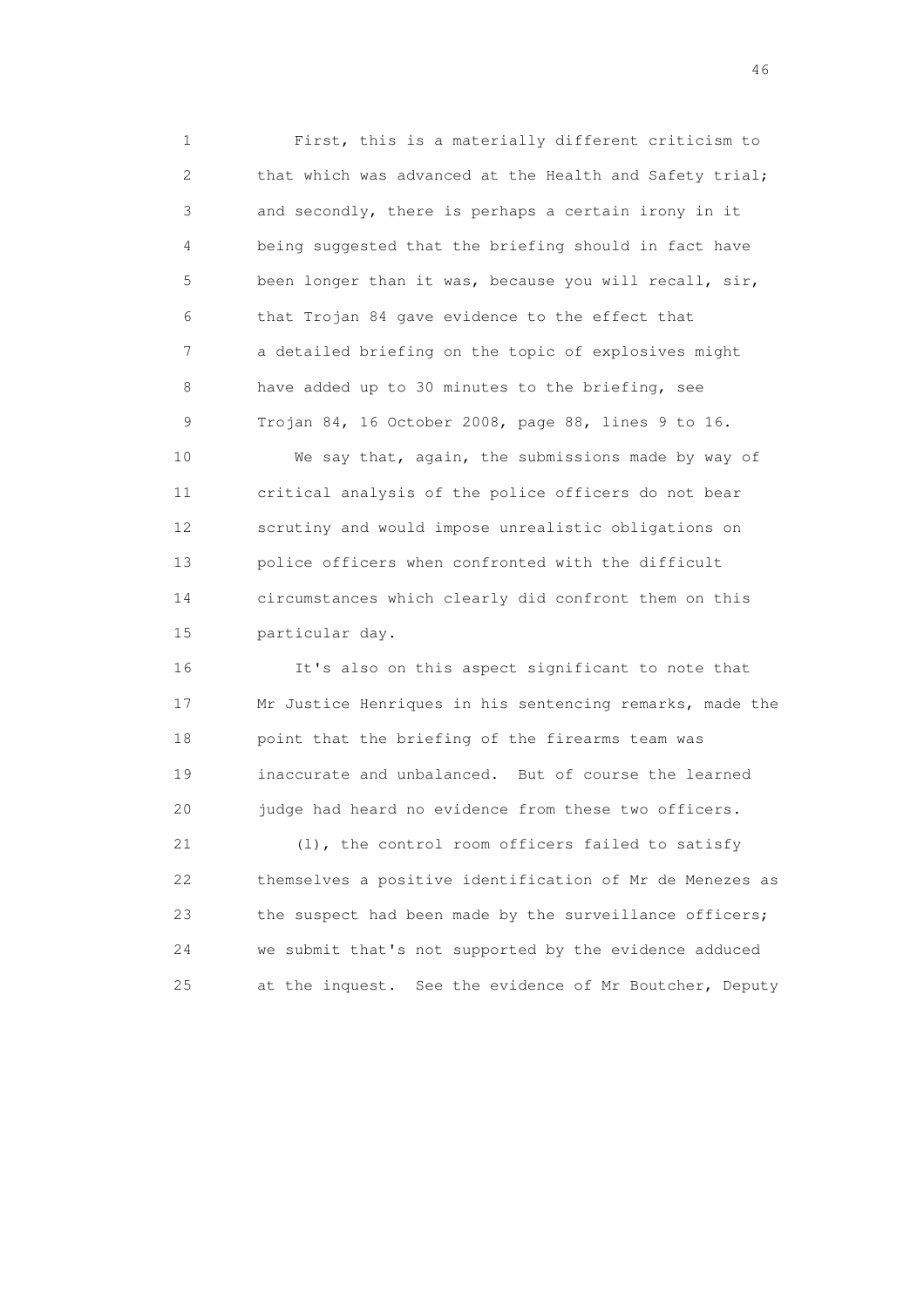1 Assistant Commissioner Dick and

 2 Chief Inspector Esposito. In any event, the rider which 3 the jury added to their verdict suggests that the jury 4 at the Old Bailey did not regard this as a criticism 5 with any force insofar as it related to Deputy Assistant 6 Commissioner Dick.

 7 (m), failure to deploy firearms officers at relevant 8 locations in time to prevent Mr de Menezes from getting 9 on to the bus and entering the tube station. Again, 10 that collapses into the earlier issues.

 11 (n), the firearms officers failed to satisfy 12 themselves a positive identification of Mr de Menezes as 13 the suspect had been made by the surveillance officers; 14 and our simple response in relation to that is it's not 15 a matter for the firearms officers and in any event 16 a number of them have now given evidence that they heard 17 the subject described as "definitely our man".

 18 (o), there was a failure to take effective steps to 19 stop tubes or buses or take other traffic management 20 steps to minimise the risk to the travelling public; our 21 short response, this was a judgment made by 22 Commander Dick, it was made for good reason in the 23 exercise of her professional judgment and it could not 24 be stigmatised as unreasonable, let alone as grossly 25 unreasonable, given the evidence that we have heard from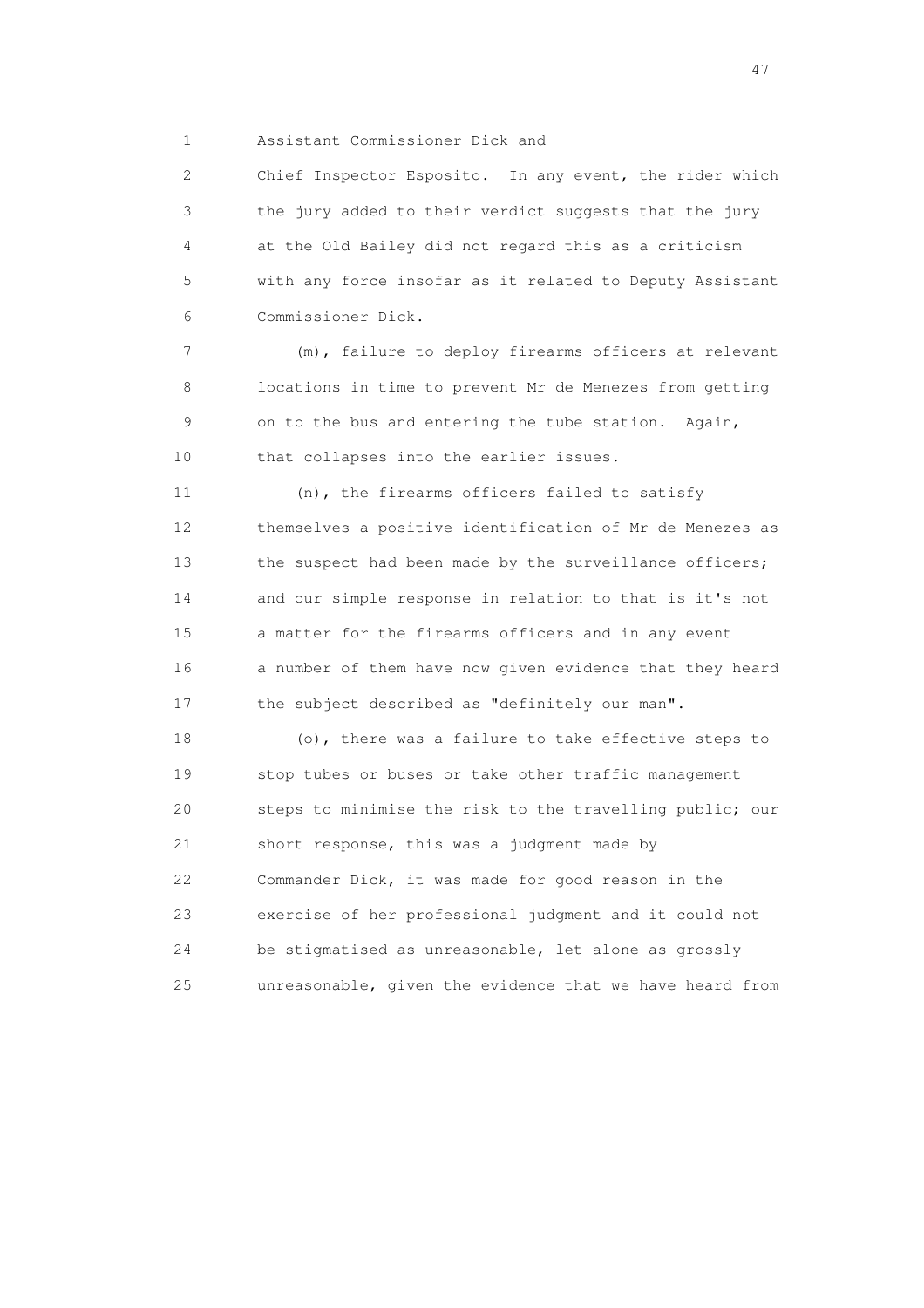1 other senior experienced officers who agreed with the 2 decision and would have made the same decision, had they 3 been in her shoes.

 4 (p), Mr de Menezes was twice permitted to get on to 5 a bus and to enter Stockwell Underground station, 6 despite being suspected of being a suicide bomber and 7 despite having emerged from an address linked to a 8 suspected suicide bomber; that links into the prime 9 window of opportunity. We have dealt with that, but 10 it's also relevant here, sir, to make this observation: 11 Mr Mansfield conceded yesterday, we would submit 12 realistically and fairly, no-one now suggests that he 13 should have been subjected to an intervention at 14 Brixton. So that point also now is to be resolved 15 fairly in favour of the officers.

 16 (q), failure to give a clear or timely order that 17 Mr de Menezes be stopped or arrested before he entered 18 the tube station. The evidence is that Commander Dick 19 gave an evidence that he should be stopped as soon as it 20 became apparent that he was leaving the bus at Stockwell 21 and heading for the tube, and all the evidence has been 22 to the effect that her orders were clear, that she was 23 in command, and she has been praised by her senior and 24 experienced colleagues who were present with her on the 25 occasion of 22 July.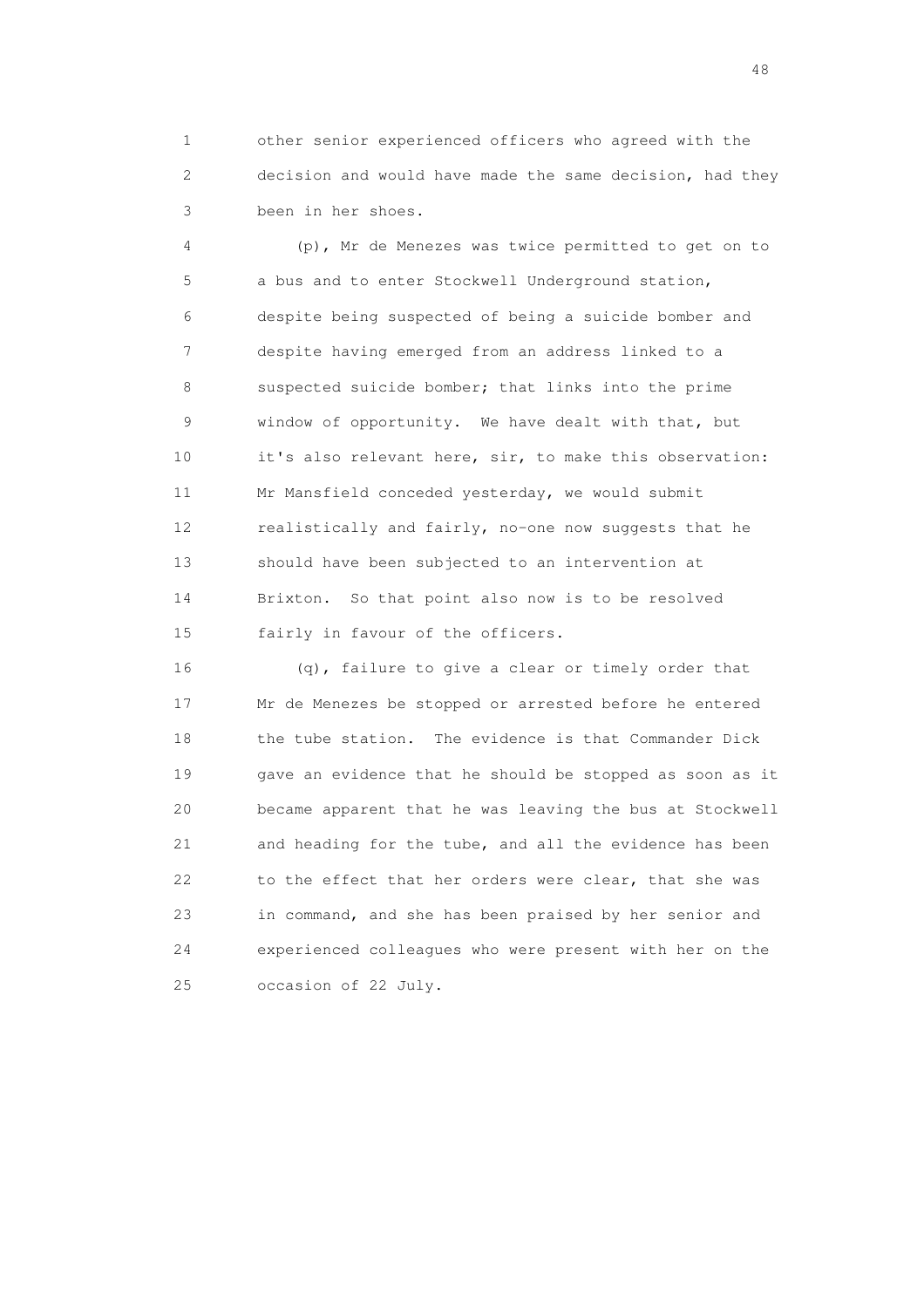1 (r), failure to give accurate information to 2 Commander Dick as to the whereabouts of CO19 when she 3 was deciding whether CO19 or SO12 should stop 4 Mr de Menezes. We submit this is not established by the 5 evidence. The evidence is that Trojan 84 informed 6 Chief Inspector Esposito that the firearms teams were 7 not in contention because he thought that at the time 8 they were behind the wrong bus. The information which 9 Chief Inspector Esposito relayed was therefore accurate, 10 and as soon as he and Detective Chief Inspector Purser, 11 that's Trojan 84 and Detective Chief Inspector became 12 aware that CO19 officers were in a position to do the 13 stop, that was communicated forward to Commander Dick.

 14 (s), there was a failure to minimise the risk 15 inherent in effecting the arrest of Mr de Menezes by 16 armed officers, whether in relation to the location, 17 timing or manner of the arrest. We have dealt with 18 those points.

19 The other criticisms, sir, related to the 20 surveillance officers and we don't deal with that, but 21 we don't accept that the surveillance officers failed to 22 operate a tight control of Scotia Road.

 23 Sir, may I just come on to the next point, then, the 24 third of our sections, the unique nature of the 25 operation confronting the police. This is really the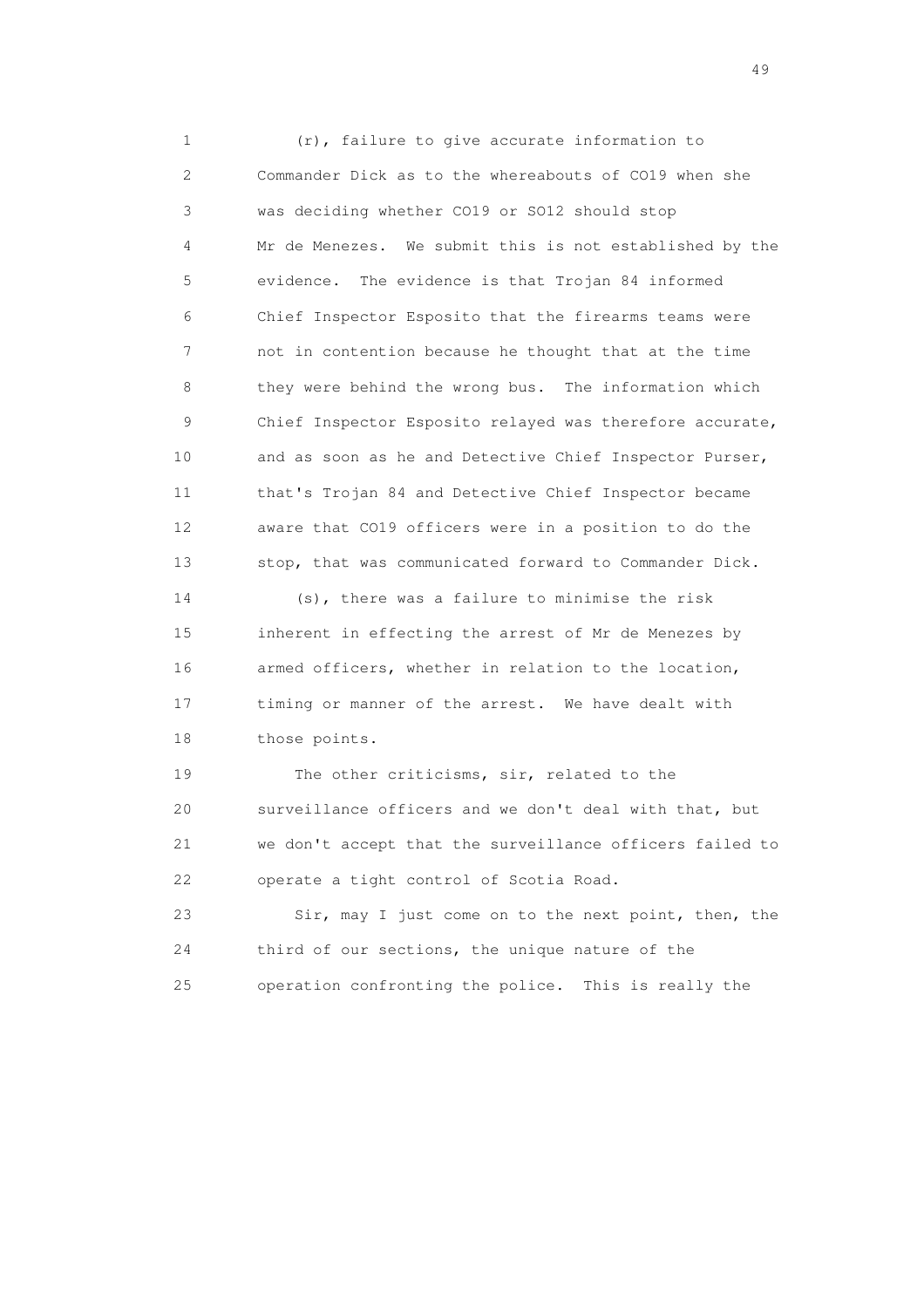1 battlefield conditions-point. Mr Mansfield puts his 2 case on the basis that this is a point against the 3 officers. We submit that, again, that's unrealistic 4 because the conditions confronting the police officers 5 clearly are matters to be weighed in their favour.

 6 Sir, you will recall one of the cases that didn't go 7 to the House of Lords in Adomako was the Prentice case 8 which involved the two doctors in Birmingham who had 9 mixed up the drugs in the syringe. Syringe A had 10 an innocuous drug, syringe B had a lethal drug and they 11 gave the patient syringe B thinking that it was syringe 12 A, and the Court of Appeal quashed their convictions 13 because the trial judge had not properly explained to 14 the jury that it simply wasn't an objective test that 15 they had to apply disregarding the circumstances in 16 which the defendant was placed.

 17 This is a point that Lord Mackay makes in Adomako in 18 that part of his opinion when he says "having regard to 19 the situation in which the defendant was placed". 20 That's not just a reference to the foreseeability of the 21 risk of death. It's also taking into account any 22 mitigating factors --

23 SIR MICHAEL WRIGHT: Pressure of circumstances.

 24 MR PERRY: The pressure of circumstances, exactly. And yes, 25 it's right to say that if you are a surgeon, you perhaps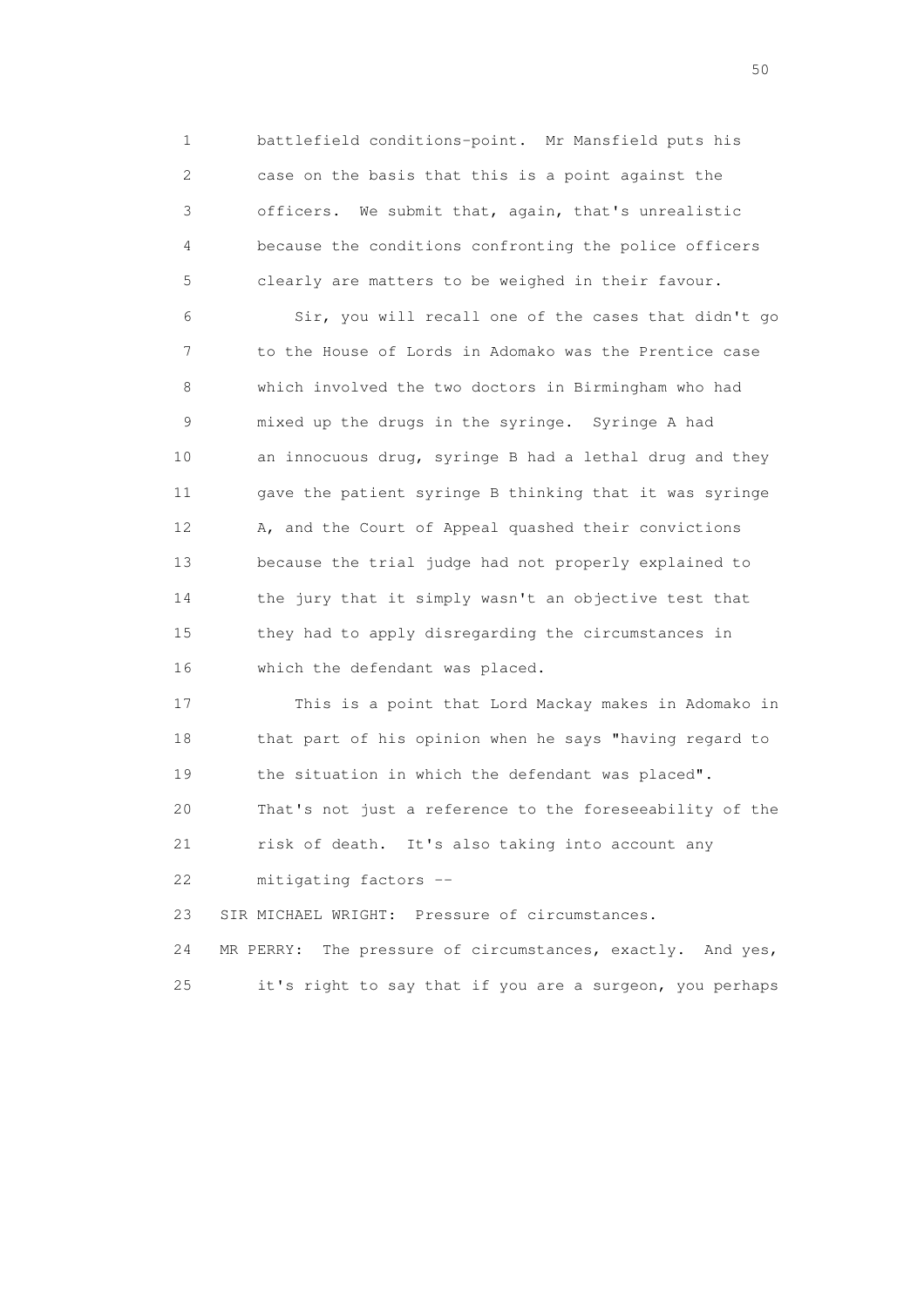1 are expected to apply greater skill than a general 2 practitioner but there again even if you are a surgeon 3 and you are conducting a difficult brain operation, 4 account has to be taken for the difficulties confronting 5 you, and the novelty of the operation that you might be 6 performing. If you are the first surgeon to perform 7 a heart operation, and it goes wrong, it doesn't really 8 lie in anyone's mouth to say, well, because it was so 9 serious and dangerous you actually should have performed 10 at a higher level of skill than might otherwise have 11 been expected of you.

 12 So, sir, the unique nature of the operation, see 13 Mr McDowall, 25 September 2008, page 163, lines 7 to 19, 14 "unique experience", "unique set of circumstances", 15 "pressures prevailing at the time", and "unprecedented 16 pressure on the Metropolitan Police", 25 September, 17 page 179, lines 19 to 22.

 18 Mr White said, "Sadly it's impossible to recreate 19 the operating environment in London", see 20 26 September 2008, page 107, lines 5 to 9.

 21 Also Mr White, page 124 on the same day, lines 3 to 22 10; and on the same day, page 136, line 22 to page 137, 23 page 1.

 24 Mr Clarke, "London was gripped by fear", 25 29 September 2008, page 44, line 23 to page 45, line 8.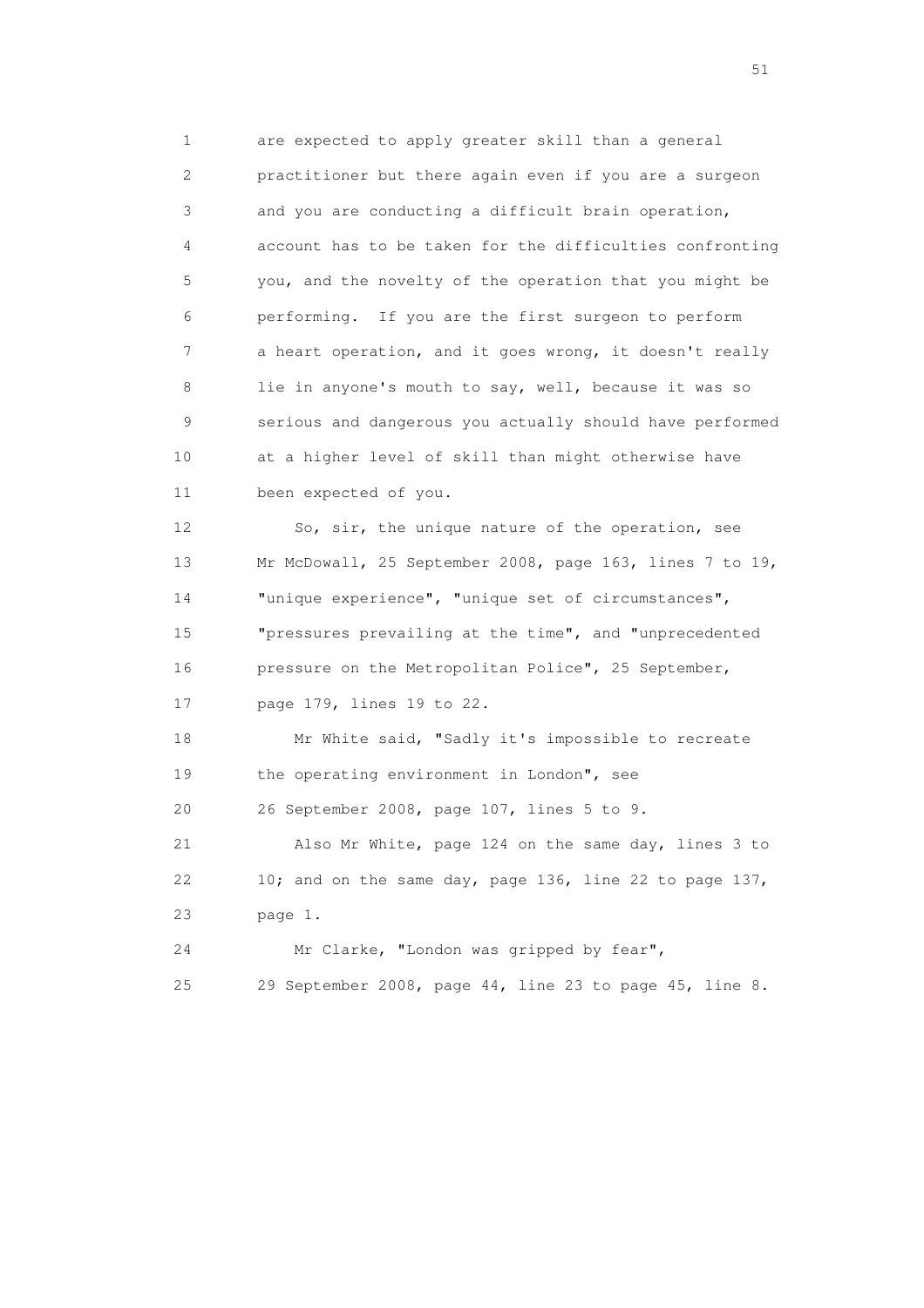1 Mr Boutcher, "We didn't know the scale of this. We 2 had the attacks. My assessment was London was going 3 through a unique period. I was trying to make 4 contingency for further attacks potentially elsewhere", 5 see 1 October 2008, page 37, line 24 to page 38, line 7, 6 which includes the reference to military assets being on 7 standby. 8 Deputy Assistant Commissioner Dick, "a unique 9 challenge", see 7 October 2008, page 25, 17 to 20. 10 And Nick, "a unique operation", that's 9 October, 11 page 136.

 12 Mr Rose, "I found this very difficult, a very 13 challenging day", 13 October 2008, pages 13 to 21.

14 Mr Esposito, "it was unique", and that's 15 15 October 2008.

 16 If it's not considered too audacious on my part to 17 rely on Mr Paddick, he too said that the operation was 18 unique, see 5 November 2008, page 107, line 6.

 19 Those are just a few of the many, many references, 20 and that concludes that part.

 21 Then, sir, the "damned if you do, damned if you 22 don't" section.

23 SIR MICHAEL WRIGHT: I was just about to say, pick

 24 a convenient moment. Is that a convenient moment? 25 MR PERRY: Yes, it is, sir, thank you.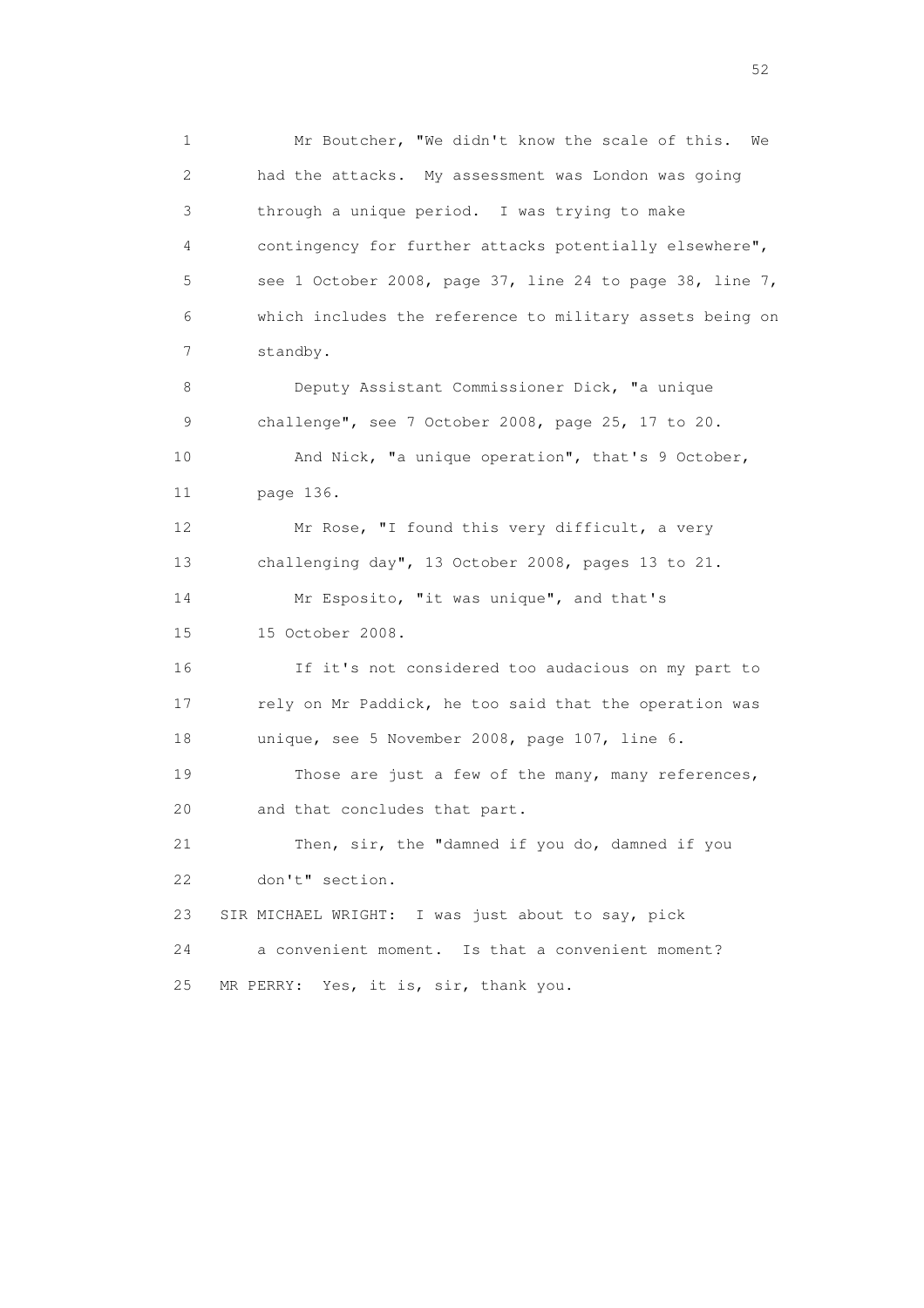1 SIR MICHAEL WRIGHT: That's helpful. Ten past. 2 (11.00 am) 3 (A short break) 4 (11.30 am) 5 SIR MICHAEL WRIGHT: I apologise for keeping you all 6 waiting. Yes, Mr Perry. 7 MR PERRY: Thank you very much, sir. 8 Sir, I have been asked to make it clear that the 9 criticism of Mr Purser's briefing is persisted in on the 10 basis that Mr McDowall and Mr Boutcher were 11 cross-examined on the point and if that is the case 12 I simply make this observation: Mr Purser did not have 13 the opportunity to deal with it. 14 On the "damned if you do, damned if you don't", 15 there are five situations, and we simply identify them 16 to demonstrate that whatever the police had done might 17 have left them open to criticism. 18 First of all, the deployment of orange team to 19 Scotia Road before 7 am that morning rather than holding 20 at a central location, and the obvious points arise 21 about something happening elsewhere. 22 Secondly, the deployment of firearms teams without 23 a comprehensive and realistic briefing, which could have 24 endangered the lives of firearms officers themselves as 25 well as members of the public and might have been the

 $\sim$  53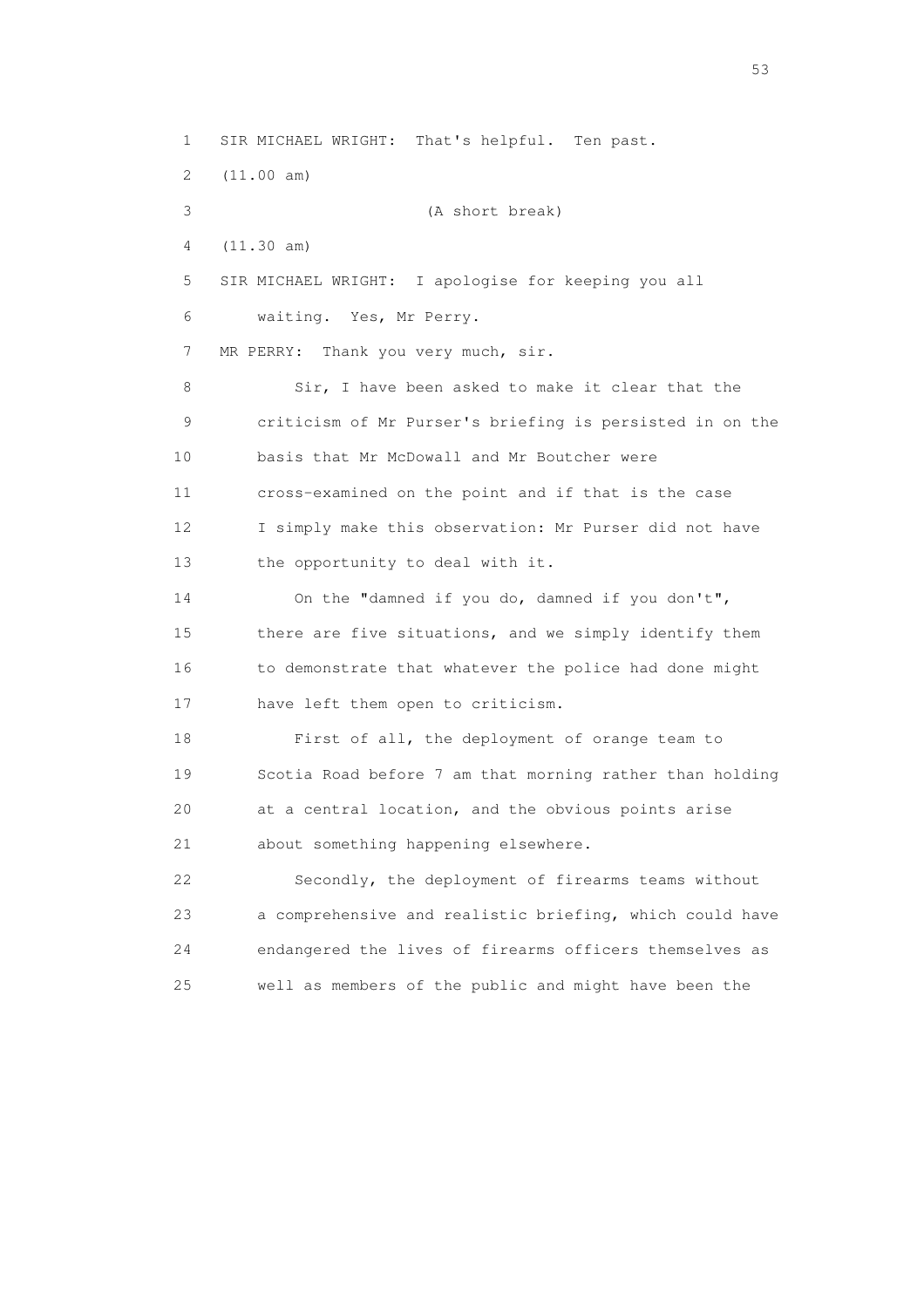1 subject of criticism.

 2 Third, the deployment of firearms teams in such 3 a way as to blow the covert nature of the operation, 4 whether by conducting an intervention in the so-called 5 window of opportunity or elsewhere.

 6 Fourth, the deployment of the firearms teams to 7 follow the subject before the events at Brixton took 8 place and the identification being made, which -- the 9 simple point there is pulling the firearms teams out of 10 position. Suppose they had been deployed earlier and 11 then someone had left the address who was in fact in 12 possession of a bomb.

 13 The fifth point is, using unarmed officers to effect 14 the stop or persisting with SO12 to effect the stop; 15 there was some evidence on this point about how people 16 might have been cross-examined if in fact a death had 17 resulted in those circumstances.

 18 So we say that that's all in the category of "damned 19 if you do, damned if you don't", and it shows the 20 difficult situation that the police had to contend with 21 on this particular day.

 22 So, sir, may I move on to address the points made 23 yesterday in the course of oral submissions and the 24 criticisms that have been made of the command team, the 25 three officers.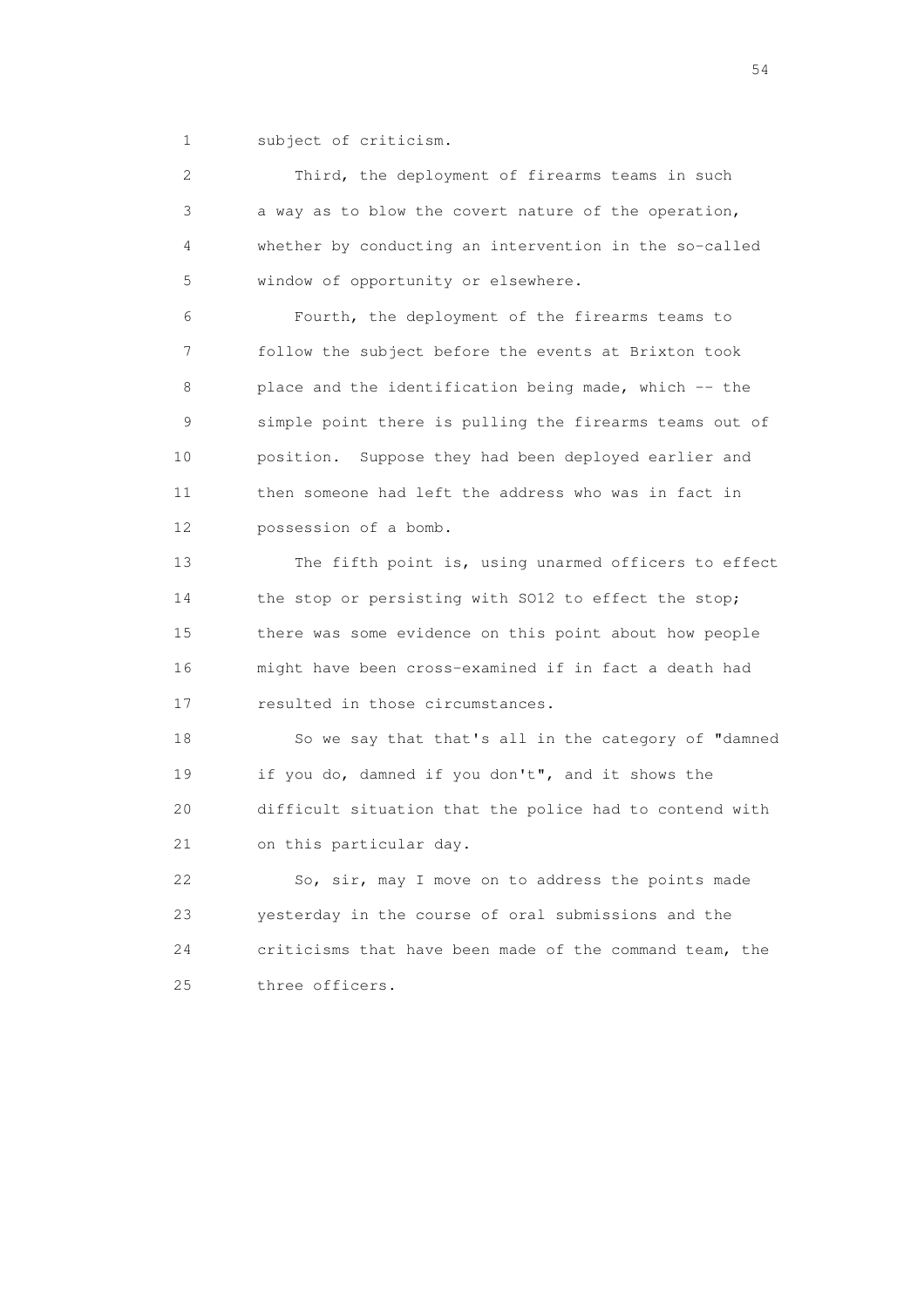1 First of all, he should have been stopped before he 2 got on to the bus, the window of opportunity point, and 3 the safest place and time recognised by Mr McDowall and 4 Commander Dick was not put into practice, and we make 5 five points in response.

 6 First, the highest level of identification 7 communicated to the operations room before Mr de Menezes 8 boarded the bus, worth somebody else having another 9 look.

 10 The second observation in response, and this comes 11 from the evidence in cross-examination of Frank, 12 Mr Mansfield himself said, "Worth somebody else having 13 a look is neither here nor there in one sense, it's not 14 meaning he is a good possible, it's just meaning you 15 have not been able to get a good look, someone else 16 should", and although Frank disagreed with that, he did 17 agree he had not communicated any more than somebody 18 else should have a look. That's 20 October, page 119, 19 lines 16 to 21.

 20 The third observation, Mr Boutcher and 21 Commander Dick agree they would not have sent a firearms 22 team on the basis of the information as it then stood. 23 The fourth observation, five surveillance officers had 24 sightings of Mr de Menezes before he turned into 25 Tulse Hill: Edward, Tango 2, Harry, Ken and James.

the state of the state of the state of the state of the state of the state of the state of the state of the state of the state of the state of the state of the state of the state of the state of the state of the state of t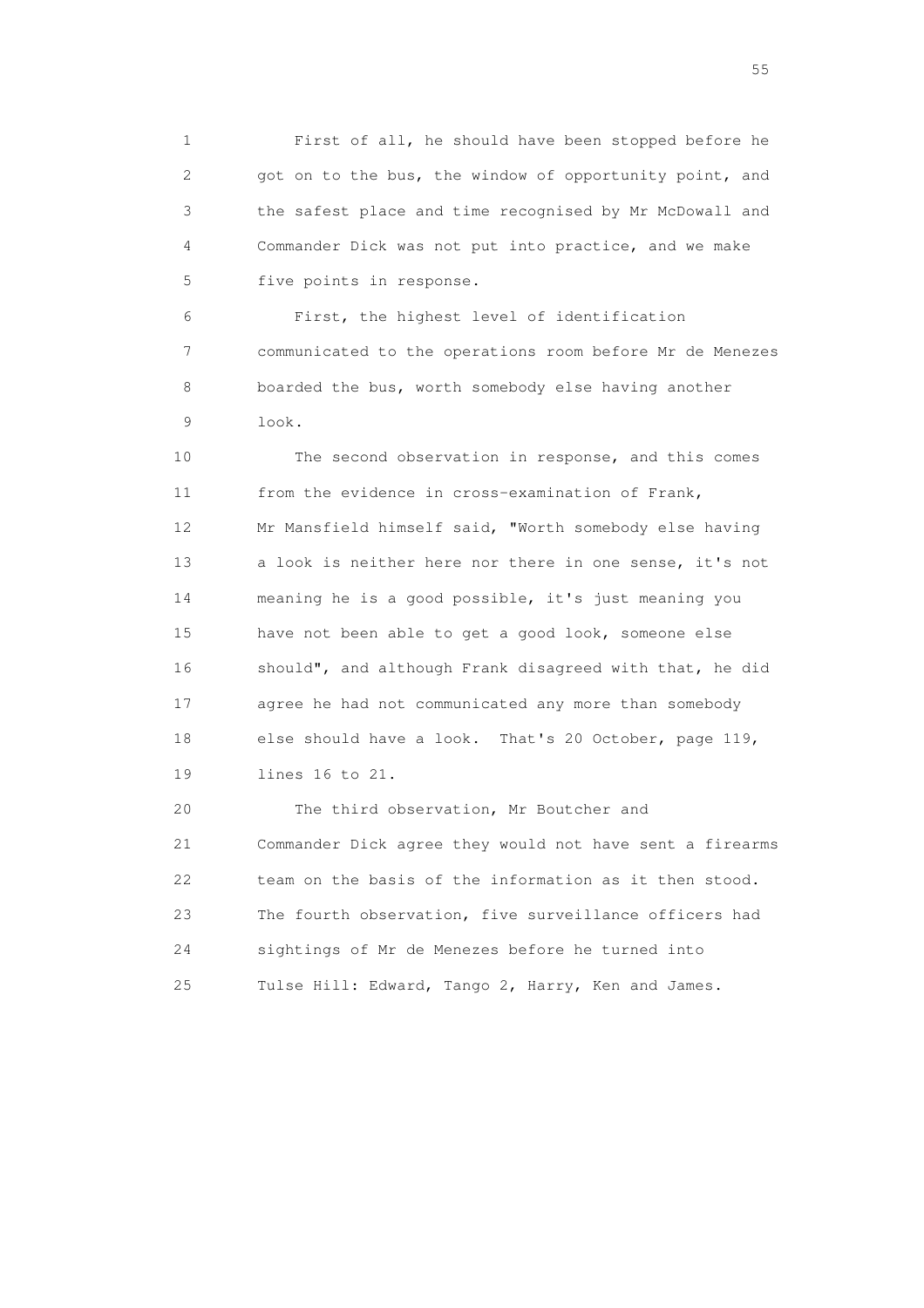1 Ivor had a sighting before he got on to the bus and 2 there are only ten members in each team, three in the 3 red team and four in the greys, having sightings of him 4 before he gets on the bus as well as Frank.

 5 The fifth observation, the theory of a tighter ring 6 of surveillance, we submit is a fallacy, merely to look 7 at the immediate area to realise that you could not have 8 tighter control before Mr de Menezes came onto 9 Upper Tulse Hill without compromising the operation, and 10 of course there is the problem of which other direction 11 he might travel in.

 12 SIR MICHAEL WRIGHT: Hang on a minute. On that window of 13 opportunity point, I appreciate entirely what you are 14 saying, but it could hardly be described as not 15 a central factual issue in the sense that everybody 16 spent such a lot of time over it, over the course of the 17 last 36 days.

 18 Are you submitting that I should or should not leave 19 a question to the jury on the existence or otherwise of 20 the window of opportunity?

 21 MR PERRY: That you should not, sir, and I'll come on to 22 deal with the proposed questions in relation to the 23 narrative verdict --

 24 SIR MICHAEL WRIGHT: That's a straightforward answer. You 25 say I shouldn't leave anything at all to the jury.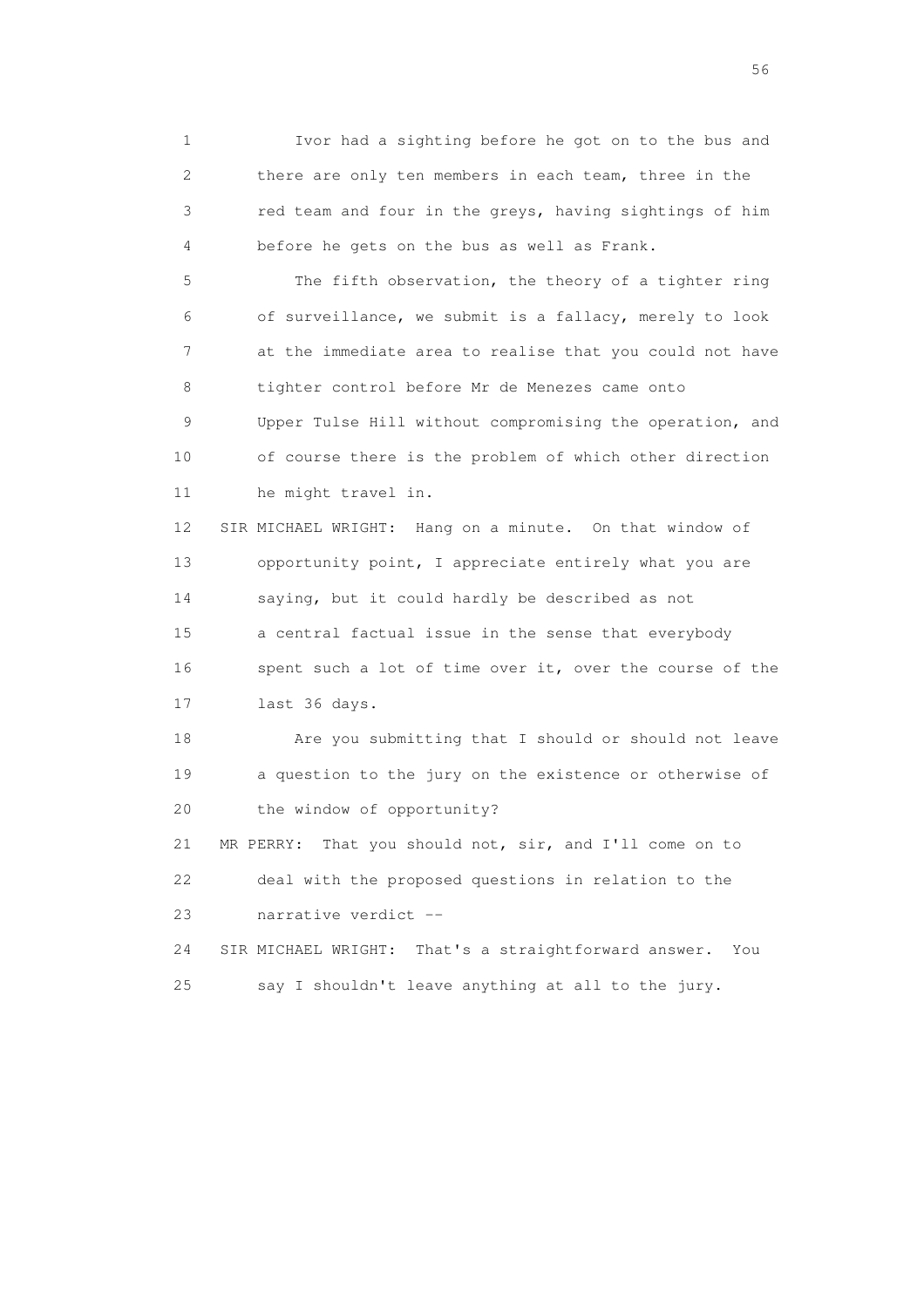1 MR PERRY: In relation to that, because the weight of the 2 evidence simply doesn't -- 3 SIR MICHAEL WRIGHT: I understand the point. That's what 4 I wanted to know. 5 MR PERRY: Yes. We have prepared a short document, sir, 6 which I'll come on to. 7 But, sir, in relation to that, we would submit the 8 evidence is all one way, so far as that's concerned. 9 Then the second criticism, the strategy was not 10 implemented effectively. Sir, as a result of our 11 exchange this morning, I'll just deal with this very 12 shortly, because that proceeds on a misapprehension as 13 to what the strategy was, and the revision to the 14 strategy made by Commander Dick when she knew it was 15 a door to the communal premises, fundamentally the 16 strategy remained the same, it was just the numbers of 17 people, the type of people to be stopped and challenged 18 that had changed. 19 On this point, see Mr McDowall, 25 September 2008, 20 page 111, line 12 to 113, line 5. 21 The next point of criticism, that the order to stop 22 him was given too late, we make three observations. 23 First, the starting point for this criticism seems to be 24 James' evidence that the order for SO12 to do the stop 25 was never communicated. In fact there is a tension in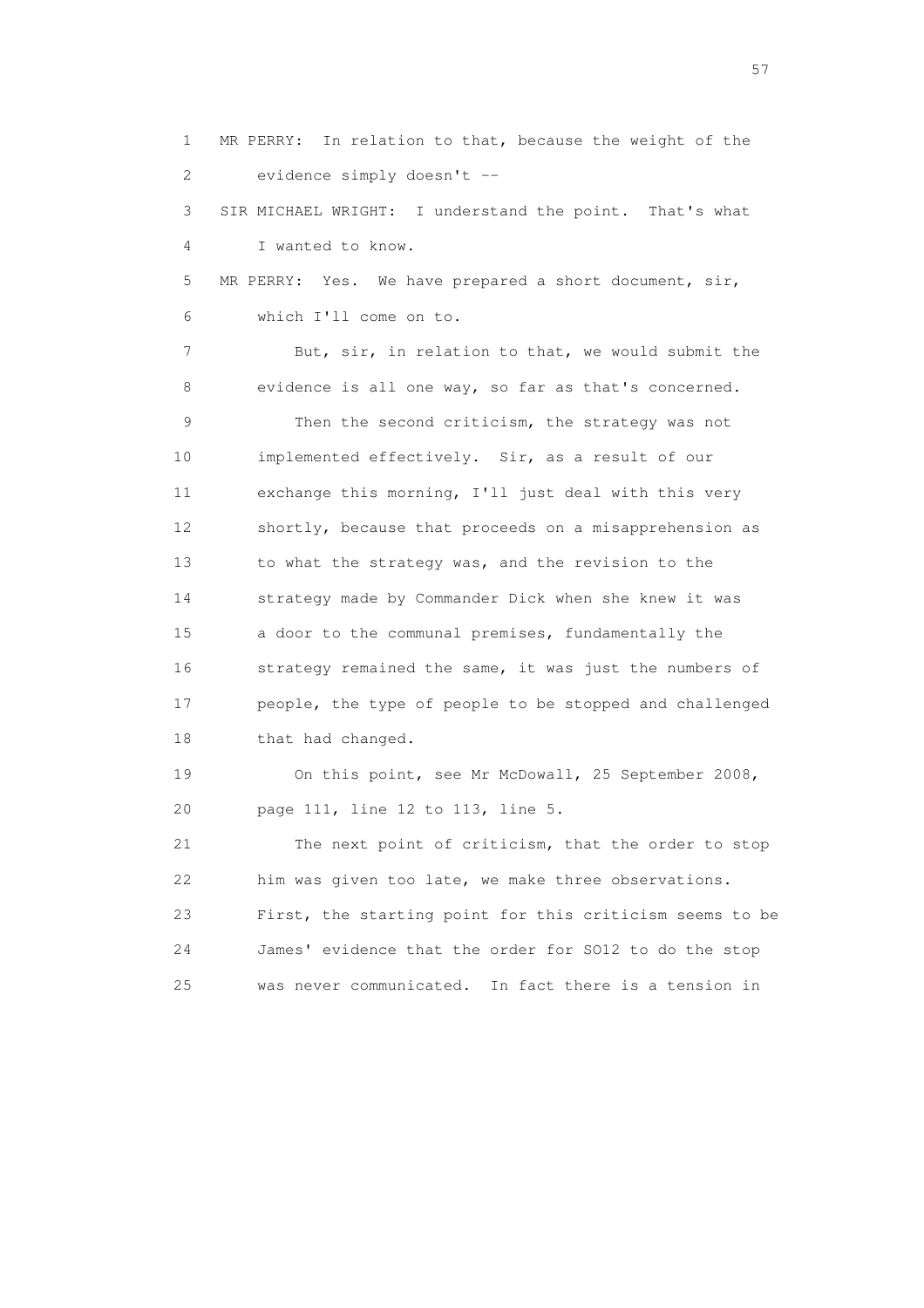1 the evidence on this point. Pat says he did communicate 2 it to James and Mr Johnston said that he had heard the 3 communication. See our submissions document, paragraphs 4 3.9.40 at page 33.

 5 Secondly, in any event, by the time the stop had not 6 been carried out by SO12 for whatever reason, 7 Mr de Menezes was probably down the escalators and it 8 cannot be the case that he was simply not to be stopped 9 once he had gone that far. Accordingly, even at that 10 stage, decisions had to be made about how best to stop 11 him. And the evidence on this is all one way, that CO19 12 were the instrument of choice.

 13 The third and final observation on this point, on 14 whether it was not known in the operations room that he 15 was down the escalators, see our submission document, 16 paragraph 3.9.43, pages 34 to 36 of the document on our 17 analysis of the relevant evidence.

 18 Sir, the next criticism relates to the fact that 19 Scotia Road was a priority address, and we submit that 20 that simply ignores the body of evidence given in these 21 proceedings; see Mr McDowall, 25 September, page 137, 22 line 24 to 138, line 9; Andrew, 29 September, page 205, 23 lines 22 to page 206, line 17; Mr Boutcher in 24 particular, 2 October, page 11, lines 13 to 25, and 25 page --

the state of the state of the state of the state of the state of the state of the state of the state of the state of the state of the state of the state of the state of the state of the state of the state of the state of t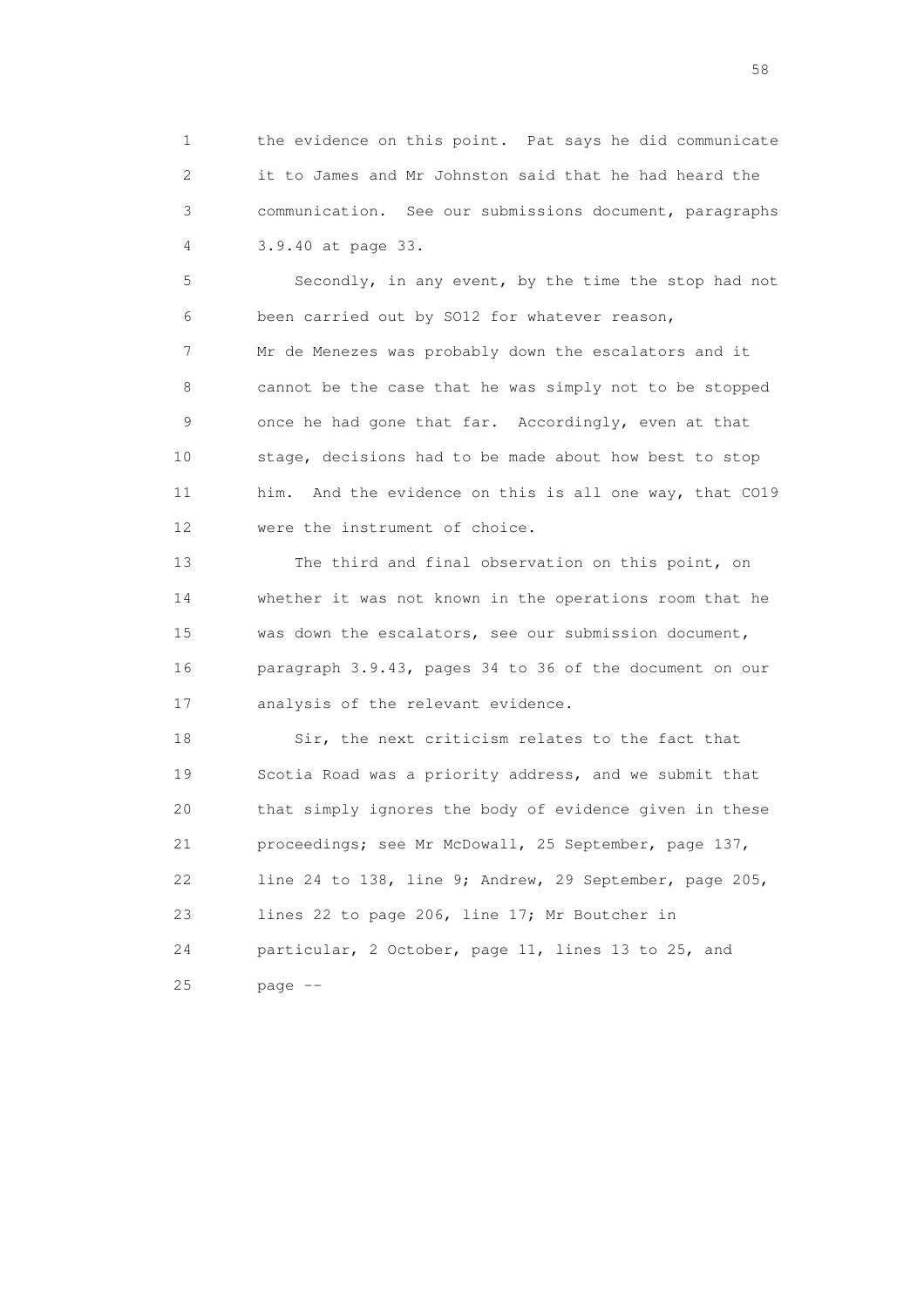1 SIR MICHAEL WRIGHT: That's the point about the footprint 2 address, isn't it?

3 MR PERRY: Sir, that's exactly it.

 4 The significance of this point is no criticism is 5 made of Mr Boutcher, but in fact it was Mr Boutcher who 6 said that he did not consider it necessary at that time 7 to dispatch a firearms team to Scotia Road. Firstly 8 because the intelligence did not say that there were 9 bombers at the addresses, and the way he put it was "far 10 from it", and because neither address had any priority, 11 there were two, so that's the significance of that. 12 There is also Mr Rose, 13 October 2008, page 90,

13 lines 19 to 20; Mr Esposito, 15 October, page 103, 14 lines 20 to 25. Both of those references, Mr Rose and 15 Mr Esposito, sir, in response to questions that you put 16 to them.

17 Sir, the next point concerns the risk to police 18 officers, and although this was not a criticism, the 19 significance of this point is that yesterday you 20 yourself, sir, made a point in debating the arguments 21 with Mr Mansfield: what about the risk to police 22 officers? We would submit that he had no satisfactory 23 answer to the weight to be attached to the risk to 24 police officers in conducting an operation of this kind. 25 So we rely on that point.

 $59<sub>2</sub>$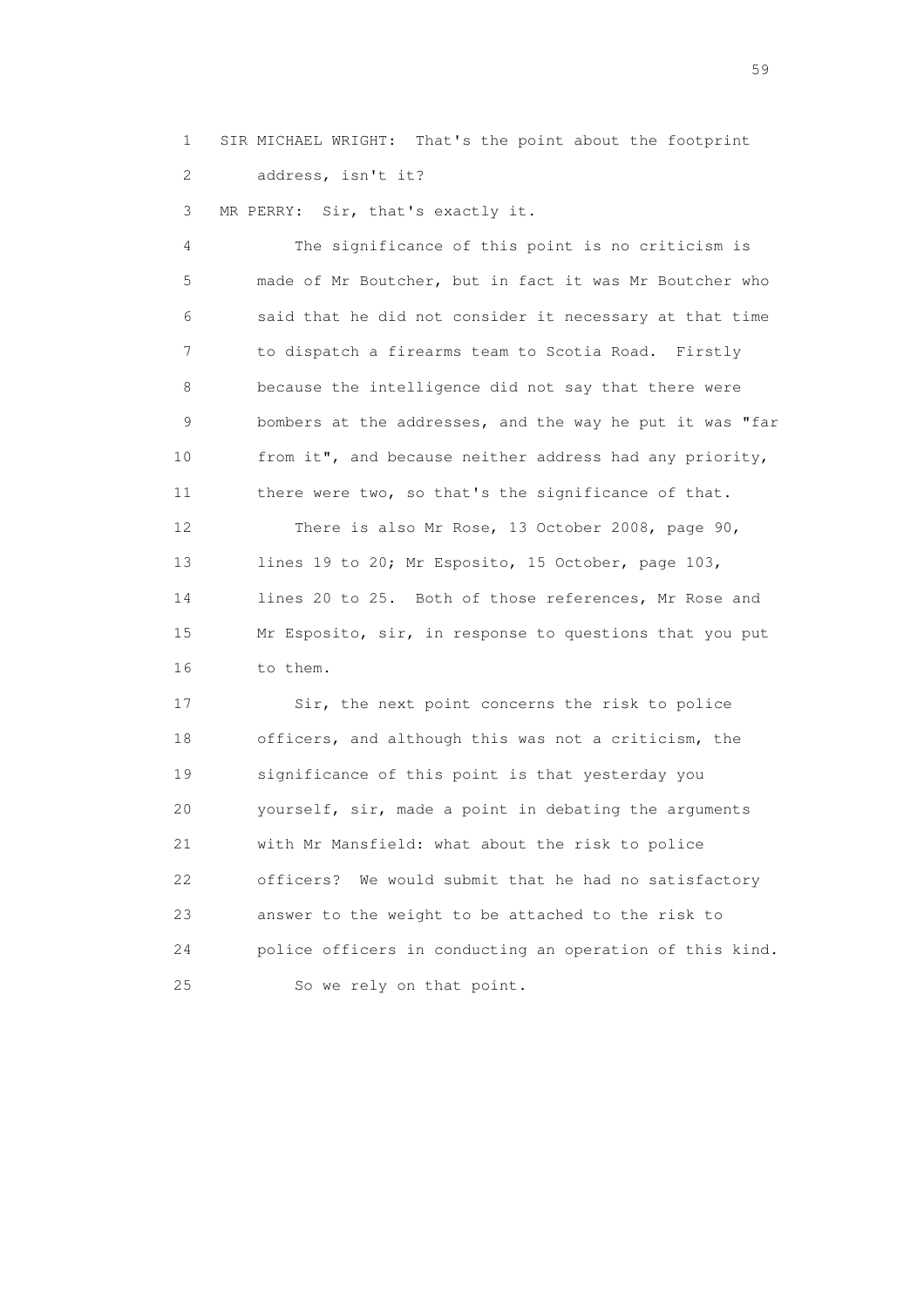1 Then the next point, sir, the essential differences 2 between Portnall Road -- because it's suggested that at 3 Portnall Road, just to give you the reference, sir, what 4 Mr Mansfield had to say in relation to Portnall Road was 5 there everything was "absolutely sorted", to quote his 6 phrase, "absolutely sorted"; see 20 November, page 43, 7 line 12.

 8 The significance of Portnall Road being "absolutely 9 sorted" is that of course there is no evidence to 10 suggest in relation to Portnall Road that Commander Dick 11 knew exactly where all the surveillance officers were, 12 where all the firearms officers were, where the pinch 13 point was, whether they had maps or plans, but no 14 criticism is made. Well, we say it just doesn't stand 15 scrutiny.

 16 SIR MICHAEL WRIGHT: Just goes to show how much easier it is 17 when everything works properly.

 18 MR PERRY: Yes, exactly, sir, and the other essential 19 differences, the single door point, fewer roads and 20 access points, and of course you have the police station 21 around the corner.

 22 SIR MICHAEL WRIGHT: The first people to come out didn't 23 come out until 1 o'clock in the afternoon, so it was 24 an entirely different state of affairs.

25 MR PERRY: Yes. But if it's the same strategy, the same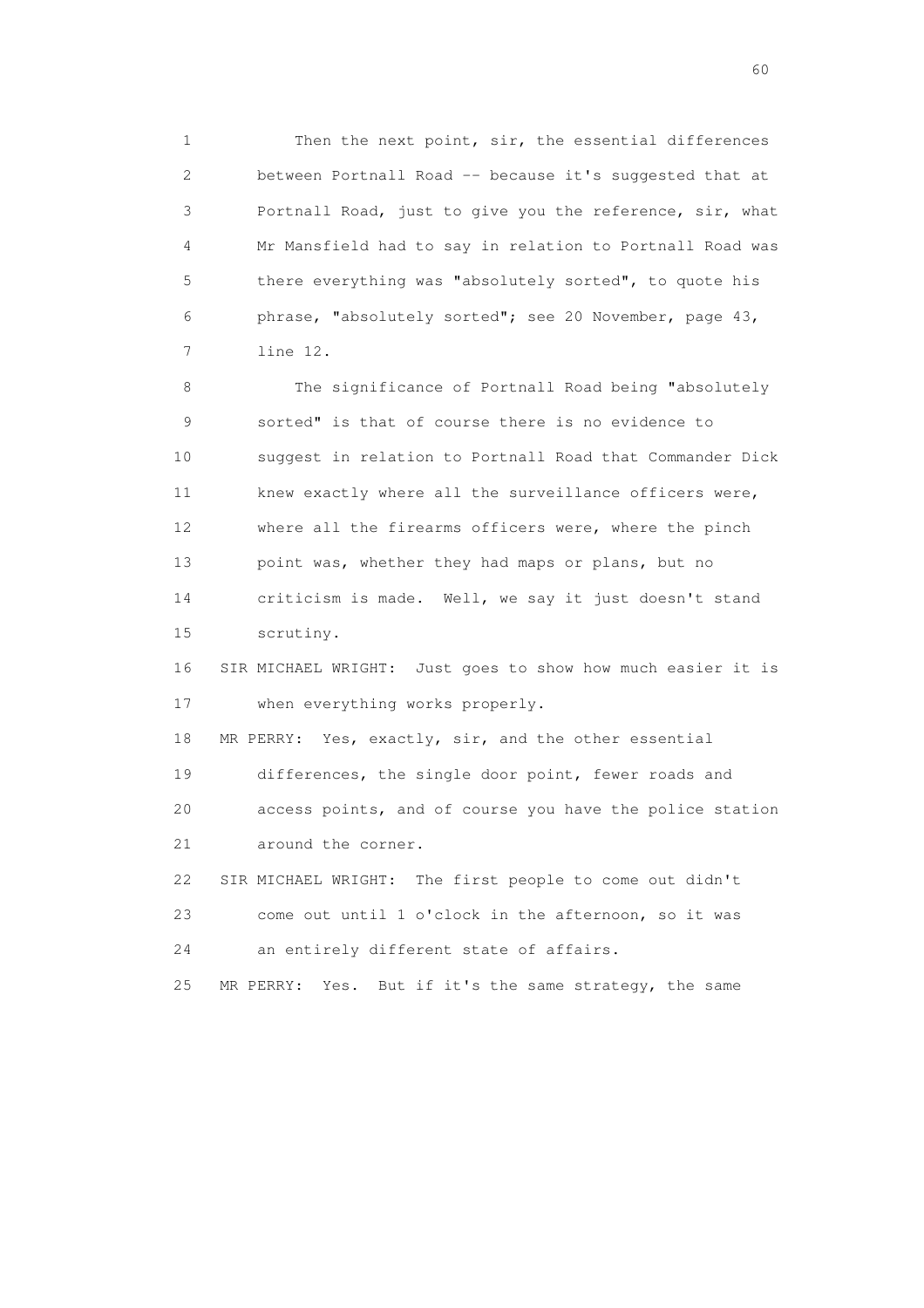1 people, and it's all sorted there, we submit it's 2 unrealistic to say it's not all sorted at Scotia Road.

 3 The next criticism, surveillance officers not 4 focusing on the job, this was the tight surveillance 5 point, and we have already made the point in argument 6 that -- the difficulties that confronted the 7 surveillance team.

 8 We have had no evidence about the location of 9 a number of the red team members. We have heard from 10 three. We would simply say that as a matter of ordinary 11 fairness, it's unacceptable to draw an inference about 12 others when no evidence in relation to their positions 13 has been heard.

 14 So far as Mr McDowall is concerned, the criticism in 15 relation to him, the dismal failure point, we have dealt 16 with the events between 4.55 am and 7.15 am in some 17 detail in our submissions document, and may I just adopt 18 what's said there in relation to that, but we suggest 19 that there was no dismal failure on his part. In fact 20 a fair analysis of what took place that morning shows 21 him to be extremely busy, a person who put into place 22 a strategy, and was entitled to rely on others, other 23 senior officers, to implement it and in fact it was 24 implemented and a good deal of activity was undertaken 25 to ensure it was properly in place.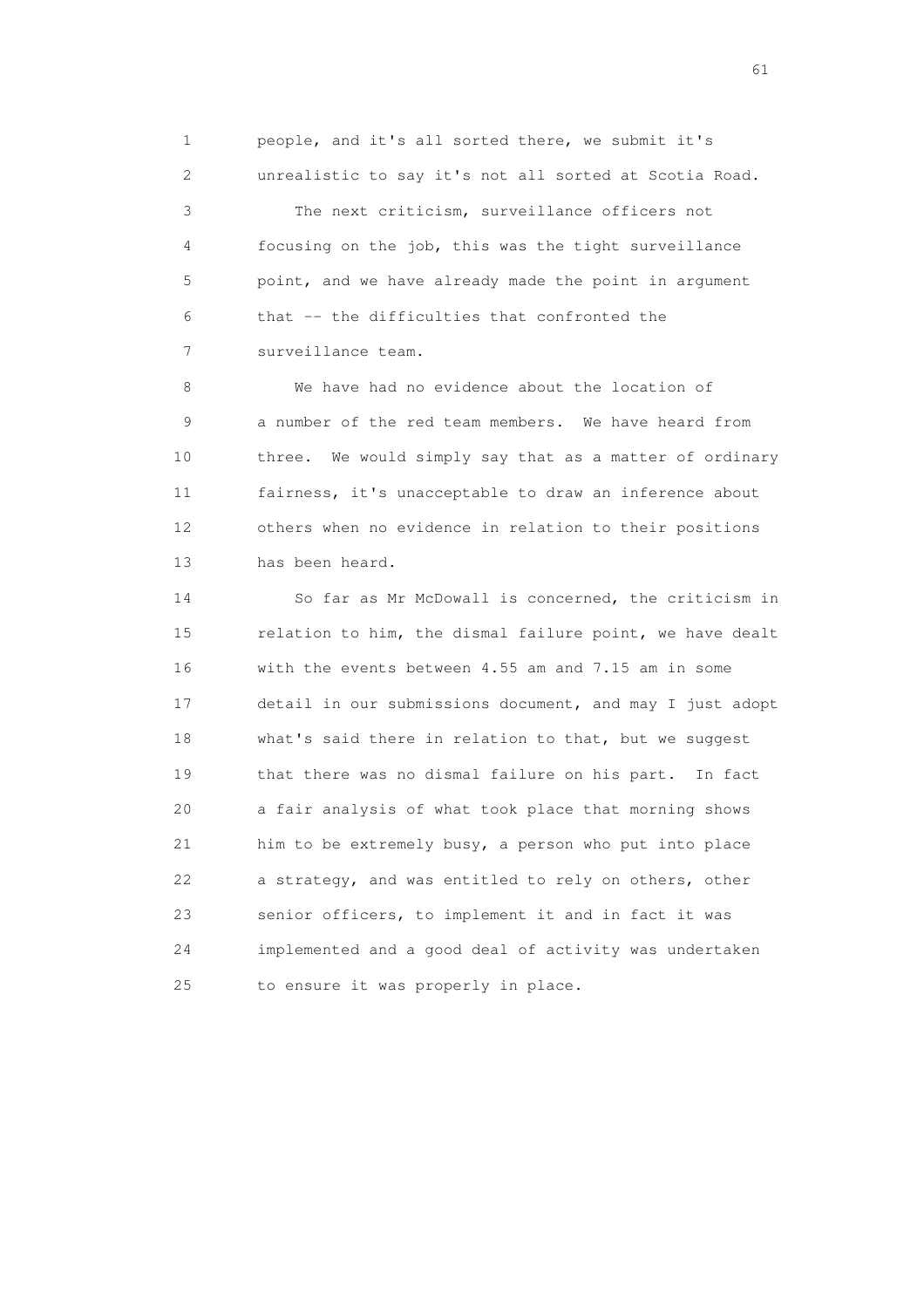1 The next criticism in relation to the orange team 2 not being deployed, see our submissions document, 3 paragraph 4.35, which also deals with the suggestion 4 that the black team would have been available before 5 7 am. The short point there, sir, in relation to the 6 black team is you will recall the evidence that there 7 was no guarantee that even if rostered earlier than 8 their expected time of arrival, that they would 9 necessarily have arrived before 7 am at New Scotland 10 Yard.

 11 The next point, sir, in charge, not in control. We 12 make two observations in relation to this. It was 13 suggested that this was something that could be relied 14 upon, it being a phrase that had been used before the 15 Administrative Court in the Da Silva case itself. 16 The two observations we make in response are, first, 17 we rely on the submissions document both in the 18 discussion of the position of Mr McDowall and 19 Commander Dick, for Mr McDowall see part 4, for 20 Commander Dick see part 5, and in particular see 5.15

 21 where we summarise the evidence from her colleagues, and 22 in particular the evidence that she was extremely calm 23 and totally in control.

 24 Second observation, when reliance is placed on the 25 evidence given, for example, by James that he was not

 $\sim$  62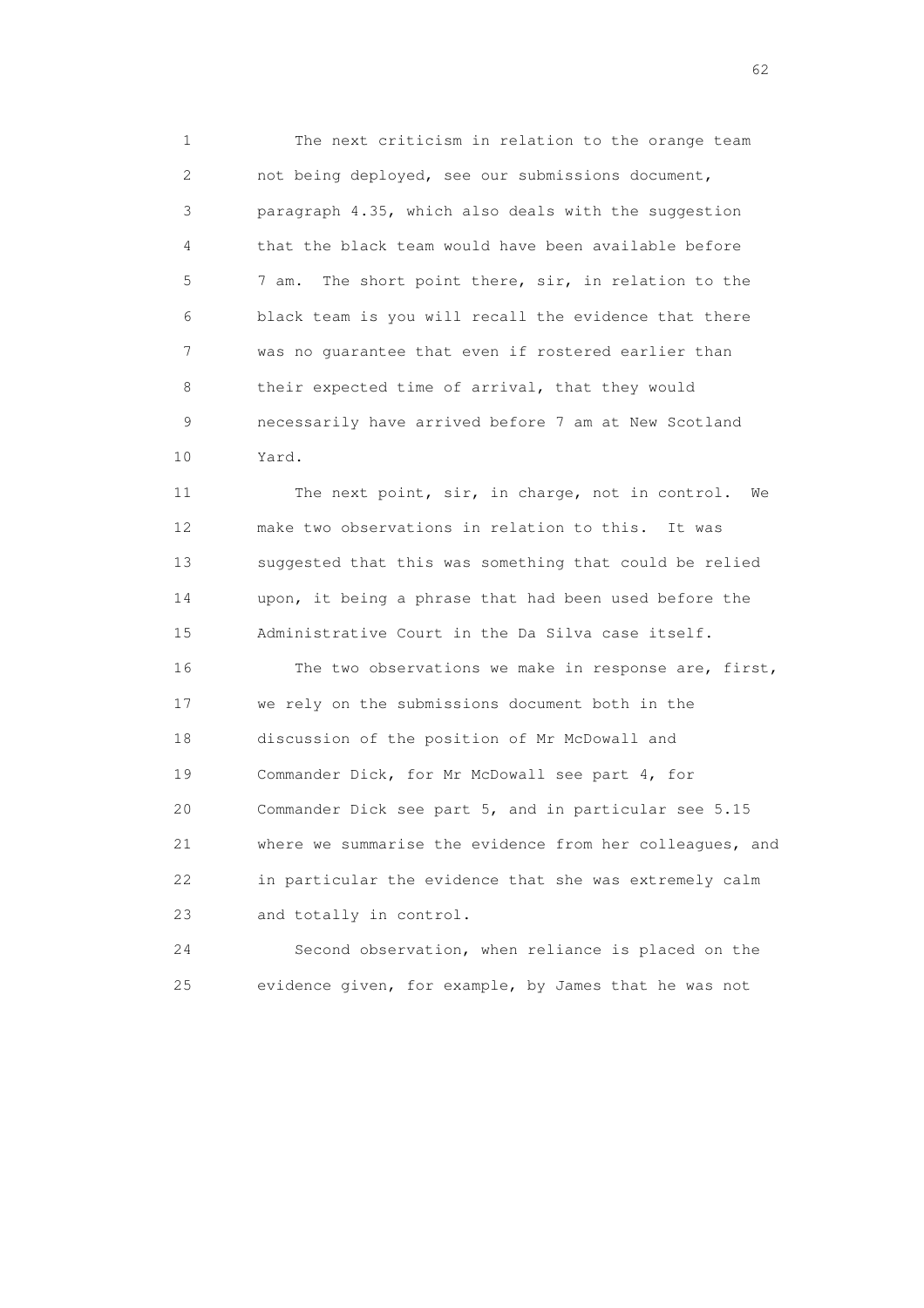1 given direction, a close analysis of the contemporaneous 2 documentation and other evidence suggests that he was. 3 See, for example, Mr Cremin's log. We deal with this in 4 our submissions document at paragraphs 3.9.7 and 3.9.10. 5 But the short point, sir, is that the 6 contemporaneous documentation shows that there was 7 constant attention and care given to the situation. 8 The next point, Pat was aware at 9.33 am that 9 somebody was out of the premises and Pat was waving. We 10 make three points. First of all, Pat's entry in the log 11 is timed at 9.34, not 9.33. 12 Secondly, it's a composite entry, see our 13 submissions document, paragraph 3.8.10. 14 Finally, so far as Pat's evidence is concerned, in 15 fact he accepted that it may have been at some stage in 16 the morning that he raised his hand, not necessarily at 17 this time. See 10 October, page 19, line 20 onwards. 18 SIR MICHAEL WRIGHT: Derek's evidence was that he passed the 19 message on as soon as it happened. 20 MR PERRY: Yes. 21 SIR MICHAEL WRIGHT: So what you are really saying is that 22 if there is a failure it's at a different point. 23 MR PERRY: Yes, exactly, sir. 24 It was suggested that Mr Esposito was aware somebody 25 had left immediately. We make two points in response:

experience of the contract of the contract of the contract of the contract of the contract of the contract of the contract of the contract of the contract of the contract of the contract of the contract of the contract of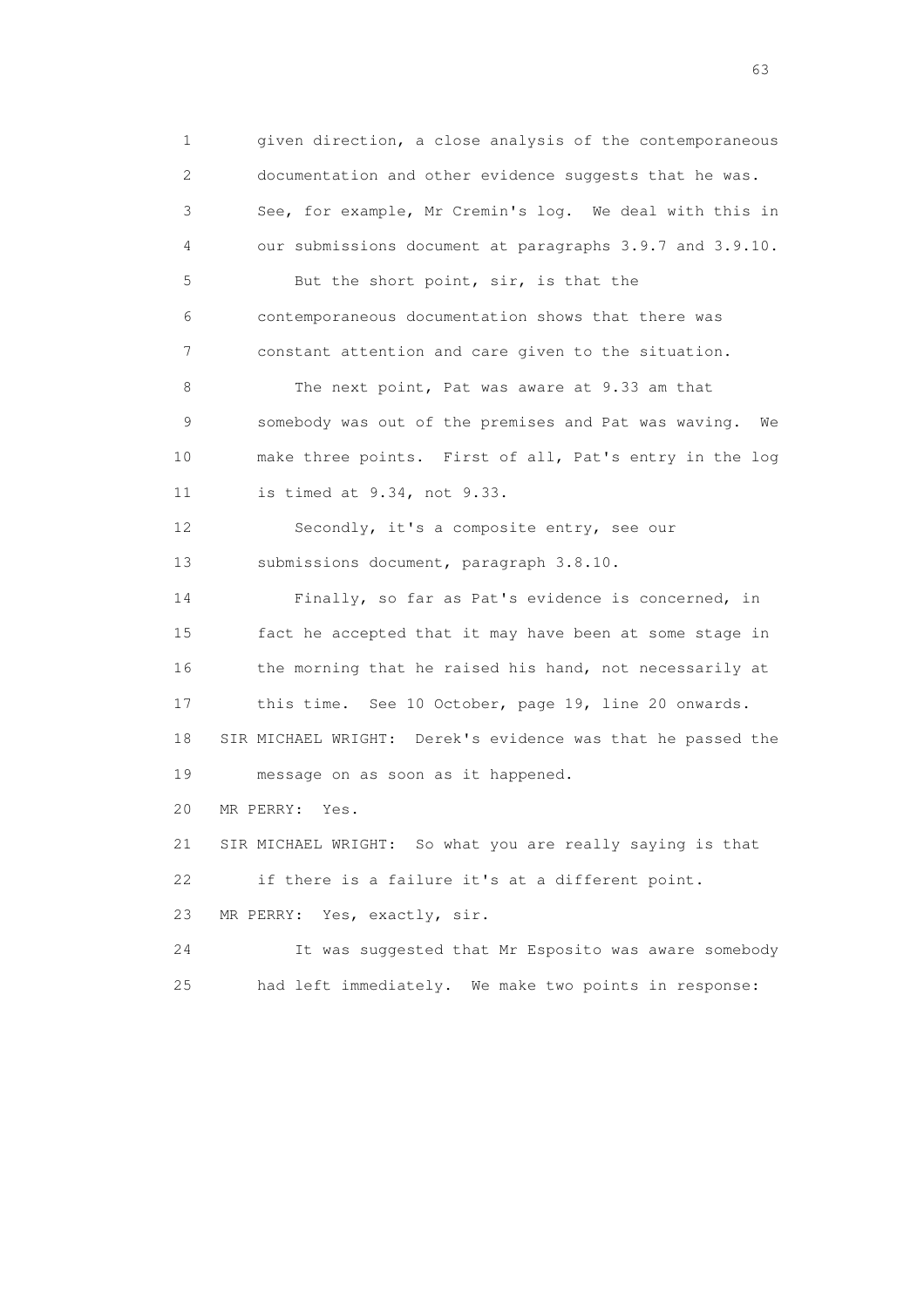1 not clear that he did know, see 15 October, page 83, 2 lines 4 to 24. In any event, this is the second point, 3 whatever he said about that, there was no basis for 4 an intervention anyway.

 5 Commander Dick and Esposito not focusing. Again we 6 rely on our written submissions, Commander Dick part 5, 7 in relation to Mr Esposito, part 6.

8 The suggested criticism that C12 was frustrated at 9 not being given an order, and we make no criticism of 10 C12 but it ought to be borne in mind that he did not in 11 fact communicate his position to anyone, and therefore 12 his frustration cannot be the result of any act or 13 omission on the part of any of the officers that we 14 represent.

 15 State amber, the state amber point, generally please 16 see the command team submission at 5.22(ii), and there 17 is also evidence from Commander Dick, 8 October, 18 page 34, line 10 to page 35, line 1; and page 126, 19 lines 5 to 7.

 20 Ralph, 29 October, page 102, lines 2 to 7; page 139, 21 lines 9 to 14.

 22 The criticism that they didn't know where everybody 23 was, see our submission document, paragraph 6.17(xii). 24 The criticism that SO12 should have been ordered to do 25 it and that that order should have been persisted in,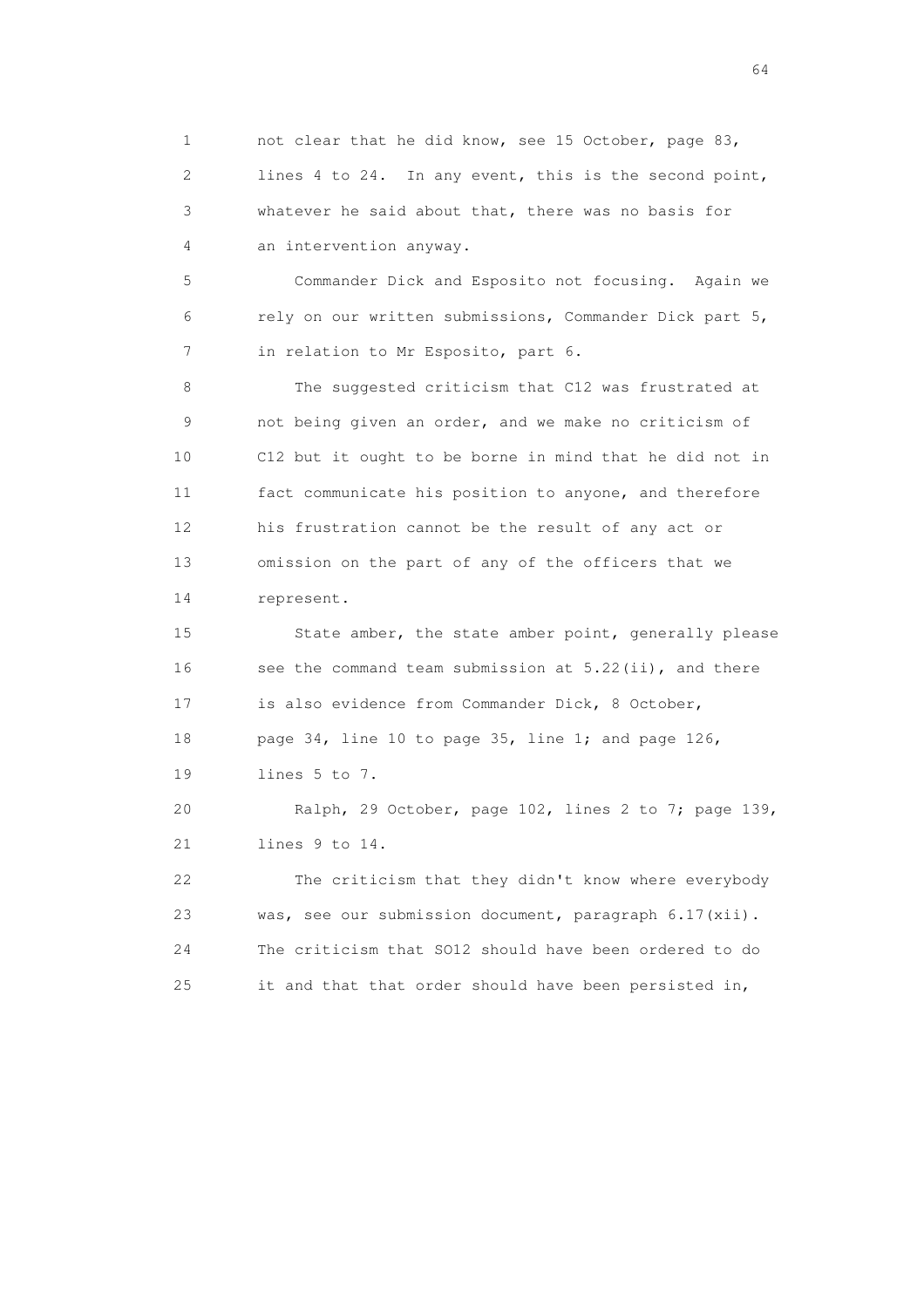1 see our submissions document, paragraphs 5.22(iii) to 2 (v), and see also our analysis of the facts at 3 paragraphs 3.9.38 and 3.9.41.

 4 Sir, may I in particular draw attention on this 5 aspect to the tension between the evidence of James on 6 the one hand, and the evidence of Pat and Mr Johnston on 7 the other. That's where they say James was in fact 8 told, he was not hanging on, and therefore it's unsafe 9 to proceed adversely to the officers.

 10 So far as maps are concerned, we make four points. 11 The firearms team had maps, that's point one.

 12 Second point, Commander Dick gave evidence that she 13 looked at a map.

 14 The third point, what's the difference between this 15 and Portnall Road, rhetorically.

 16 The fourth point is that Chief Inspector Esposito 17 did have maps, but that evidence appears to have been 18 overlooked in the criticism of him. See his evidence on 19 14 October, page 213, lines 15 to 19.

 20 SIR MICHAEL WRIGHT: We know that the firearms team had maps 21 because we heard about -- I have forgotten who it was 22 now, the chap who missed most of the briefing because he 23 was busily working in the map room at Leman Street 24 producing maps, and we also know, because I asked him, 25 that the maps that he in fact produced were the same as

 $\sim$  65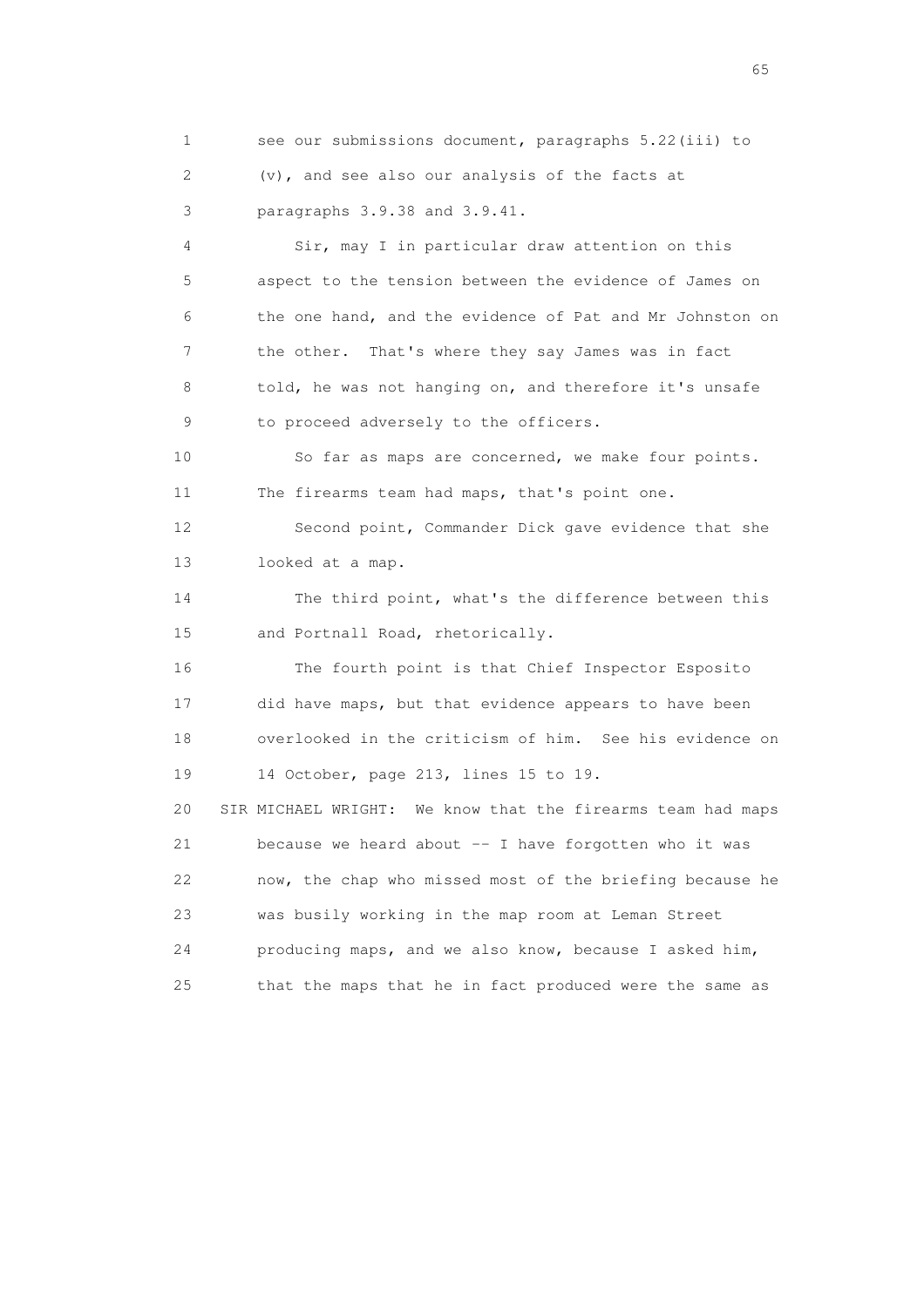1 the largest scale maps that we have in our bundle. 2 MR PERRY: Yes, that's right, sir.

 3 What we would submit, given that the case was put on 4 the basis that this was a demonstration of what was said 5 to be grandiose arrogance on the part of those in the 6 operations team, we would invite you to reject that 7 suggestion, and on a fair analysis on the basis of 8 Mr Esposito's evidence that he did in fact have a map, 9 that they were looking at maps, and there is also the 10 evidence given by Nick, who said he put a map up on to 11 the plasma screen, see 9 October, page 122, line 15. 12 Then, sir, the concessions that were made, there

 13 were eight concessions during the course of the 14 submissions yesterday. First the acceptance that 15 nowhere in London is a perfect place to conduct an armed 16 intervention. We respectfully agree.

 17 Second, the acknowledgment that an intervention on 18 the bus would have been dangerous and that no-one 19 expected there to have been an intervention at Brixton. 20 We respectfully agree.

 21 Third, the acceptance that we are concerned with 22 split-second decision-making and a situation of some 23 pressure.

 24 Fourth, that Mr Esposito was not responsible for 25 decision-making.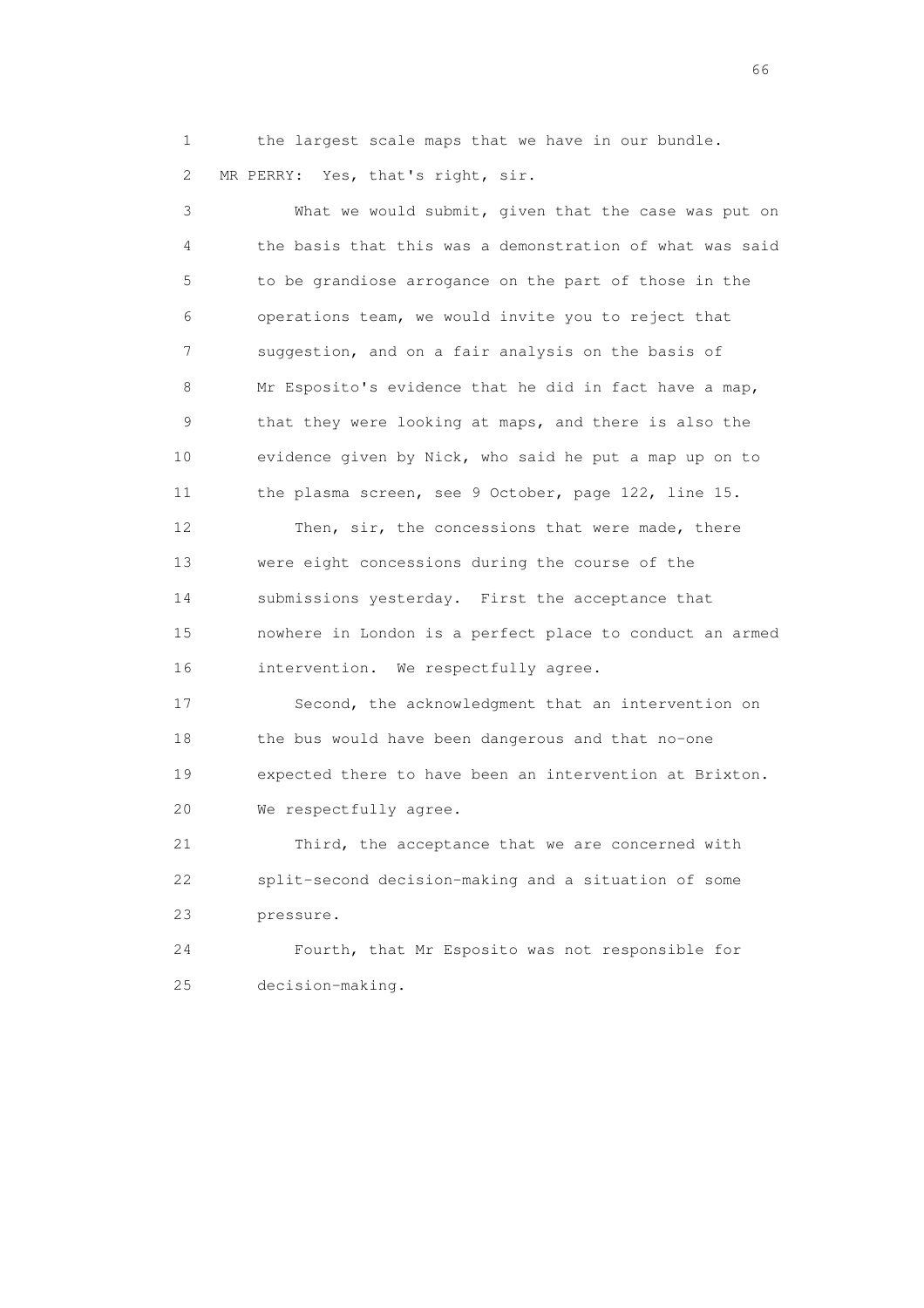1 Five, that Pat was aware somebody of interest had 2 left, not that it was a possibly identical with. 3 Six, that the operations room was not conducting 4 a lifestyle surveillance exercise, and inferentially 5 that the conditions in the operations room were not to 6 be judged against such an operation. 7 Seven, that CO19 were the first choice to conduct 8 an armed intervention. That was the exchange with you, 9 sir, you will no doubt recall. 10 Finally, eight, that the non-identification was 11 possibly the result of what was described as 12 a malcommunication, to use the word used, and that the 13 information was that it was not Nettle Tip. 14 So, sir, we rely on those because we submit they 15 have a bearing on the analysis that should be conducted 16 in relation to the evidence generally. 17 Then, sir, may I come very briefly to narrative 18 verdicts, and I hope we circulated a document headed 19 "Narrative Verdict" this morning. 20 SIR MICHAEL WRIGHT: I do not have it yet. 21 MR PERRY: Sir, may I hand it in? It's just a short 22 document. (Handed). Sir, may I say that I will explain 23 as we go through this, but we have just prepared this 24 short document, and it is self-explanatory. 25 In the middle, we deal with not appropriate for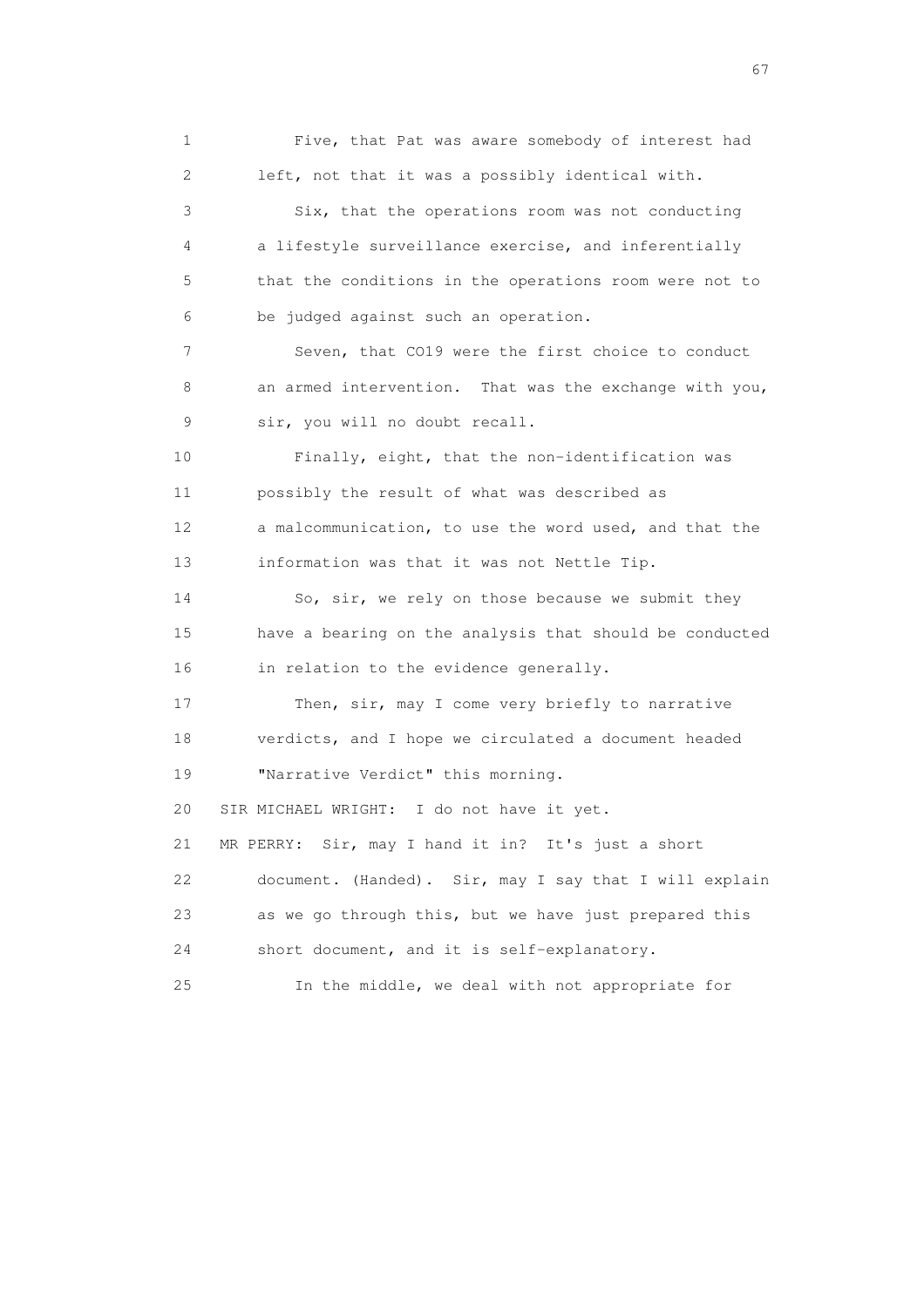1 a narrative verdict to traverse matters which are not 2 causally relevant. We further submit that the form and 3 content of the questions proposed by the family are, 4 with respect, objectionable because they require the 5 determination of causally irrelevant matters and are 6 framed in pejorative and contentious terms.

7 Sir, may I just say, just as an observation, sir, 8 you can look through the proposed questions and search 9 in vain other than for the first few questions, for 10 a question that begins other than "do you consider ... 11 a failure".

 12 So they all contain the suggestion that some failure 13 took place, and we submit that the principles which 14 should guide the drafting of the narrative questions are 15 two-fold.

 16 First of all, they should above all else be simple 17 because otherwise there is a risk of confusion; and they 18 should provide a basis for the jury to express their 19 conclusions on the principal matters of relevance, 20 bearing in mind the need for simplicity; and although we 21 don't accept, sir, that the matters we have set out are 22 necessarily causally relevant, what we have attempted to 23 do is to simplify matters; and if the jury were asked 24 questions proposed by the family as opposed to a more 25 simple framework, as I made clear earlier, it would be

entration of the contract of the contract of the contract of the contract of the contract of the contract of the contract of the contract of the contract of the contract of the contract of the contract of the contract of t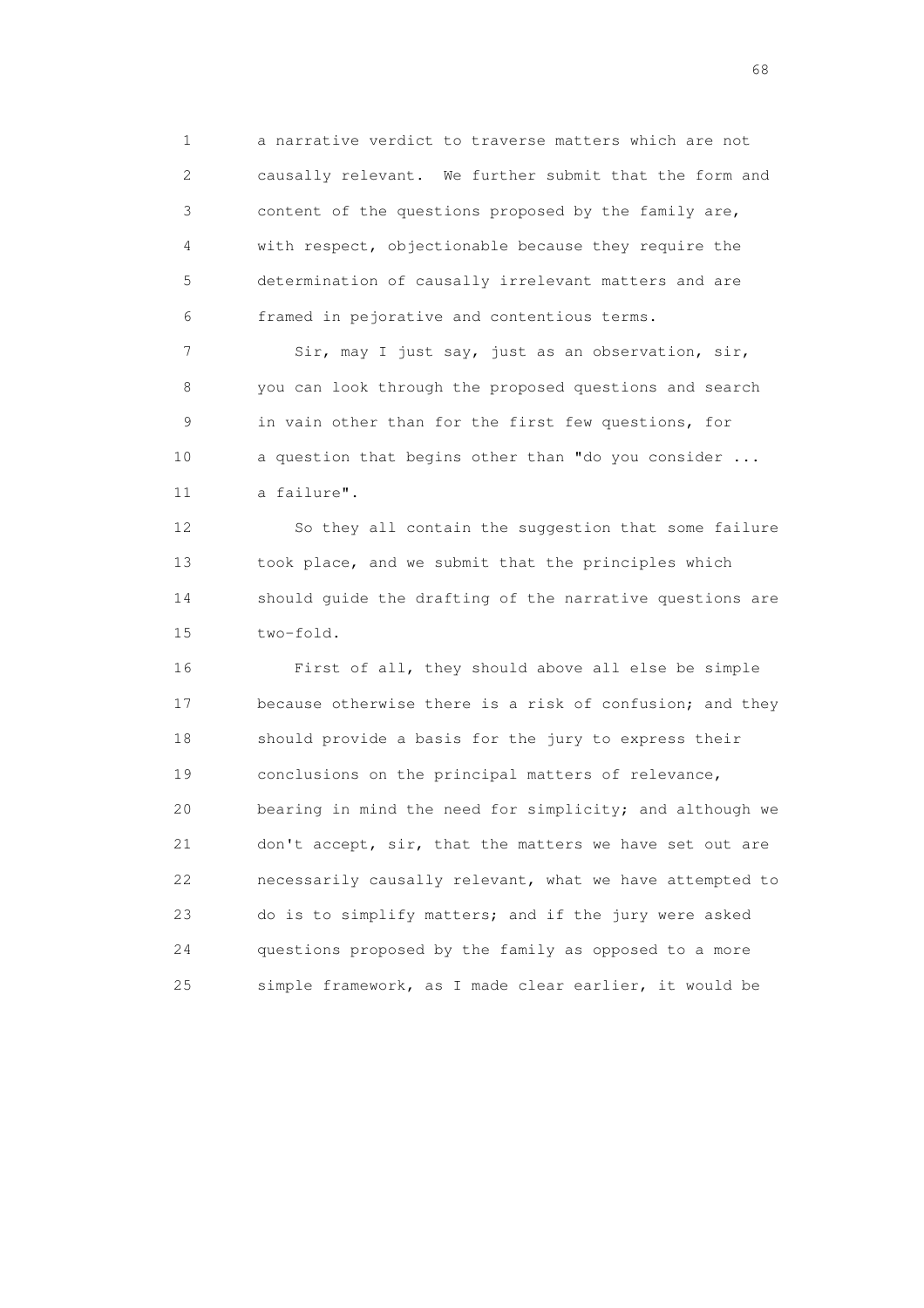1 necessary to have a much more detailed summing-up.

 2 So what we have done, sir, is just suggested 3 a number of questions, and we don't necessarily contend 4 for such a lengthy list, but we do say that the 5 phraseology of these questions is less objectionable 6 because you can see that, after questions 1 and 2, the 7 questions are generally neutral in their import and 8 directed to the fact that something happened rather than 9 whether there was a failure to act or omit to act in 10 a particular way.

 11 We have just put those forward for consideration at 12 this stage because it may be, sir, that you want to have 13 further argument in relation to that in due course. 14 SIR MICHAEL WRIGHT: Yes, maybe.

 15 MR PERRY: So, sir, may I then come to the final part of our 16 oral submissions, just to make these short concluding 17 comments. We would submit that the overall impression 18 of the police officers who have given evidence in these 19 proceedings is of a body of individuals dedicated to 20 public safety in the performance of their duties, and to 21 the extent that evidence was given on the point, 22 opinions were expressed and emotion was evident about 23 the tragic result of this particular operation, and the 24 fact that it resulted in such a tragic outcome should 25 not obscure the dedication exhibited by the officers and

entral de la construction de la construction de la construction de la construction de la construction de la co<br>1990 : la construction de la construction de la construction de la construction de la construction de la const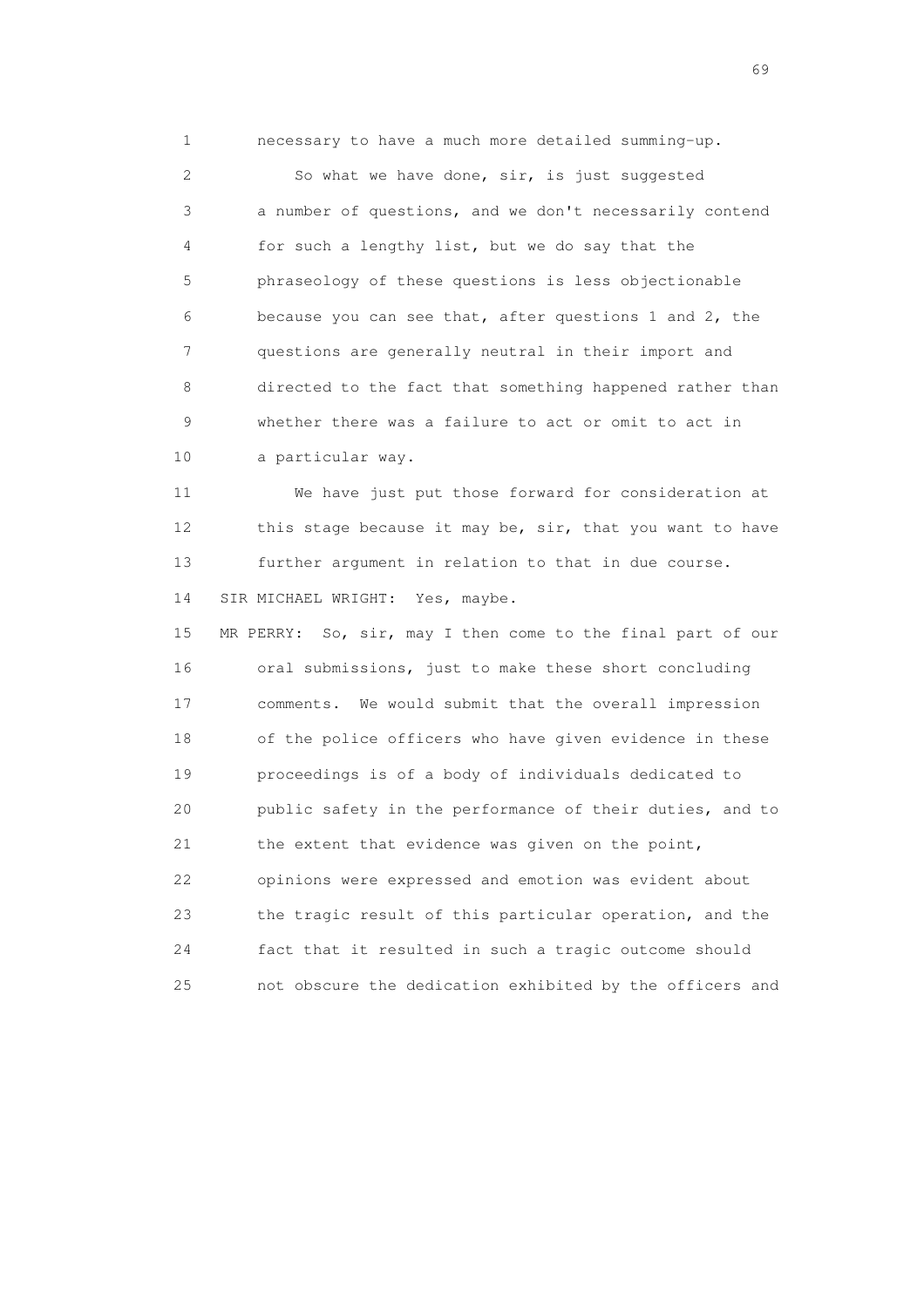1 in some cases their great courage in the face of extreme 2 personal danger.

 3 We would submit that the three officers we represent 4 performed their duties in difficult circumstances and 5 acted reasonably and properly in an attempt to safeguard 6 the public of this city in circumstances which never 7 before had confronted officers in their position. 8 On that basis, sir, we would invite you not to leave 9 any unlawful killing verdicts in their cases. Thank you 10 very much. 11 SIR MICHAEL WRIGHT: Thank you very much, Mr Perry. 12 Mr King. 13 Submissions by MR KING 14 MR KING: Sir, when I saw from the proposed timetable that 15 I was to be allotted 15 minutes, I assumed that those 16 responsible for the timetable simply couldn't bear to 17 deal in any lesser periods of time. 18 I do not intend to break my habit and stay on my 19 feet any longer than I have to. 20 I have produced a very short document which I trust 21 you will have had a chance to look at. The Independent 22 Police Complaints Commission remains now, as it always 23 has been, neutral on the issues which form the subject 24 matter of debate at this stage of these proceedings. 25 Unless there are specific issues with which you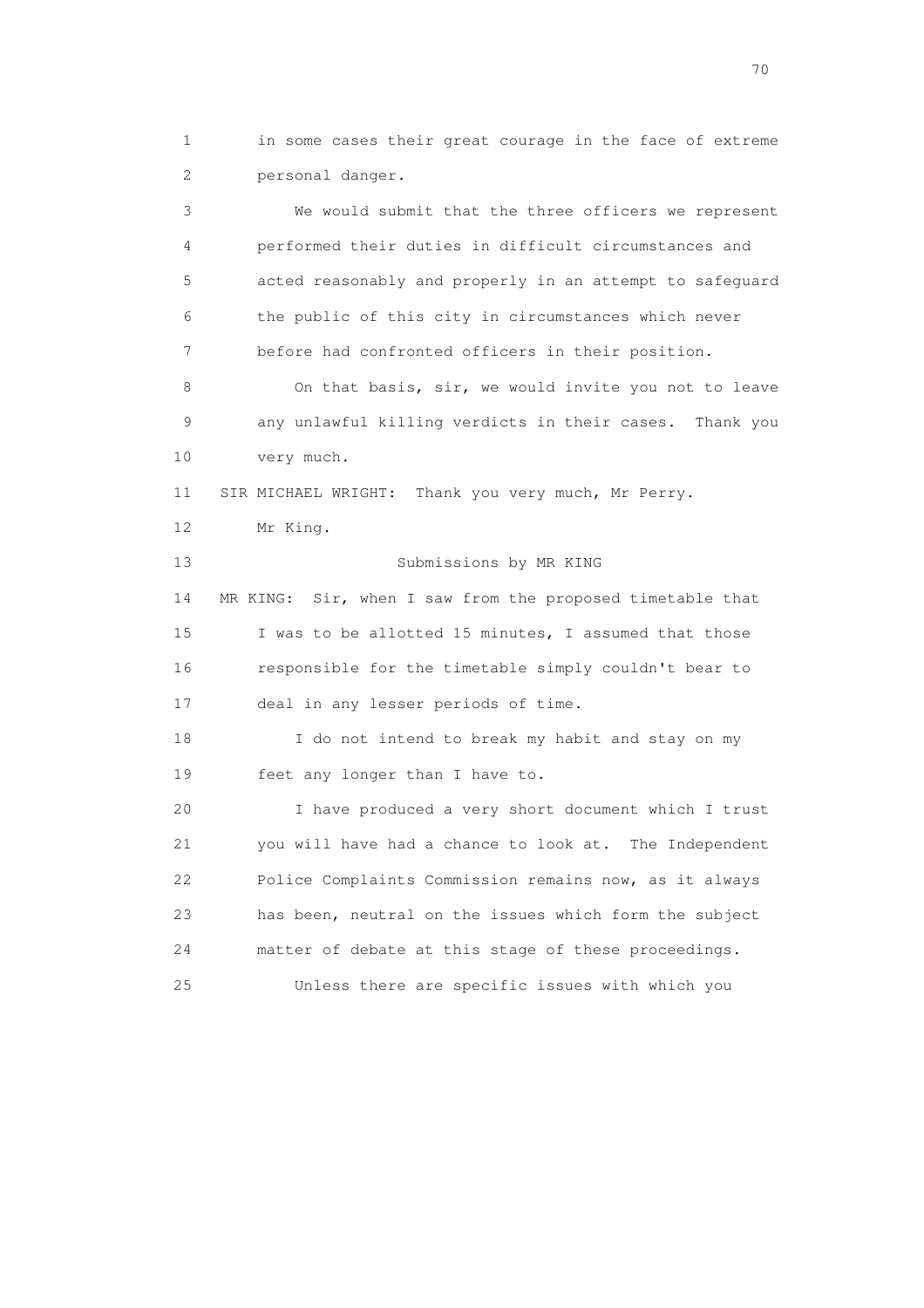1 require my help on behalf of the IPCC, there are no 2 separate submissions that I would wish to make beyond 3 that document. 4 SIR MICHAEL WRIGHT: Thank you very much. No, I have 5 problems about effectively the issues that I should 6 leave to the jury, but I don't think I could feasibly 7 ask you to deal with them. 8 MR KING: I don't think I could offer on behalf of the IPCC 9 any positive case, as it were, in respect of any such 10 matters. 11 SIR MICHAEL WRIGHT: I wasn't going to say that, but I do 12 not propose to trouble you about it. 13 MR KING: Thank you very much. 14 Additional submissions by MR STERN 15 SIR MICHAEL WRIGHT: Before I ask my counsel to address me 16 on this, Mr Stern, I think, first of all, there is 17 a problem that I want your help and Ms Leek's help to 18 grapple with. 19 You are both asking me effectively to leave -- 20 Ms Leek seized upon the possibility that I might direct, 21 but leave that aside -- leave a lawful killing verdict. 22 MR STERN: Yes, sir. 23 SIR MICHAEL WRIGHT: If I do that, it has to be in the form 24 which gives the jury the alternative answers "yes" or 25 "no"; yes?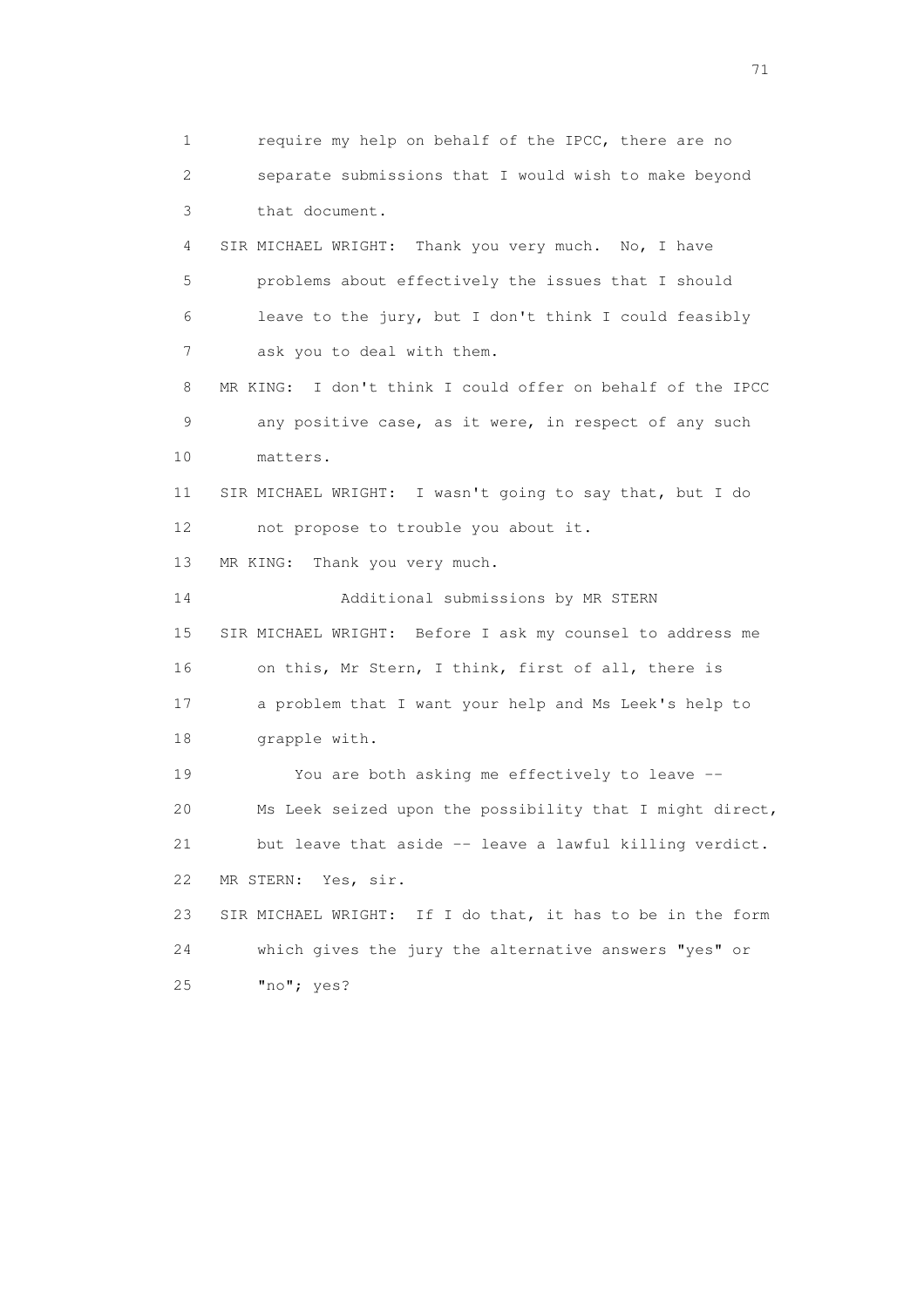2 a narrative. 3 SIR MICHAEL WRIGHT: All right. That was the alternative, 4 but Ms Leek again adopted as an alternative way of 5 approaching it. 6 In a narrative, as a question as part of a narrative

1 MR STERN: No, sir, with respect. That would be

 7 verdict would be the question: did C2 and C12 genuinely 8 and honestly believe that they were faced with

- 9 an immediate and mortal threat?
- 10 MR STERN: I think it would have to be phrased, obviously 11 one doesn't want to --

12 SIR MICHAEL WRIGHT: The phraseology doesn't much matter.

13 That's not what I am after.

14 MR STERN: It's more likely than not.

 15 SIR MICHAEL WRIGHT: You are there. You are just about to 16 put your finger on the problem. If the answer is "yes" 17 or "no", as I understand it, the answer "no" would have 18 to be to the criminal standard of proof.

19 MR STERN: No.

 20 SIR MICHAEL WRIGHT: Because it effectively is expressing 21 the view that this was an unlawful killing. 22 MR STERN: No, sir. With respect, the question has to be

 23 left, whether it's in short form or in narrative, in 24 terms of the appropriate direction for lawful killing. 25 So the appropriate direction is effectively that the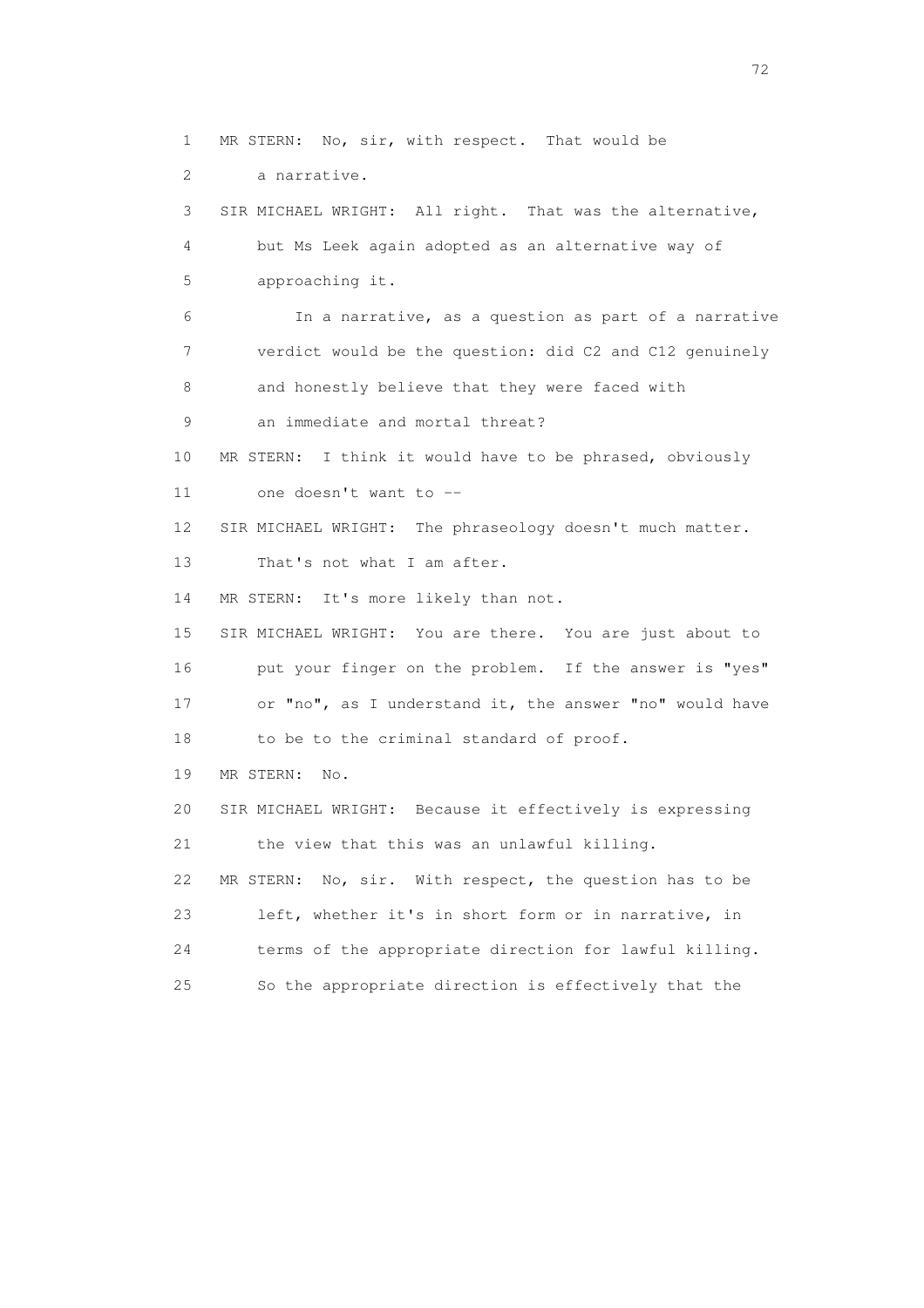1 definition of a lawful killing, which is:

 2 "... one that occurs if the evidence shows that it's 3 probable that the deceased died by the deliberate 4 application of force against him and that the person 5 causing the injuries used reasonable force in 6 self-defence or defence of another, or to prevent 7 a crime or to assist in a lawful arrest, even if that 8 force was by its nature or the real manner of its 9 application likely to be fatal." 10 So it does require that direction in relation to 11 what lawful killing is, and therefore the first question 12 will essentially be whether or not the person who caused 13 the death, whoever that may be, whether that person -- 14 SIR MICHAEL WRIGHT: They have to be treated together, don't 15 they? 16 MR STERN: They do, but can I come back to that point? 17 SIR MICHAEL WRIGHT: And leave that aside, that's not the 18 problem I'm after either. 19 MR STERN: That is a problem but it is not the problem that 20 we are dealing with at the moment. 21 SIR MICHAEL WRIGHT: No, I agree with that. 22 MR STERN: The position is that in terms of a direction, the 23 jury would have to be directed in precisely the same 24 way, so the question is: is it more likely -- sorry. 25 SIR MICHAEL WRIGHT: That will do. More probable.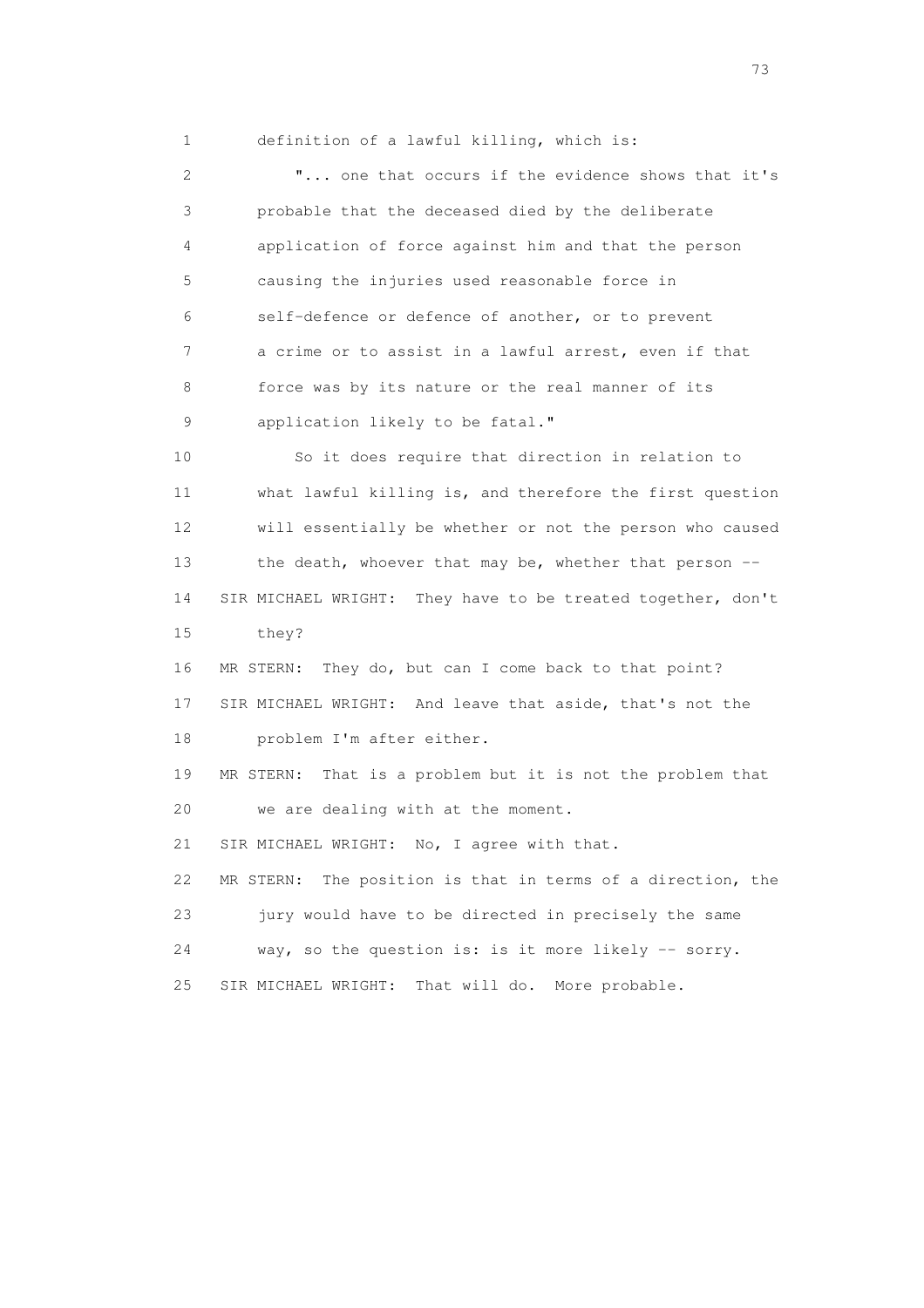1 MR STERN: Is it more likely than not that each of the shots 2 were fired in self-defence, let's paraphrase it for 3 a moment but obviously you understand the way I have set 4 it out from the direction of lawful killing. 5 The answer that the jury will be able to give is 6 "yes" or "no" in the narrative. 7 SIR MICHAEL WRIGHT: Pause there. If I were to leave that 8 to the jury, it would leave the jury with the option of 9 saying no. 10 That is tantamount, in fact it's more than 11 tantamount, it is in effect a finding by the jury that 12 this was an unlawful killing on the basis of the balance 13 of probabilities. 14 MR STERN: It's not, with respect, sir, because in order to 15 find unlawful killing, the jury would have to be 16 satisfied so that they are sure that there was no 17 self-defence at all. 18 SIR MICHAEL WRIGHT: No genuine belief. 19 MR STERN: The other end of the spectrum is the burden is 20 the other way, which is: is it more likely than not that 21 it was a lawful killing? 22 SIR MICHAEL WRIGHT: That I understand. If the answer is, 23 "Yes, it was a lawful killing", that I have no problems 24 about, as I understand the law. That is a verdict which 25 the jury can properly return on the balance of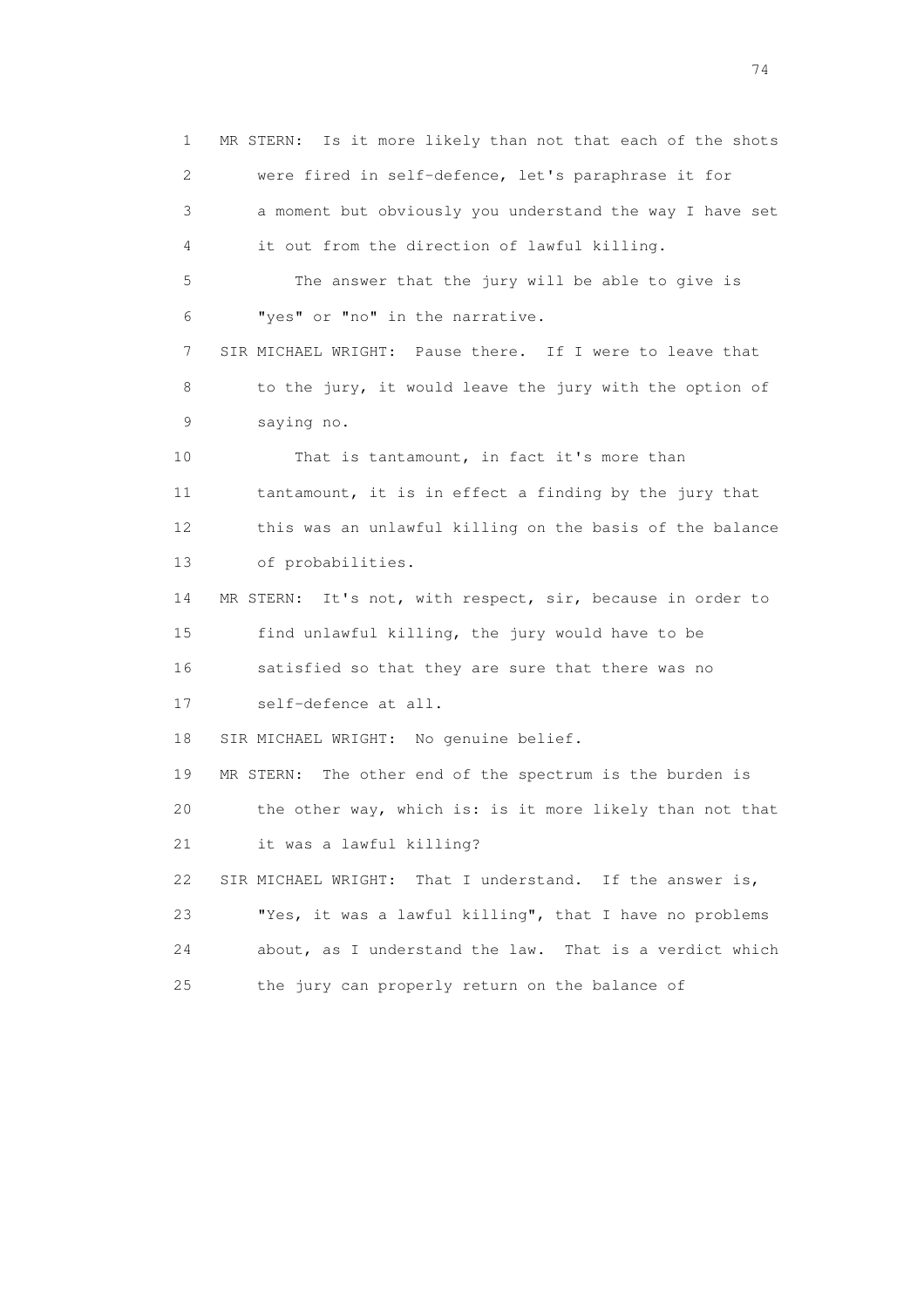1 probabilities.

2 MR STERN: Yes.

 3 SIR MICHAEL WRIGHT: The other verdict, which is "no", I am 4 going back to what I have just said -- 5 MR STERN: Going back to narrative, this is. 6 SIR MICHAEL WRIGHT: I am still on narrative, yes. If the 7 answer is to be no, I don't see how that answer can be 8 given on the balance of probabilities because what they 9 are actually saying is, "We believe that the officers 10 did not genuinely have this belief". 11 MR STERN: No, they are saying, "We believe that it is 12 not -- more likely than not that each of the shots fired 13 by both of the officers were fired in self-defence", 14 which is not the same as being satisfied so they are 15 sure that the killing was unlawful. 16 SIR MICHAEL WRIGHT: What is troubling me seriously is that 17 if I were to leave it on that basis, and the jury said 18 "no", that that would be seized upon as effectively 19 a finding by the jury that the officers had no genuine 20 belief that they were acting in self-defence. 21 MR STERN: Well, I respectfully agree, which is why I have 22 submitted -- 23 SIR MICHAEL WRIGHT: Which is why it has to be done on the 24 basis of the criminal burden of proof. 25 MR STERN: That does not reflect the law, if I may say so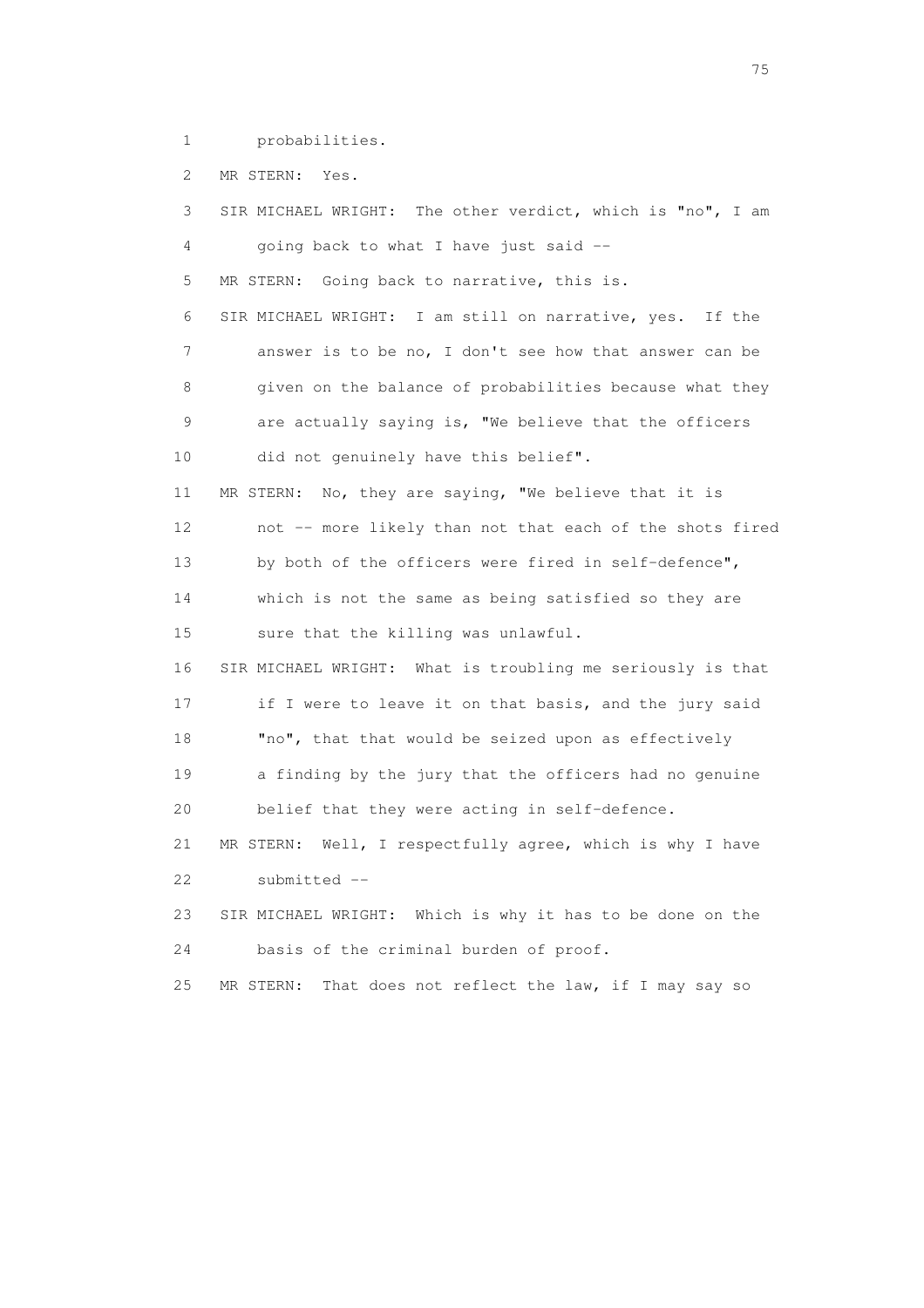1 with respect. That is why in my submission it should be 2 left in a short form verdict. 3 SIR MICHAEL WRIGHT: I see. 4 MR STERN: Because then you are directing the jury in 5 relation to lawful killing, which is, as I say, on the 6 balance of probability: did the person who caused the 7 death honestly believe that it was necessary to defend 8 himself or another? So that is, in that direction, not 9 in the direction of self-defence in relation to unlawful 10 killing. 11 There is also an open -- 12 SIR MICHAEL WRIGHT: I heard that. There may be a lacuna 13 between the two. 14 MR STERN: There may be in fact but not in law, if you see 15 what I mean. In other words there are two 16 possibilities: lawful killing or unlawful killing are 17 the extremes of either end, and in the middle there is 18 an open verdict as my learned friend Ms Leek has 19 indicated. 20 We would submit that that is a verdict that ought to 21 be left as well. 22 SIR MICHAEL WRIGHT: Very well. 23 MR STERN: Without doubt, if you are asking me at this 24 stage, it is without doubt that a more sensible approach 25 and an easier approach, and indeed one that is less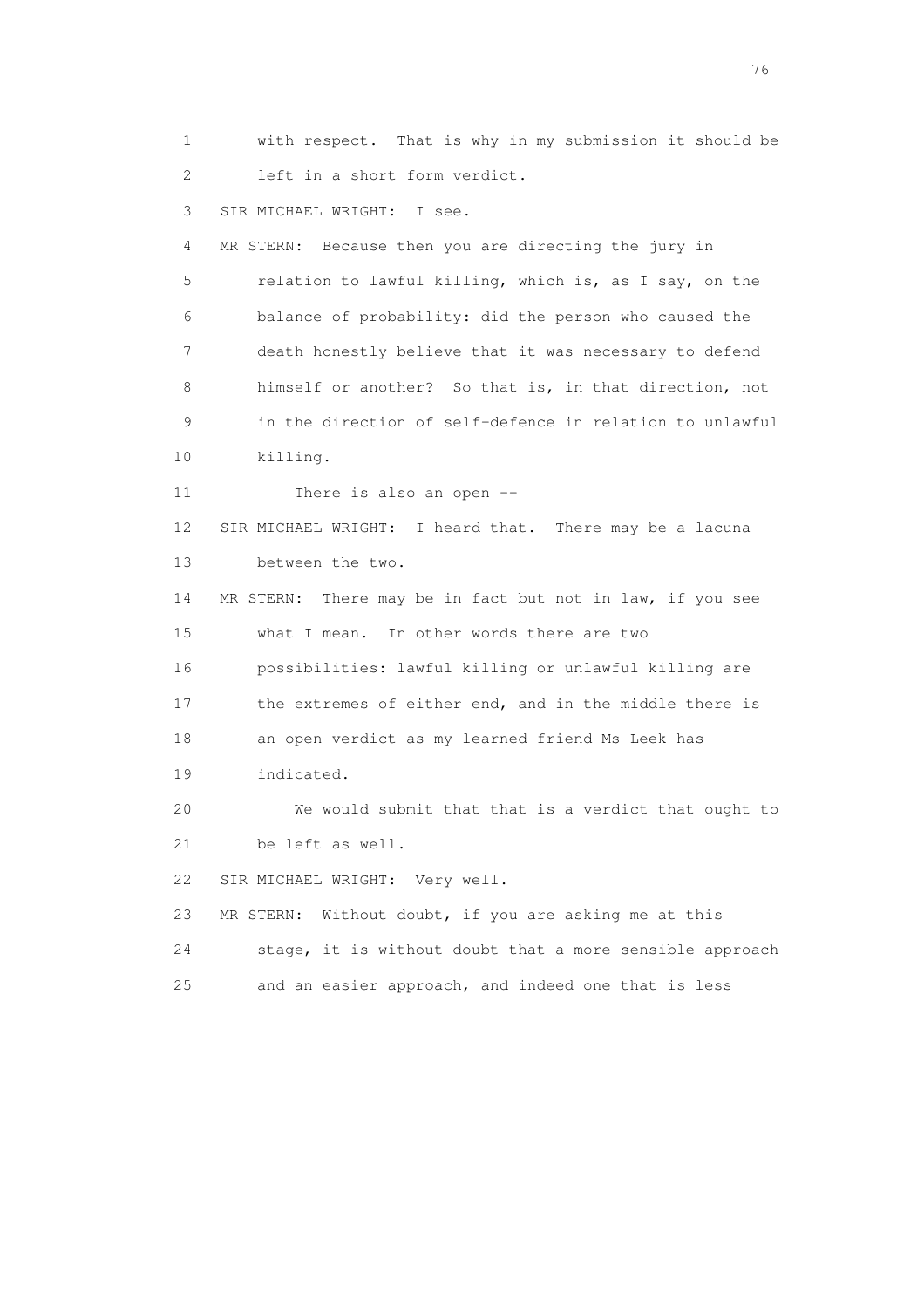1 risk-ridden, to leave a short form verdict for the 2 reasons that you have identified this morning, and if 3 I may say so the reasons that you identified yesterday, 4 that is to say the possibility of getting an answer 5 which may be interpreted, rightly or wrongly, in either 6 way, either by the family or by officers or by the media 7 or anyone, in a way which is unsatisfactory, and may 8 cause difficulties thereafter. One wants to avoid that 9 when it may be that the jury had no intention of 10 creating such a problem. 11 SIR MICHAEL WRIGHT: That is what's worrying me. 12 MR STERN: That is precisely why I have submitted that the 13 appropriate course in relation to the central issue of 14 the shots is that there should be a direction of lawful 15 killing, indicating to the jury that that is the verdict 16 that is open to them, but also leaving -- I'm sorry, 17 lawful killing but also leaving open verdict as well. 18 SIR MICHAEL WRIGHT: If they are not satisfied about it or 19 if they are not prepared to come to that conclusion. 20 MR STERN: Yes, there is a direction in relation to that, 21 but it doesn't come quite to that, but there is 22 a direction in relation to open verdict. 23 SIR MICHAEL WRIGHT: Yes, very well. Thank you, Mr Stern. 24 Ms Leek. 25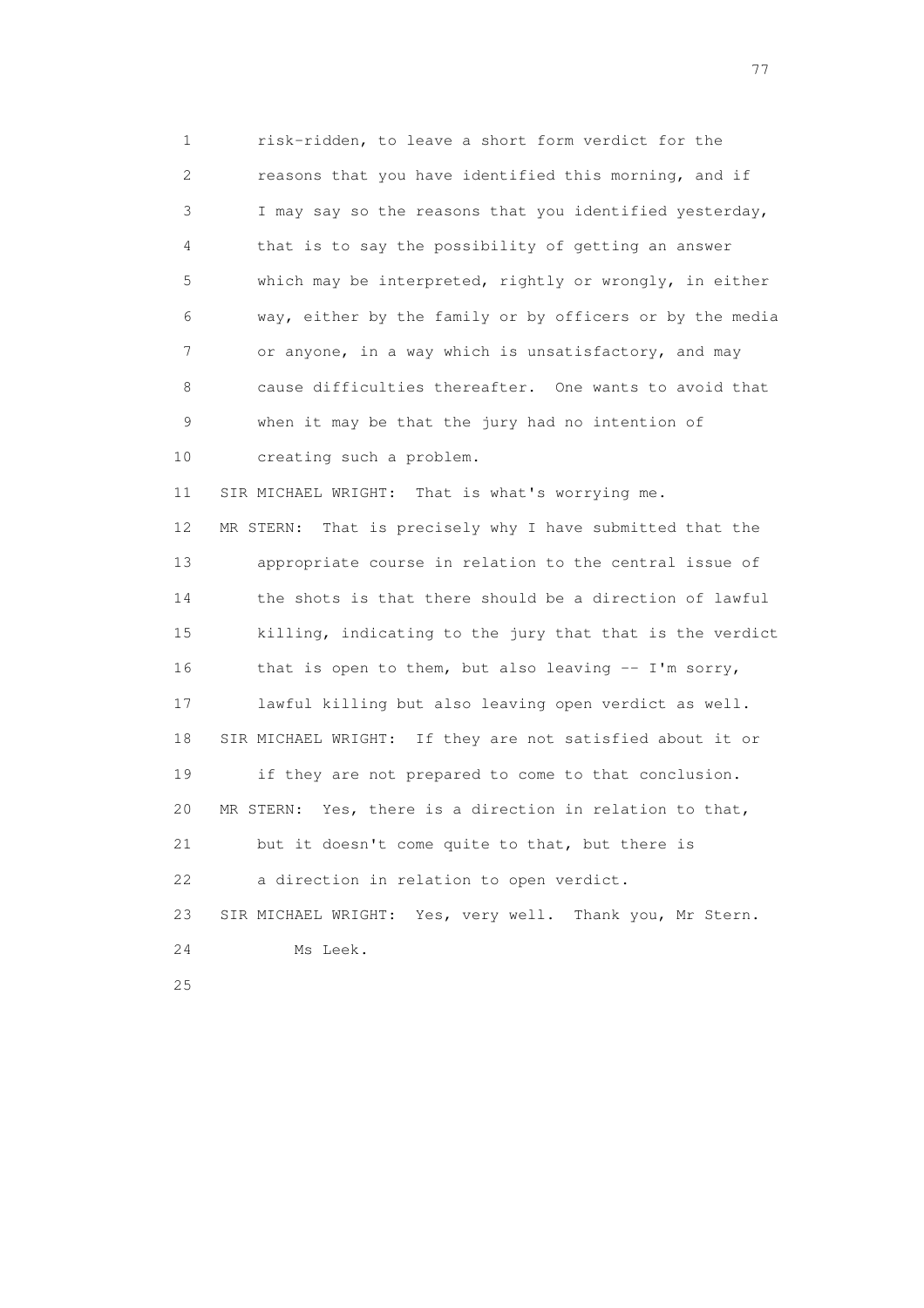1 Additional submissions by MS LEEK 2 MS LEEK: Sir, if one turns to paragraph 13 of the judgment 3 in Sharman, that's at tab 7. 4 SIR MICHAEL WRIGHT: Is that Lord Justice Leveson? 5 MS LEEK: It is, sir, yes. 6 SIR MICHAEL WRIGHT: Thought so. Bundle 3? 7 MS LEEK: Bundle 1. 8 SIR MICHAEL WRIGHT: Which tab? 9 MS LEEK: 7, sir. 10 That sets out assuming that there is sufficient 11 evidence for the jury -- 12 SIR MICHAEL WRIGHT: Forgive me, paragraph? 13 MS LEEK: 13, middle of the page: 14 **"...** assuming that there was sufficient evidence for 15 the jury to consider, the proper way to articulate the 16 ingredients of the possible verdicts is ... " as 17 follows. 18 The first is unlawful killing. That is: 19 "A finding beyond reasonable doubt that the firearm 20 was not discharged in the belief that one of the 21 officers was under imminent threat of being shot with 22 a sawn-off shotgun." 23 If one is going to leave unlawful, lawful and open, 24 one would give the direction in relation to each of 25 these. Let's assume that you are not going to leave

n and the state of the state of the state of the state of the state of the state of the state of the state of the state of the state of the state of the state of the state of the state of the state of the state of the stat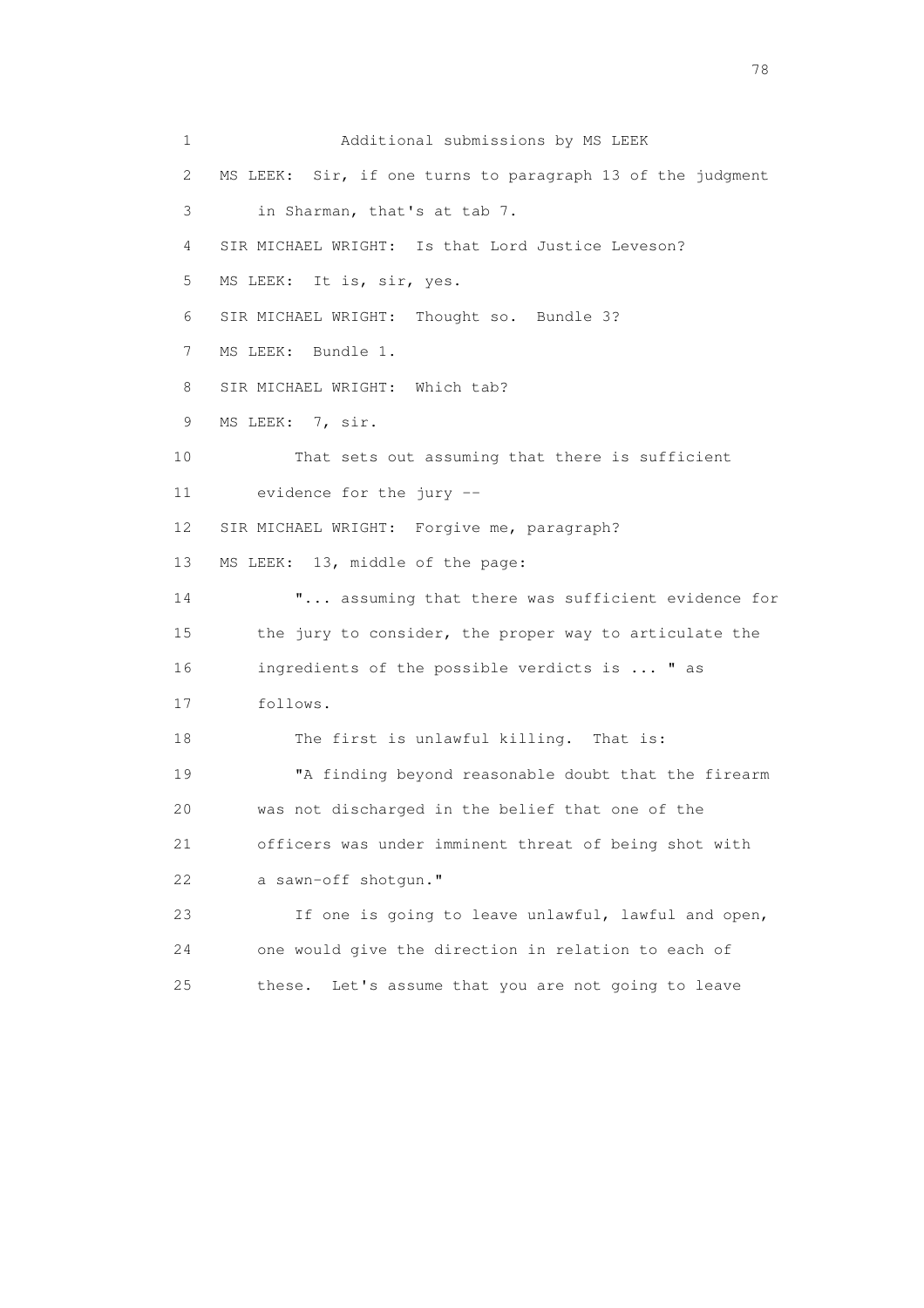1 unlawful, then you are simply left with the two

 2 following directions or the ingredients as set out by 3 Lord Justice Leveson. Lawful killing: a finding, on the 4 balance of probabilities, that the officers albeit 5 mistakenly believed that they were under imminent threat 6 here of being blown up.

 7 Three, open verdict. A rejection of the proposition 8 that they may have believed that they were under 9 imminent threat of being blown up. It goes on to say 10 that you wouldn't have to say that, because you wouldn't 11 be leaving unlawful killing, an inability to conclude 12 beyond reasonable doubt that such was not the case. 13 Now, the point here is that the jury would be being 14 asked to find: do you find on the balance of 15 probabilities, ie is it more likely than not, that they 16 honestly believed that there was an imminent danger of 17 detonation. 18 SIR MICHAEL WRIGHT: That would result in a lawful killing. 19 MS LEEK: In a lawful killing. An open verdict is not 20 tantamount to an unlawful killing. What it is is 21 a rejection of the finding that it is more likely than 22 not that they honestly believed, and so forth, but it is 23 not a finding beyond reasonable doubt that they did not

24 honestly believe.

25 SIR MICHAEL WRIGHT: I follow that.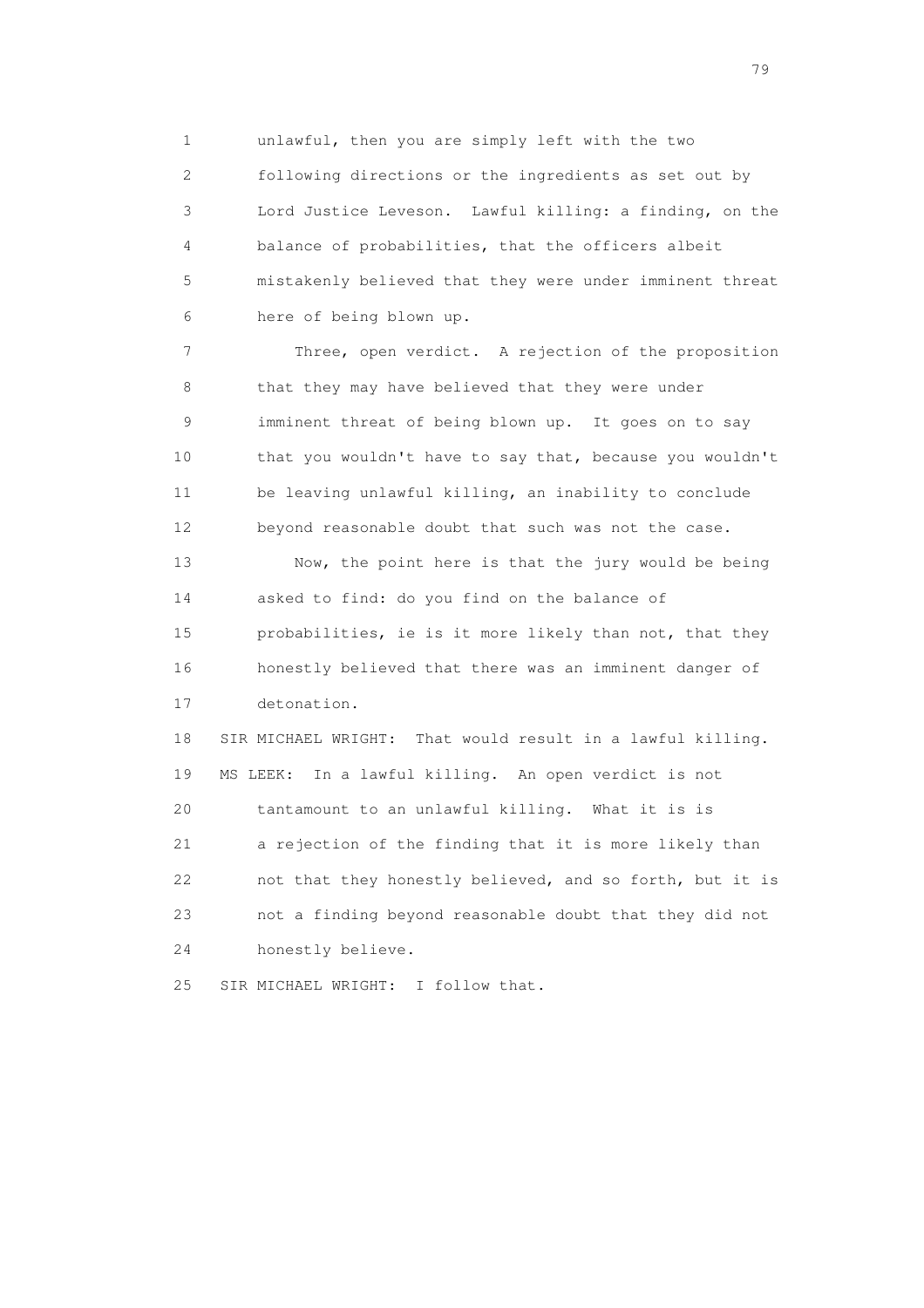1 MS LEEK: And that's the difference, and that's why it is 2 more convenient to leave lawful killing and open than to 3 deal with the factual circumstances -- 4 SIR MICHAEL WRIGHT: As a question. 5 MS LEEK: -- or any other questions, because there can be no 6 doubt then of what returning a particular verdict means. 7 There is no confusion whatsoever. It is simply 8 a rejection of the proposition that the officers 9 honestly believed. 10 Now, if that were to be done by way of narrative, 11 the question would have to be asked, if one looks at 12 Middleton, paragraph 14, relating to McCann, the Death 13 on the Rock case, were the officers justified in using 14 such force. 15 Now, the direction would have to be the same, 16 exactly the same, because effectively what you would be 17 directing them on is lawful killing because the 18 ingredients of justified force are exactly the same as 19 the ingredients of lawful force. And that would be 20 lawful killing. 21 SIR MICHAEL WRIGHT: Yes, I see. 22 MS LEEK: A rejection of that proposition would effectively 23 amount to an open verdict. They simply wouldn't be 24 saying: no, we don't believe that; they would simply be 25 saying --

entration of the state of the state of the state of the state of the state of the state of the state of the state of the state of the state of the state of the state of the state of the state of the state of the state of t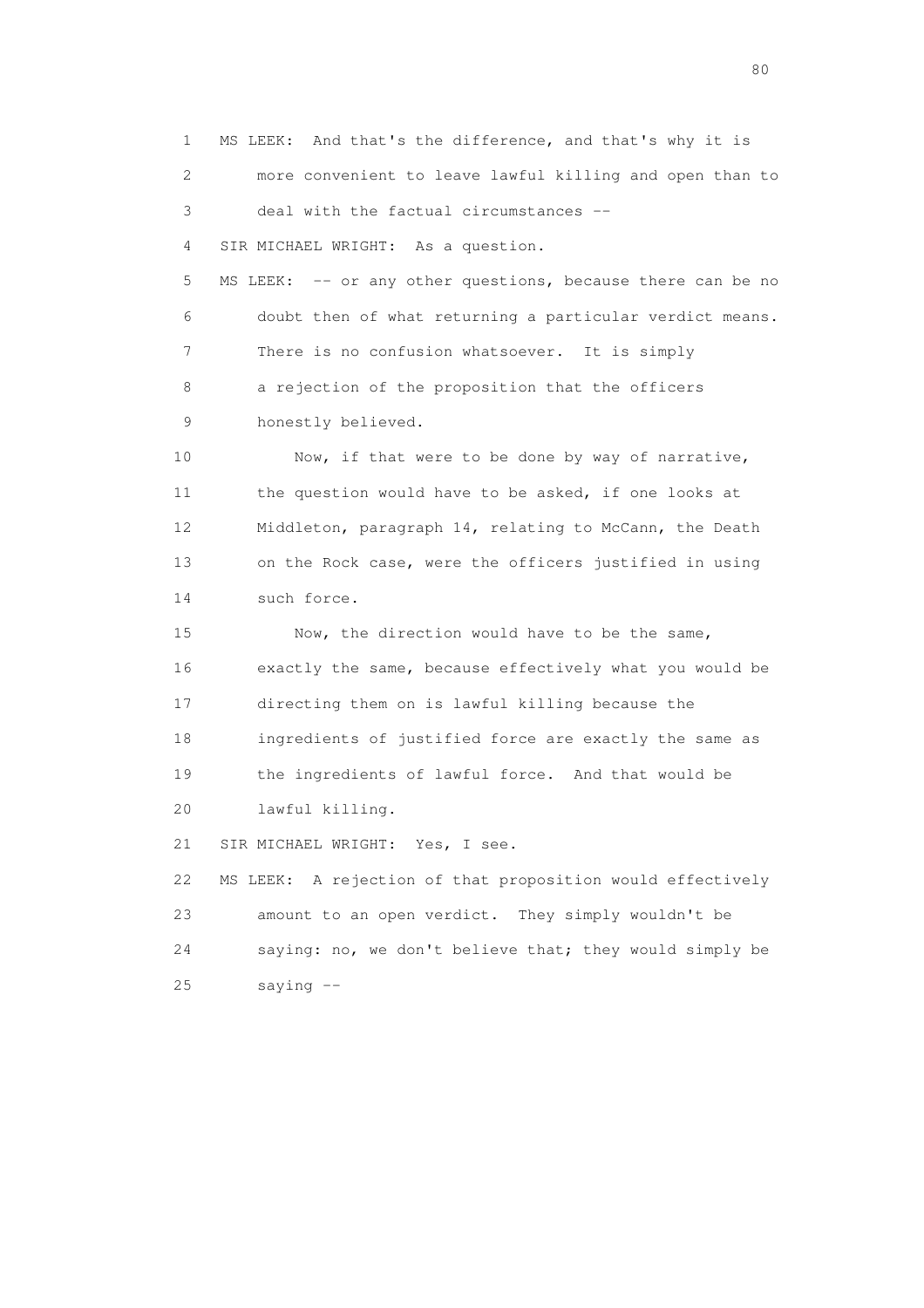1 SIR MICHAEL WRIGHT: We don't know.

 2 MS LEEK: We return an open verdict, we don't know, exactly. 3 SIR MICHAEL WRIGHT: Thank you. Yes. 4 Submissions by MR HILLIARD 5 SIR MICHAEL WRIGHT: Yes, Mr Hilliard. 6 MR HILLIARD: Sir, can I start by addressing the issue of 7 the existence of a duty of care or not. The starting 8 point for that, just so that it's been spelt out, is 9 a passage in the speech of Lord Bridge in Caparo Plc v 10 Dickman. 11 SIR MICHAEL WRIGHT: Three-fold test. 12 MR HILLIARD: Absolutely. Just for the reference, you have 13 the case in divider 18. That's volume 1. I don't think 14 there is any need to go to it. As I know you are very 15 familiar, he spelt out that: 16 "... the necessary ingredients giving rise to a duty 17 of care were foreseeability of damage, a relationship of 18 proximity, and finally it should be fair, just and 19 reasonable for the law to impose the duty." 20 With that by way of background, if we then go to 21 Hill, and I think we should look at this, decided two 22 years before Caparo, it's in divider 27, that's 23 volume 2. That, as you know, was what I will call the 24 Peter Sutcliffe case.

25 Sir, if you just go to a passage in the speech of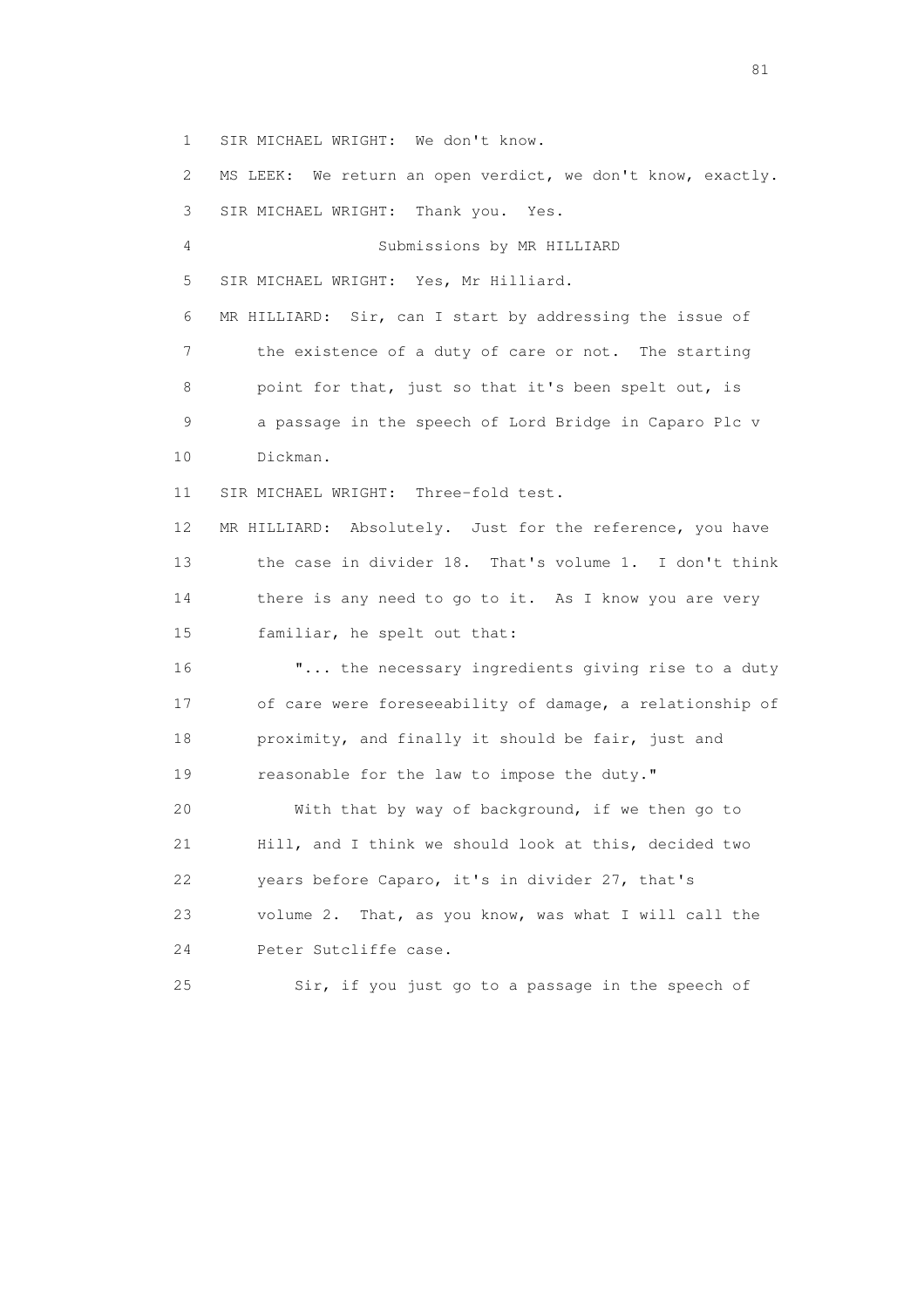1 Lord Keith at page 59, it's quite helpful because we 2 will hear what others said about it later but he does 3 spell out in terms what the question of law is that's in 4 issue, and that may be important when we are looking to 5 see to what extent Hill governs or doesn't govern -- 6 SIR MICHAEL WRIGHT: The single opinion. 7 MR HILLIARD: Page 59. If I can just finish the sentence. 8 It may be important to see how he put it because we will 9 consider later whether or not Hill is, for example, 10 an automatic bar to liability here. 11 If you have page 59, first full paragraph: 12 "The question of law which is opened up by the case 13 is whether the individual members of a police force, in 14 the course of carrying out their functions of 15 controlling and keeping down the incidence of crime, owe 16 a duty of care to individual members of the public who 17 may suffer injury to person or property through the 18 activities of criminals, such as to result in liability 19 in damages on the ground of negligence to anyone who 20 suffers such injury by reason of breach of that duty." 21 Then if we just look at the next paragraph: 22 "There is no question that a police officer, like 23 anyone else, may be liable in tort to a person who is 24 injured as a direct result of his acts or omissions." 25 So:

experience of the state of the state of the state of the state of the state of the state of the state of the s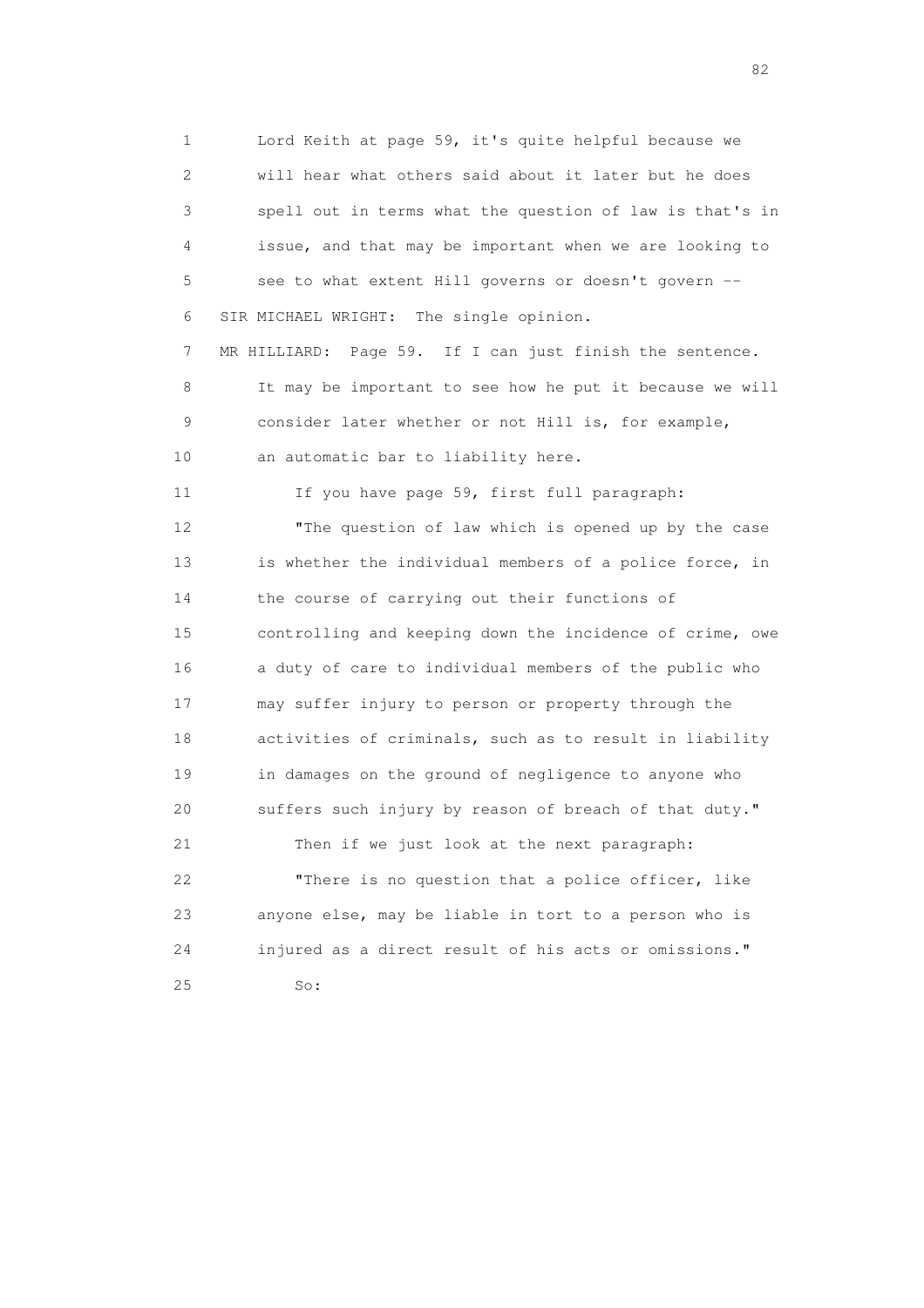1 "He may be liable in damages for assault, unlawful 2 arrest, wrongful imprisonment and malicious prosecution 3 and also for negligence. Instances where liability for 4 negligence has been established ..." 5 Then there is reference to Knightley v Johns and the 6 Rigby case, both of which Mr Horwell took you to 7 yesterday. 8 If you turn, please, just to page 62, eight lines up 9 from the bottom of that page, there is a line that 10 begins "care similarly", but middle of the line: 11 "... Ms Hill cannot for this purpose be regarded as 12 a person at special risk simply because she was young 13 and female. Where the class of potential victims of 14 a particular habitual criminal is a large one, the 15 precise size of it cannot in principle affect the 16 issue." 17 Then last two lines: 18 The circumstances of the case are, therefore, not 19 capable of establishing a duty of care owed towards 20 Ms Hill by the West Yorkshire police." 21 SIR MICHAEL WRIGHT: It was suggested that that authority 22 did no more than to create a duty of care in relation to 23 the activity of criminals.

 24 MR HILLIARD: That certainly, we will see, is what 25 Lord Phillips was to say in the Van Colle case.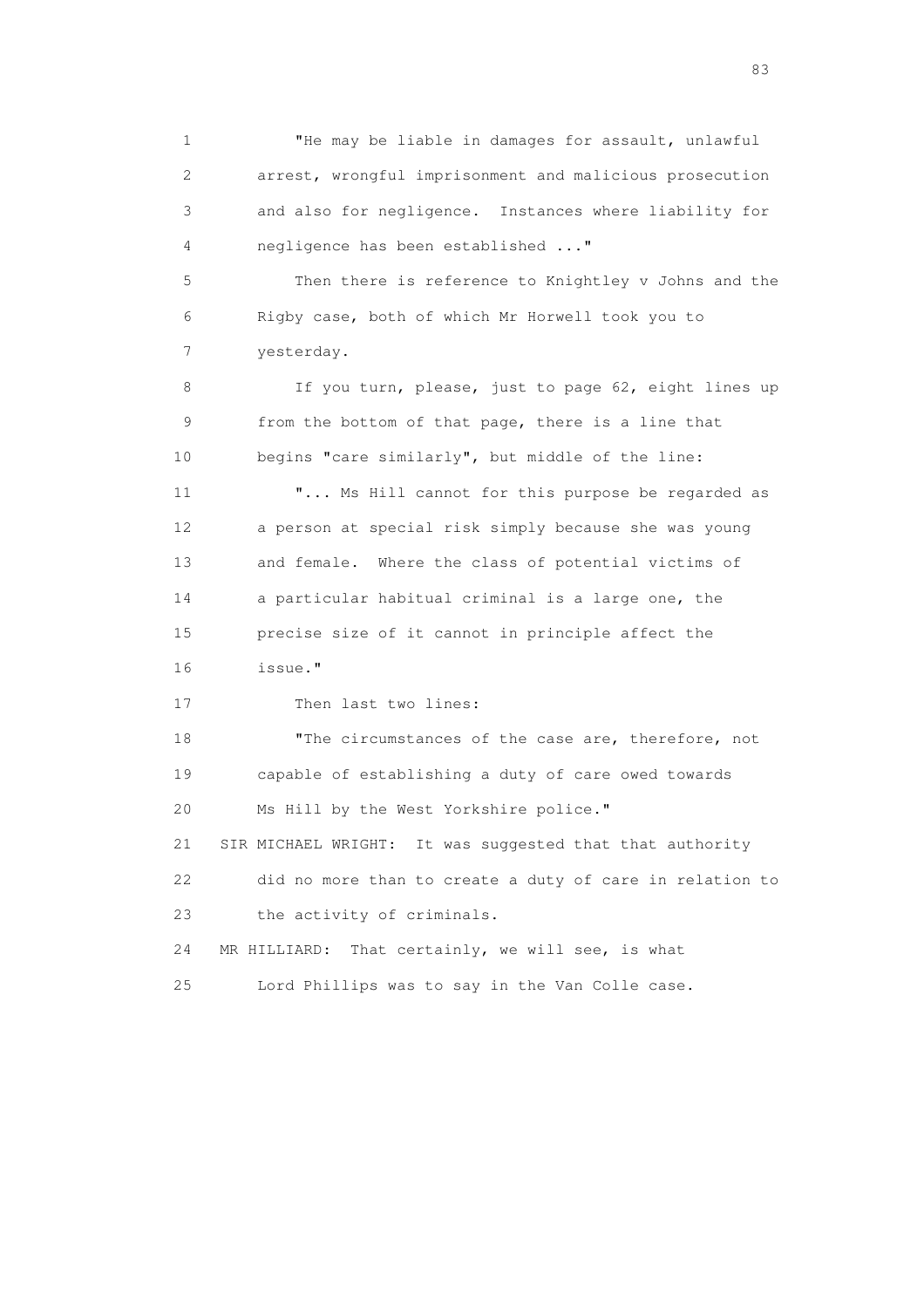1 Absolutely right, that's the point.

 2 Can I just say this, because this may also have 3 a bearing, just the last passage to look at here, 4 page 63, Lord Keith said that that, and obviously it 5 was, was sufficient for the disposal of the appeal, but 6 then went on: 7 "In my opinion there is another reason why an action 8 for damages in negligence should not lie against the 9 police in circumstances such as those of the present 10 case, and that's public policy." 11 Then if you go, it looks from here about ten lines 12 down but can you find there is a line that begins "be 13 said of police activities", and he says -- 14 SIR MICHAEL WRIGHT: "The general sense of public duty"? 15 MR HILLIARD: Let me count them down. If we go seven lines 16 down, the last word of the line is "potential", perhaps 17 I should start there: 18 "Potential existence of such liability may, in many 19 instances, be in the general public interest as tending 20 towards the observance of a higher standard of care in 21 the carrying on of various different types of activity. 22 I do not, however, consider that this can be said of 23 police activities. The general sense of duty which 24 motivates police forces is unlikely to be appreciably 25 reinforced by the imposition of such liability so far as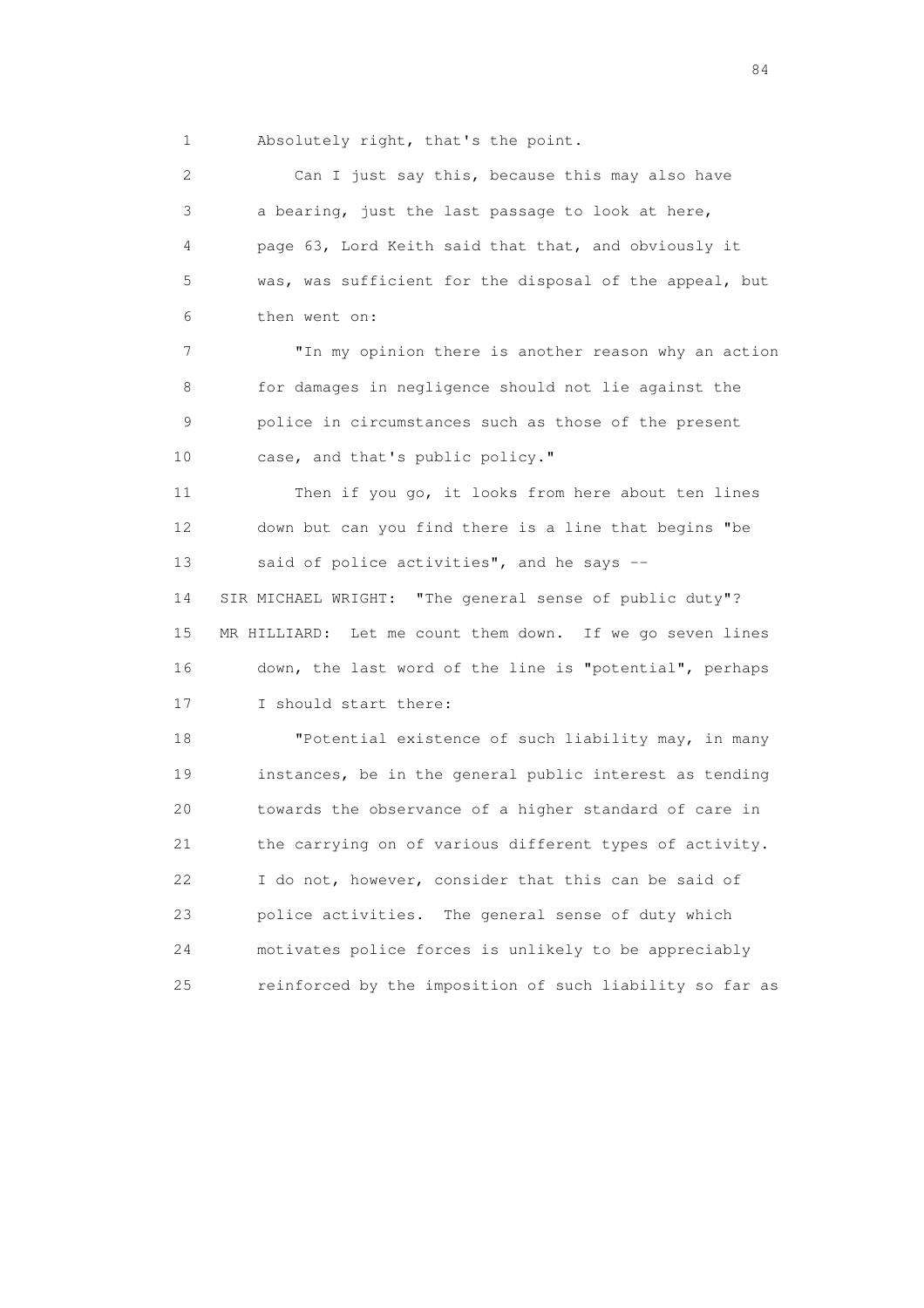1 concerns their function in the investigation and 2 suppression of crime. From time to time they make 3 mistakes in the exercise of that function, but it's not 4 to be doubted that they apply their best endeavours to 5 the performance of it. In some instances the imposition 6 of liability may lead to the exercise of a function 7 being carried on in a detrimentally defensive frame of 8 work. The possibility of this happening in relation to 9 the investigative operations of the police cannot be 10 excluded."

 11 Then lastly, six lines up from the bottom of the 12 page:

 13 "A great deal of police time, trouble and expense 14 might be expected to have to be put into the preparation 15 of the defence to, effectively, such an action and the 16 attendance of witnesses at the trial. The result would 17 be a significant diversion of police manpower and 18 attention from their most important function, that of 19 the suppression of crime."

 20 I just pause to say this: that of course in a case 21 such as the present there is an IPCC investigation, of 22 necessity, which obviously takes up time and resources, 23 there is an inquest which does the same, and of course 24 nowadays there is always the possibility of an Article 2 25 claim. So it may be that we have moved on a little

experience of the contract of the contract of the contract of the contract of the contract of the contract of the contract of the contract of the contract of the contract of the contract of the contract of the contract of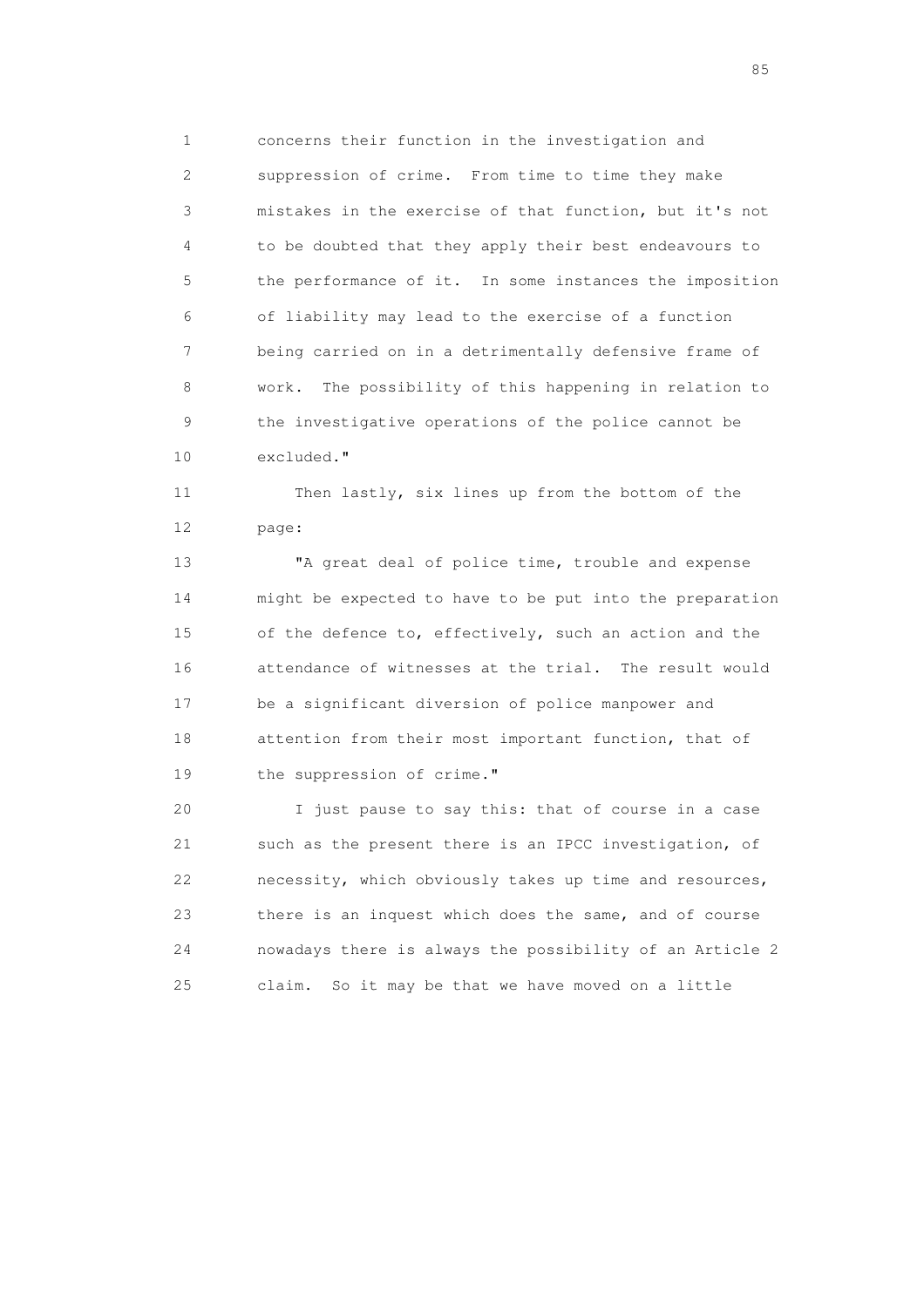1 since then.

 2 SIR MICHAEL WRIGHT: It's also, I have a recollection 3 somewhere, I think it may be Van Colle, that the 4 sentence that reads "it's not to be doubted" and so 5 forth -- 6 MR HILLIARD: I'm coming to that. 7 SIR MICHAEL WRIGHT: You are in a slightly more sceptical 8 approach to that. 9 MR HILLIARD: Absolutely. It's in the next case we are 10 going to look at, it's in Brooks in divider 32. You are 11 absolutely right. 12 If you just have the first page, essentially what 13 this was was a claim in negligence concerning how 14 a witness had been dealt with by the police, and you 15 have the holding there. 16  $\ldots$  that as a matter of public policy the police 17 generally owed no duty of care to victims or witnesses 18 in respect of their activities when investigating 19 suspected crimes." 20 You will see Hill v Chief Constable of 21 West Yorkshire was applied. But the significance, 22 perhaps, of this case may be that there is a degree of 23 caution about the full width of Hill. 24 If I can just illustrate that: if you turn, please, 25 to page 1497, paragraph 3 in Lord Bingham's speech

entration of the contract of the contract of the contract of the contract of the contract of the contract of the contract of the contract of the contract of the contract of the contract of the contract of the contract of t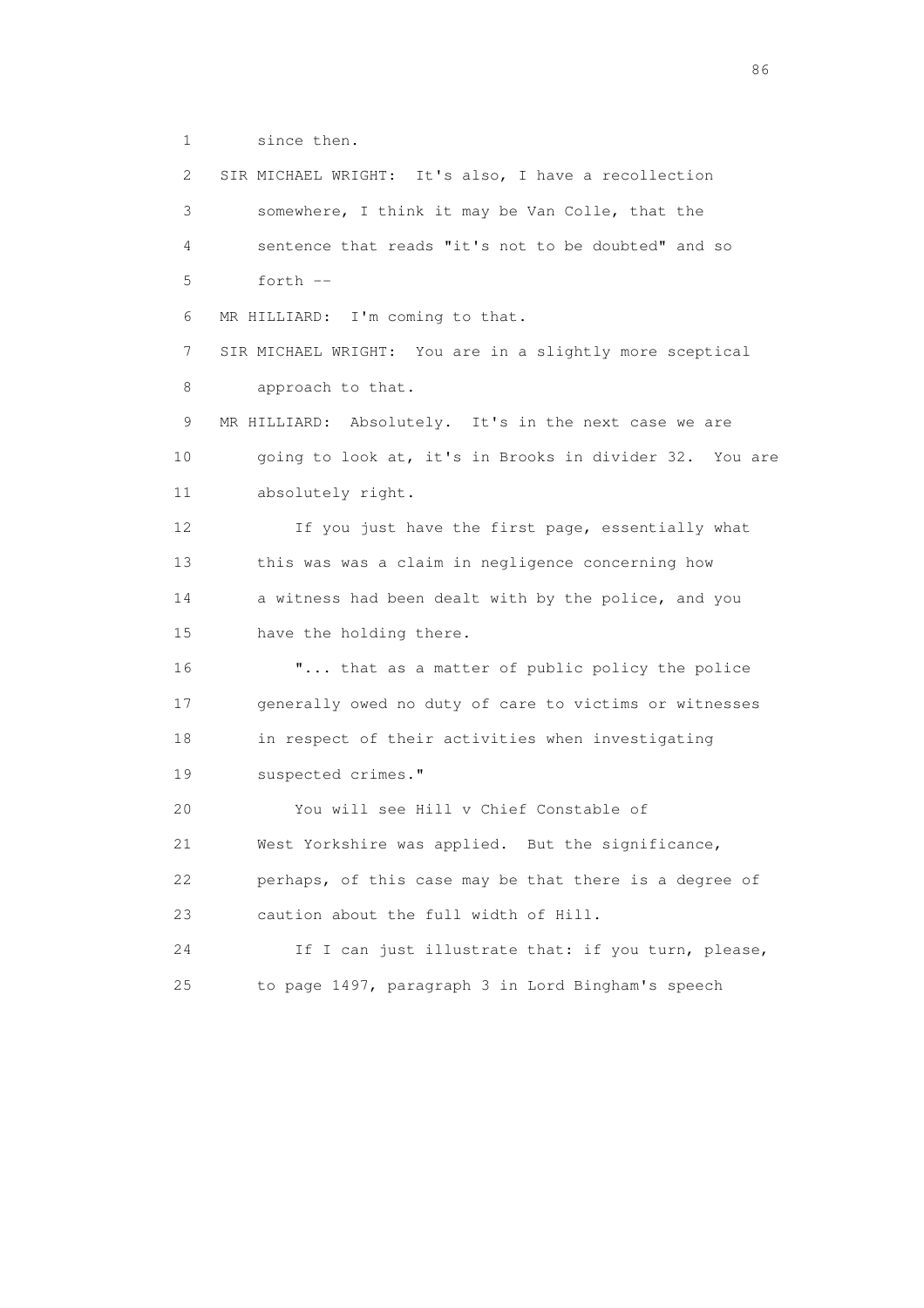1 there, halfway down, it's page 5 of 21 in the print, 2 fourth line down, said Lord Bingham: 3 "I would also be reluctant to endorse the full 4 breadth of what Hill v Chief Constable of West Yorkshire 5 has been thought to lay down, while readily accepting 6 the correctness of that decision on it's own facts." 7 Then over the page, please, the speech of 8 Lord Nicholls, paragraph 6: 9 "Like Lord Bingham and Lord Steyn, in reaching this 10 conclusion I am not to be taken as endorsing the full 11 width of all the observations in Hill." 12 Then this: 13 "There may be exceptional cases where the 14 circumstances compel the conclusion that the absence of 15 a remedy sounding in damages would be an affront to the 16 principles which underlie the common law. Then the 17 decision in Hill's case should not stand in the way of 18 granting an appropriate remedy." 19 Then finally the passage that you, sir, had in mind: 20 if we go, please, to page 1509 -- it's in the speech of 21 Lord Steyn -- paragraph 28. It's exactly as you 22 indicated, Lord Keith's observation that we looked at is 23 mentioned, and Lord Steyn observed: 24 "Nowadays a more sceptical approach to the carrying 25 out of all public functions is necessary."

experience of the state of the state of the state of the state of the state of the state of the state of the state of the state of the state of the state of the state of the state of the state of the state of the state of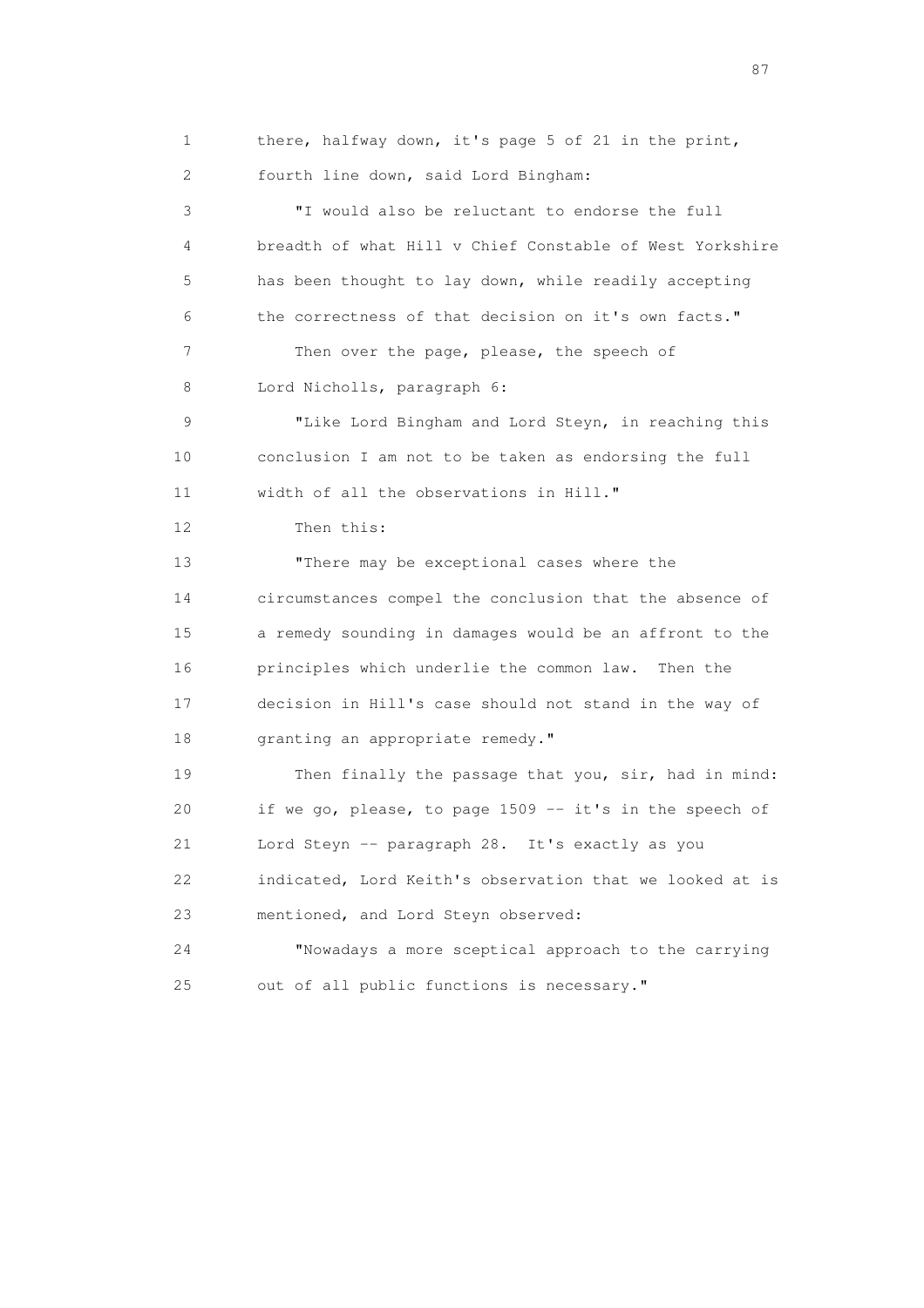1 SIR MICHAEL WRIGHT: Yes, there'd been a good deal of water 2 under the bridge since then.

3 MR HILLIARD: Yes.

 4 Then lastly -- before I go to our skeleton -- if you 5 have the next case, it's Van Colle in divider 33, just 6 the point that you were making earlier on when we were 7 looking at Hill. If you go to Lord Phillips at 8 page 626, paragraph 97, talking about Hill and Brooks, 9 he deals with the core principle, and it's six lines 10 down. Says Lord Phillips:

 11 "That principle is, so it seems to me, that in the 12 absence of special circumstances the police owe no 13 common law duty of care to protect individuals against 14 harm caused by criminals."

15 That I think was the point that you, sir, were 16 making earlier.

17 SIR MICHAEL WRIGHT: Yes.

 18 MR HILLIARD: So the first submission that we make is really 19 this: that liability is not necessarily, we submit, 20 excluded by Hill, and the question really is whether it 21 is possible to carve out a principle of liability which 22 falls within the Caparo tests that we looked at. 23 As you know, we have endeavoured to do that; and can 24 I just take you to our written submissions beginning at

25 page 15. I have said what I have about Hill but, in

en de la construction de la construction de la construction de la construction de la construction de la constr<br>1880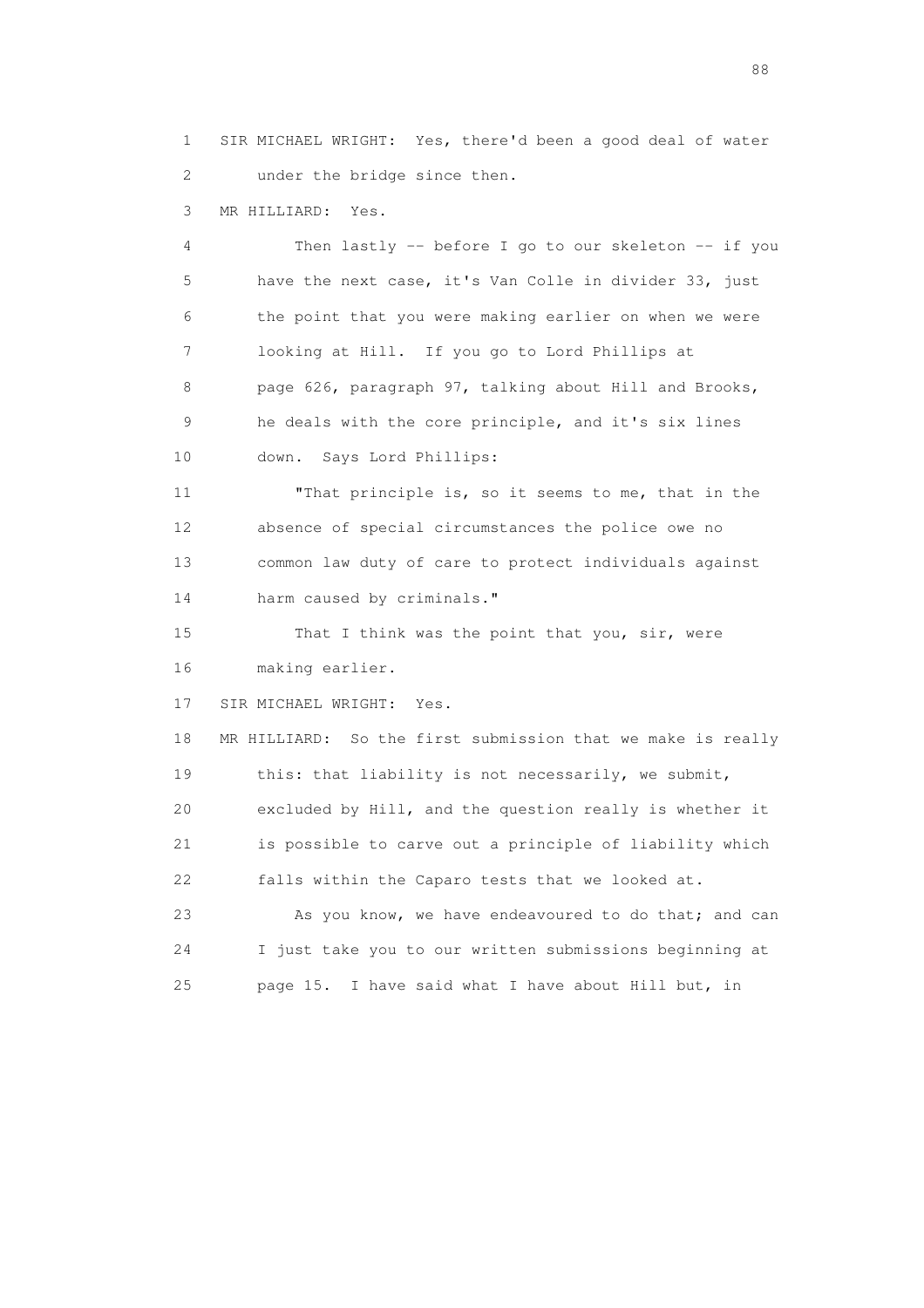1 addition, as we point out at page 15, the courts have 2 always recognised that the principle in Hill does not 3 prevent the police owing a duty of care in various 4 operational actions. We have cited those examples that 5 we looked at yesterday of Knightley v Johns and the 6 Rigby case.

 7 We have then made reference, and again Mr Horwell 8 helpfully took you to Hartwell's case, which is at the 9 bottom of this page.

 10 Obviously if that is right, going it page 16, Hill 11 does not preclude liability relating to the distribution 12 of firearms.

 13 So then, in our submission, if that is right -- and 14 in our submission it is -- it's difficult to see why 15 decisions concerning the immediate deployment of 16 firearms officers against an identified subject -- so 17 not the world at large, but against an identified 18 subject -- should not also engage a duty of care.

19 We go on to say that the best way, in our 20 submission, to reconcile the authorities is to say that 21 the police can owe a duty of care in negligence in 22 respect of various positive operational decisions, 23 particularly those which may foreseeably result in harm 24 to a defined class of persons. But, and this is common 25 ground, the police do not owe a more general duty to the

en andere en de la seule de la constantin de la constantin de la constantin de la constantin de la constantin<br>189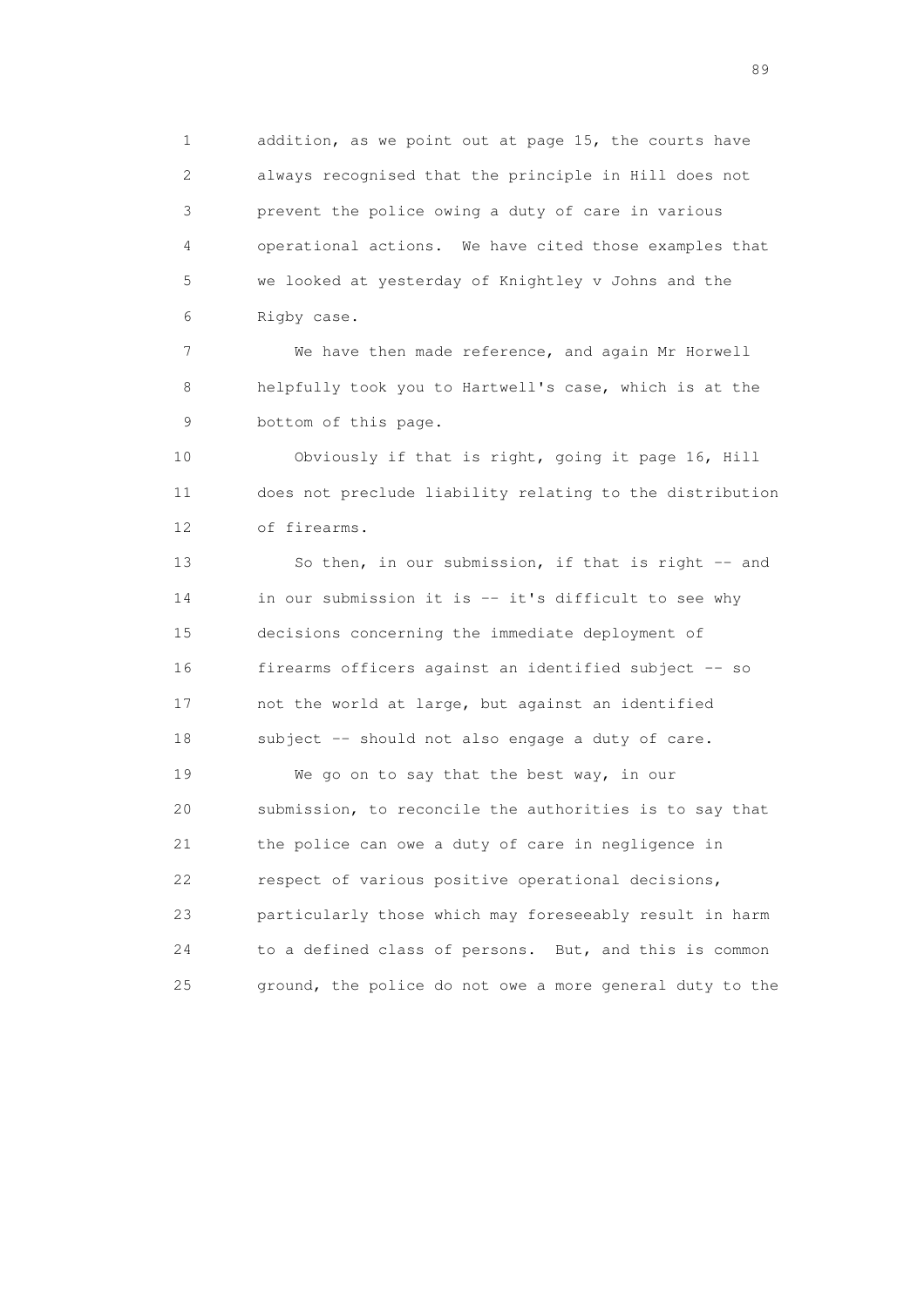1 public at large in their general functions of 2 investigating crime.

 3 Then, with Caparo in mind, in any event a duty will 4 only arise if the requirements of foreseeability and 5 proximity are met; and in many cases proximity will not 6 exist because, as I have already indicated, the duty 7 might be owed to an unacceptably wide class of persons, 8 and equally in many cases it will not be possible to say 9 that breach of a particular duty may foreseeably result 10 in harm.

 11 Missing out the next paragraph, but save only to 12 note the reference to Heagren there -- which we looked 13 at, and I'll come back to that in a moment, Mr Horwell 14 took us to that yesterday -- but our submission is that 15 in the directing of firearms officers to stop or 16 challenge an identified individual, or to storm 17 an identified address, a senior officer can owe a duty 18 of care to that individual and to others in the 19 immediate vicinity.

 20 We submit that that is analogous to the siege 21 situation in Rigby and, as we have put it, involves 22 a proximate relationship.

 23 SIR MICHAEL WRIGHT: Also -- it just happens to be the one 24 case that I remember vividly -- the act of the police 25 officer in directing his motorcyclist to go back down

entration of the contract of the contract of the contract of the contract of the contract of the contract of the contract of the contract of the contract of the contract of the contract of the contract of the contract of t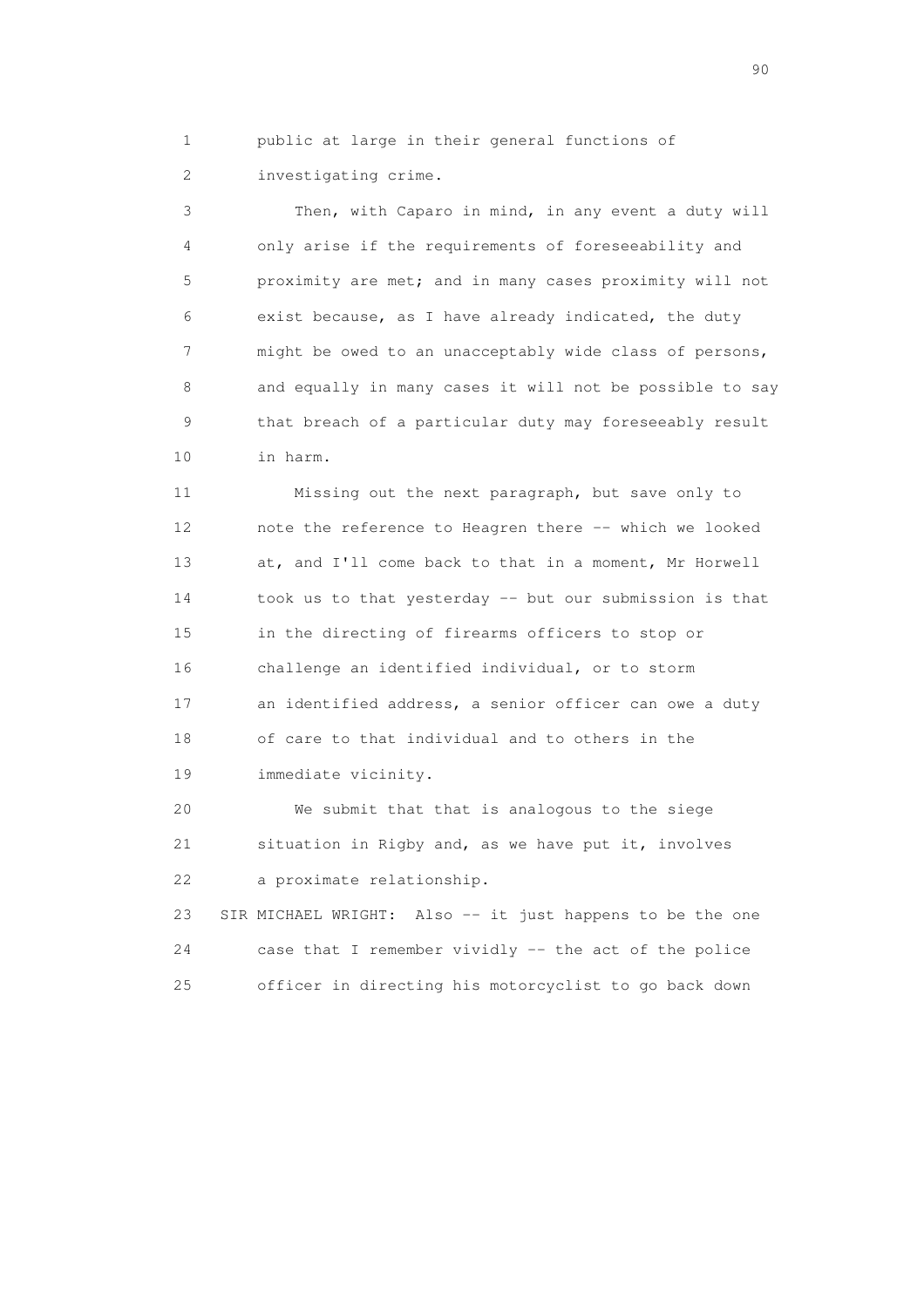1 the tunnel exposed an identifiable class of people, 2 namely the people in the traffic coming the other way, 3 to unreasonable risk of injury, and that's what actually 4 happened. It's an operative decision. 5 MR HILLIARD: Absolutely. We have gone on to say, but 6 I hope its plain, that we think that this is more 7 difficult the further one moves back in time, and 8 Heagren obviously underlines the difficulty: that it may 9 also be arguable that in the planning and directing of 10 a MASTS operation against an identified address, 11 a senior officer owes a duty to those inside the address 12 who may be affected. 13 If I can just pull it together, in our submission 14 there is a good basis for saying that at the point where 15 the intervention was ordered -- so they are ordered to 16 get behind him, 9.55 or so -- that a duty of care could 17 properly be said to exist at that stage. 18 The operational deployment of the firearms team 19 against a named -- I say a named, but against 20 an identified individual, I will use "identified" -- 21 SIR MICHAEL WRIGHT: Is it actually as soon as that? The 22 reason I ask is that, as I understand the evidence, the 23 function of the firearms teams in the initial stages is 24 simply to be in support of the surveillance officers, 25 behind them. There comes a later stage --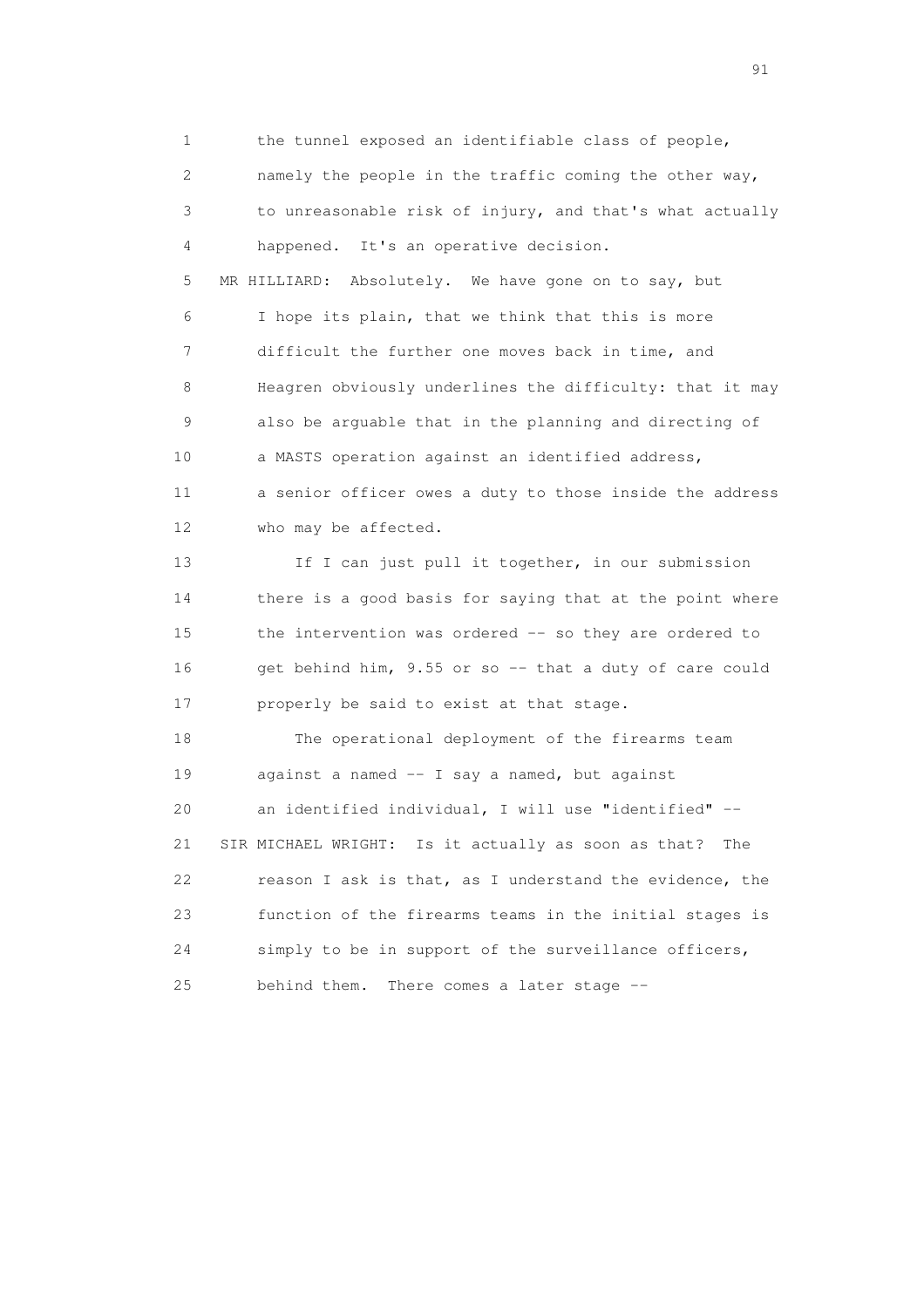1 MR HILLIARD: When they are ordered to move through. I may 2 have put the time wrong. But as I say, when they are 3 ordered to get behind him, to move through and so on, at 4 that point. 5 SIR MICHAEL WRIGHT: Or I suppose, in any case, on any 6 basis, when they are ordered in to make the stop. 7 MR HILLIARD: Certainly, in our submission -- and I think 8 even Mr Perry probably agrees that, as it were, if there 9 were a duty, at that point that's when it would 10 crystallise. 11 But in our submission, it's much more difficult 12 before that stage, and the more so the further back one 13 goes; particularly, in our submission, for example at 14 4.55 in the morning when a firearms team had not in fact 15 been deployed at all. Very difficult, in our respectful 16 submission, to find a duty there. 17 SIR MICHAEL WRIGHT: Nor indeed had a surveillance team. 18 MR HILLIARD: Absolutely. 19 Sir, that, I think, it is one of the more difficult 20 questions but it was gone into in some detail yesterday, 21 and that's how we put the duty of care point. 22 That aside, I think so far as murder and 23 manslaughter are concerned, unsurprisingly there are no 24 differences, I think, between any of the interested 25 persons as to the legal elements in issue.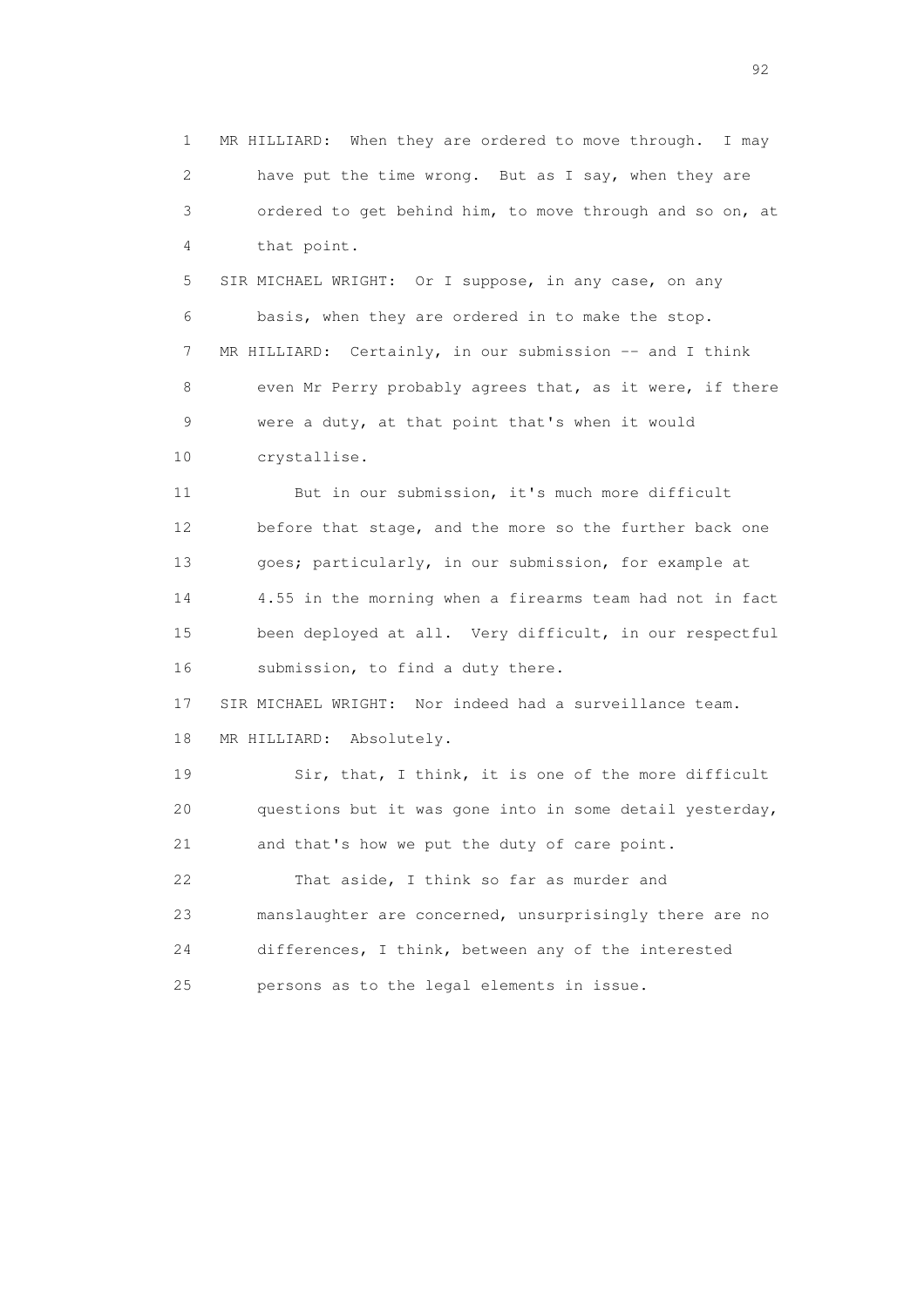1 We have set out in our document what seem to us -- 2 and, I have to say, having heard the arguments, still 3 seem to us to be the main issues for you to consider, 4 and we have attempted to put the points in each 5 direction. And unless you ask us to, we don't propose 6 to go beyond that analysis, and we leave the matter with 7 you in that way. 8 SIR MICHAEL WRIGHT: Yes. 9 MR HILLIARD: That leaves, I think, three topics. The 10 first -- and if he did and I missed it, then I apologise 11 to Mr Perry -- was the question of the effect of 12 section 16.7 of the Coroners Act. The Coroner -- 13 SIR MICHAEL WRIGHT: Inconsistent verdicts. 14 MR HILLIARD: -- made some observations about that 15 yesterday, and I think said that unless anybody 16 disagreed there effectively, as in our document, that 17 unless anybody disagreed ... I am very grateful. 18 SIR MICHAEL WRIGHT: Fine, thank you. 19 MR HILLIARD: The next question, if I just deal with these 20 two together, perhaps, is the overall approach to 21 verdicts, which we have dealt with at page 31 of our 22 document, and the terms of any narrative enquiries. 23 Can I just add to what we have said in this way: 24 first of all, so far as narrative questions are 25 concerned, I'm sure everybody agrees that it's simply

experience of the contract of the contract of the contract of the contract of the contract of the contract of the contract of the contract of the contract of the contract of the contract of the contract of the contract of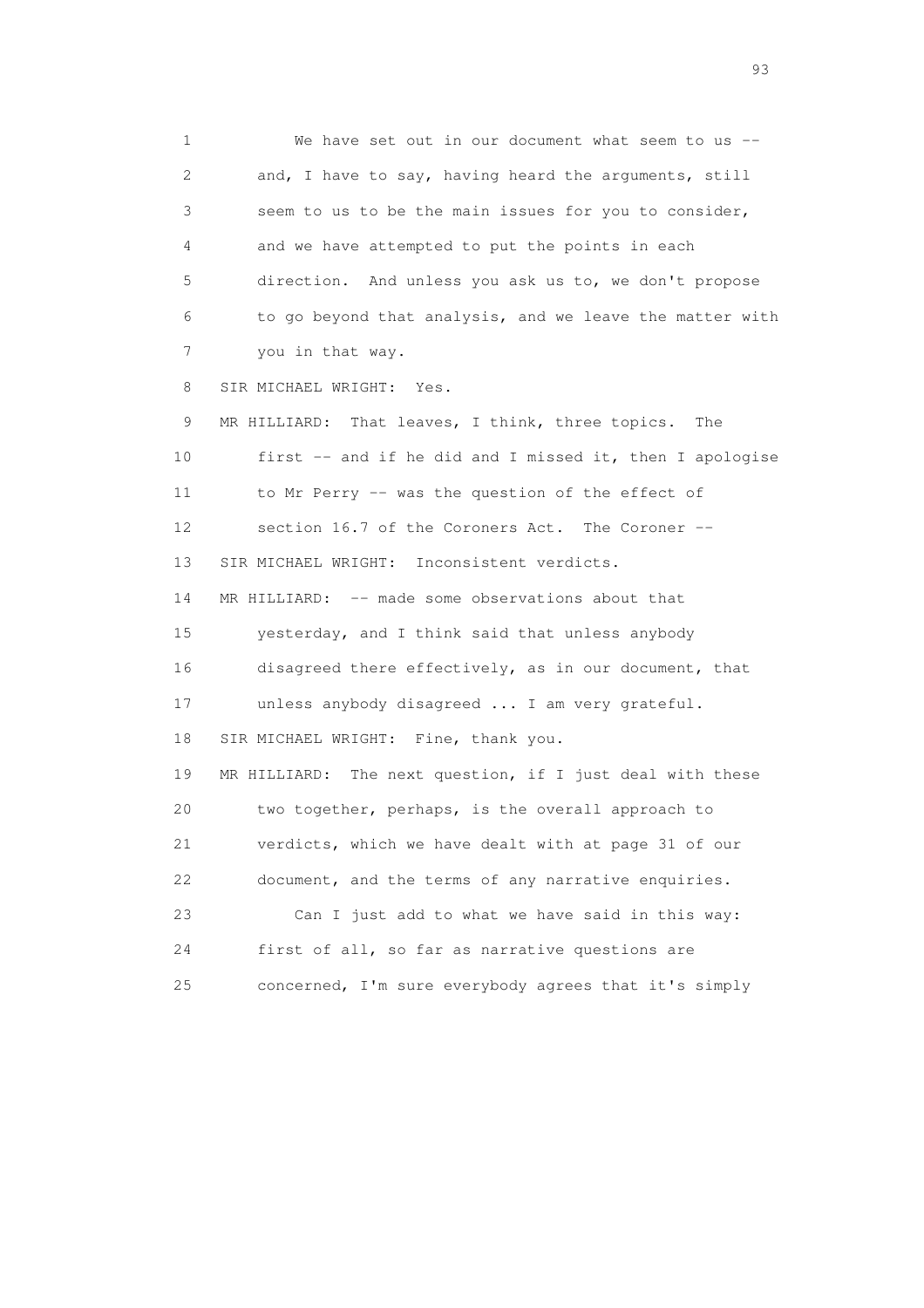1 not going to be possible to draft those in comity. The 2 principles are clear and you will obviously have to 3 decide what the proper questions are.

 4 But we don't share the total aversion to the use of 5 the word "failure", and I do not want to mischaracterise 6 anybody's submissions, obviously a question of balance 7 is required, but it may of course be the -- 8 SIR MICHAEL WRIGHT: There is no requirement for the 9 questions to be non-judgmental in (inaudible). 10 MR HILLIARD: No, I was really going to say two things. 11 Having said that it's obviously a question of balance, 12 but I suppose the first thing to say is that it may, of 13 course, be the obvious way to describe a particular 14 state of affairs as a failure, if it is established; and 15 secondly, as you have indicated, it's the case of Cash 16 which we have at divider 40, I don't think there is 17 a need to go to it, we have dealt with it at page 7 of 18 our written document, where Mr Justice Keith held that: 19 "Where the investigative obligation under Article 2 20 was engaged, it was not appropriate to direct the jury 21 that their narrative should be neutral and 22 non-judgmental."

 23 So there is that clear statement of principle and, 24 as I say, it's perhaps more a question of deciding what 25 the apposite words are to describe a particular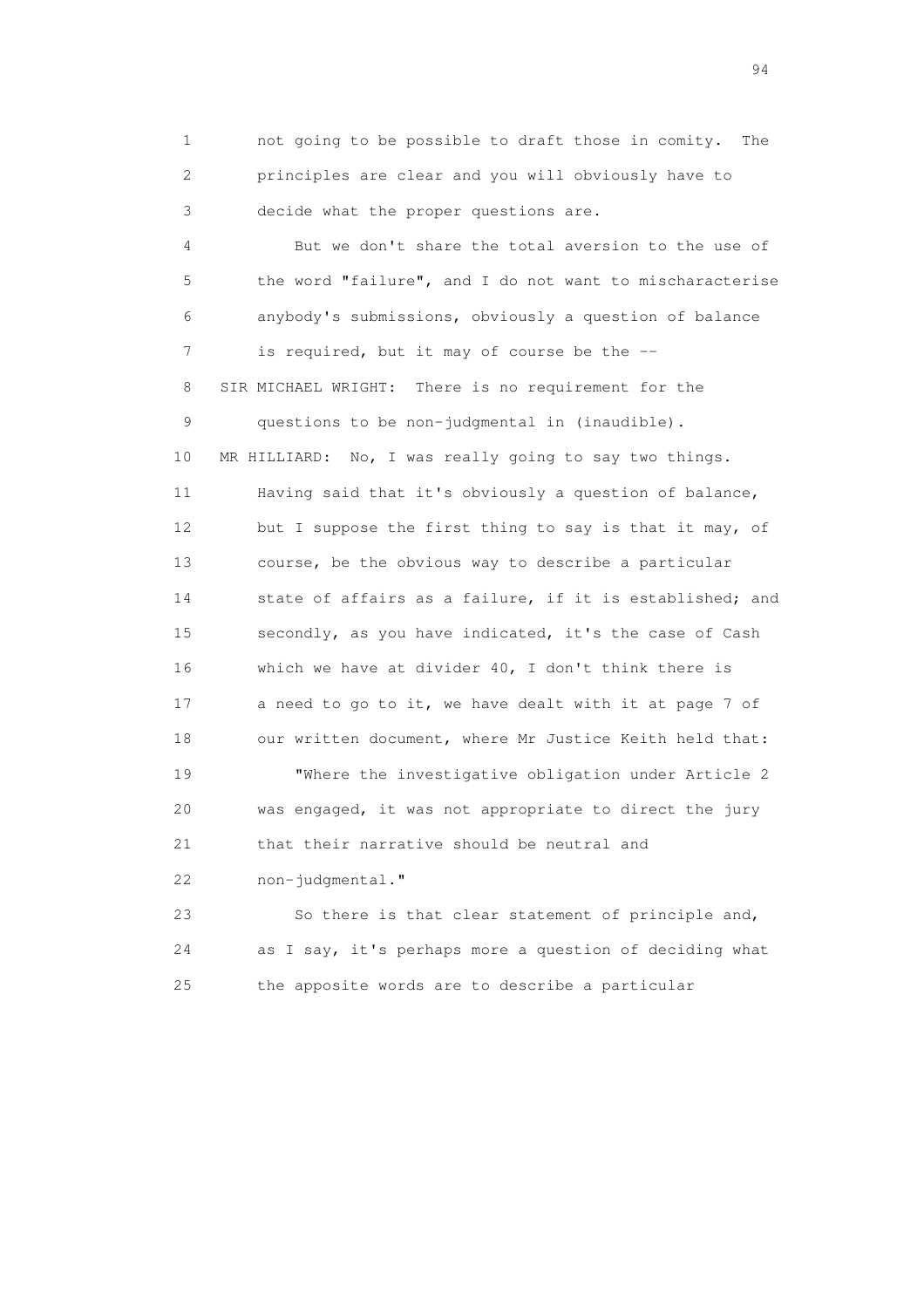1 situation that is referred to in the question.

 2 Finally, the question of the overall approach to the 3 verdicts. Can I add something to what we have said in 4 our document?

5 SIR MICHAEL WRIGHT: Yes, please.

 6 MR HILLIARD: I think this discussion that we have all been 7 having obviously proceeds upon the basis, and none of us 8 knows, that you were to withdraw unlawful killing in all 9 its forms. Obviously if you don't, everybody is agreed 10 as to what the position is. So I am not assuming 11 anything, but only for the purposes of the discussion.

 12 The starting point is perhaps this: that you, I say 13 with respect, are obliged to act as a filter to avoid 14 injustice, and you would not leave a finding as open to 15 the jury which would be perverse if it was returned.

 16 The question was raised at one stage, I think, of 17 whether or not it should be asked in a narrative: did 18 the officers honestly believe that Mr de Menezes 19 presented a threat? As you, sir, indicated, that if 20 that were asked in a narrative, the answer "yes" could 21 be given, on the balance of probabilities, the answer 22 "no" would have to be to the criminal standard. 23 SIR MICHAEL WRIGHT: Mr Stern doesn't accept that, as 24 I understand it.

25 MR HILLIARD: I think that is right if it's put in the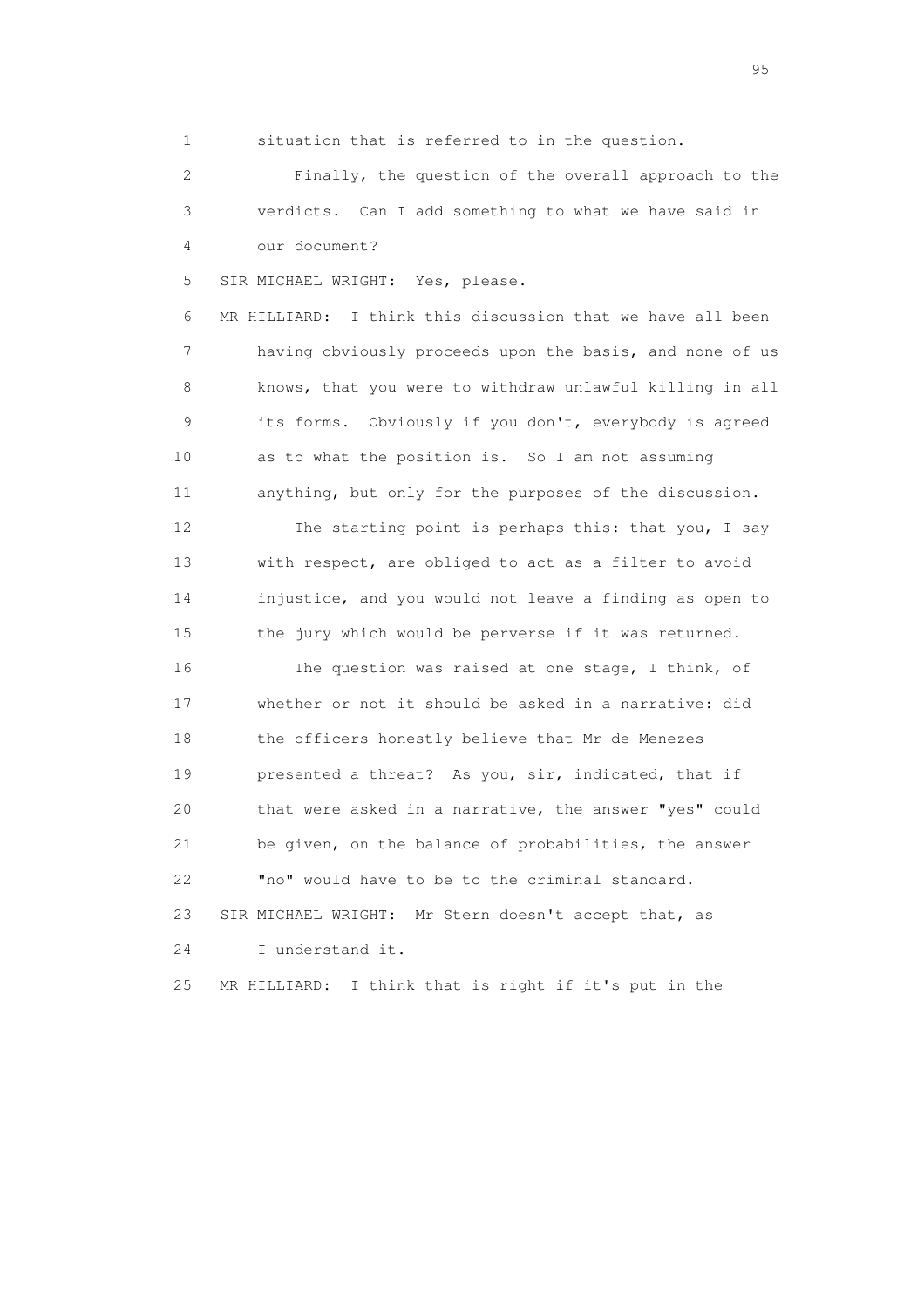1 narrative form, or that's certainly our submission, and 2 that, we say, would be equivalent to leaving unlawful 3 killing by a different route. 4 SIR MICHAEL WRIGHT: On the balance of probabilities. 5 MR HILLIARD: Well, it would be leaving it open to the jury 6 to say: yes, they were sure that the officers didn't 7 have that belief; and so, if they said that in answer to 8 the question, that would be leaving unlawful killing 9 which you would by definition, for the purposes of this 10 argument, have withdrawn. 11 SIR MICHAEL WRIGHT: Yes, I follow. 12 MR HILLIARD: There is, of course, no difficulty, in our 13 submission, about you as the Coroner resolving one of 14 the central issues in a particular case by withdrawing 15 unlawful killing from the jury, were you to do that. 16 That appears, if we look at Bubbins v United Kingdom, 17 which is in file 3, right at the back of it, I think. 18 It's the very last authority. 19 If you go to page 24 of 28, those numbers in the top 20 right, paragraph 163, third line of that: 21 "Although the Coroner directed the jury to return 22 a verdict of lawful death, it does not consider that 23 this deprived the proceedings of their effectiveness. 24 If an independent judicial officer such as a Coroner 25 decides after an exhaustive public procedure that the

<u>96 and the state of the state of the state of the state of the state of the state of the state of the state of the state of the state of the state of the state of the state of the state of the state of the state of the st</u>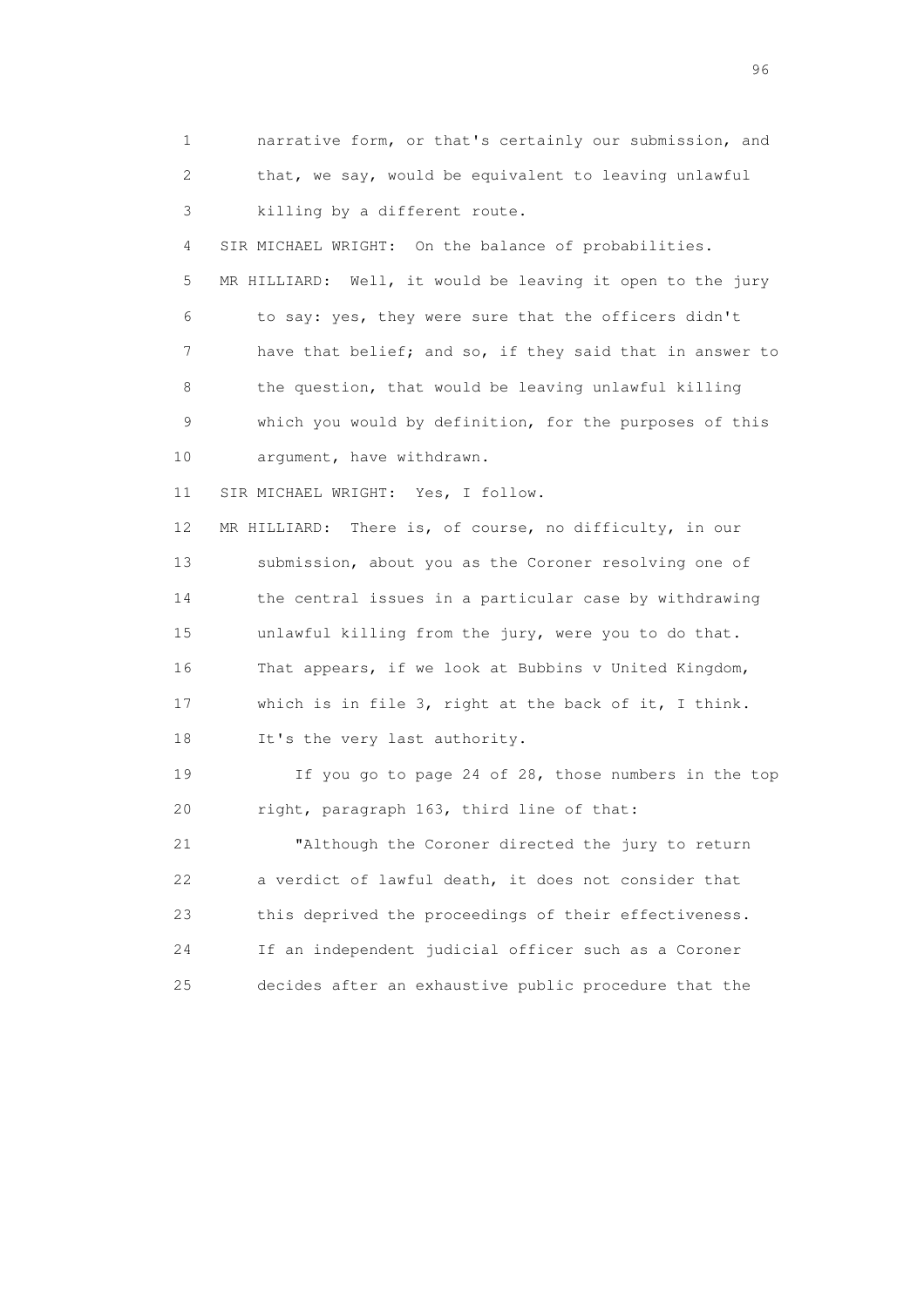1 evidence heard on all relevant issues clearly points to 2 only one conclusion, and does so in the knowledge that 3 his decision may be subject to judicial review, it 4 cannot be maintained that this decision impairs the 5 effectiveness of the procedure."

 6 This would be obviously rather a different situation 7 but, in our submission, the same principle is in play, 8 that there could be no objection to, as I say, you 9 yourself resolving one of the central issues in the case 10 by withdrawing unlawful killing from the jury.

 11 Thereafter it really is, in our submission, a matter 12 for your discretion as to whether you leave no short 13 form verdicts at all, if you conclude that there is 14 a risk, as you were indicating, of misunderstanding, or 15 if you are satisfied that narrative questions will best 16 resolve any other central questions that arise in the 17 case.

18 If, in your discretion, you take the view that that 19 is the more appropriate course, then in our submission 20 there is nothing wrong with that.

 21 Just finally, if I can take you to page 31, which is 22 our section on overall approach to verdicts.

23 SIR MICHAEL WRIGHT: In your submissions?

24 MR HILLIARD: Yes.

25 SIR MICHAEL WRIGHT: Just wait while I put Bubbins away, if

experience of the contract of the contract of the contract of the contract of the contract of the contract of the contract of the contract of the contract of the contract of the contract of the contract of the contract of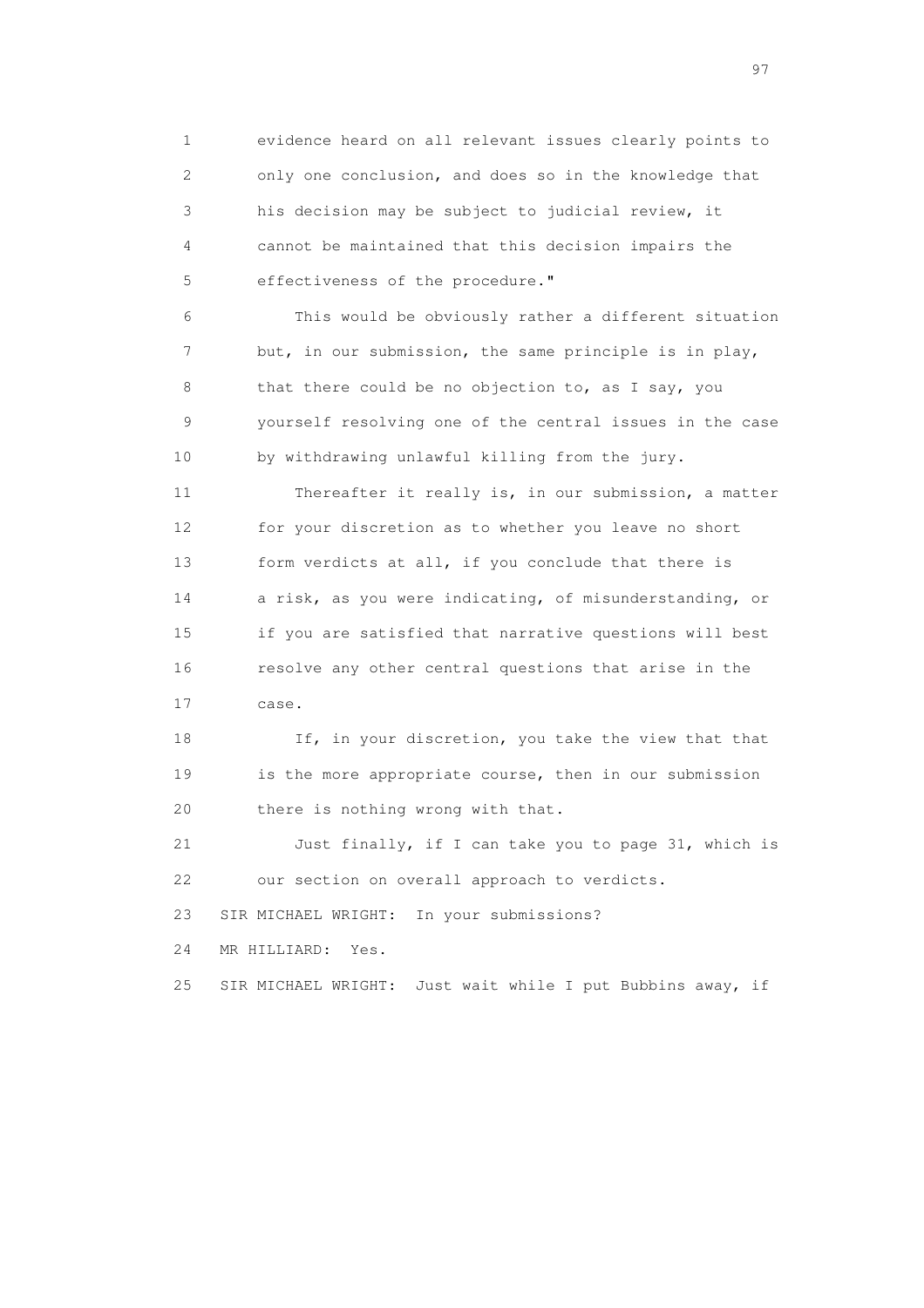1 you will. (Pause). Yes.

| 2  | Just the point that we have made at the bottom<br>MR HILLIARD: |
|----|----------------------------------------------------------------|
| 3  | of the page there, that in this event that you had             |
| 4  | withdrawn unlawful killing, that if you were to leave          |
| 5  | lawful killing and open verdict you would have to take         |
| 6  | the view that, on the evidence, the jury could properly        |
| 7  | reject a lawful killing verdict, because there would           |
| 8  | otherwise be no point in leaving the open verdict.             |
| 9  | I only raise that because I am not entirely clear              |
| 10 | from my learned friends' submissions as to whether they        |
| 11 | both, or Mr Stern in particular, whether he accepts that       |
| 12 | the jury could properly reject a lawful killing verdict        |
| 13 | because it would be only be if that were the case, if he       |
| 14 | is conceding that, that an open verdict could be left.         |
| 15 | SIR MICHAEL WRIGHT: I would assume that they are both          |
| 16 | thinking about Sharman, and the situation that was left        |
| 17 | to the jury in Sharman. No, because that was all three         |
| 18 | were left.                                                     |
| 19 | MR HILLIARD:<br>That's right.                                  |
| 20 | SIR MICHAEL WRIGHT: I beg your pardon, I am wrong.             |
| 21 | The point here really is that if they have not got             |
| 22 | unlawful killing to consider because I have withdrawn          |
| 23 | it, it's theoretically possible at any rate -- and             |
| 24 | Bennett is the case in point -- where the other two            |
| 25 | verdicts can be left, but only, as you yourself say, the       |

en 1988 en 1989 en 1989 en 1989 en 1989 en 1989 en 1989 en 1989 en 1989 en 1989 en 1989 en 1989 en 1989 en 19<br>De grote en 1989 en 1989 en 1989 en 1989 en 1989 en 1989 en 1989 en 1989 en 1989 en 1989 en 1989 en 1989 en 19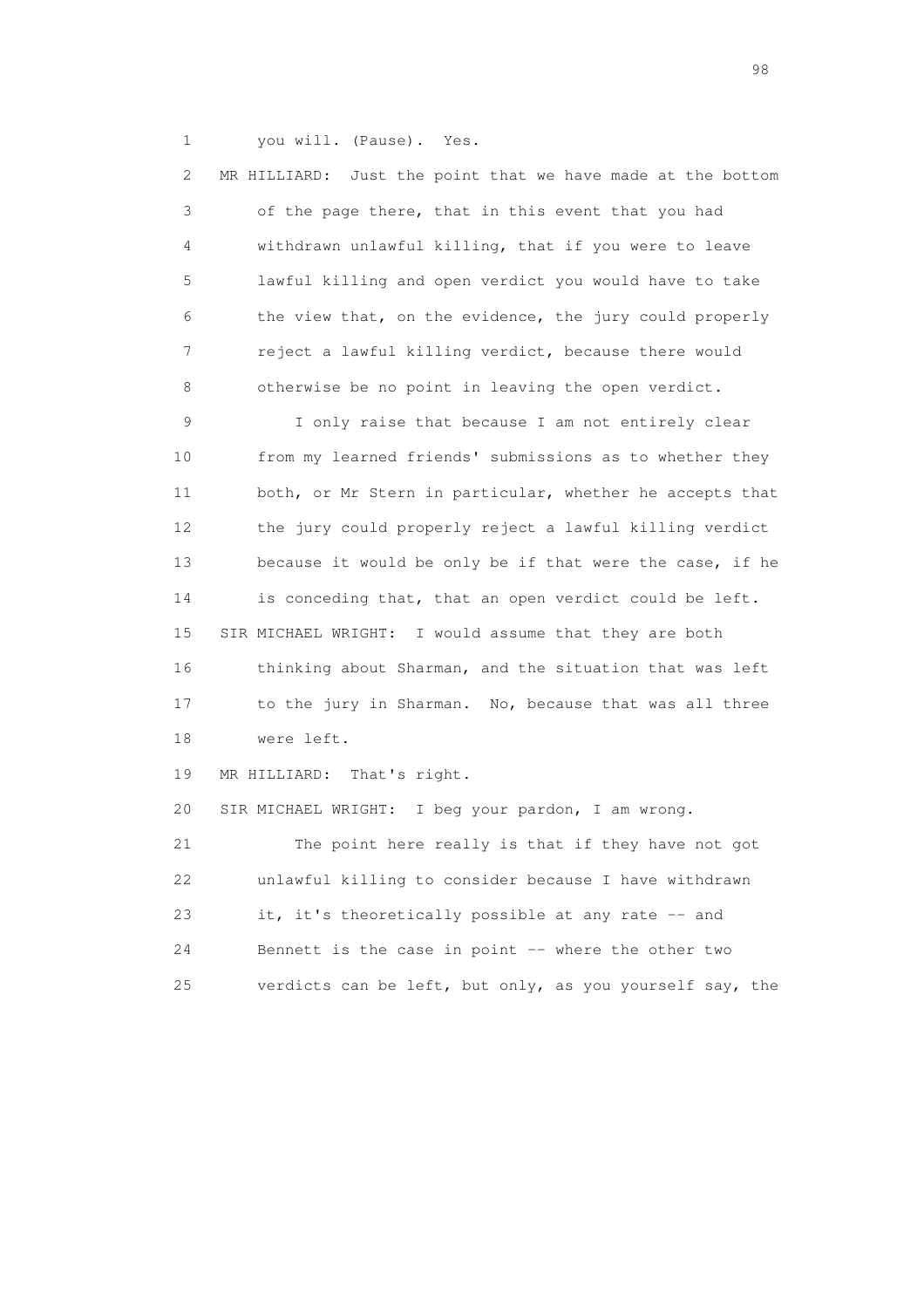1 circumstances are such -- and it's not altogether easy 2 to think what they might be -- that the jury could still 3 legitimately reject the lawful killing verdict 4 presumably on the balance of probabilities. 5 What I need to bear in mind, I think you are telling 6 me, is that in those circumstances I ought not, as it 7 were, to seek the same answer via another route by 8 including a question in the series that go to make up 9 the narrative verdict which includes the specific 10 question about genuine and honest belief in the 11 necessity for self-defence. And that simply doesn't get 12 in, doesn't have to be left at all. 13 MR HILLIARD: That would be our submission, that there are 14 great dangers about doing that, and principally the one 15 I have indicated. 16 SIR MICHAEL WRIGHT: In particular, as you say, the 17 differential burden of proof according to which answer 18 is intended to be given. 19 MR HILLIARD: Yes, and you are simply reintroducing what you 20 would by definition have withdrawn, so certainly not in 21 a narrative. 22 SIR MICHAEL WRIGHT: Thank you very much indeed. 23 MR HILLIARD: I don't know whether any of my learned friends 24 want to address you any further about it. I am not sure 25 whether everybody had their opportunity.

en de la construction de la construction de la construction de la construction de la construction de la constr<br>1990 : le construction de la construction de la construction de la construction de la construction de la const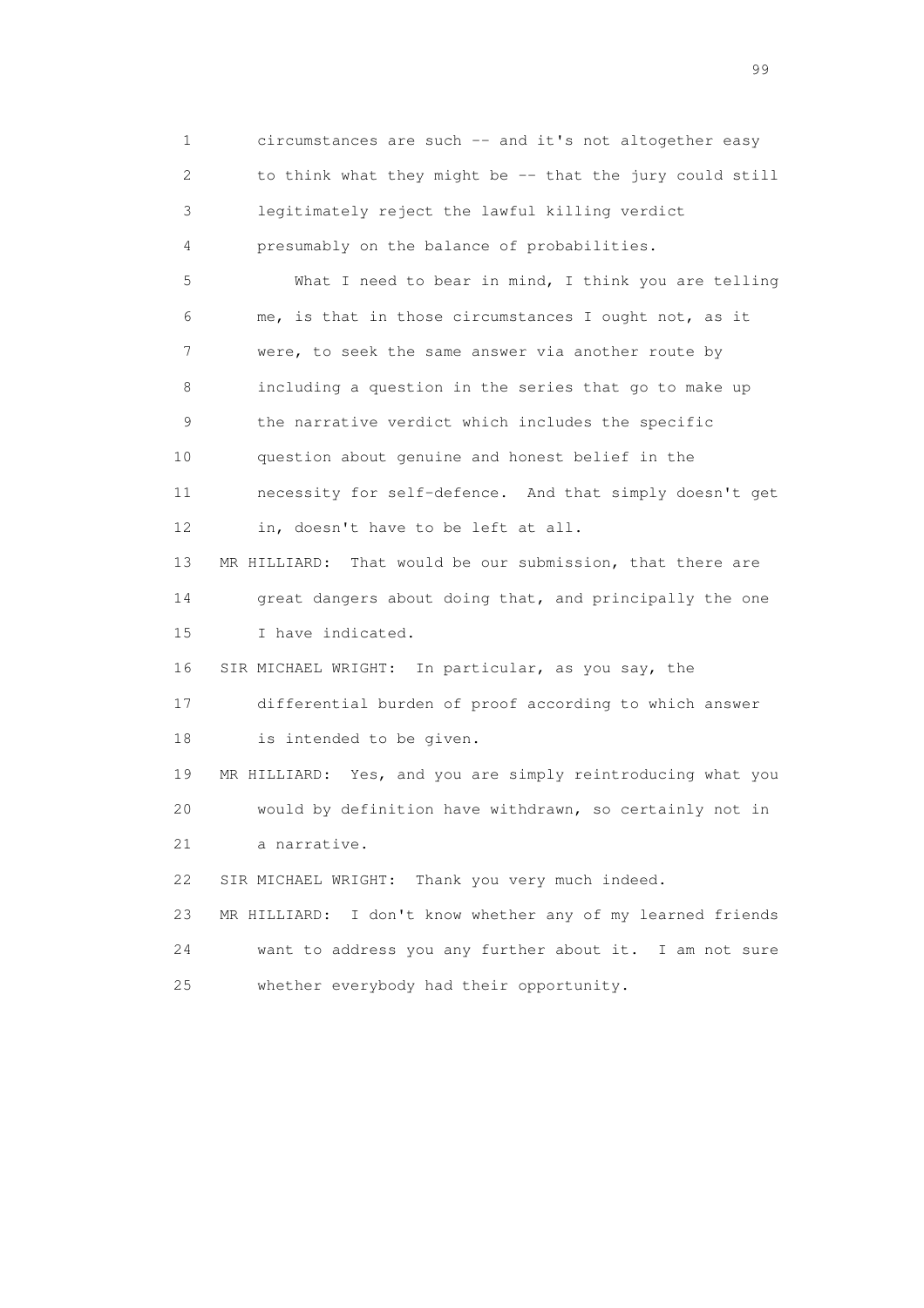1 SIR MICHAEL WRIGHT: What I am going to suggest is this: if 2 we all break off now and have lunch, we may have come to 3 the end of this, but -- 4 MR HILLIARD: It's really whether anybody had any further 5 submissions about narrative questions. If my learned 6 friends are ready to do that before lunch and we all 7 finish, then -- 8 SIR MICHAEL WRIGHT: By all means, let's do it. 9 MR HILLIARD: It's a matter for them. 10 SIR MICHAEL WRIGHT: Nobody is actually leaping up. 11 MR MANSFIELD: Yes. May I just on this, because I didn't 12 address it yesterday -- 13 SIR MICHAEL WRIGHT: I know you didn't. 14 MR MANSFIELD: -- on purpose, and we did a draft, we have 15 done a subsequent draft -- 16 SIR MICHAEL WRIGHT: Which I now have. 17 MR MANSFIELD: -- and there may be yet more amendments. So 18 I would want to have some opportunity to say something. 19 It may be that it can be ironed out without addressing 20 you, it may not. 21 SIR MICHAEL WRIGHT: I am not averse to the idea of 22 listening to any more submissions on the format of the 23 questions. Do you want to do it now or at 2 o'clock? 24 MR MANSFIELD: I wonder if we could do it after lunch. 25 SIR MICHAEL WRIGHT: All right, well, if you're going to do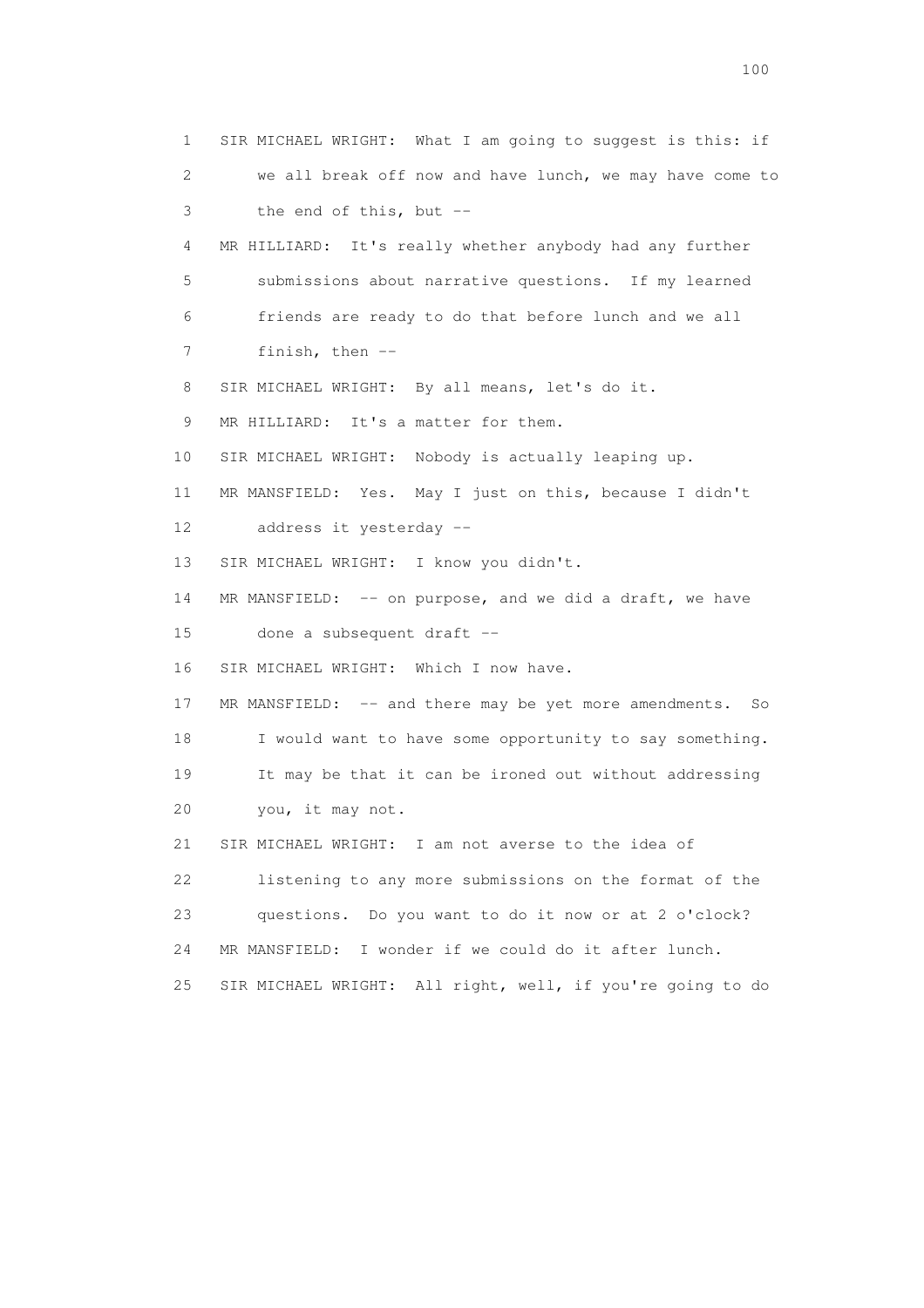1 it at 2 o'clock then I am afraid everybody else will 2 have to follow on behind. I think that might be 3 sensible so you can all think about what was said this 4 morning. 5 Very well, 2 o'clock for that. 6 (12.50 pm) 7 (The short adjournment) 8 (2.00 pm) 9 (Proceedings delayed) 10 (2.15 pm) 11 SIR MICHAEL WRIGHT: Yes, Mr Hilliard. 12 MR HILLIARD: Just this, you may remember I, before 13 concluding, just asked a question of Mr Stern, if not 14 directly, certainly rhetorically, and I am very grateful 15 to him. I have had an opportunity to speak to him over 16 the short adjournment, and the position he has indicated 17 is that he will not be submitting that you should not 18 properly leave both an open verdict and a verdict of 19 lawful killing. 20 SIR MICHAEL WRIGHT: Right. 21 MR HILLIARD: We, that's Mr Hough and myself, have had 22 an opportunity obviously to hear the arguments that have 23 been advanced this morning, and to consider it between 24 ourselves, again over the break. It is our view that, 25 in the light of what Mr Stern has said, and as I say,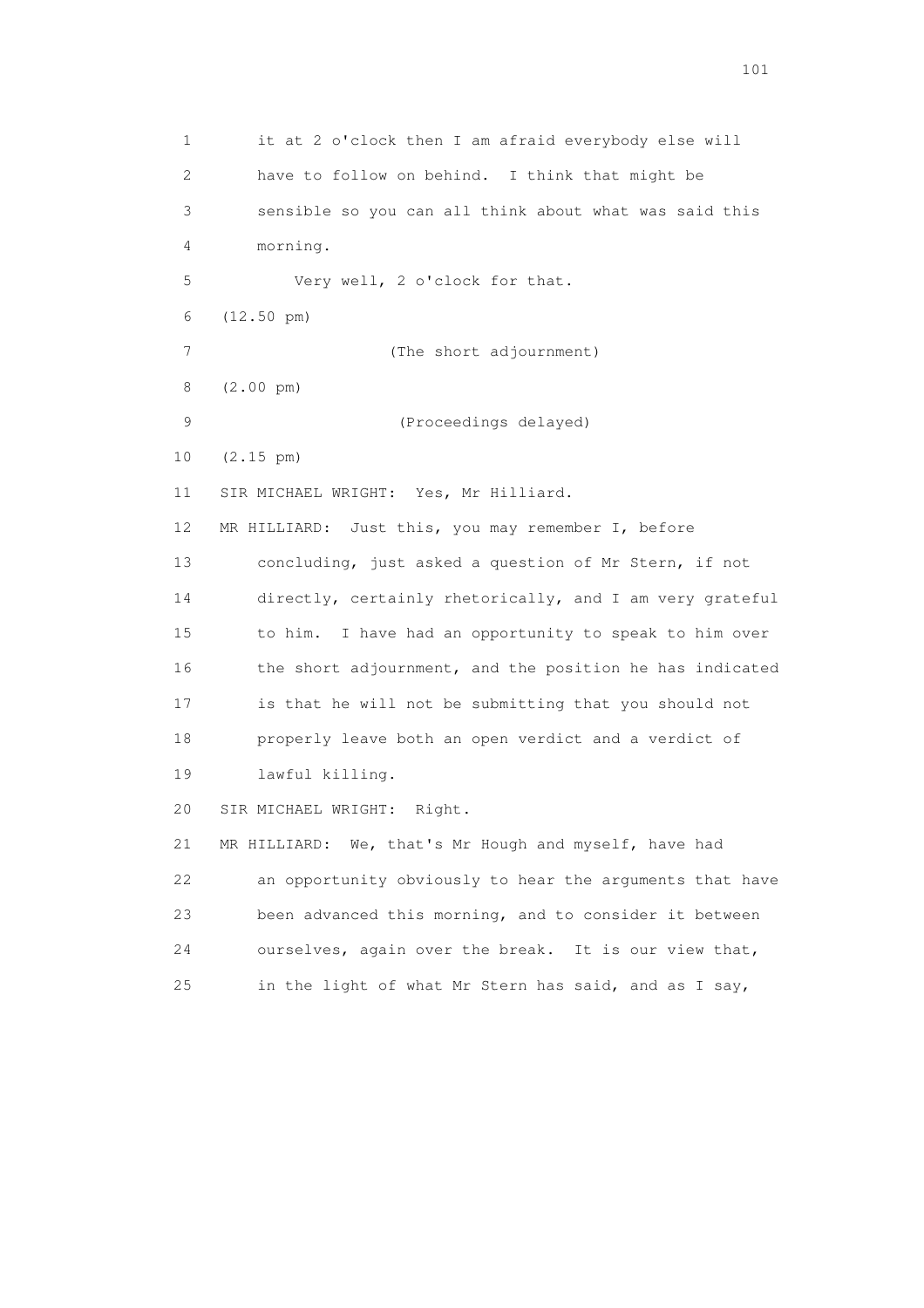1 having considered the arguments, that there are 2 advantages, we think, were you to leave short form 3 verdicts of open verdict and lawful killing. 4 So that is, I think, a change from our position 5 before, as well as some narrative questions which we 6 will come to later. 7 SIR MICHAEL WRIGHT: I appreciate that the narrative 8 questions will always be there. Essentially analysing 9 it for a moment, the situation would be, then, that the 10 jury, if they were so persuaded, on the balance of 11 probabilities could leave lawful killing on the basis 12 that they had concluded that on the probabilities, C2 13 and C12 had a genuine belief in the immediate mortal 14 threat, but if they were not able to come to that 15 conclusion, they would give an open verdict on the basis 16 essentially that they couldn't make their mind up about 17 it. 18 MR HILLIARD: Or whatever, simply as -- 19 SIR MICHAEL WRIGHT: Something short of the balance of 20 probabilities. 21 MR HILLIARD: That's really the simplest way to put it. 22 SIR MICHAEL WRIGHT: If I may say so, that's helpful, and 23 I understand the reason why you modified your views 24 about that, thank you.

25 Anything you want to add to that, Mr Stern?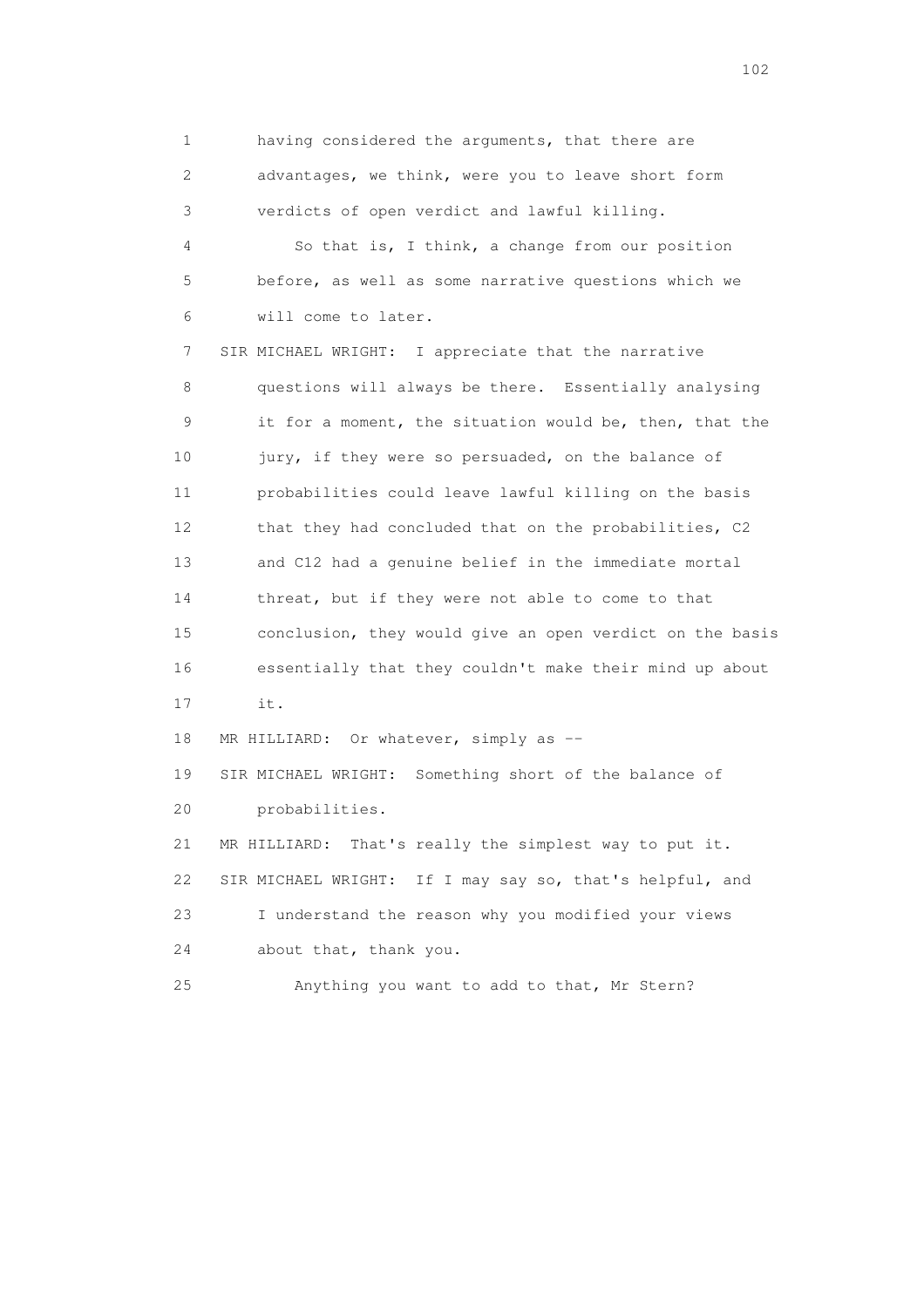1 Further submissions by MR STERN 2 MR STERN: First of all, can I say I am grateful for the 3 extra 10 minutes' time. I think we have saved a bit 4 longer by doing that. 5 Can I just add this: that of course you are the 6 person who is responsible for assessing the evidence and 7 the strength of the evidence at this stage, and in 8 determining which verdicts should be left to the jury as 9 a matter of law. If you came to the conclusion that no 10 jury properly directed could safely reject lawful 11 killing, then of course it would be your duty to 12 withdraw any other verdict and direct them accordingly. 13 So I do, as it were, rely on that, subject of course 14 to a proper analysis of the evidence and -- 15 SIR MICHAEL WRIGHT: That I fully understand, of course. 16 MR STERN: Forgive me for saying something that is perhaps 17 obvious to you. 18 SIR MICHAEL WRIGHT: Thank you very much. 19 Ms Leek, I don't think this actually affects any of 20 your clients. 21 MS LEEK: I have nothing to add, sir. 22 SIR MICHAEL WRIGHT: Thank you very much. 23 Now, Mr Mansfield, questions. 24 Further submissions by MR MANSFIELD 25 MR MANSFIELD: Questions and verdicts, because I do have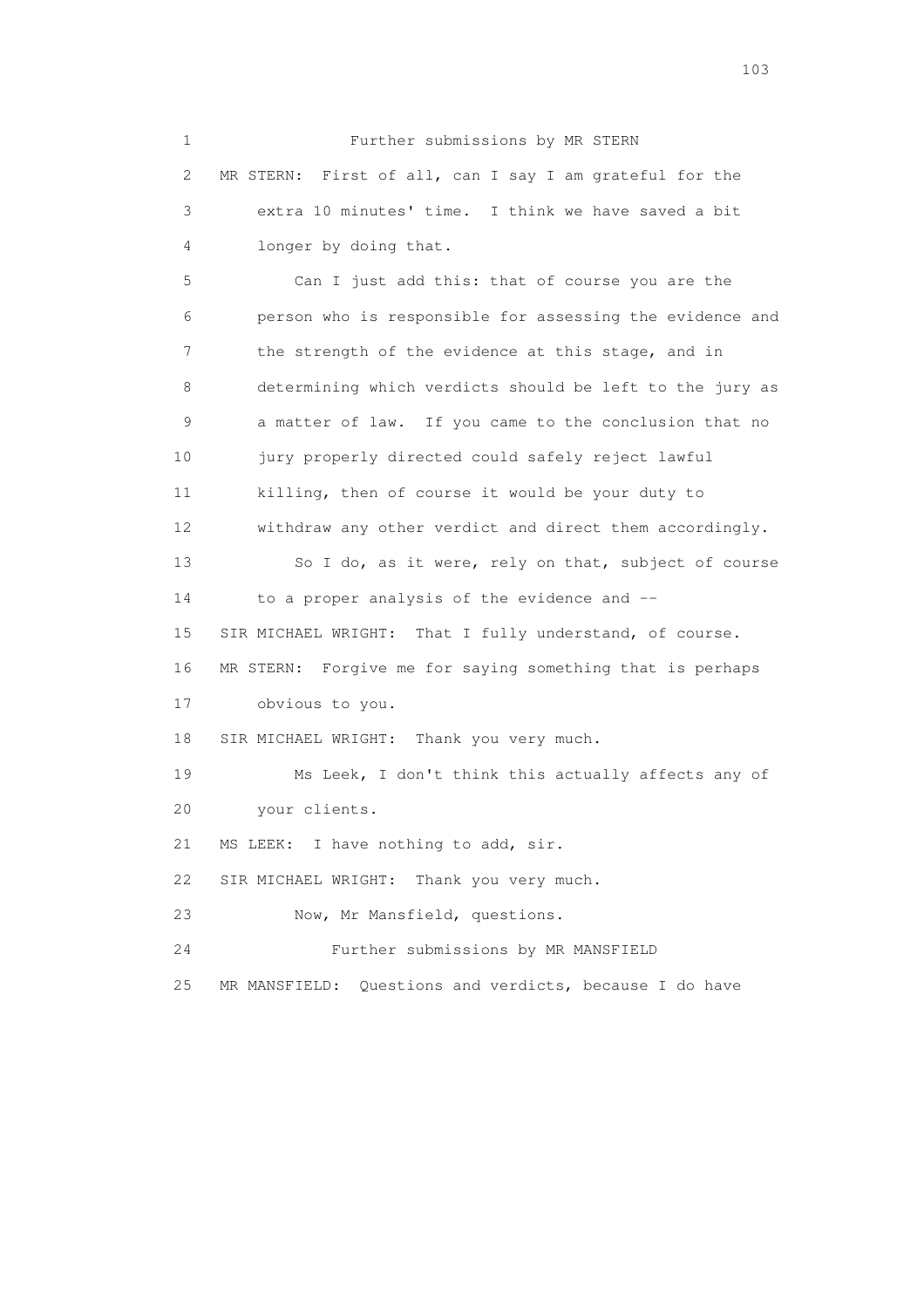1 something to say. I did not have time yesterday to deal 2 with this, so if I may be given the time now to deal 3 with it, because we say it's slightly more complicated 4 than has been set out.

 5 First I am going to deal, if I may, with the short 6 form situation with regard to unlawful and lawful and 7 open first.

 8 It goes without saying that in a sense this has only 9 arisen as a convention, you will recall the position 10 that has existed, certainly pre narrative verdicts, in  $11$  which  $-$ 

12 SIR MICHAEL WRIGHT: They have no statutory basis. 13 MR MANSFIELD: Yes, no statutory basis and the jury are 14 entitled, provided they don't traverse any of the 15 coronial rules, and therefore, for example, give rise to 16 civil or criminal liability, they are entitled to use 17 words that they choose to use that reflect the 18 conclusions they have come to, subject to those matters 19 I have alluded to.

 20 So that's the background to this. I put that in as 21 the background because it's leading, I suggest, to 22 a narrative rather than short form, and the next stage 23 is to consider this: it was something that was said this 24 morning when you were asking questions about the answers 25 and the level or standard of proof that may be applied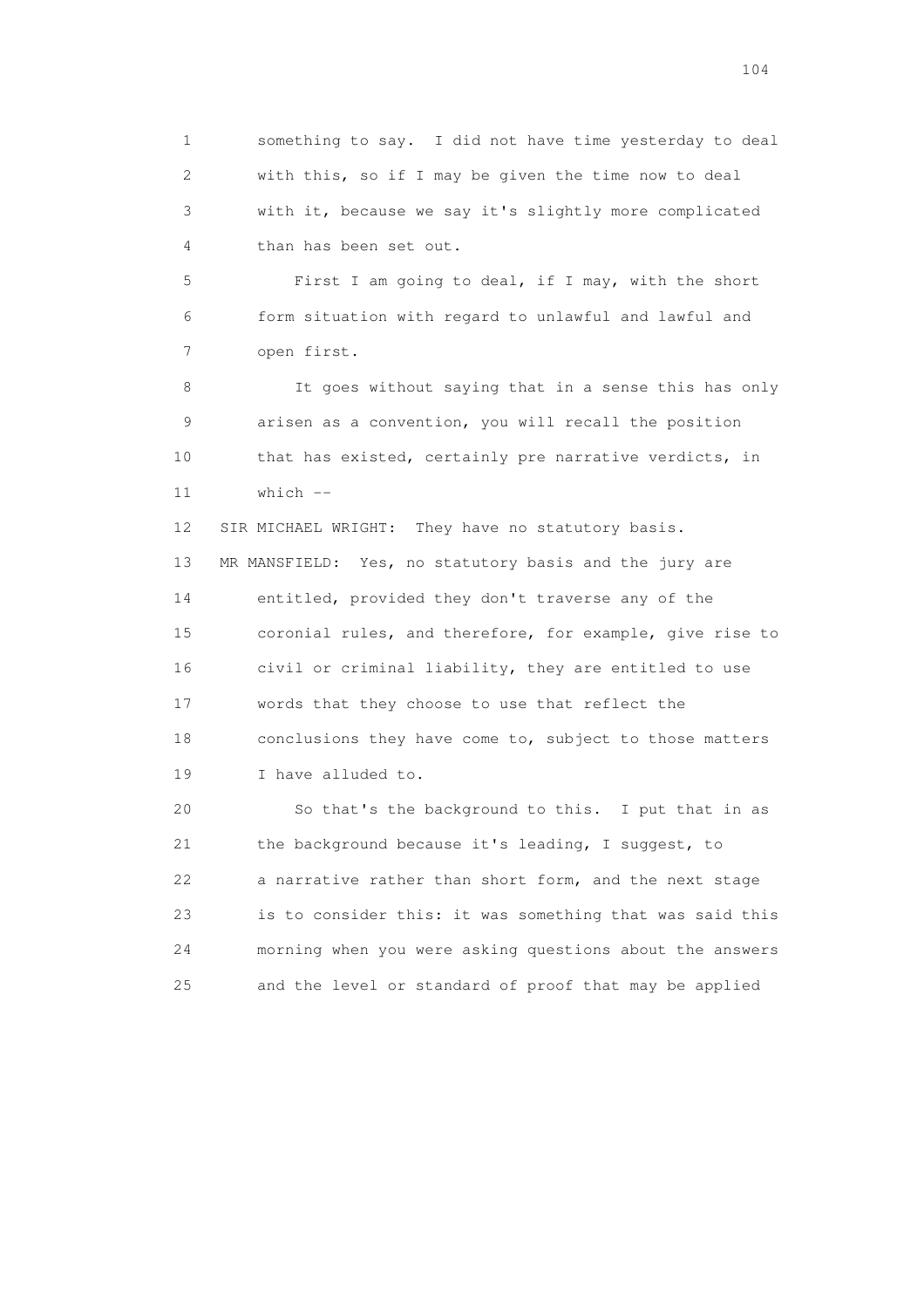1 if a question was interposed into the narrative

2 questions that reflected the same thing.

 3 I have drafted one, but it's no better and hopefully 4 no worse than the ones that have already been put 5 forward.

 6 So for example, if this were the narrative question: 7 were the shots fired by the officers justified by 8 an honest and genuine belief that there was an imminent 9 threat posed by the detonation of a bomb? 10 SIR MICHAEL WRIGHT: Sorry, were shots fired justified? 11 MR MANSFIELD: Yes.

12 SIR MICHAEL WRIGHT: If I simply say by honest belief,

13 I know what follows.

 14 MR MANSFIELD: That's it in a nutshell. Then they have the 15 answer yes or no. This then becomes the important area. 16 We say the yes/no would be and can be answered, and in 17 a sense would have exactly the same effect as the short 18 form and open. I will come to why it's preferable for 19 it to be in the narrative rather than the short form in 20 one moment. Because we say what is intended in the 21 narrative and all narrative verdicts is not a difference 22 in the standard of proof in relation to questions. So 23 therefore it would be perfectly open to the jury to say, 24 either: yes, on the balance of probabilities, we believe 25 it was in self-defence --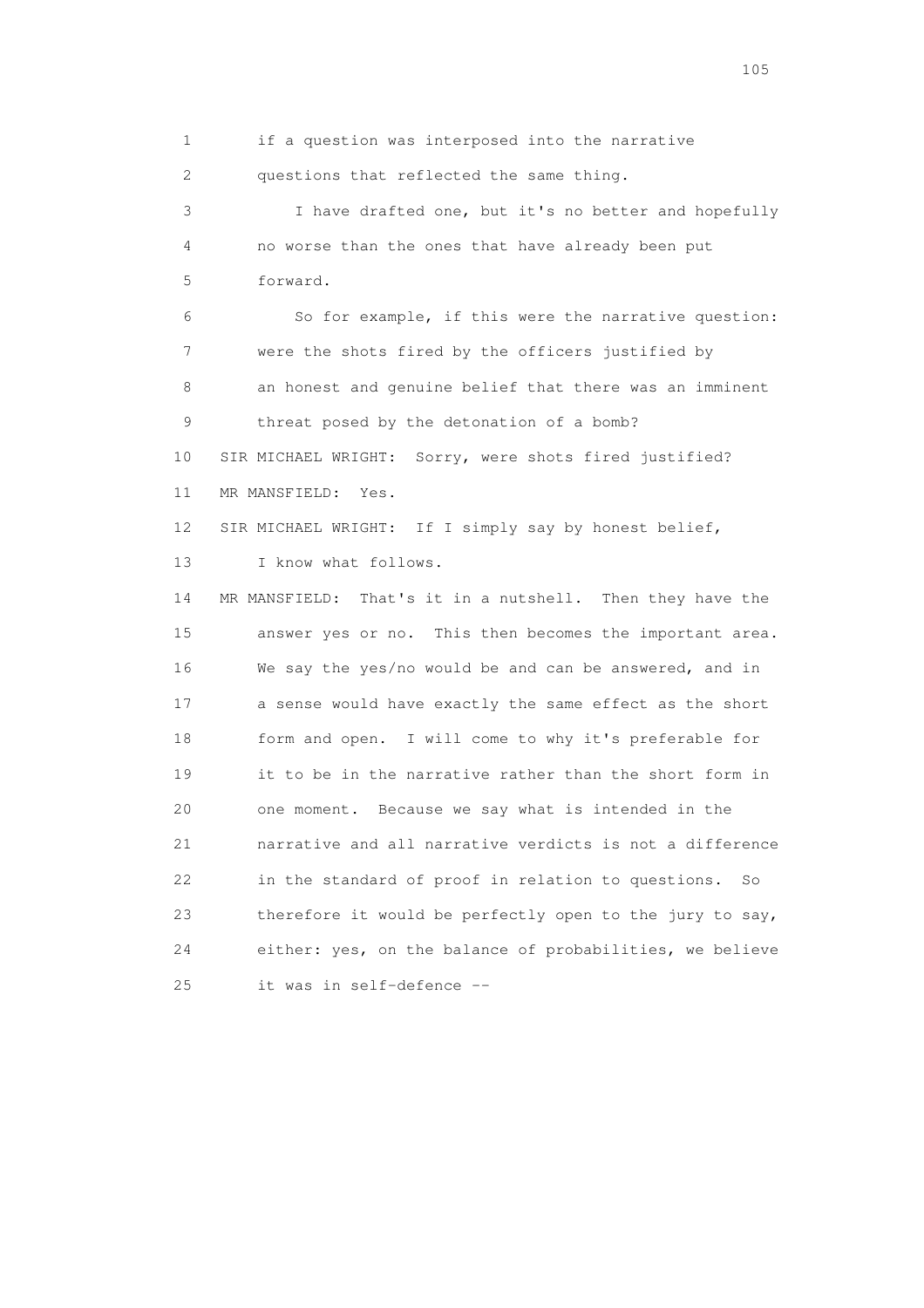1 SIR MICHAEL WRIGHT: So we start off with common ground, yes 2 would be on the balance of probabilities. 3 MR MANSFIELD: Certainly that, but no also on the balance of 4 probabilities.

 5 It's two sides of the same coin. In other words, 6 the jury may be saying to themselves, in fact it infers 7 a number of possibilities, just as the open does.

8 Now, if the concern is that, oh, well, the 9 conventional one is tried and tested, well, yes, as 10 a matter of convention it is, but it does not absolve 11 anyone from the difficulty, which I understand Mr Stern 12 and others are worried about, for the people that they 13 represent, that others -- I suspect they mean the media 14 and possibly ill-informed members of the public -- will 15 run away with the idea that it means the jury felt that 16 it was or may be murder.

 17 Now, that is often the risk that is run by an open 18 verdict. In fact, commonly run by an open verdict. 19 It's why there has been discussion as a whole at a much 20 higher level about the desirability of verdicts at all 21 in this area. One appreciates that. But you don't get 22 round the problem by saying, well, we will have a short 23 form in terms of the normal, namely lawful or open.

 24 So therefore, what one is contemplating here is 25 a perfectly legitimate evidential situation that could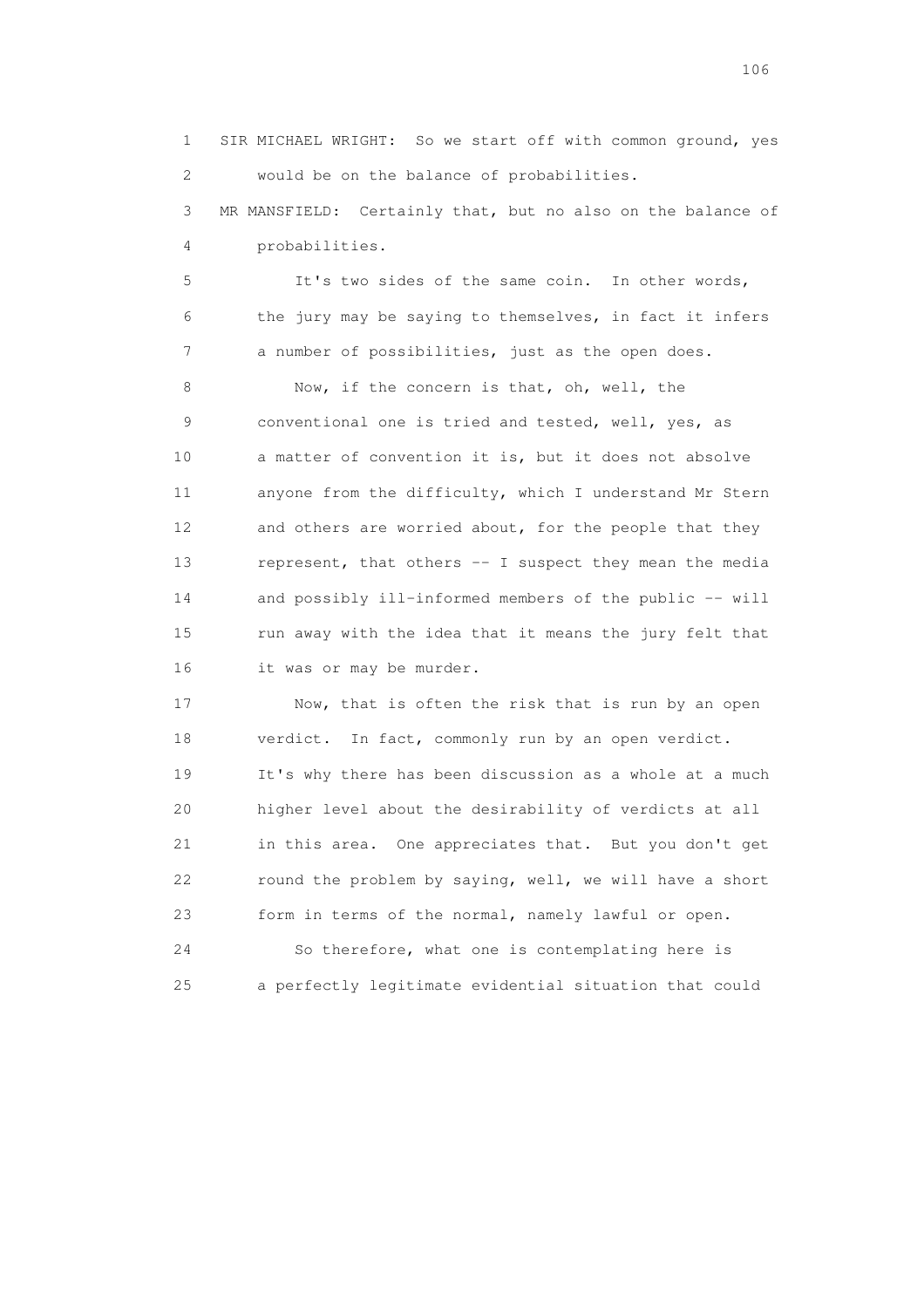1 be facing a juror, in other words they are not satisfied 2 on the balance of probability that it was in 3 self-defence. That is a perfectly legitimate position 4 to be in, and is often posited to juries that that might 5 be their situation. It's not that they are then to 6 speculate about what was in the mind or wasn't in the 7 mind; if they are not satisfied on the balance of 8 probabilities that this was in self-defence, then they 9 may be unable to reach the criminal standard for it to 10 be sure that it wasn't, in other words rebutting it; or 11 there is another area in between, before you get to 12 that. They just may not know. In other words they are 13 a don't know juror.

 14 Those are all legitimate positions for a jury to be 15 in, and those other positions are legitimate and arise 16 whether it's contained within a narrative or whether you 17 have a short form and the open verdict. They all arise 18 in both cases. So we say the risks that are run by 19 a narrative form of finding is, from that point of view, 20 no worse than the short form.

 21 However, there are drawbacks to having it as the 22 short form, and in fact at this stage I want to employ 23 in a sense the risk argument that is used in relation to 24 open. That if in fact -- and can I just, as it were, 25 countenance the several balls that are in the air at the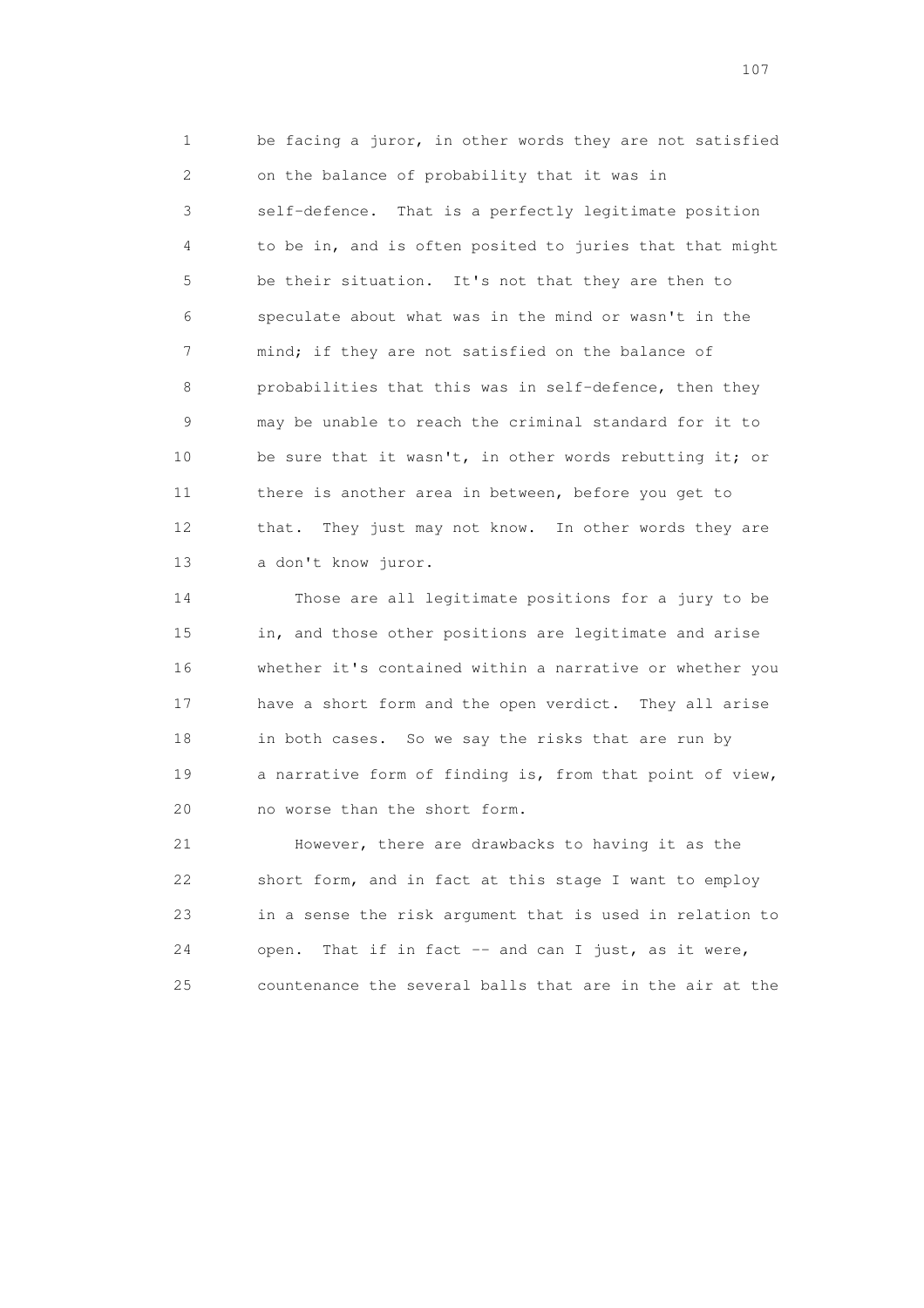1 moment, and one can't catch them all at the same time 2 but, suppose, and I can't pre-empt and I don't wish to, 3 any decision that you may take, but just suppose that 4 you do not leave unlawful killing gross negligence. 5 SIR MICHAEL WRIGHT: They don't necessarily go hand in hand. 6 MR MANSFIELD: No, they don't, but for these purposes, 7 I just want to posit this situation, and I have to come 8 back to the inquisition in relation to this, because 9 I am not sure that the further position I want to deal 10 with has been fully thought through at the moment, 11 I include myself in this, so perhaps it's just me, 12 I don't know. 13 SIR MICHAEL WRIGHT: If you mean that what I'm sitting 14 through at the moment is a stream of consciousness ... 15 MR MANSFIELD: Yes, I am going to be perfectly honest about 16 that. To some extent it is addressing a situation 17 certainly I think very few of us have faced before, 18 certainly I haven't in inquests, and I'll come to it, 19 it's box 4 on the inquisition, in a moment. 20 But if you were to withdraw unlawful killing, gross 21 negligence and the only short form that is left is 22 lawful killing, whether or not they come to lawful or 23 open, that would be a serious, we say, 24 mischaracterisation of this whole inquest. That's the

25 risk, if it's not in the narrative, as opposed to being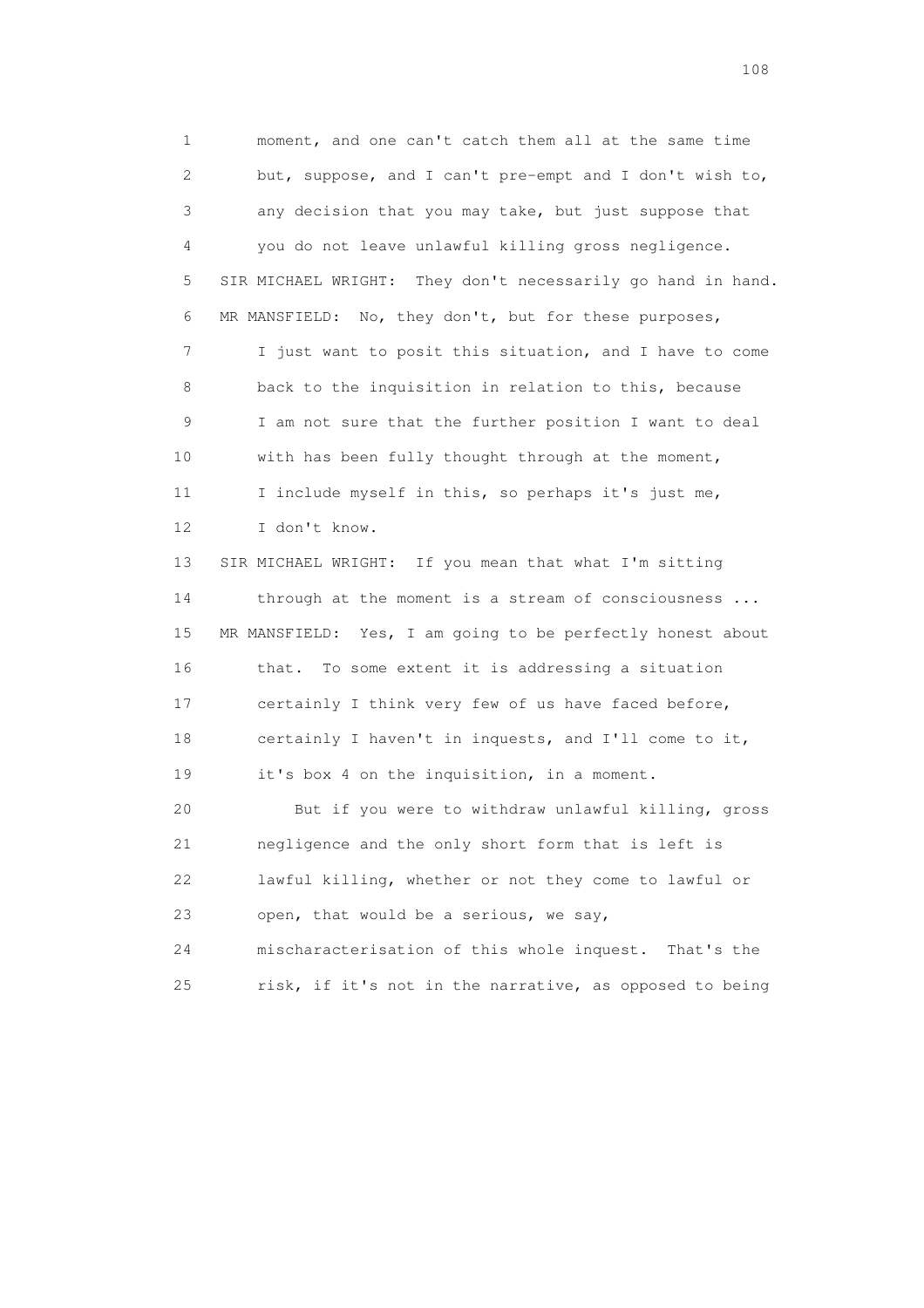1 in the narrative, because one can imagine straightaway 2 that in fact the other issues -- nobody has suggested 3 that there are not the other issues -- that bear upon 4 the death that did not occur in the five or ten seconds 5 of the carriage will be overshadowed, dramatically 6 overshadowed. I will come straight to the point. 7 Supposing it's a lawful killing verdict short form in 8 relation to the two officers effectively, that would be 9 a mischaracterisation of this whole inquest and the 10 purpose of satisfying Article 2, Middleton and all the 11 questions that have to be raised will be overborne by 12 that single verdict in that way.

 13 That can be avoided at the same time as satisfying 14 Mr Stern in relation -- and we had a discussion this 15 morning, I accept entirely the need to have a resolution 16 of one of the issues in the inquest, and I understand 17 that, was the force justified, putting it shortly. 18 I understand. It would certainly run against common 19 sense from one point of view if that matter was not to 20 be resolved. So I understand that.

 21 What I'm trying to do is, therefore, pose a way in 22 which it can be resolved without the detriment to 23 anyone, in other words that it's part of a narrative. 24 Whether it's put at the beginning of the narrative or 25 the end matters not. Chronologically it might perhaps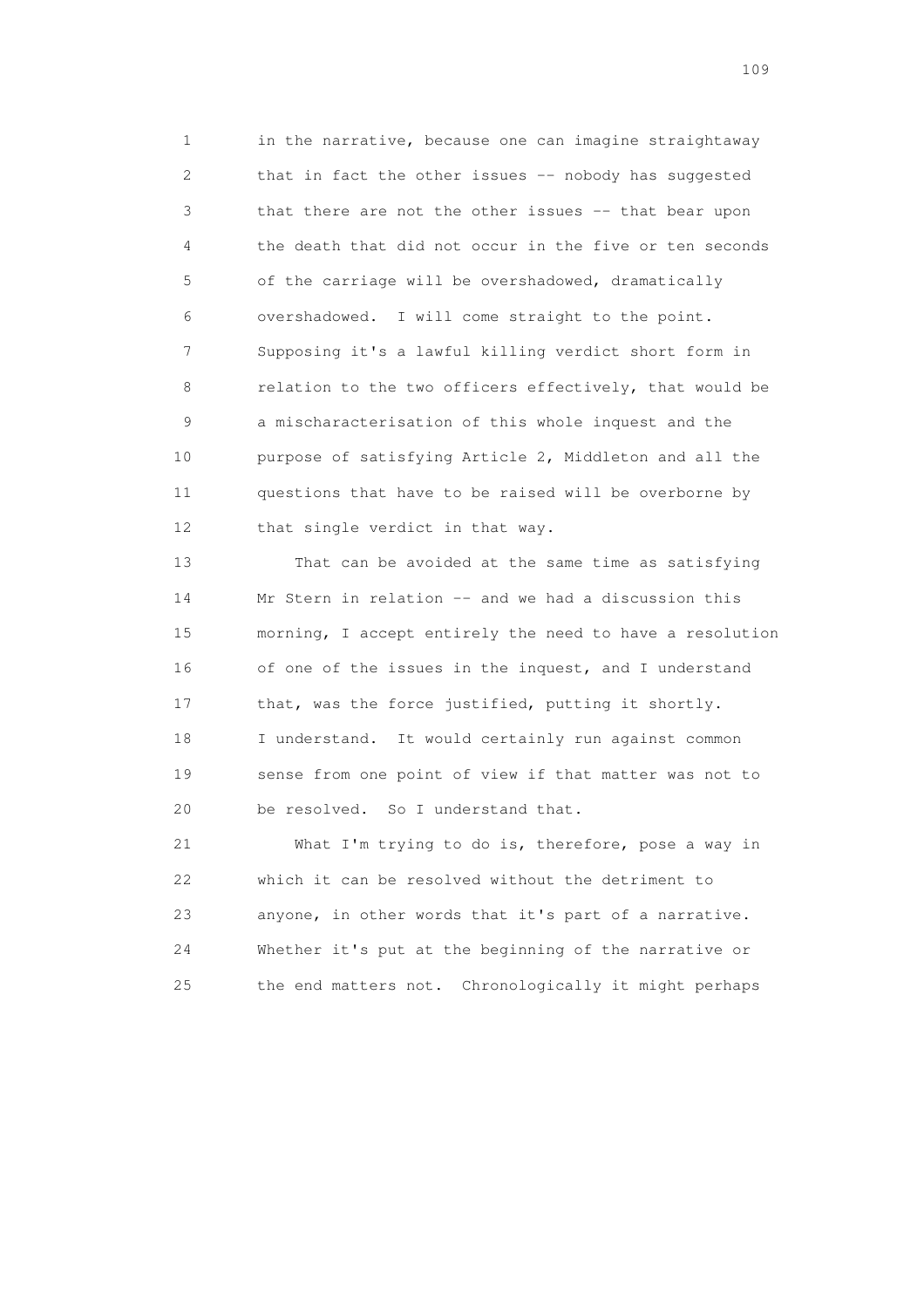1 come at the end rather than at the beginning, so it's 2 seen very clearly where it fits into the narrative as 3 a whole, however many questions you decide to leave. 4 SIR MICHAEL WRIGHT: Why can't it be both? 5 MR MANSFIELD: You wouldn't want to have, I don't think, 6 a narrative question as well as a short form. 7 SIR MICHAEL WRIGHT: No, but it could fill in the gaps, 8 couldn't it? 9 MR MANSFIELD: The reason why you wouldn't want both, even 10 if -- it would only be filling in a very small gap. The 11 lawful killing aspect of the case has now boiled down 12 to -- I think on all sides are at least agreed on

13 this -- what happened after they left the escalators, 14 essentially, and went into the carriage. It's been said 15 on one side no preconceptions and so on. It's boiled 16 down to a very, very narrow area of time.

 17 Although it could fill a gap at the end of 18 a narrative, in terms of well, what happened thereafter, 19 the problem I am posing is that, if it's a short form 20 verdict coming at the end like that, there is and since 21 there has to be transparency, allaying rumour and so on, 22 the other functions that the inquest performs on 23 a public front with regard to Article 2, the real risk 24 is lawful killing will be seen to be, if you like, the 25 synopsis of the whole seven weeks; and we are, on behalf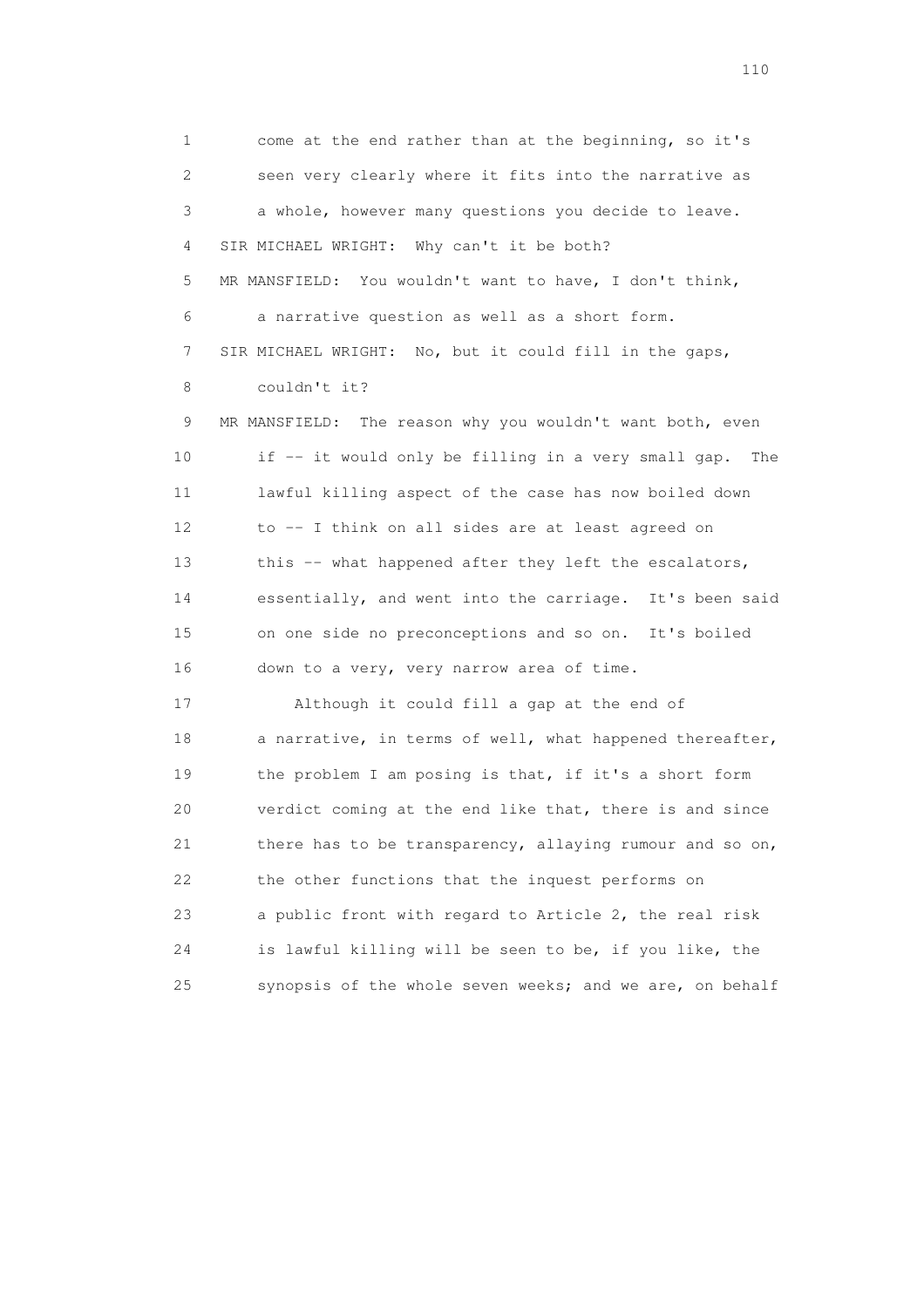1 the family, seriously concerned that all the other 2 issues, and we are not suggesting that every single one 3 we have raised is one that you will want the jury to 4 consider, but there are a large number of them which we 5 imagine you will want the jury to consider. And they 6 will be as I say overshadowed and overborne in this 7 context.

8 If in fact the question that I have posed in the 9 narrative is precisely the same as the short form or 10 open, then we say there is no damage done to the 11 officers, they get a resolution of that but they get it 12 in the much wider context, and it's not going to lead 13 hopefully to any misjudgments, preconceptions or 14 misconceptions by others if it's in that context.

 15 So we suggest that would be the strong argument for 16 making it part of a narrative rather than not.

 17 May I just, while I am dealing with narrative before 18 a bit more on short forms, I would like just to address 19 a couple of other matters that were raised this morning. 20 First of all the nature of the language. I have spent 21 some of this morning redrafting --

 22 SIR MICHAEL WRIGHT: Do you mean the point about failure? 23 MR MANSFIELD: Pejorative.

24 SIR MICHAEL WRIGHT: Yes.

25 MR MANSFIELD: It's perfectly possible to re-word it, the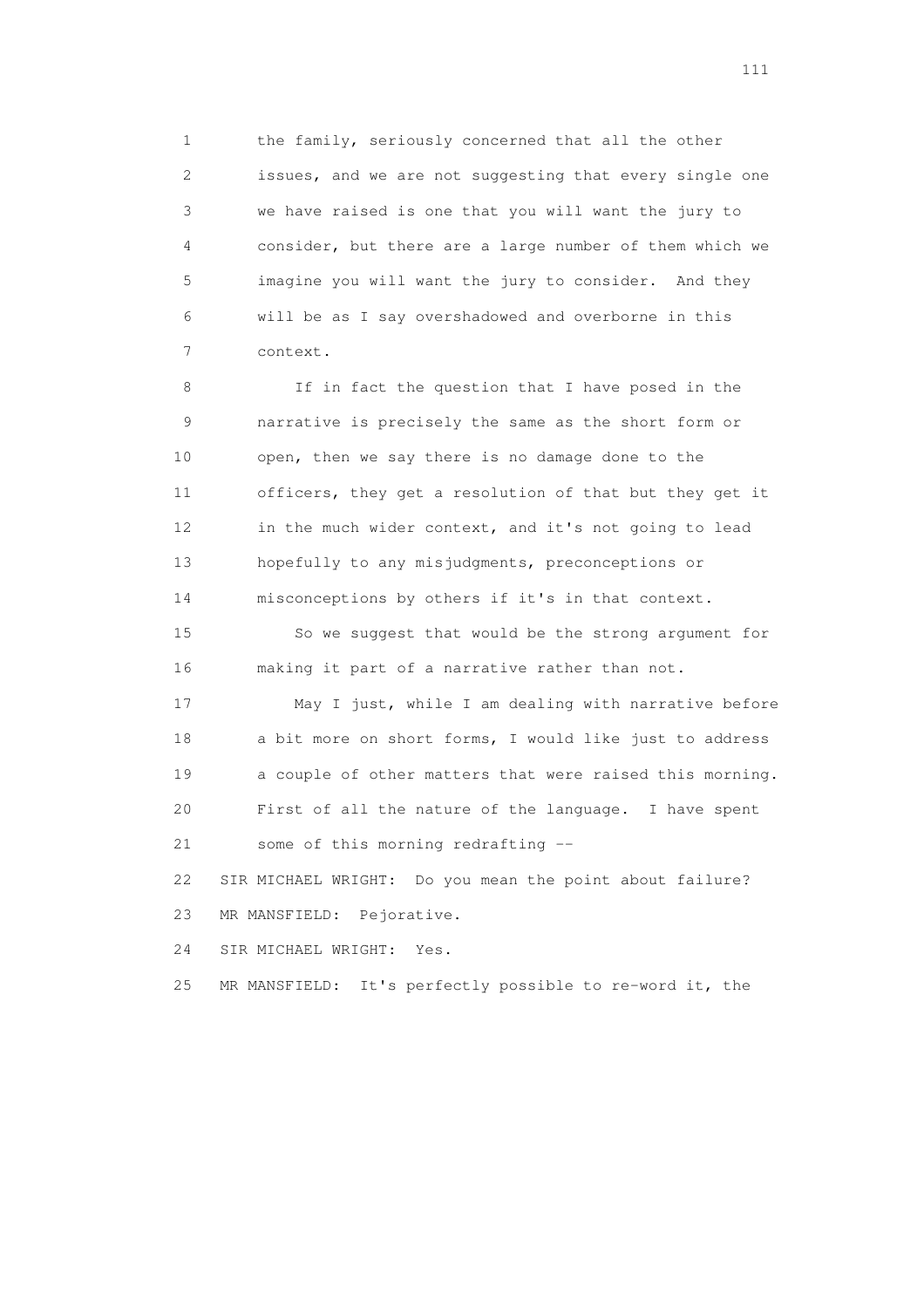1 fact that, no, the fact that no. If my learned friends 2 really want it put that way we can do it. It's not 3 difficult. In fact, from the point of view of those 4 most affected, it looks worse that way round, funnily 5 enough. But if they want that done, I can easily 6 re-word all of this in a factual way which reads far 7 more like an indictment than the present one does, 8 although they may not appreciate it, but I can certainly 9 do that.

 10 In any event, our contention is I do not have to do 11 that.

 12 SIR MICHAEL WRIGHT: You don't have to worry about their 13 sensitivities, Mr Mansfield.

 14 MR MANSFIELD: No, I am certainly not worried about their 15 sensitivities, and therefore from that point of view, 16 the cases already cited make it very clear and the 17 history of verdicts make it very clear that the jury 18 can, and it should be indicated to them that they can 19 use language which is pejorative in relation to this if 20 they feel strongly about it.

 21 So I do not spend more time on that. 22 One matter that Mr Gibbs raised this morning, and 23 I fear perhaps it's a misconception about inquests, and 24 I'm just going to deal with one factor because it 25 touches on the issue of Ivor.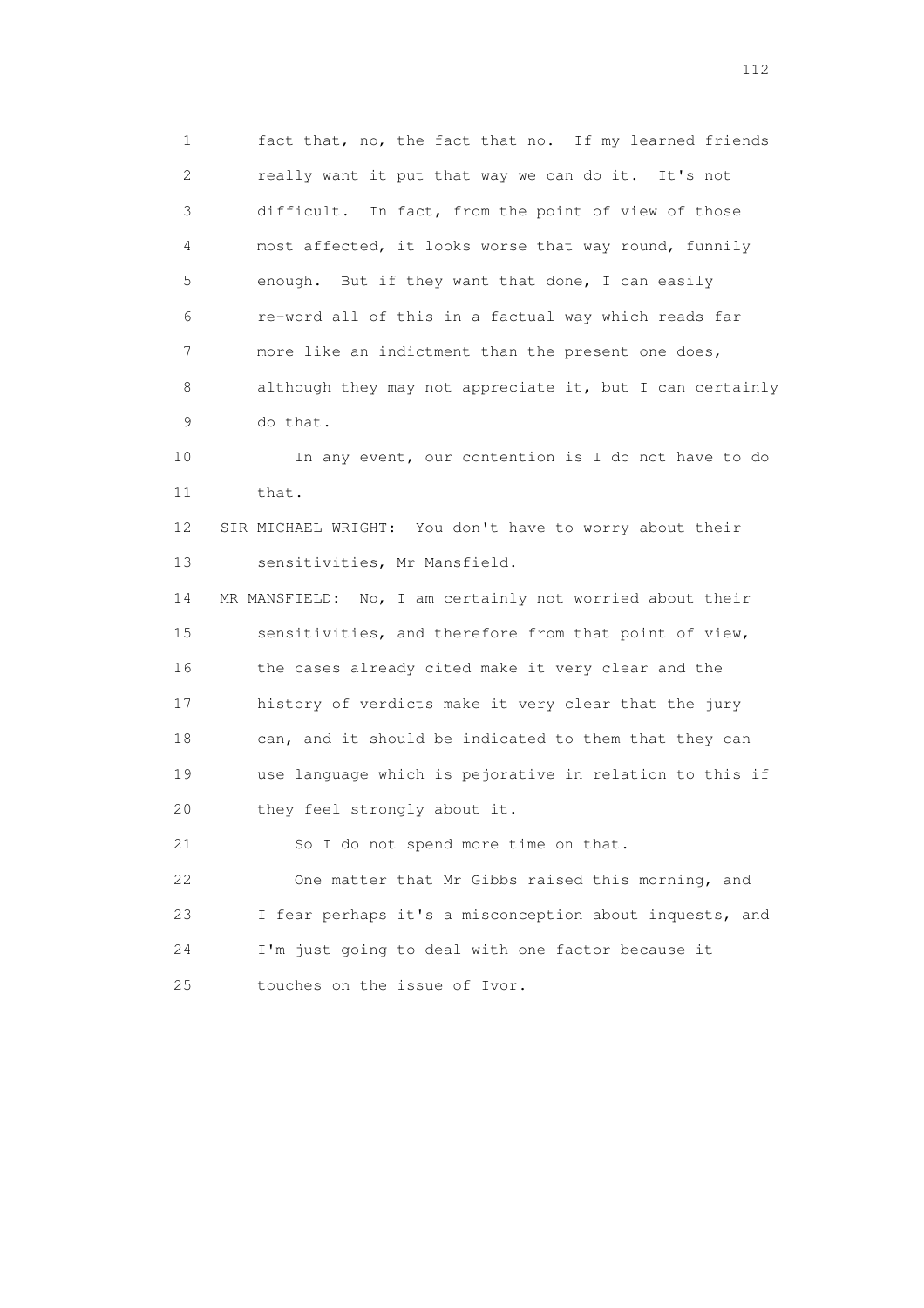1 The fact that Ivor wasn't challenged in the criminal 2 trial, for all sorts of reasons that are quite 3 different, is in a sense neither here nor there. There 4 were different issues there, at that stage, and 5 certainly he was called for the prosecution and the 6 defence had a different agenda at that trial.

 7 When it comes to this, it's not a trial, and I did 8 make it clear at some stage much earlier on that I am 9 representing a party or person who actually wasn't in 10 the carriage, and therefore I am not really in 11 a position -- I said at an earlier stage it's not 12 splitting hairs -- to put a case.

 13 All one was trying to do with Ivor in fact was to be 14 reasonable on the balance of what if he is saying he put 15 his arms -- the point you made this morning, if he put 16 his arms around, plainly one inference from that is that 17 he must have at least left the seat a bit for that to 18 have happened.

 19 But in any event, whether I challenge or I don't 20 challenge has nothing to do with the verdict, and the 21 idea that somehow or another that becomes therefore, 22 one, a concession which is written in --23 SIR MICHAEL WRIGHT: It doesn't define the issues in the

24 case.

25 MR MANSFIELD: Absolutely not. There is an issue. The jury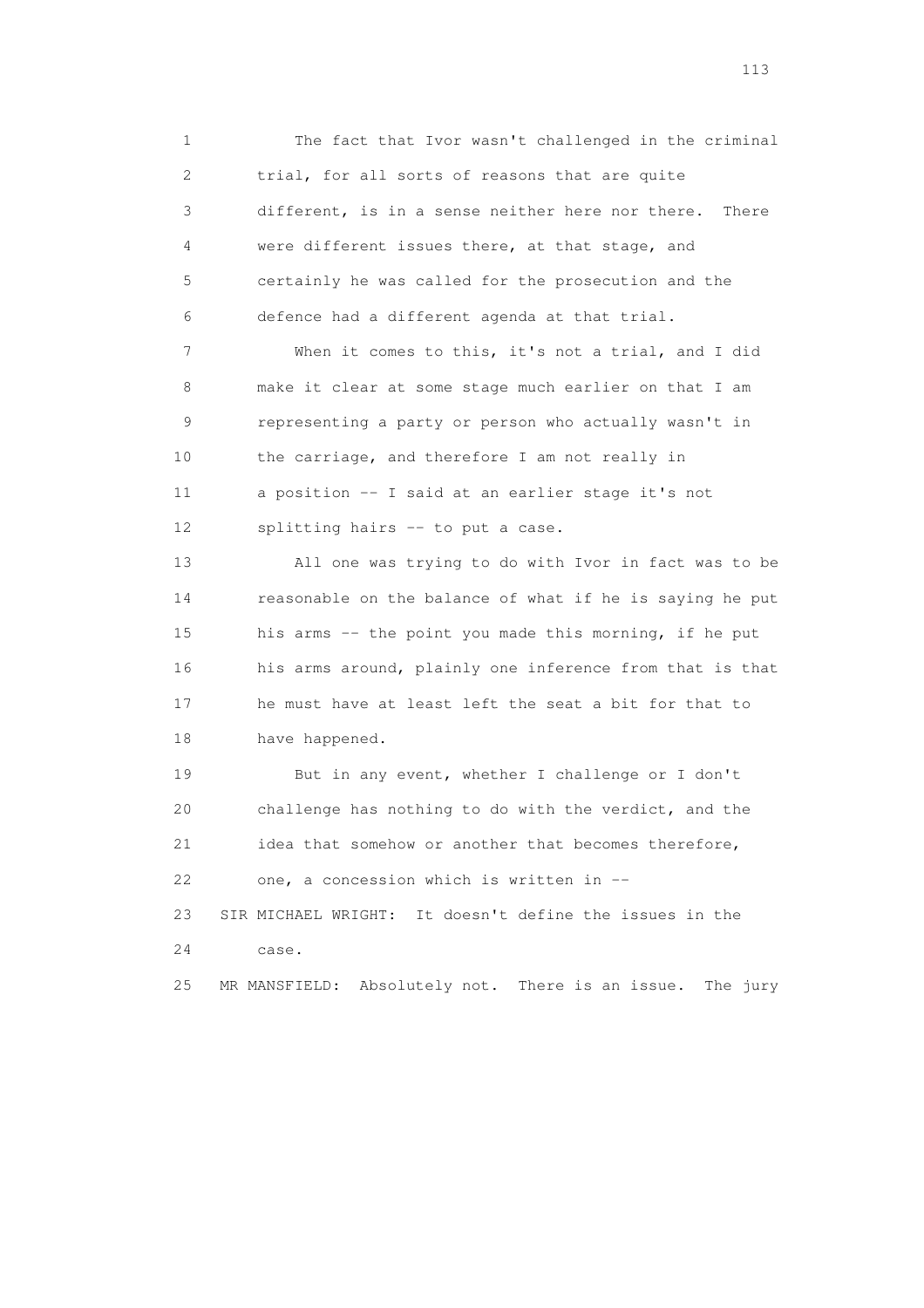1 may say we don't care what Mr Mansfield's put -- they 2 may well be thinking that, I have no idea. We don't 3 care what he has put. There is a division of factual 4 evidence here about what a number of the passengers say 5 they saw, and of course it may be explained in all sorts 6 of different ways, but there is a division of evidential 7 material in relation to, in fact that very vital last 8 few seconds, whether he was shot while he was still 9 sitting in his seat or not.

 10 From that point of view, may I say I do not agree 11 with Mr Gibbs' submissions in relation to that.

 12 Sir, may I go on to a further difficulty. It may 13 not be, hopefully not, but it is one that we have been 14 discussing over lunch and that is this: if you look at 15 the form of inquisition I'm sure you are familiar with, 16 there is a box, number 4, for the verdict.

 17 It may be that it's easily overcome if in fact in 18 this case there is more than one. This is back to the 19 short form situation. If you were to leave -- and it's 20 not an argument for not leaving -- unlawful in relation 21 to gross negligence but lawful in relation to shooting, 22 it's two different verdicts in relation to the same 23 case.

 24 Now, that's not impossible, obviously from 25 a lawyer's point of view, to see how that could be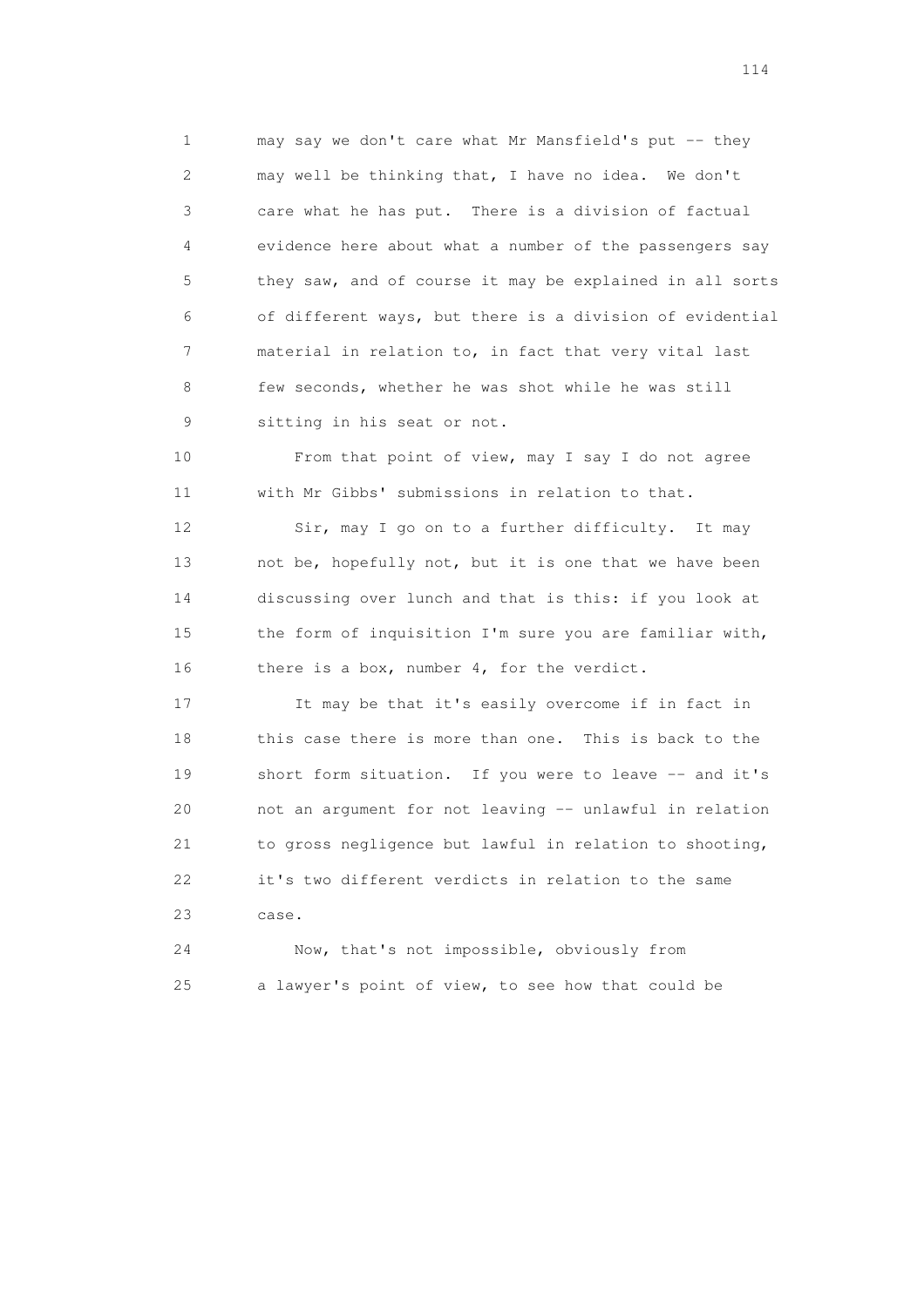1 arrived at. But one immediately sees there could be 2 difficulties again when one gets to the short form 3 situation of having two verdicts that, on the face of 4 it, are inconsistent but of course they are not, legally 5 speaking, inconsistent at all. But it's a matter that 6 you may wish to, as it were, advert to because of the 7 way the box is framed, it would have to be re-framed for 8 the purpose of this --

 9 SIR MICHAEL WRIGHT: You would have to split the two issues. 10 MR MANSFIELD: Yes, you would.

 11 SIR MICHAEL WRIGHT: There should be no difficulty in doing 12 that, I wouldn't have thought.

 13 MR MANSFIELD: No, we discussed it very briefly and you are 14 right, it's a stream of consciousness, as to how that 15 would happen. You could split box 4 and relate the

16 splits --

 17 SIR MICHAEL WRIGHT: It was done in, as you remember, the 18 Princess of Wales case.

 19 MR MANSFIELD: I mentioned that to your learned counsel. In 20 fact it was done, I brought the --

 21 SIR MICHAEL WRIGHT: It was done in respect of two different 22 people or groups of people.

23 MR MANSFIELD: Well, it was the same verdict arrived at in

24 different ways.

25 SIR MICHAEL WRIGHT: That's right, in respect of two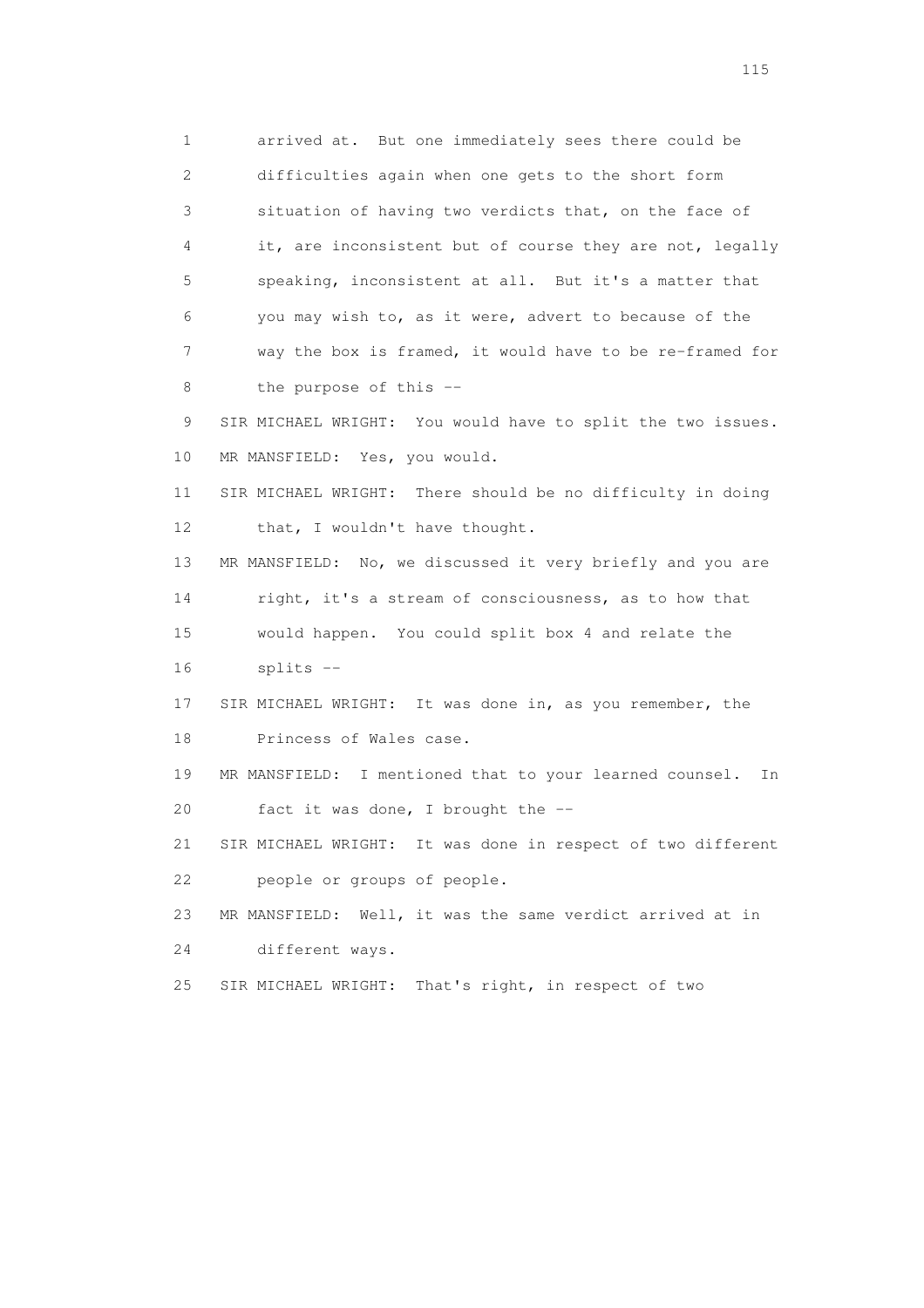1 different series of activities, driving the car on the 2 one hand and following the car on the other. 3 MR MANSFIELD: I have actually got it. 4 SIR MICHAEL WRIGHT: Well, you should know. 5 MR MANSFIELD: Yes, I have it here. It was obviously in 6 relation to two but they were in the same car, so 7 effectively, although it was possible that one had 8 intervening causes of a different kind, in the end they 9 were resolved. So the verdict -- 10 SIR MICHAEL WRIGHT: Sorry, I was thinking of a slightly 11 different dichotomy. One was the drunkenness of the 12 driver. 13 MR MANSFIELD: Yes, as a route. 14 SIR MICHAEL WRIGHT: The other was the pursuit of the 15 paparazzi. 16 MR MANSFIELD: That's right, and another was the 17 combination. In each case, I think there were four 18 altogether, there were four routes to an unlawful 19 killing, so it was a single unlawful killing and they 20 had to specify which route they chose, and they chose -- 21 SIR MICHAEL WRIGHT: To bring it closer to home here, it is, 22 as, if I may say so, my counsel and I think rightly, you 23 have confined C2 and C12 issues to murder, as we now 24 know; and that would be, as it were, the first half of 25 box 4, relating specifically to C2 and C12; the second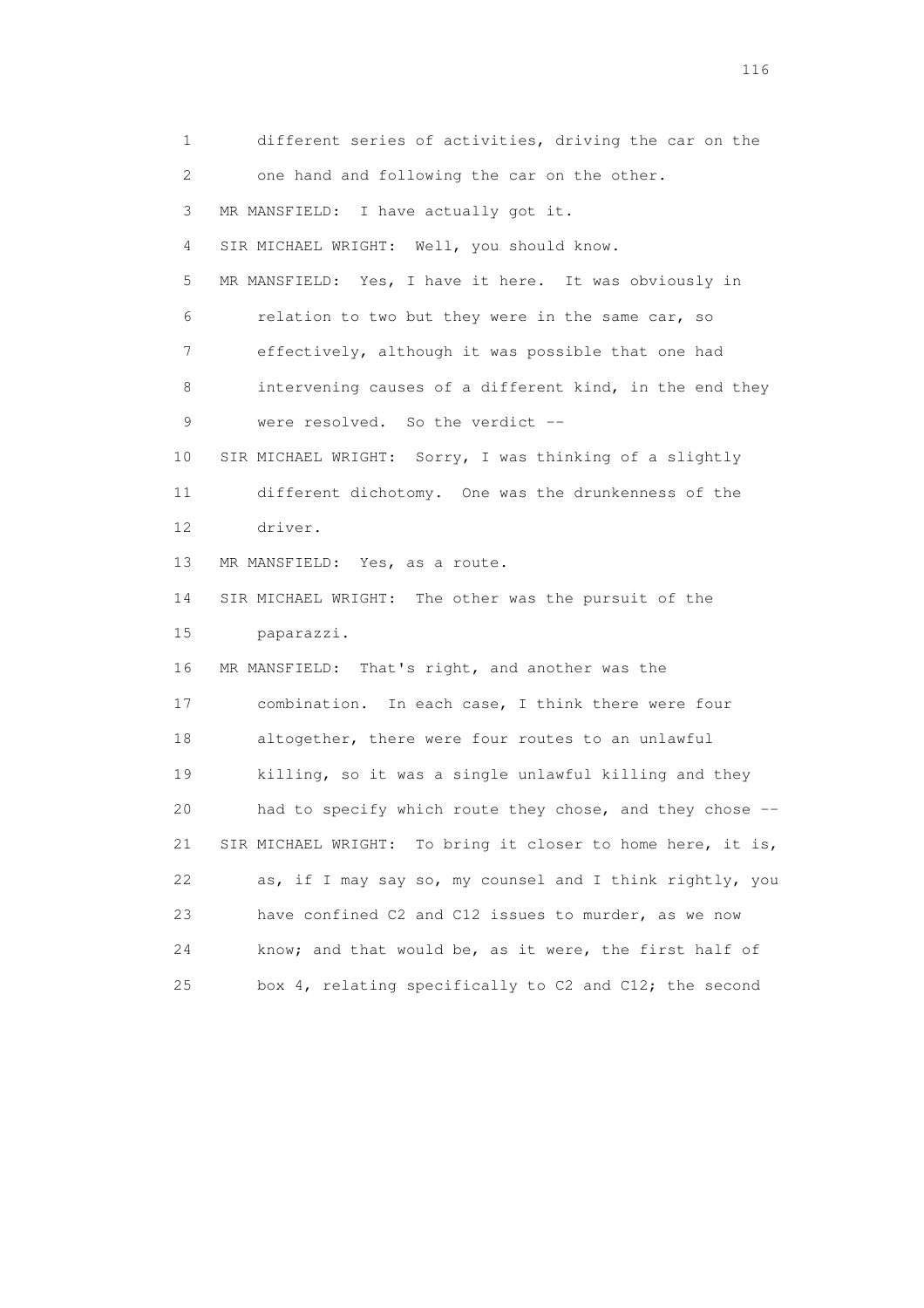1 half of box 4 in relation to senior police officers, 2 unlawful killing, gross negligence.

 3 They would not necessarily touch each other at all. 4 MR MANSFIELD: No, they don't, and we all understand the 5 distinction between the two groups, as it were, albeit 6 that the verdict would not attribute liability, so it 7 would not be able to name or specify in either of those 8 two. I am merely flagging up a potential risk of two 9 different types of verdict in relation to the same case, 10 although one would be dealing with causal factors in the 11 lead-up to the second. The second being -- 12 SIR MICHAEL WRIGHT: I follow that, but as far as 13 identification is concerned, am I not right in thinking 14 that in the Princess of Wales case, you eventually did 15 get unlawful killing with reference to Henri Paul? 16 MR MANSFIELD: Yes, in combination. 17 SIR MICHAEL WRIGHT: Henri Paul was identified. 18 MR MANSFIELD: Unlawful killing in relation to the 19 drunkenness of the driver, the paparazzi and other 20 vehicles. There were three elements to that and that 21 was one of the four choices. 22 SIR MICHAEL WRIGHT: Your point is that -- the consequence 23 of that is although it did not spell it out in the 24 verdict, it was perfectly obvious it was being spoken 25 about.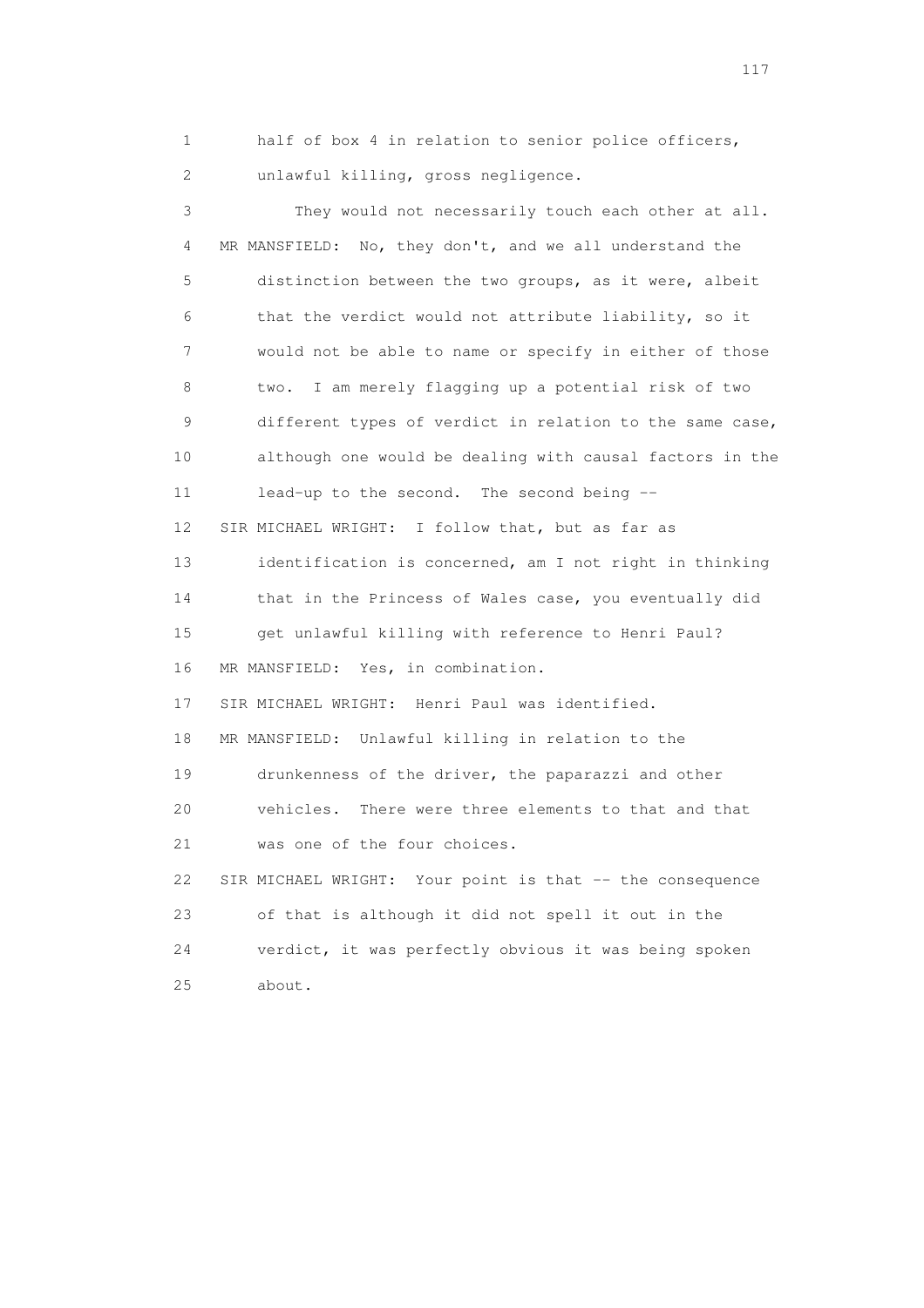1 MR MANSFIELD: Yes. The driver, yes.

| $\mathbf{2}^{\mathsf{I}}$ | SIR MICHAEL WRIGHT: And that happens from time to time.    |
|---------------------------|------------------------------------------------------------|
| 3                         | MR MANSFIELD: That does happen from time to time. It may   |
| 4                         | be unavoidable. In one sense, of course, I go back to      |
| 5                         | the original position, which is, it may be on              |
| 6                         | reflection, if the lawful verdict is the only one that's   |
| 7                         | going to be left, that that would be a misnomer, and       |
| 8                         | that's our basic position as to why that should be in      |
| $\mathsf 9$               | the narrative with a question that specifically meets      |
| 10                        | Mr Stern's needs.                                          |
| 11                        | SIR MICHAEL WRIGHT: Right. Very well, thank you very much. |
| 12                        | Now, does anybody else have submissions that they          |
| 13                        | wish to make? In any order that you like.                  |
| 14                        | Further submissions by MR HORWELL                          |
| 15                        | Shall I go first?<br>MR HORWELL:                           |
| 16                        | SIR MICHAEL WRIGHT: Yes, indeed.                           |
| 17                        | MR HORWELL: I am going to very much keep my submissions to |
| 18                        | the issue of verdict and questions, but could I simply     |
| 19                        | say this, on the issue that took so much time yesterday.   |
| 20                        | Duty of care, it will be less than a minute,               |
| 21                        | I promise you.                                             |
| 22                        | Today you have sought to grapple with, if there was        |
| 23                        | a duty of care, at what stage is it crystallised,          |
| 24                        | an issue of timing. We have asked in writing, we asked     |
| 25                        | orally yesterday, that if there is a duty of care could    |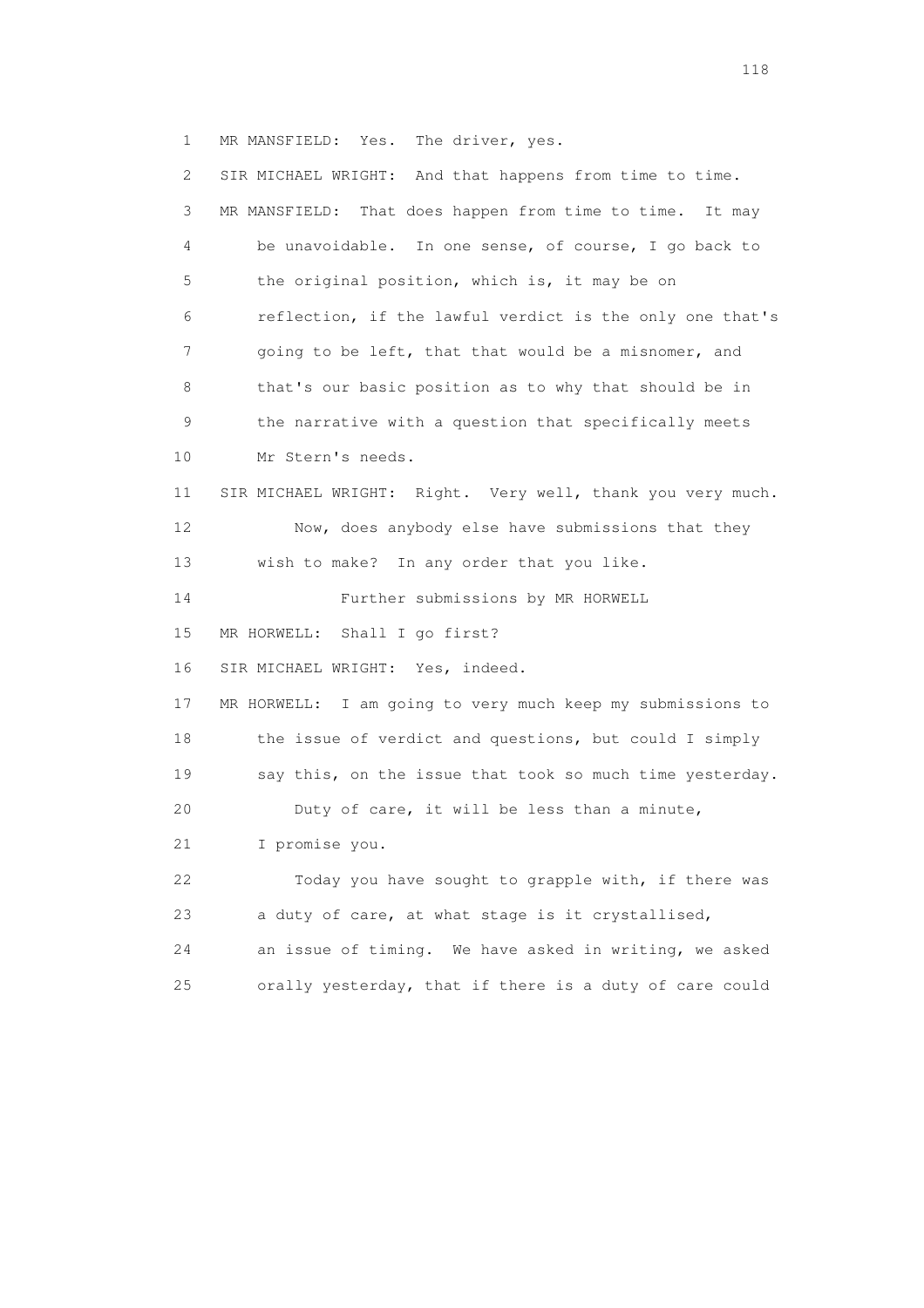1 somebody please define it. What is the duty of care 2 that the police owe to a suspected suicide bomber? You 3 only have, as we said yesterday, to pose the question to 4 realise that it's one that is not susceptible to 5 a sensible, logical, proper answer. 6 We accepted yesterday the Hartwell duty and there is 7 no breach here. I'll keep to my minute and move on. 8 For all of the reasons that have been expressed 9 today, we submit that if you decide on the evidence not 10 to leave unlawful killing in any form, we do submit that 11 a short form verdict should nonetheless be left to the 12 jury in respect of lawful killing and open. 13 SIR MICHAEL WRIGHT: There has to be an alternative. 14 MR HORWELL: We submit that the argument for those two 15 verdicts to be left is overwhelming. C2 and C12 must be 16 entitled to the opportunity of a verdict. 17 In relation to what was argued in your counsel's 18 written submissions, that leaving those two verdicts 19 could be confusing for a jury, we do not accept that 20 because the issue -- 21 SIR MICHAEL WRIGHT: I think Mr Hilliard and Mr Hough have 22 been persuaded away from that. 23 MR HORWELL: I think so. The issue of self-defence has to 24 arise, whatever happens. 25 SIR MICHAEL WRIGHT: Yes. The argument is Mr Mansfield's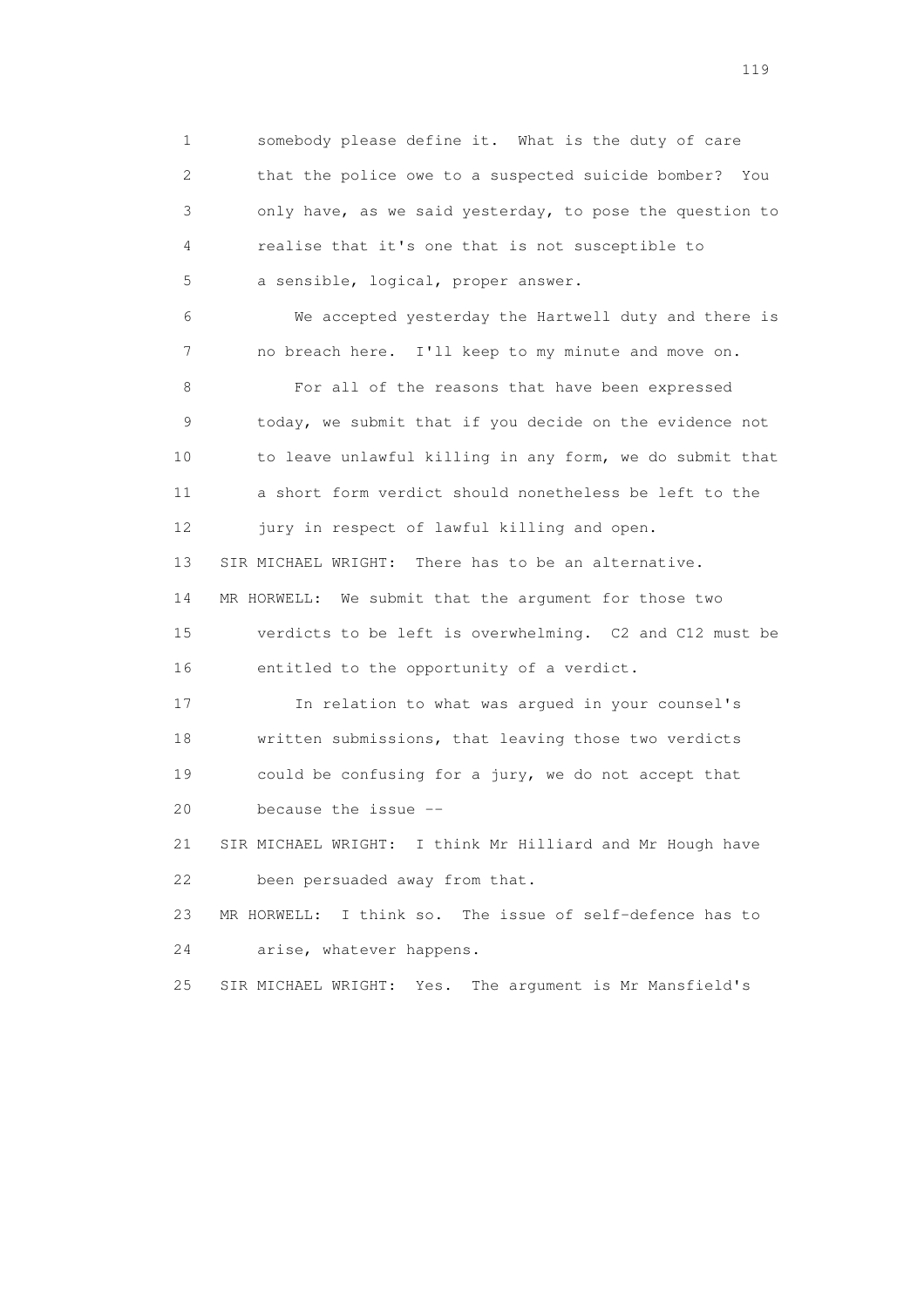1 just given me something to chew over as to the form of 2 a question that could be left. Subject to that, the 3 risk is that you end up with a series of questions, none 4 of which actually deal with the crucial sentence(?). 5 MR HORWELL: Exactly. 6 SIR MICHAEL WRIGHT: That's really the point. As I say, 7 I have to think hard about the kind of format that 8 Mr Mansfield has given me. 9 MR HORWELL: You would only have to concentrate on the 10 shooting. You would not have to give any directions on 11 gross negligence manslaughter because that would be too 12 distant from the circumstances of death. 13 All that the jury would then be directed upon is 14 what they would have to be directed upon in any event, 15 so we see no scope for confusion. 16 SIR MICHAEL WRIGHT: In a murder trial? 17 MR HORWELL: Yes. Simply the issue of self-defence. 18 SIR MICHAEL WRIGHT: Yes. 19 MR HORWELL: Questions. The leading authority is Middleton, 20 and it's at tab 2 of the authorities bundle. It should 21 be read with some care, in our submission, because it 22 does provide assistance as to whether or not there 23 should be questions left at all to a jury in these 24 circumstances. 25 The facts in Middleton are not irrelevant. The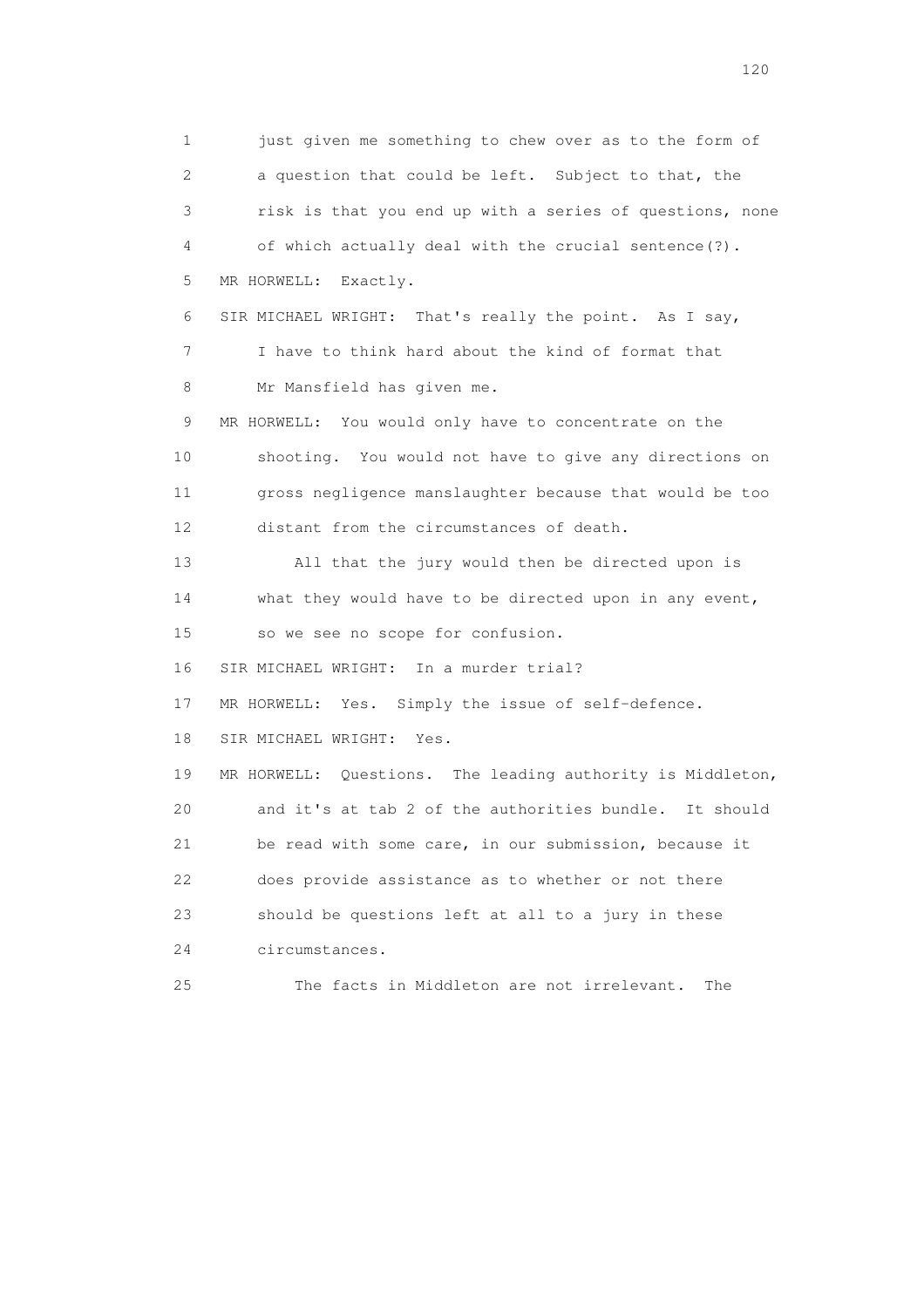1 deceased was a long-term prisoner who hanged himself in 2 his prison cell. His family alleged that the Prison 3 Service knew that he was a suicide risk and should have 4 taken greater care of him.

 5 So the inquest was therefore involved with the 6 prison system and the various rules and regulations 7 under which it was managed. The House of Lords 8 indicated that suicide by serving prisoners was not, 9 sadly, a rare event. Between 1990 and 2003, there were 10 nearly 1,000 suicides in prison, 177 of which were 11 detainees under the age of 21. Currently the House of 12 Lords stated that there were two suicides in prison each 13 week. So the problem was one of very real significance 14 to the public, and it involved a system that -- the 15 Prison Service system.

 16 There are only a few paragraphs from the judgment of 17 Lord Bingham. Page 192, paragraph 5. That is the 18 paragraph in which the --

19 SIR MICHAEL WRIGHT: Those are your statistics.

 20 MR HORWELL: -- various statistics have come from. Towards 21 the bottom of that page, four lines up:

 22 "... they do highlight the need for an investigative 23 regime which will not only expose any past violation of 24 the State's substantive obligations already referred to 25 but also, within the bounds of what is practicable,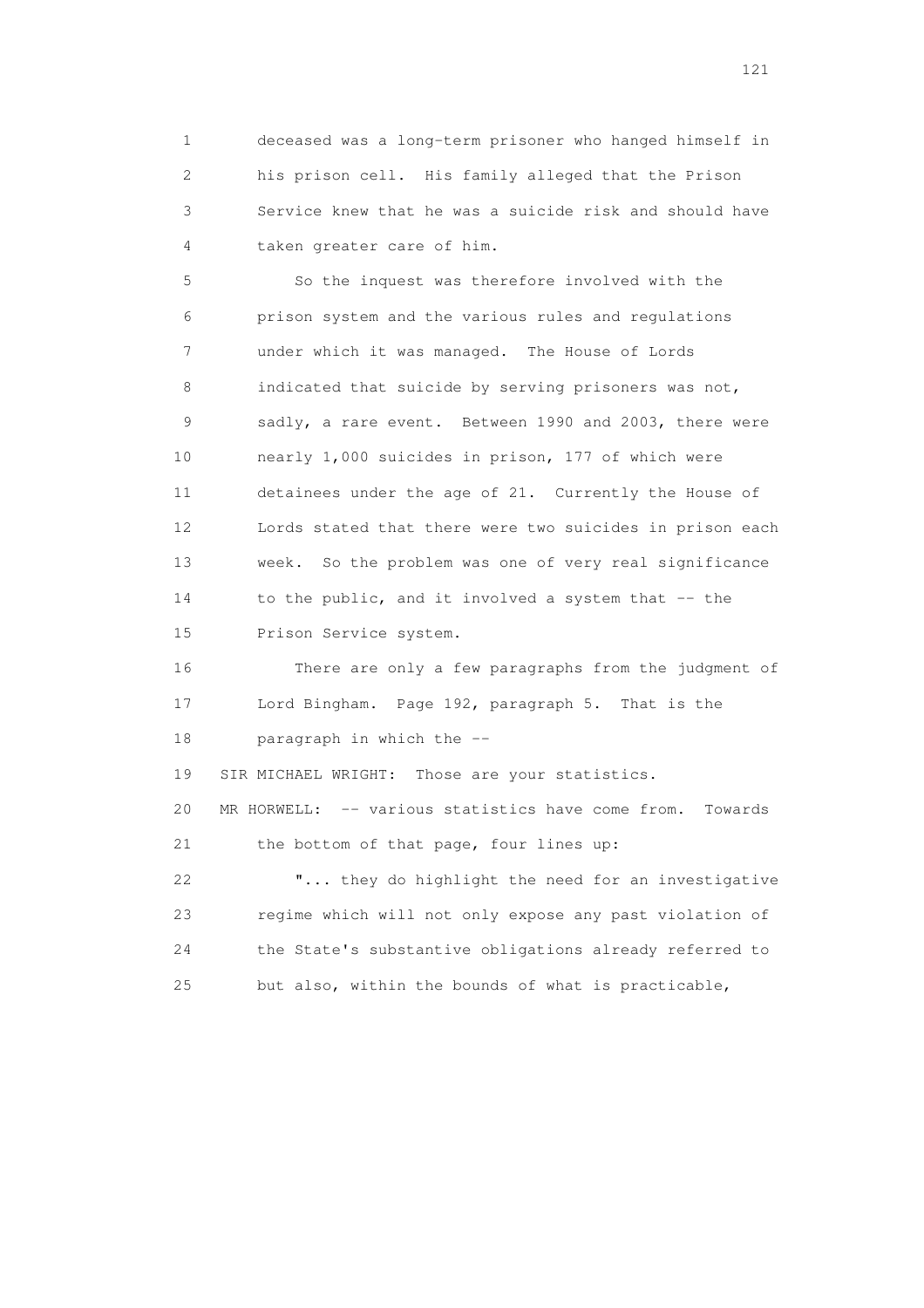1 promote measures to prevent or minimise the risk of 2 future violations."

 3 One can see how, in the case of a system, that 4 principle will apply to an inquest.

 5 The House of Lords of course held in Middleton that 6 the then current inquest regime was not compatible with 7 Article 2, and it altered in a very slight way the 8 manner in which the "how" question would be asked in 9 future.

 10 But the House of Lords in Middleton certainly 11 contemplated and accepted that even under the new regime 12 a short form verdict may suffice. Lord Bingham referred 13 to "the major issue in an inquest", and at times the 14 "central issue", and how "a short form verdict could, 15 without more, settle that major or central issue in 16 a satisfactory manner".

 17 There are three paragraphs, if we go first to 14. 18 At 14 he deals with McCann, the Gibraltar SAS shooting:

19 "McCann ... arose from the fatal shooting by 20 soldiers of three people, believed to be terrorists, in 21 Gibraltar. A lengthy and detailed inquest was held, 22 also in Gibraltar, when much evidence was heard. It was 23 clear from the outset when and where the deceased had 24 died, and that they had been shot by the soldiers. The 25 central question was whether the soldiers had been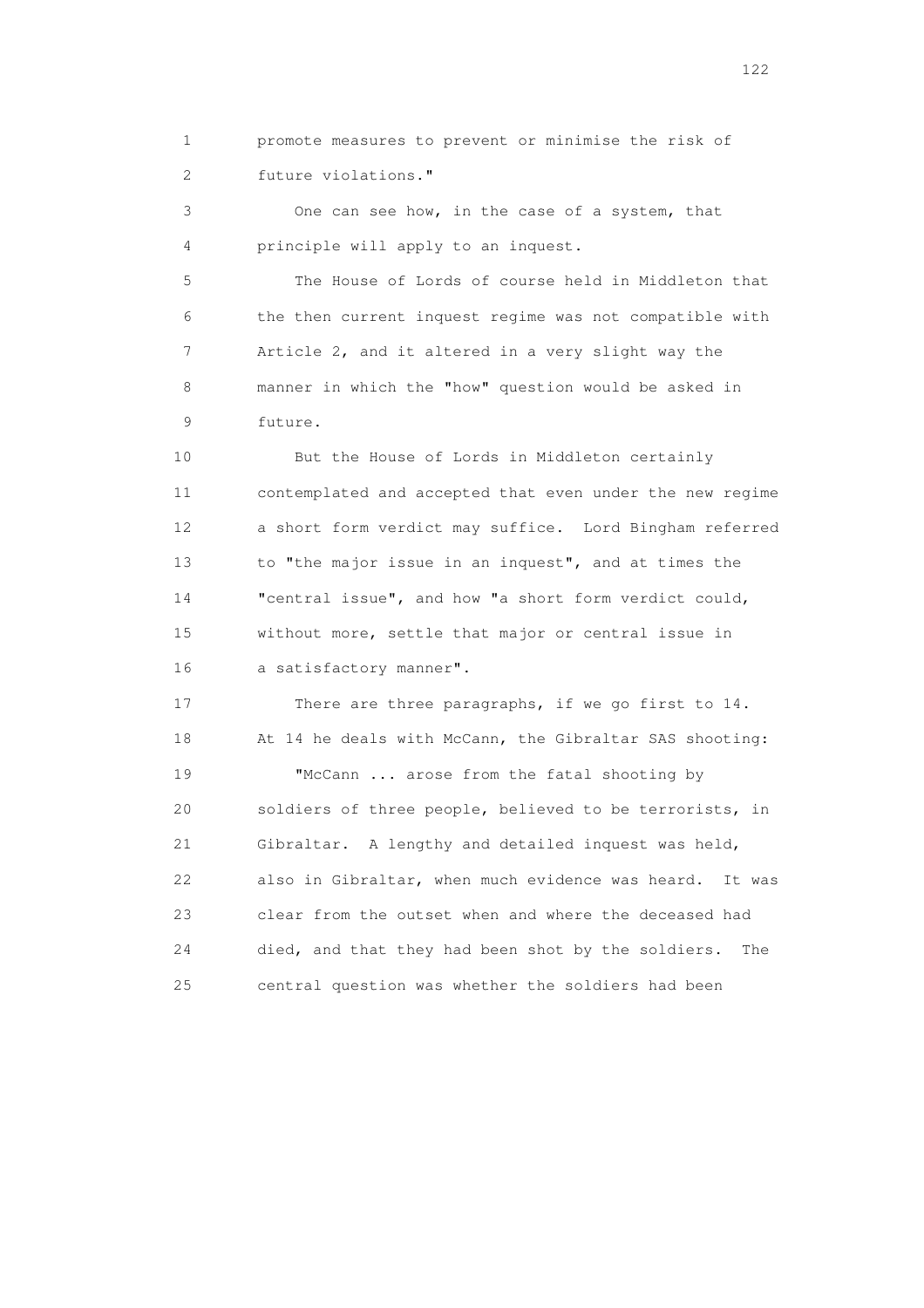1 justified in shooting and killing the deceased."

 2 Now, there are obvious similarities here, we would 3 suggest. At paragraph 18, Lord Bingham, on the second 4 line, refers to whether or not a verdict of an inquest 5 jury that an open verdict, sometimes unavoidable, which 6 does not express the jury's conclusion on a major issue. 7 It's this theme that runs throughout Middleton, that 8 a central or major issue must be resolved, and that 9 theme is again expressed at paragraph 31: 10 "In some other cases short verdicts in the 11 traditional form will enable the jury to express their 12 conclusion on the central issue canvassed at the 13 inquest. McCann has already been given as an example." 14 Now, there were similarities in McCann beyond the 15 fact that it was agents of the State that shot the 16 deceased. There were issues as to military rules of 17 engagement, there was information that the authorities 18 had that a terrorist attack would take place in 19 Gibraltar, and obviously there were issues as to 20 planning and preparation, there were issues as to 21 operational briefings, and of course the many 22 circumstances that surrounded the shooting itself. 23 A more complex case, it would seem, than even the one 24 that is before you now.

25 But in Middleton it was contemplated that the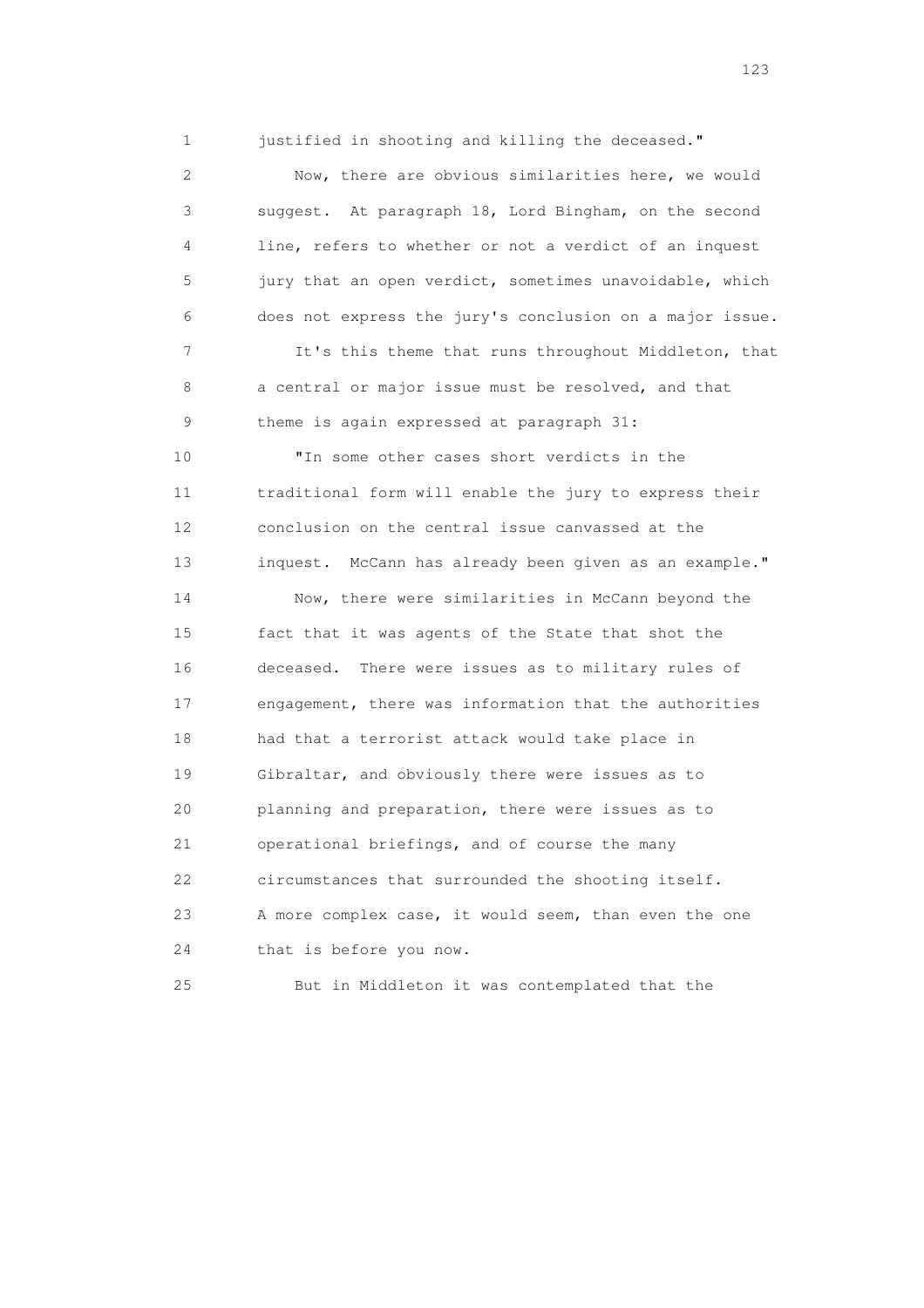1 central issue was whether or not the shooting was 2 justified, and that the short verdict resolved that 3 issue. Therefore we say that approach is one that can, 4 and we submit should, be taken here. The central issue 5 is whether the shooting of Mr de Menezes can be 6 justified. In our submission, whether that is resolved 7 by the jury or through a combination of a ruling from 8 the Coroner and the jury, it is to the same effect. 9 Going back to the prison cases, of which there are 10 so many, where there is a specific system under 11 investigation one can understand the need and the 12 benefit from a jury questionnaire, because it can and 13 could avoid such incidents in the future. Here there 14 was no system. The words "unique" and unprecedented" 15 have featured throughout the evidence. 16 SIR MICHAEL WRIGHT: Yes, but that's an historical aspect of 17 this particular case, as I have evidence, and indeed 18 common sense would lead to the conclusion that although 19 hopefully not this result, this situation might easily

20 arise again.

21 MR HORWELL: Yes.

 22 SIR MICHAEL WRIGHT: When I say it's historical, it is 23 because it's only in recent years that terrorism in this 24 particularly difficult form has become, sadly, a feature 25 of our lives.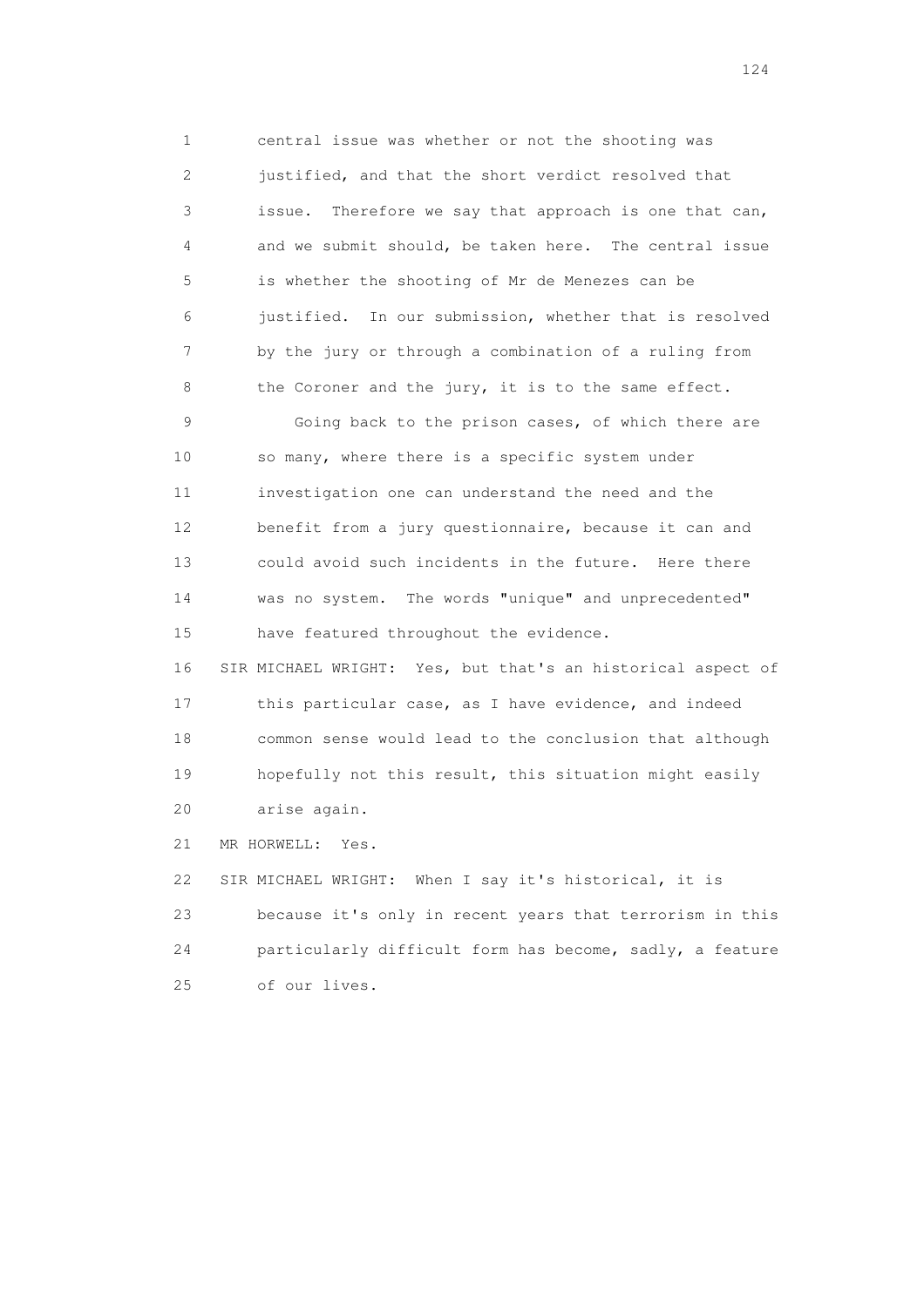1 MR HORWELL: Yes.

| 2  | SIR MICHAEL WRIGHT: Two of your major witnesses have said,  |
|----|-------------------------------------------------------------|
| 3  | well, yes, it could happen again. To that extent it         |
| 4  | seems to me that it is incumbent upon this inquest and      |
| 5  | this jury to see if there are any aspects upon which the    |
| 6  | system, even though it was evolved ad hoc, needs to be      |
| 7  | looked at.                                                  |
| 8  | MR HORWELL: Can I develop my argument, and then I'll come   |
| 9  | back to the point that you have just raised?                |
| 10 | SIR MICHAEL WRIGHT:<br>Yes.                                 |
| 11 | MR HORWELL: You have foreseen the next point I was going to |
| 12 | make, namely the police having in July to create new        |
| 13 | approaches, adapt old approaches, and use innovative        |
| 14 | policing. It is a very different case to the structured     |
| 15 | regimen of prison conditions and prison rules.              |
| 16 | There is no system here, in our submission.<br>The          |
| 17 | case reflects a series of operational judgments made in     |
| 18 | very difficult circumstances. There are in fact, when       |
| 19 | one looks at the preparation and the operation itself,      |
| 20 | there are very few disputes of fact. It's not a case        |
| 21 | that is perhaps much more often the situation in            |
| 22 | an inquest, where there are disputes of fact.<br>Here in    |
| 23 | relation to the central planning and deployment of          |
| 24 | police officers, there is no dispute. The facts have        |
| 25 | been established.                                           |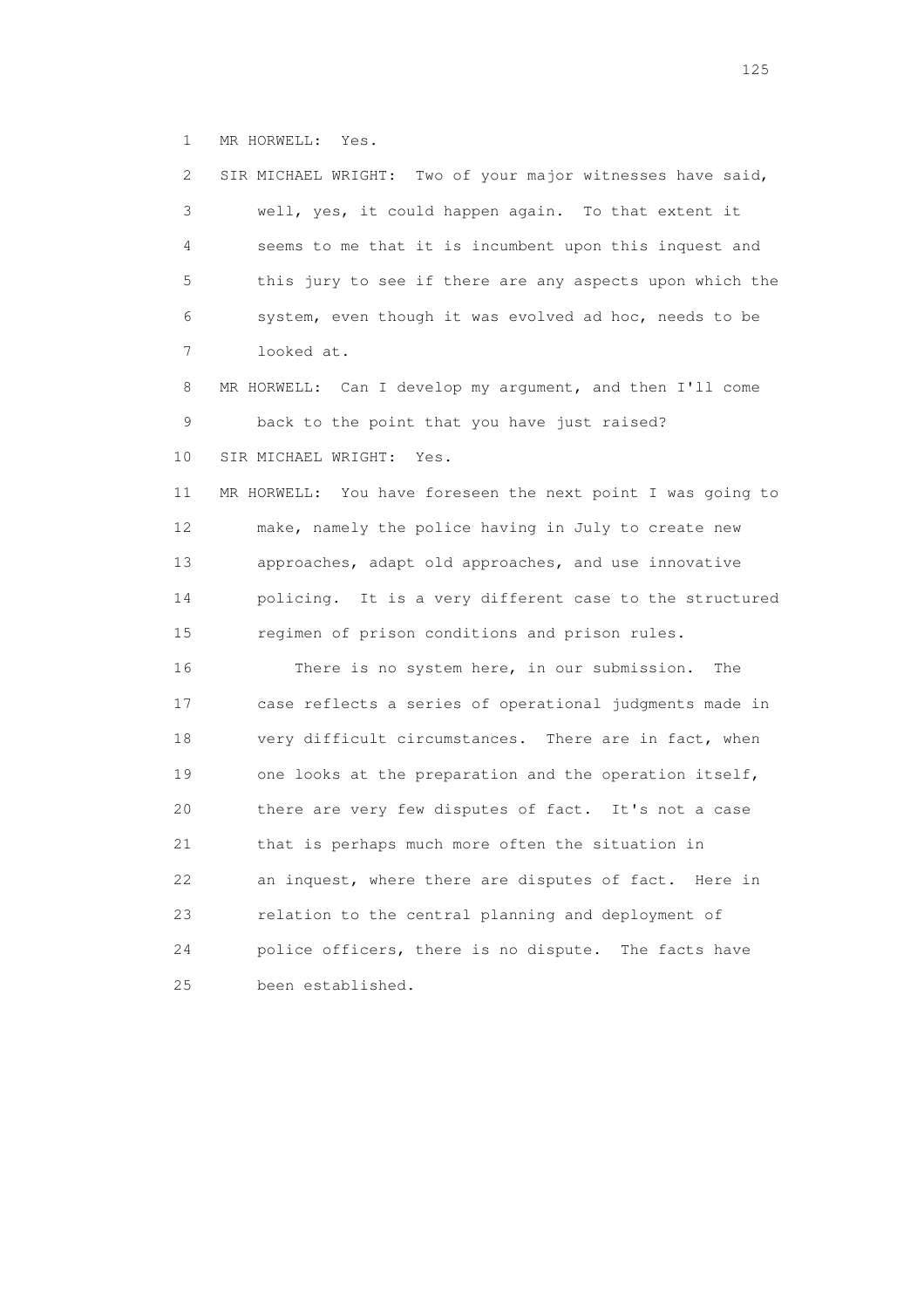1 So there is an argument, we would submit, and I'll 2 come to your point any moment now, there is an argument 3 for saying that because the central issue here is the 4 shooting itself, once that has been resolved the central 5 purpose of this inquest has been fulfilled. 6 We would submit that there is an argument here for 7 saying that the verdict itself will resolve and 8 settle -- 9 SIR MICHAEL WRIGHT: The verdict vis-a-vis C2 and C12? 10 MR HORWELL: Yes -- the purpose for this inquest. 11 If we are wrong or if you decide that there is scope 12 here for the jury making determinations that may prevent 13 such events happening again, then we would submit that 14 the actual questions that should be asked of the jury, 15 if there are to be questions, should be few -- I don't 16 think that there is much disagreement on that. 17 SIR MICHAEL WRIGHT: The fewer the better. 18 MR HORWELL: Certainly not the numbers that have been 19 suggested so far. They should be simple, they should 20 require findings of fact, not the expression of 21 opinions, and the jury should not be imbued with powers 22 and abilities beyond those which they can be expected to 23 have. 24 SIR MICHAEL WRIGHT: I am perfectly clear, Mr Horwell, that 25 the jury couldn't be asked by answers to questions, as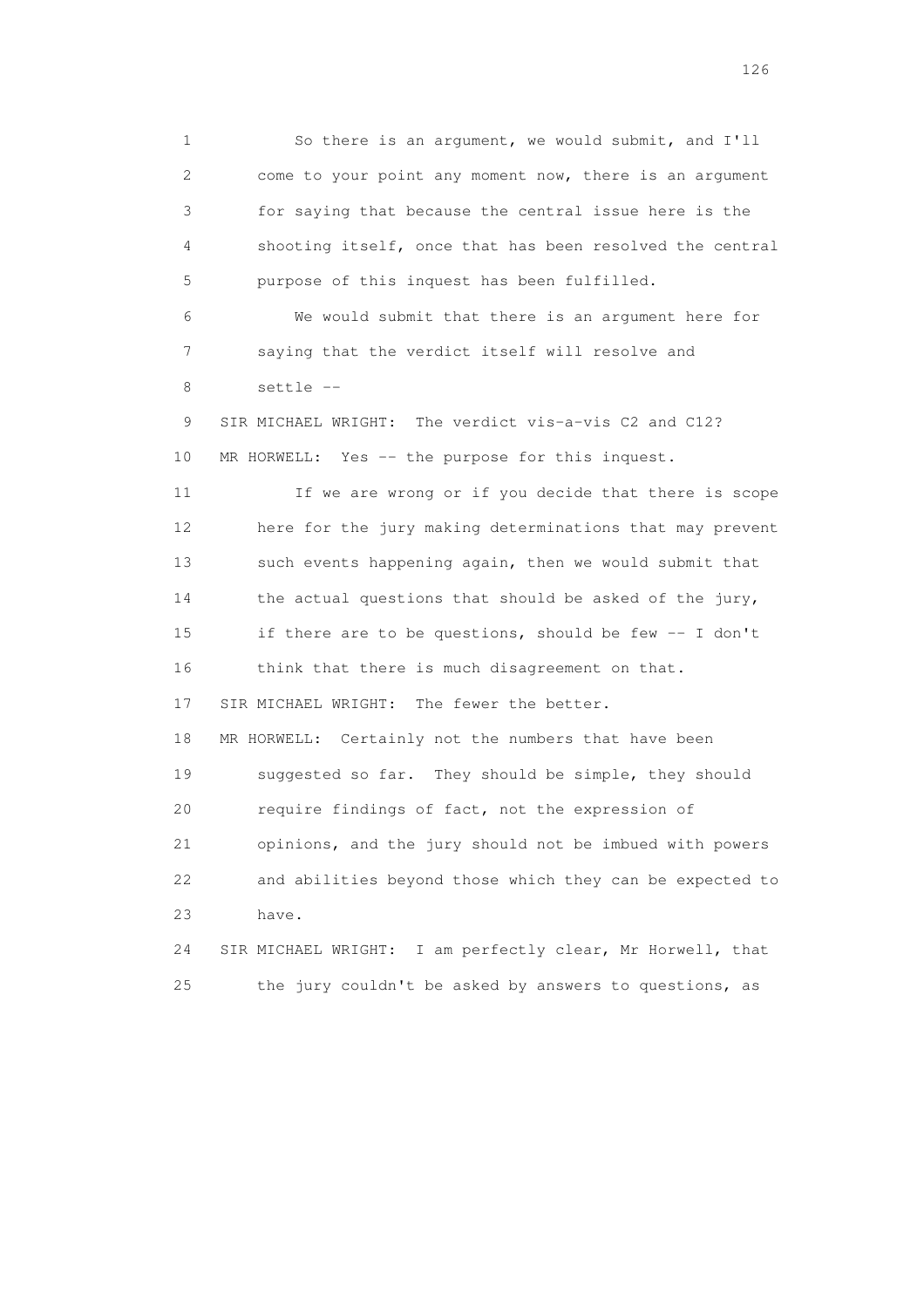1 it were, to design a system for pursuing suspected 2 suicide bombers through London. They can only do it on 3 the basis of saying, well, the one that was actually 4 adopted on this occasion is flawed or may be flawed in 5 one of various aspects.

6 MR HORWELL: Yes.

 7 SIR MICHAEL WRIGHT: The great advantage, of course, 8 although it may be irksome as far as your clients are 9 concerned, is that it does not depend upon the existence 10 of a duty of care that they give an answer in a 11 particular context.

12 Just to follow that up a moment, I am not sure what 13 you are going to say, what was in my mind was that if 14 this death had occurred in the context of what was 15 unequivocally a Kratos or a Clydesdale situation, as we 16 have had it defined for us by the witnesses, that, 17 I would have thought, was manifestly a situation where 18 there was a systemic question.

19 What I am now told, particularly by Mr Swain, 20 I think, and also Mr Macbrayne, is that effectively the 21 Metropolitan Police have now, arising out of this tragic 22 set of events, a third system. They say they have 23 improved it. They told us a bit about that. 24 Nevertheless there is now a third system in existence, 25 which is hopefully not -- will be called something which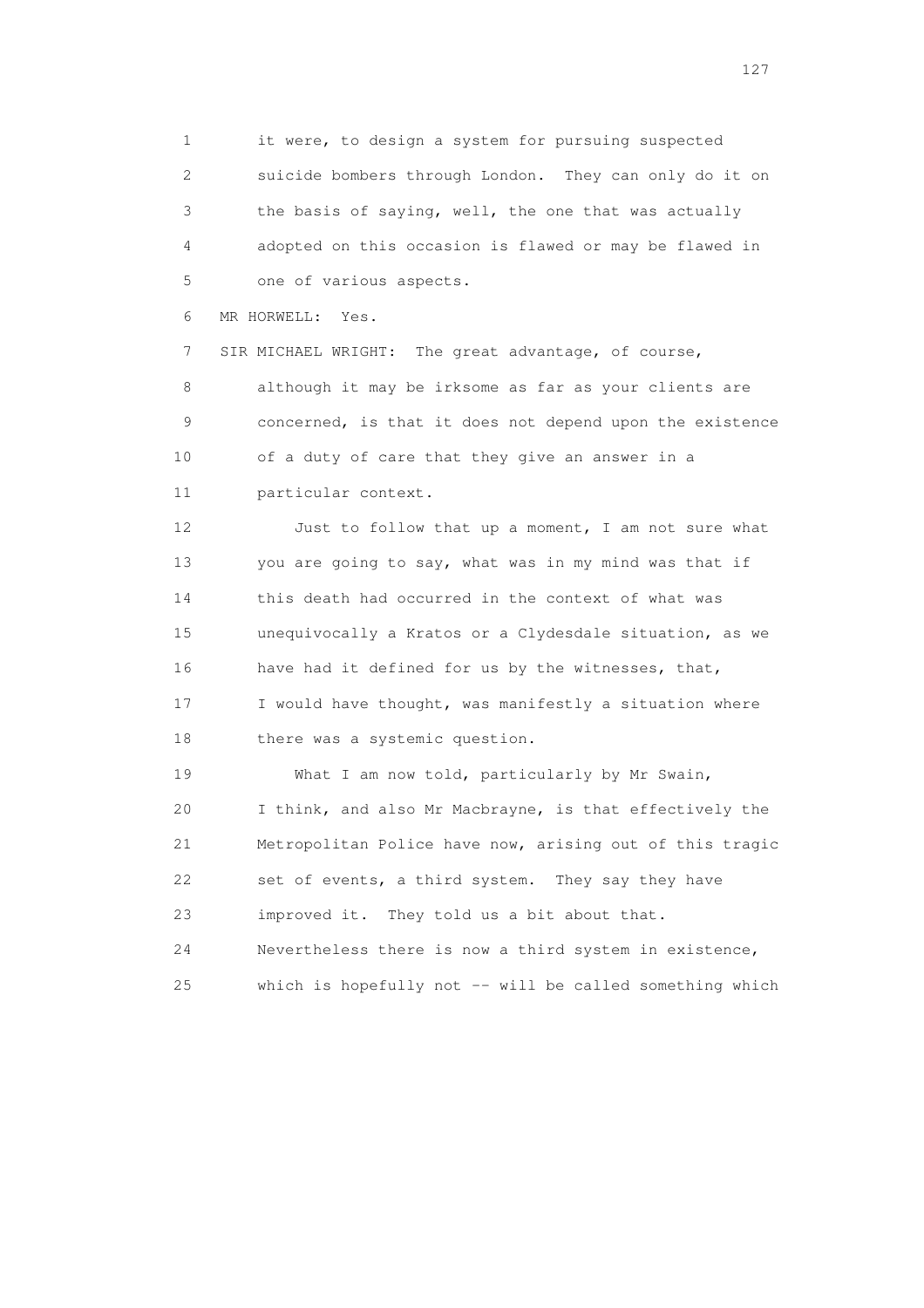1 hasn't got anything to do with Mr de Menezes, but that's 2 the point and that's what is, as it seems to me, my 3 present way of thinking leads me to think that questions 4 are germane and desirable in this particular inquest. 5 Now, if you challenge that, by all means, please do 6 so.

 7 MR HORWELL: We can of course see the utility there, I am 8 not suggesting otherwise, but we do put as our primary 9 submission that the central issue, the central purpose 10 of this inquest will be determined by the verdict. In 11 that sense, there are similarities between this case and 12 McCann.

13 SIR MICHAEL WRIGHT: Yes.

 14 MR HORWELL: The jury are fact finders, no more, no less. 15 They can only be permitted to find facts when they have 16 heard all of the available evidence, and they cannot 17 make findings on issues about which they have not heard 18 complete evidence. We adopt the submissions made this 19 morning in relation to the surveillance team. The 20 positioning of surveillance officers. The jury has not 21 heard evidence as to practice, methodology and training 22 of surveillance --

23 SIR MICHAEL WRIGHT: For reasons of security.

24 MR HORWELL: Yes, and also for reasons of relevance.

25 Criticism has been made of the fact that there were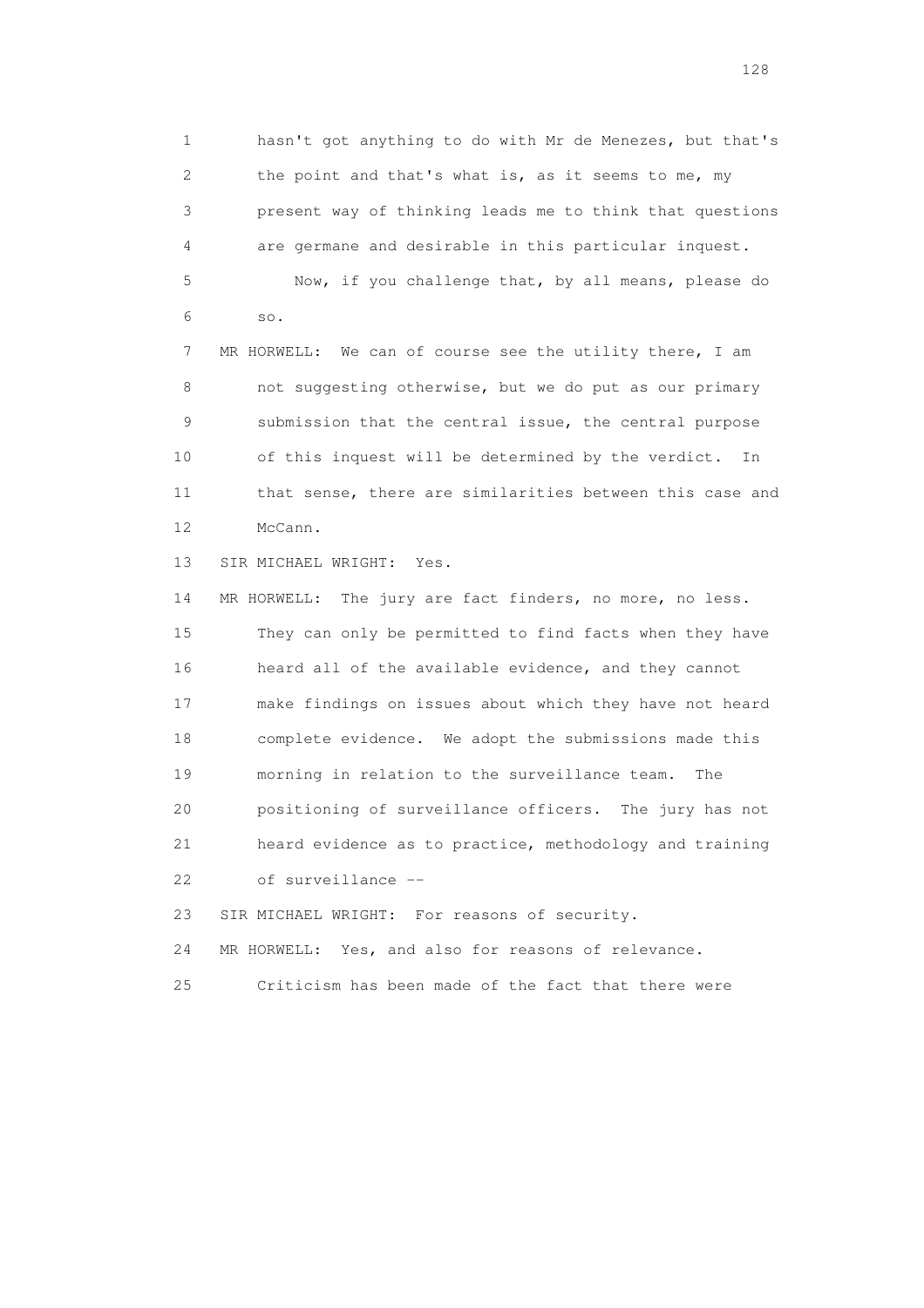1 surveillance officers to the right of Scotia Road. 2 Well, they were there, surprisingly enough, because 3 Mr de Menezes or whoever they were following may have 4 turned right rather than left.

 5 Without detailed evidence on the topic of the 6 deployment and the use of surveillance officers, in our 7 submission, not only would it be wrong for the jury to 8 be asked to find as facts any issue relating to 9 surveillance, and I am only using them as an example for 10 the moment, any finding by them would be of little, if 11 any, value. That is why we make the submission that -- 12 SIR MICHAEL WRIGHT: Because it is so fact specific? 13 MR HORWELL: Because they haven't heard the evidence. 14 SIR MICHAEL WRIGHT: That as well, but also because it 15 relates simply to an isolated and probably unrepeatable 16 set of facts. 17 MR HORWELL: Yes. They must have heard full and complete 18 evidence on an issue before they can be asked to express 19 a finding of fact upon it, and we have been here for 20 eight weeks, we would have been here for many, many 21 more weeks if every single part of this operation had 22 been explained and tested in detail.

 23 So we do raise that as a caution as to the scope of 24 any questionnaire that is devised.

25 We also make this general submission, that whenever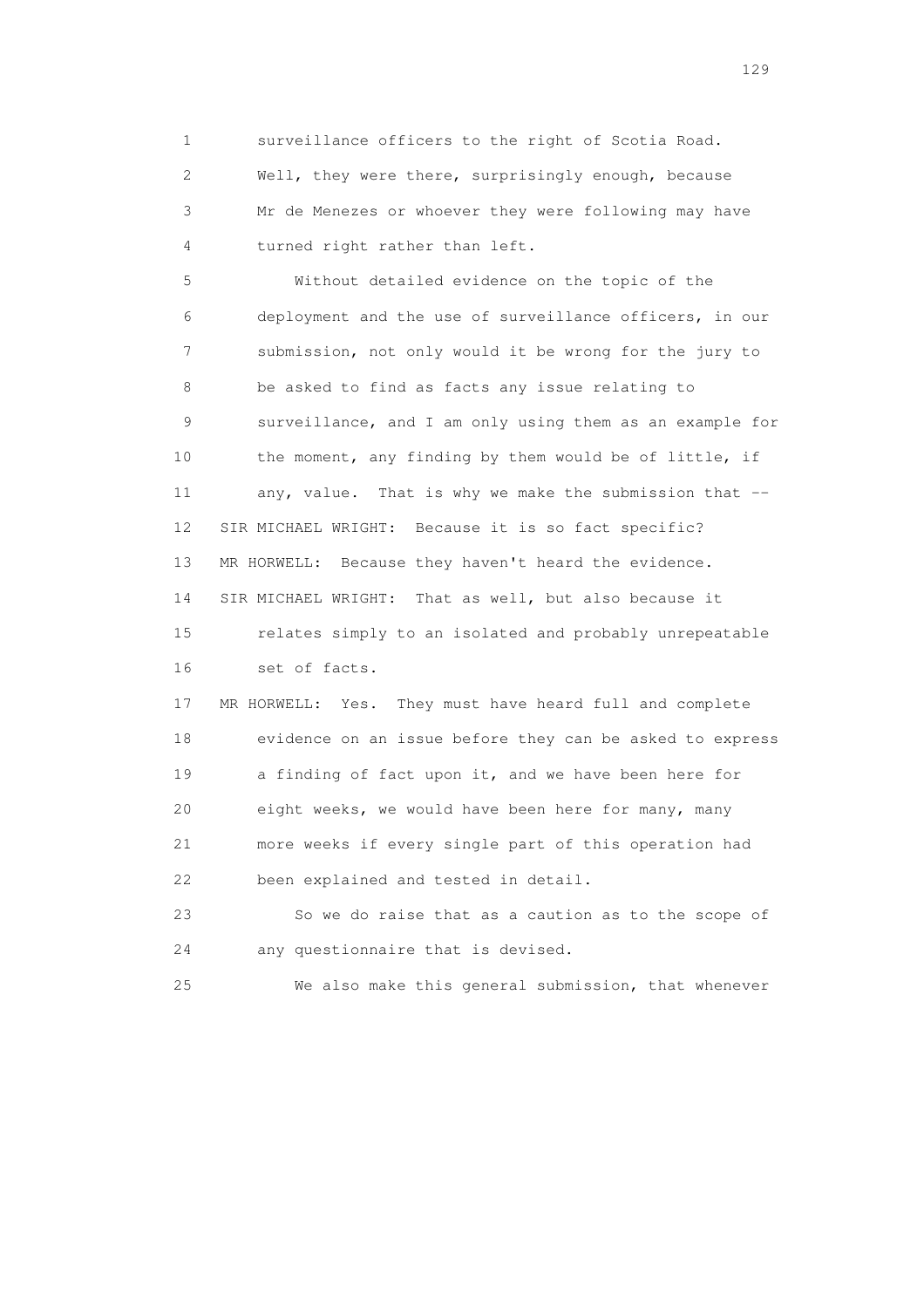1 a question is asked of the jury, the summing-up on that 2 issue must be extensive. We would submit the jury has 3 to be warned in the clearest possible terms that they 4 must not be influenced by hindsight, and that their 5 assessment of any act or decision must be made on 6 circumstances and knowledge which prevailed at the time 7 of the act or the decision.

 8 They have got to put themselves in the position of 9 the police officers who at that time were conducting 10 themselves in a particular way or were making 11 a particular decision. There would be significant 12 unfairness here if there was any risk at all of the jury 13 looking backwards. They have, if they are going to be 14 asked to make findings of fact, to put themselves in the 15 position of the officers at the time that certain 16 decisions were made or acts conducted.

 17 We also submit that questions must be asked in 18 an open and non-partisan fashion. The pejorative use of 19 the word "failure" in the family's document, it appears 20 20 times, is wholly unacceptable, in our view. 21 Questions such as: was it unreasonable for the police to 22 have done this or that? Open, unobjectionable questions 23 asked in that way is the correct manner, in our 24 submission.

25 As I have said, whatever questions are asked, the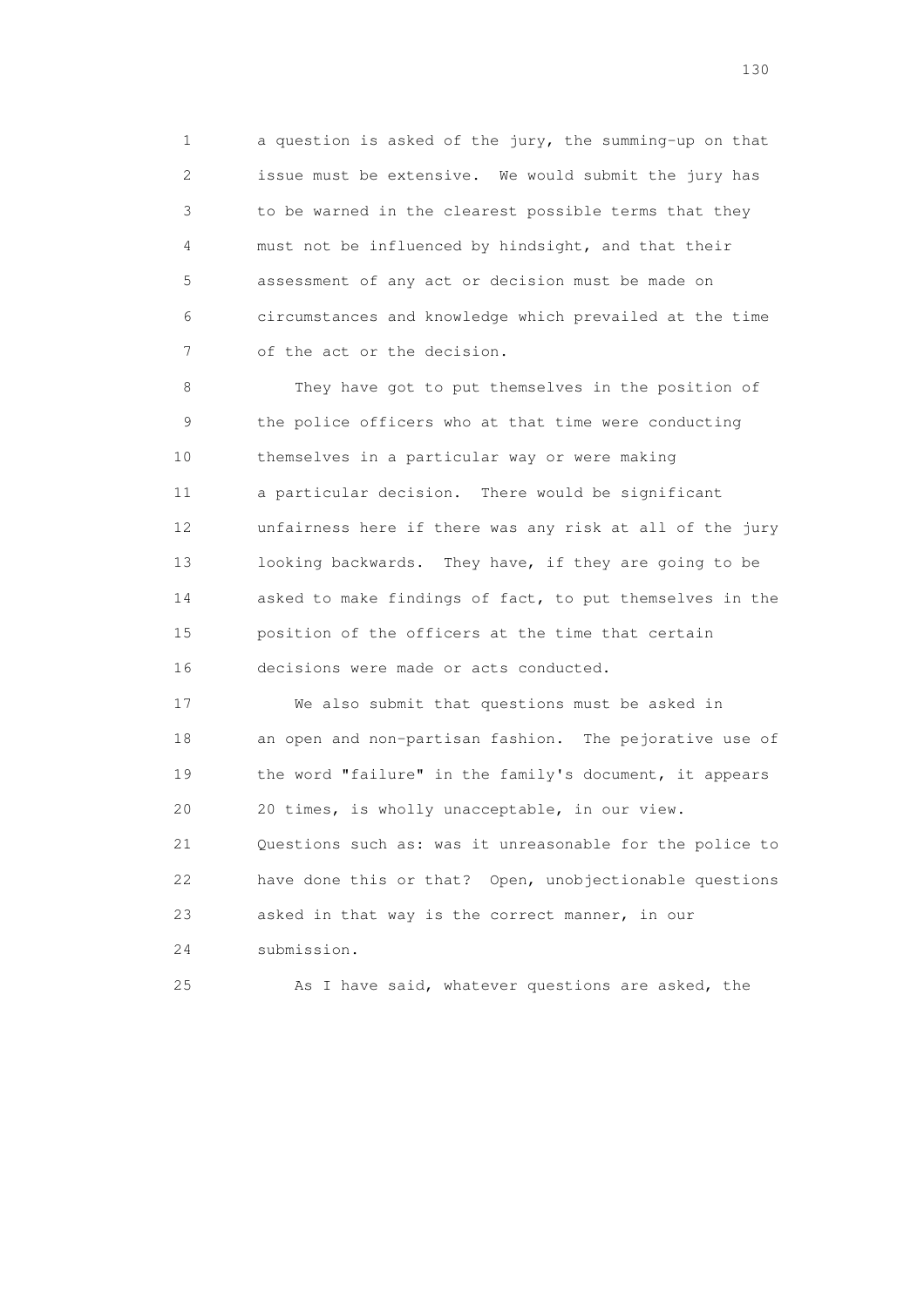1 summing-up must deal with that particular issue fully, 2 otherwise there is little purpose or value in asking the 3 question.

 4 So to summarise those submissions, the questions 5 have to be designed at findings of facts, not 6 expressions of opinion. They should be few, they should 7 be simple, and they should be relevant to the 8 circumstances of the death. We do submit that the 9 verdicts will answer what happened in the carriage and 10 that questions in relation to those events should not be 11 permitted, because for all the reasons that have been 12 given, they may be thought to be going behind the 13 verdict on the central issue.

 14 SIR MICHAEL WRIGHT: Yes, because I have to look to see, if 15 there are two alternative verdicts left, lawful killing 16 and open, I need to weigh up for myself what either 17 verdict will encompass by necessary logical conclusion. 18 What you are really submitting to me is that the 19 question should relate to the other aspects.

20 MR HORWELL: Yes.

 21 SIR MICHAEL WRIGHT: I see the point. After all, the risk 22 always is that if you don't maintain that separation, 23 you may get answers to questions that are contradictory 24 to the verdict.

25 MR HORWELL: Exactly.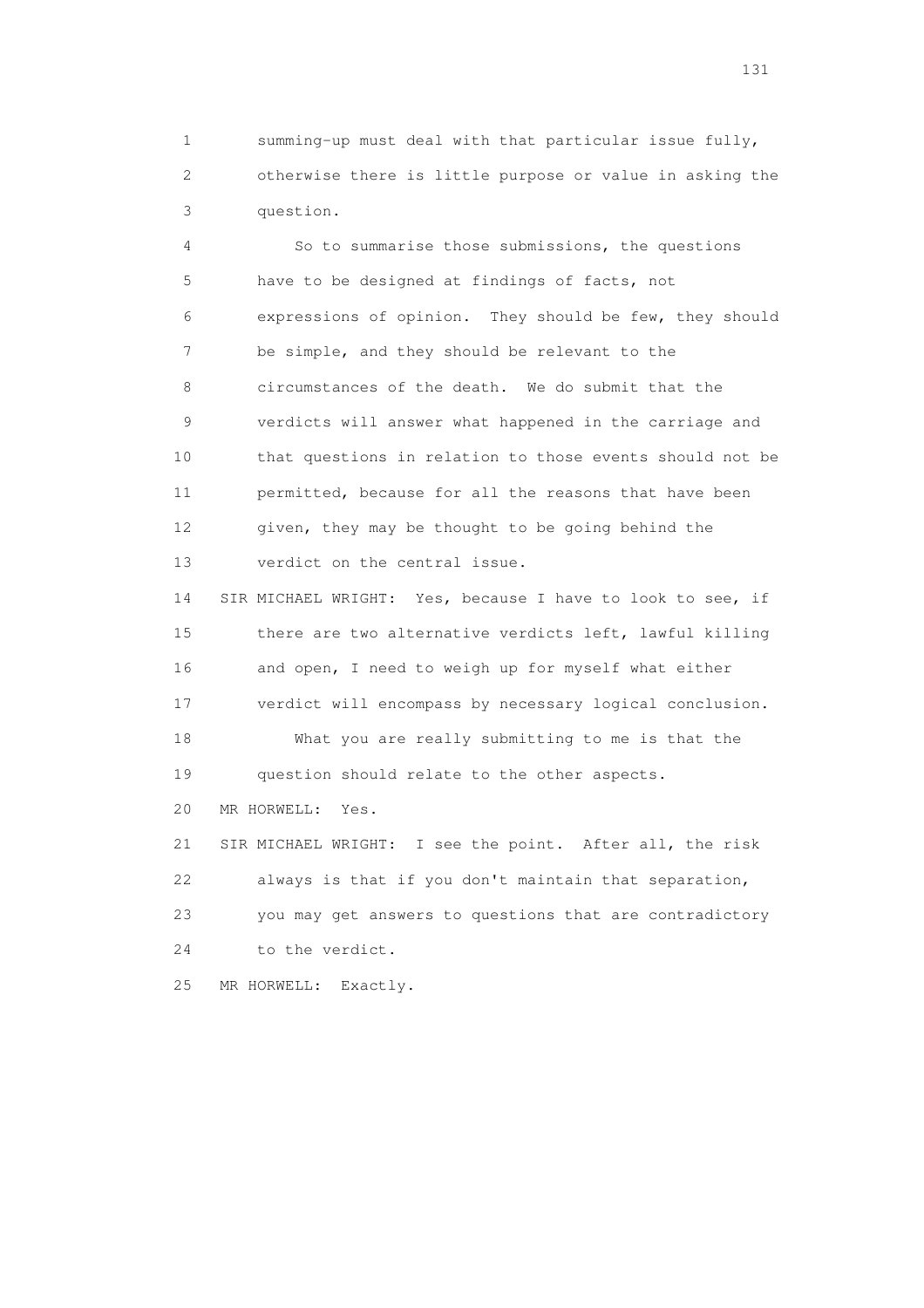1 If the purpose of the questionnaire is to permit the 2 jury to make findings that may stop this happening 3 again, then it's in relation to what went before rather 4 than at the time of the shooting. 5 SIR MICHAEL WRIGHT: Yes. 6 MR HORWELL: Those are our submissions. 7 SIR MICHAEL WRIGHT: Thank you very much indeed, Mr Horwell. 8 Mr Stern. 9 Further submissions by MR STERN 10 MR STERN: Sir, may I make two short points in response to 11 Mr Mansfield's submissions this afternoon. 12 SIR MICHAEL WRIGHT: Yes. 13 MR STERN: They are in relation to whether or not 14 a narrative rather than a short form verdict should be 15 left in relation to the shots. 16 The first is this, that he submitted that 17 a narrative question could be left in these terms: were 18 the shots fired justified by an honest and genuine 19 belief that there was an imminent threat, to which the 20 answer would be "yes" or "no", he said. And if it was 21 "yes", that would be on a balance of probabilities. 22 "no" would attach no burden at all or standard. 23 Therefore "no" would effectively be a rejection of that 24 very sentence which would be of course unlawful killing. 25 So what effectively would be happening is that,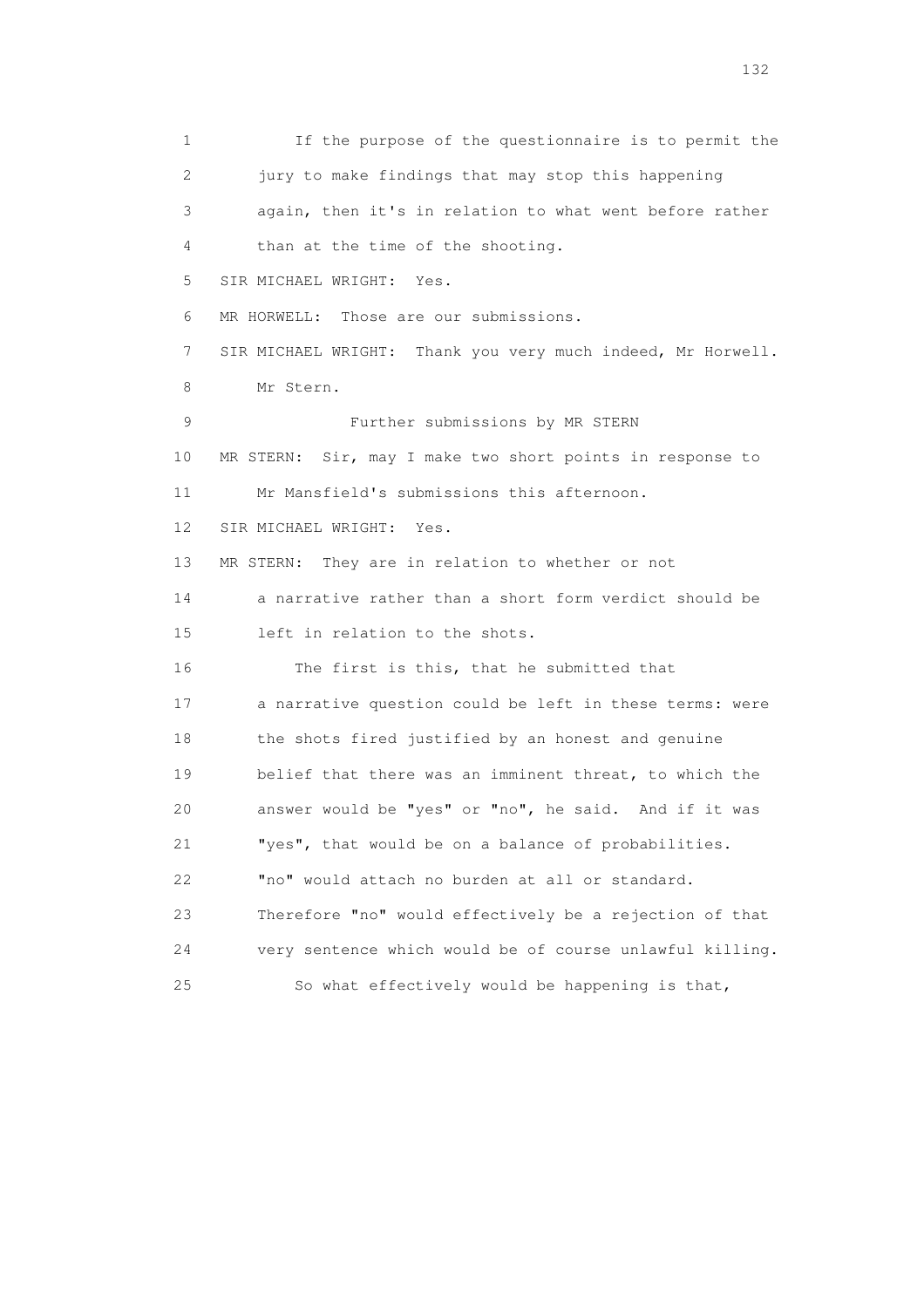1 without attaching any standard of proof, there would be 2 a verdict which would be tantamount to or an answer that 3 would be tantamount to unlawful killing which would of 4 course be clearly unlawful and wrong.

 5 SIR MICHAEL WRIGHT: Mr Mansfield suggested that a burden of 6 proof was the same both ways. Balance of probabilities. 7 MR STERN: This is the difficulty with asking a narrative 8 question, of course, it will require very careful 9 execution, because the words will have to be set out 10 clearly, and we will have to consider the ramifications 11 of a positive or negative response. Which, as I say, 12 brings me back to my submission which I am grateful for 13 my learned friend Mr Hilliard now adopting, which is the 14 suggestion of short form verdicts.

 15 The second matter raised by my learned friend 16 Mr Mansfield is that there should just be a narrative 17 verdict and it's, as I understand him to be saying, 18 would be a mischaracterisation of this inquest and/or 19 too complicated to make it just a short form.

 20 Can I first of all just refer you to his submissions 21 that were set out and obviously we have not looked at 22 them for some time, but if you look at the first page, 23 you will see at paragraph 2 it says:

 24 "For the reasons which follow it's the position of 25 the family that option 3 is to be preferred" --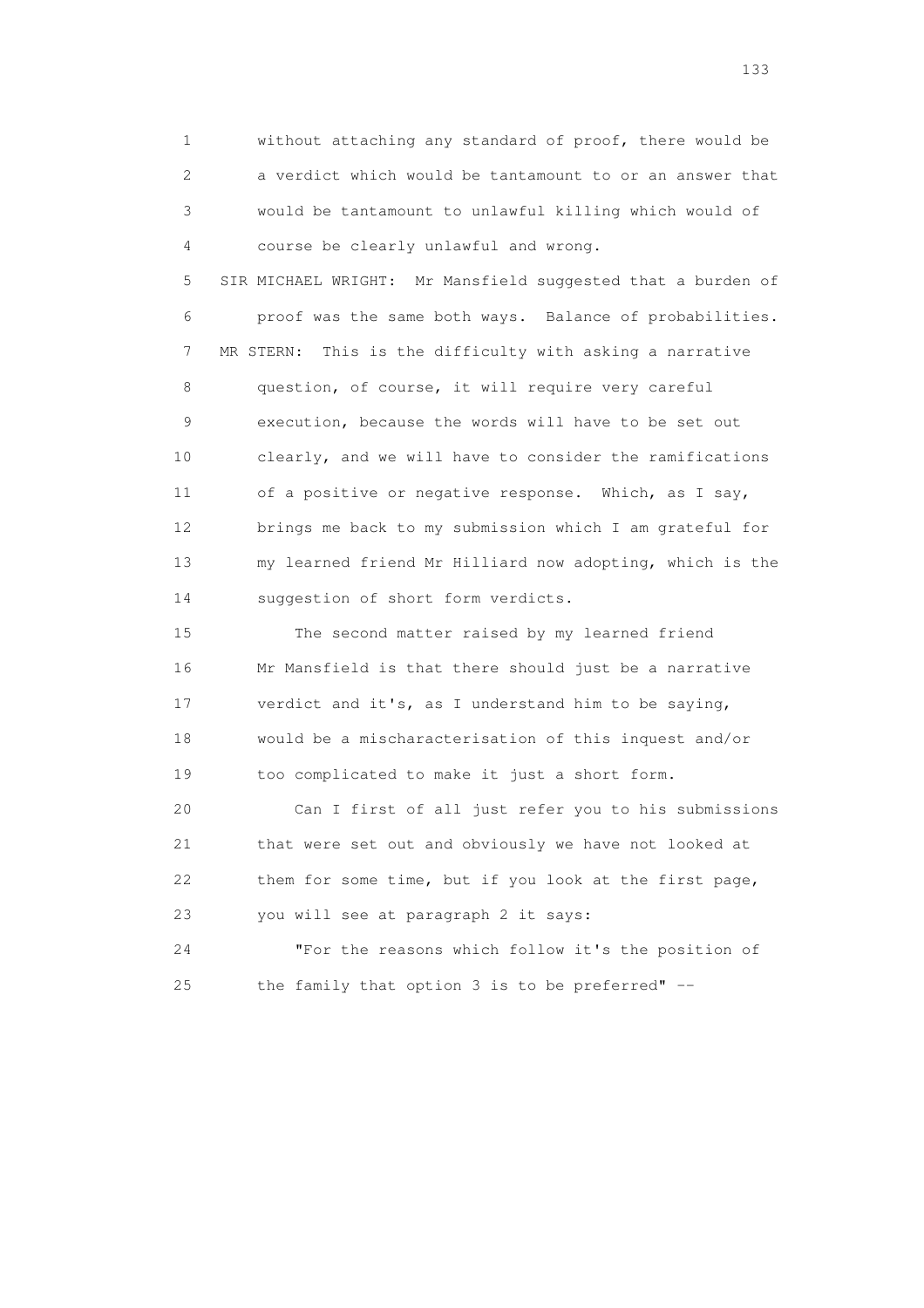1 SIR MICHAEL WRIGHT: These are his written submissions? 2 MR STERN: Yes. And option 3 reads, "inviting the jury to 3 return both a short form verdict and a narrative". So 4 the lack of complexity was not present in his mind when 5 this was drafted by him or whoever. 6 The suggestion at paragraph 2.1 was that "short form 7 verdicts of unlawful killing, lawful killing and an open 8 verdict should be left to the jury". 9 SIR MICHAEL WRIGHT: Yes. Everybody is entitled to modify 10 their -- 11 MR STERN: They are, but all I am saying is clearly the 12 point is not a good one, that it's too complicated 13 because it is without any complication or difficulty. 14 There is no confusion at all. If a short form verdict 15 is good for unlawful killing or to include unlawful 16 killing, why is it not good if unlawful killing is not 17 to be left to the jury? That is without logic. So it 18 is only a mischaracterisation, it appears, if it's not 19 lawful killing. 20 SIR MICHAEL WRIGHT: It's just a great deal simpler. 21 MR STERN: Yes. 22 SIR MICHAEL WRIGHT: I have to go through an intellectual 23 exercise before I ever get there. If the situation here 24 was that the evidence, forget about the nuances, was 25 absolutely categorical, there was a swearing match going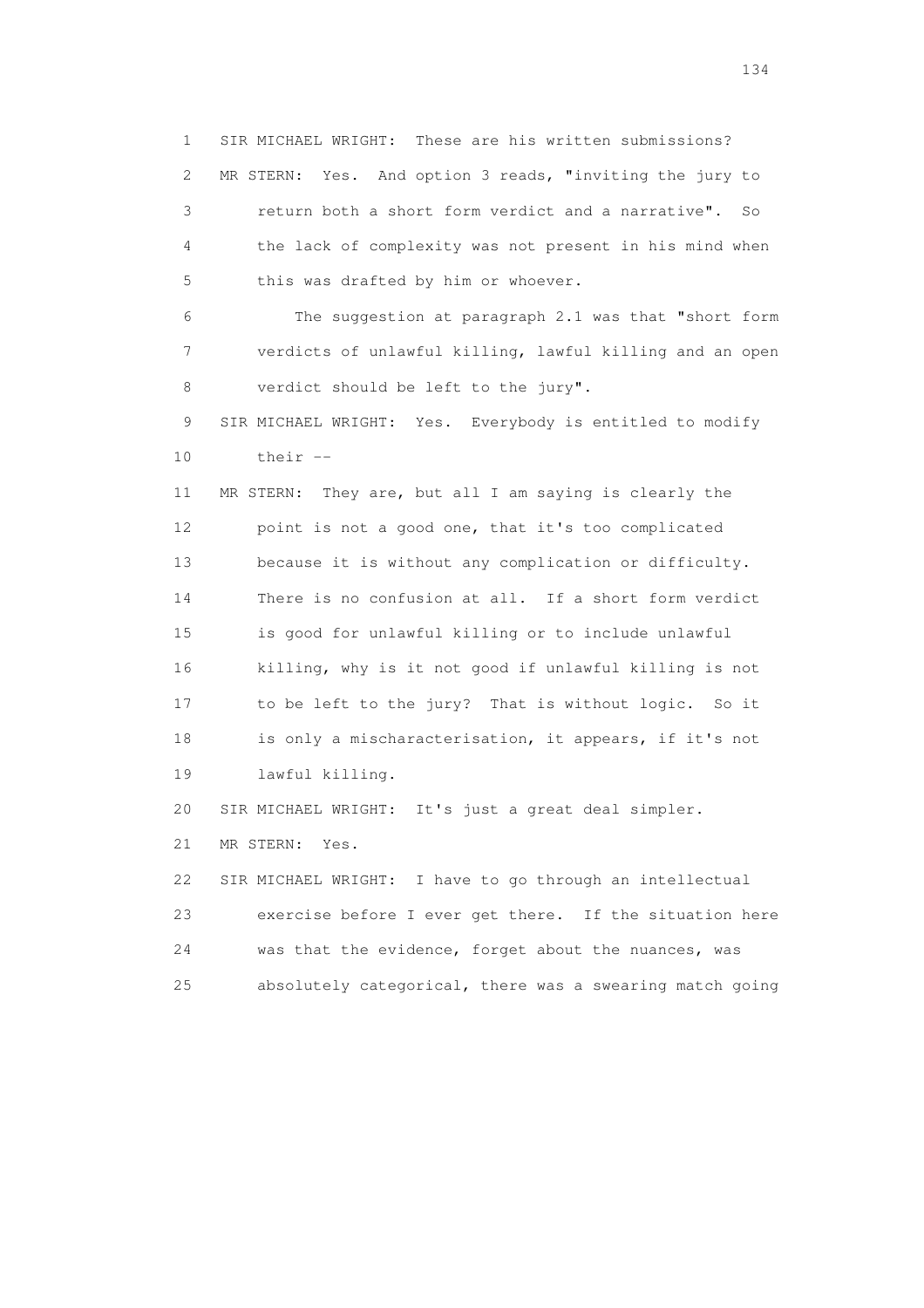1 on, it could be unlawful killing or lawful killing -- 2 it's merely that my task in those circumstances would be 3 a great deal simpler than it will be if I am persuaded 4 into the position of saying no, this is not unlawful 5 killing and I have to leave the other two. 6 MR STERN: With respect, it's just as easy to leave a short 7 form verdict with just two rather than three, in fact, 8 it gives you less to say, so -- 9 SIR MICHAEL WRIGHT: Somehow I don't think it does. 10 MR STERN: It makes it easier in many ways. 11 Can I also add as a serious point that the narrative 12 part of the inquest or the narrative part of the 13 questions that are to be left to the jury are in fact 14 part of the verdict, and so it is not just a question of 15 having a verdict which is lawful or whatever it is, or 16 open or unlawful; it is in addition the questions or the 17 answers to the questions that are left to the jury. 18 All of that can put in box 4, and so that I hope 19 meets Mr Mansfield's concern that there will just be one 20 item in the box. 21 SIR MICHAEL WRIGHT: Yes. 22 MR STERN: Those are my two points. 23 SIR MICHAEL WRIGHT: Thank you very much indeed. 24 MS LEEK: I have nothing to add, sir. 25 SIR MICHAEL WRIGHT: Thank you. Mr Gibbs.

n 135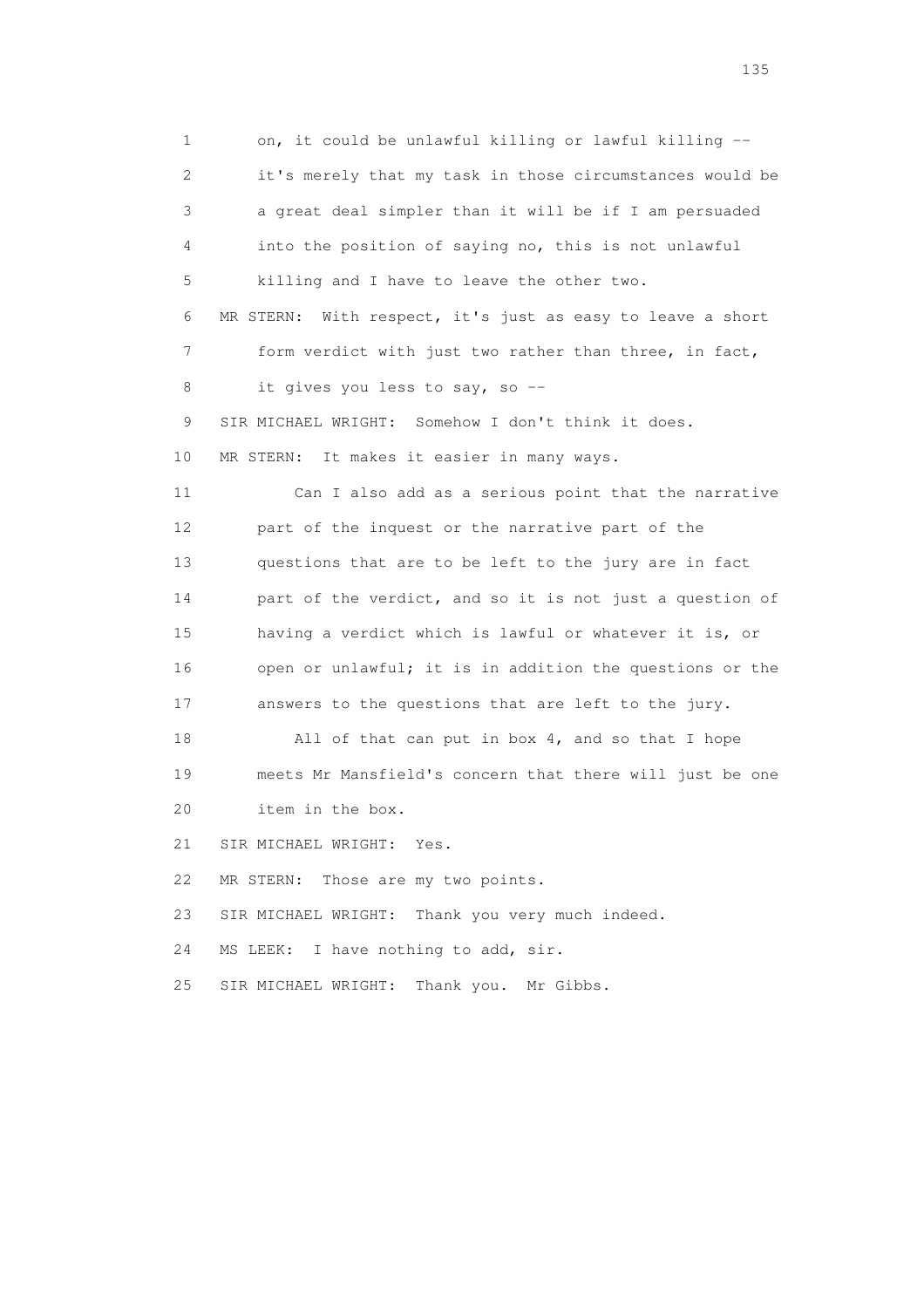1 Further submissions by MR GIBBS 2 MR GIBBS: Very little from me, sir. If the two short 3 forms, lawful and open, were to be left on the shooting, 4 that in my submission, and I am repeating to some extent 5 what others have said in a different way, would be 6 a further reason for avoiding any question about the 7 events in the carriage.

 8 SIR MICHAEL WRIGHT: We have discussed this. I see the 9 force of that.

 10 MR GIBBS: As to the specific question of stood up and moved 11 towards, you have our submissions about whether that 12 would be right or wrong with regard to Ivor. My learned 13 friend Mr Mansfield may, in retrospect, wish that he had 14 asked other or different questions of Ivor, but leaving 15 that entirely on one side, one might want to pause for 16 a second to consider it from Ivor's point of view, 17 having given evidence, even if the 18 Central Criminal Court is irrelevant here, and having 19 not had any contention put to him as to him having been 20 untruthful, and then later finding that he was on the 21 wrong end of a factual finding to that effect.

 22 Having heard my learned friend Mr Horwell's most 23 recent submissions to you on the question of narrative, 24 and narrative elsewhere than in the carriage, and having 25 listened of course carefully to the exchange between you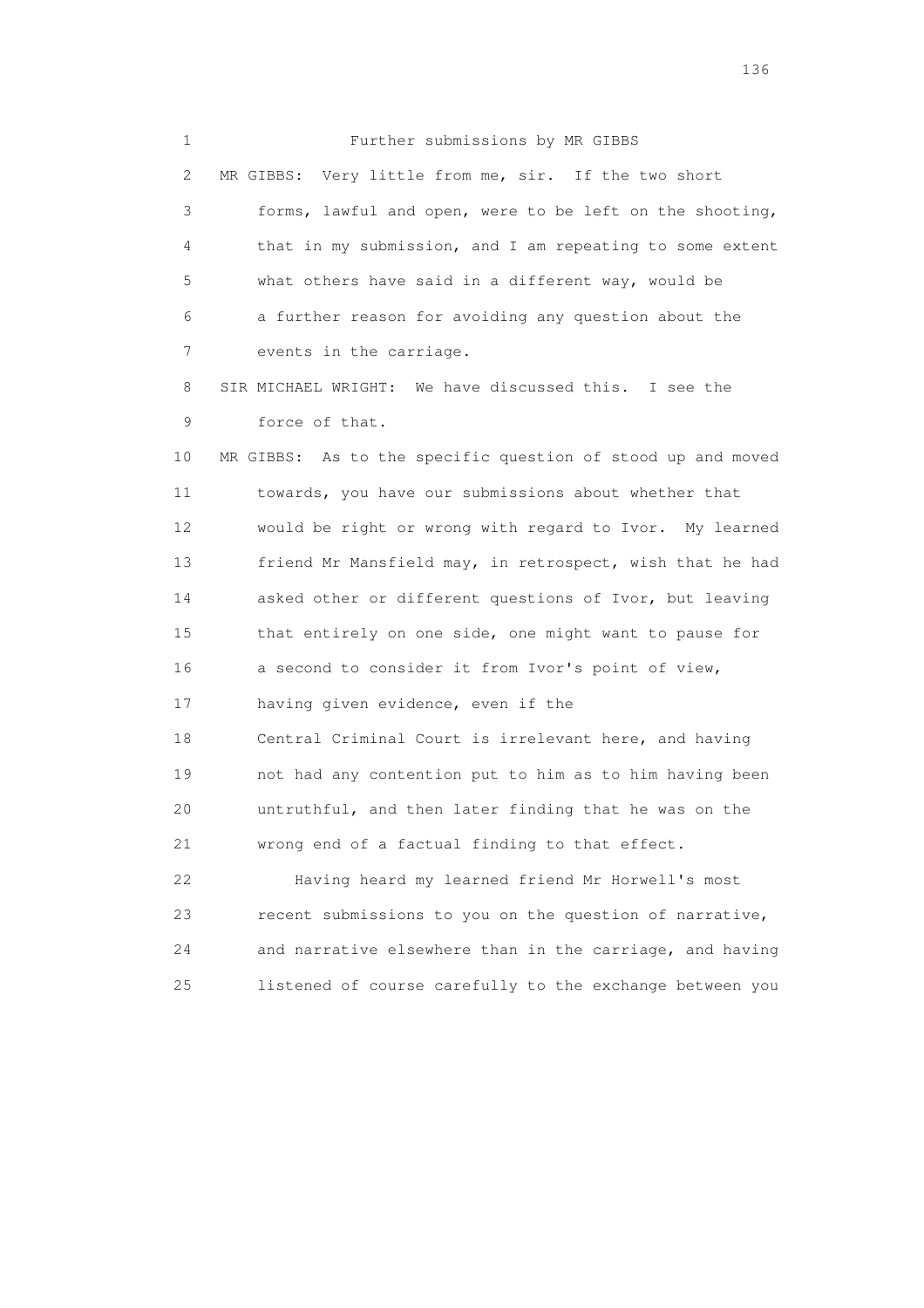1 and Mr Horwell, I think that we have from our 2 perspective nothing further to add to what's been said. 3 SIR MICHAEL WRIGHT: Very well. 4 MR GIBBS: On the discrete issue of the surveillance 5 deployment at Scotia Road, about which something has 6 been said and which has been picked up as an example of 7 the sort of area where one might avoid, for good 8 reasons, asking questions. It may be that if I could 9 just ask you to turn up again, amongst the welter of 10 paperwork on your desk, the excerpts from the evidence 11 which I gave you this morning. 12 If I could ask you to turn to page 4, in the middle 13 of the page, it's a short passage, on page 24, where you 14 see your question beginning: 15 "What more could you do ..." 16 SIR MICHAEL WRIGHT: Yes. 17 MR GIBBS: Then on page 5, the second half of the page, 18 picking up the transcript at page 92 where again you 19 say -- 20 SIR MICHAEL WRIGHT: This is Derek, isn't it? 21 MR GIBBS: Yes, this is Derek again: 22 "The way in which you deployed your officers, were 23 you content that ..." 24 SIR MICHAEL WRIGHT: Sorry, where are you now? 25 MR GIBBS: I am on the fifth page of the excerpts, page 92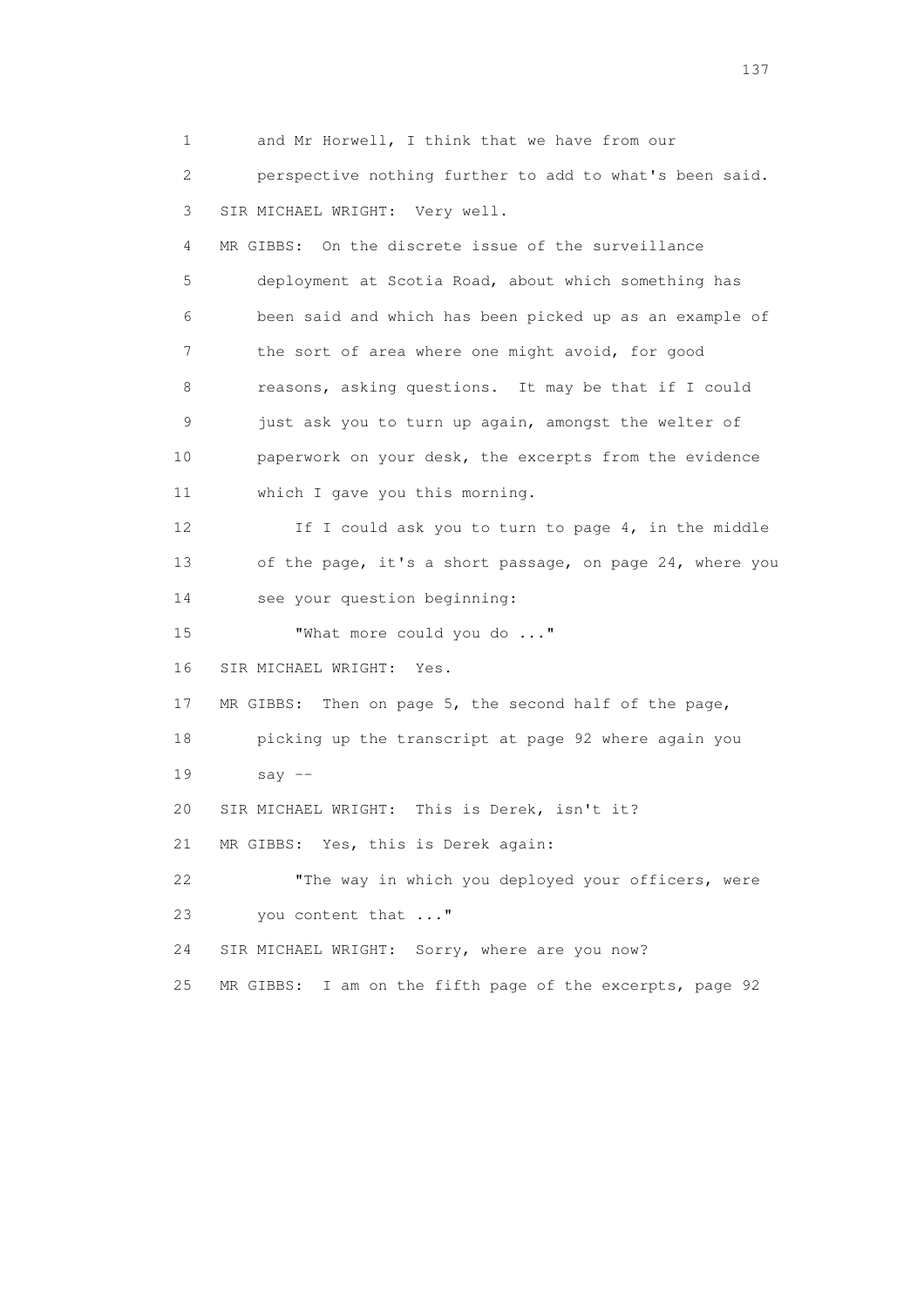1 of the transcript for that day, which was the 21st day, 2 and it's the second half of that page. It's questioning 3 by you again, sir. 4 SIR MICHAEL WRIGHT: (Pause). Yes. 5 MR GIBBS: Of course by this stage, in an inquiry, one 6 sometimes forgets what had been established and what had 7 been established really without, beyond a peradventure 8 at an earlier stage, and it may be that just looking at 9 that exchange between yourself and Derek will help to 10 remind us all as to whether there really was an issue 11 left here at all when he left the witness box. 12 Those are my submissions. 13 SIR MICHAEL WRIGHT: Thank you very much, Mr Gibbs. 14 Mr Perry. 15 Further submissions by MR PERRY 16 MR PERRY: Sir, may I just make these short points: first of 17 all, the inconsistent findings or contrary verdicts 18 point. 19 You will remember, sir, that Mr Horwell addressed 20 you on the basis that if you have the lawful killing, or 21 if you have withdrawn unlawful killing and you have 22 questions that might cast doubt on a lawful killing 23 verdict, that's going to create a difficulty. 24 We would submit that the same applies equally to the 25 command team, because suppose for example you were to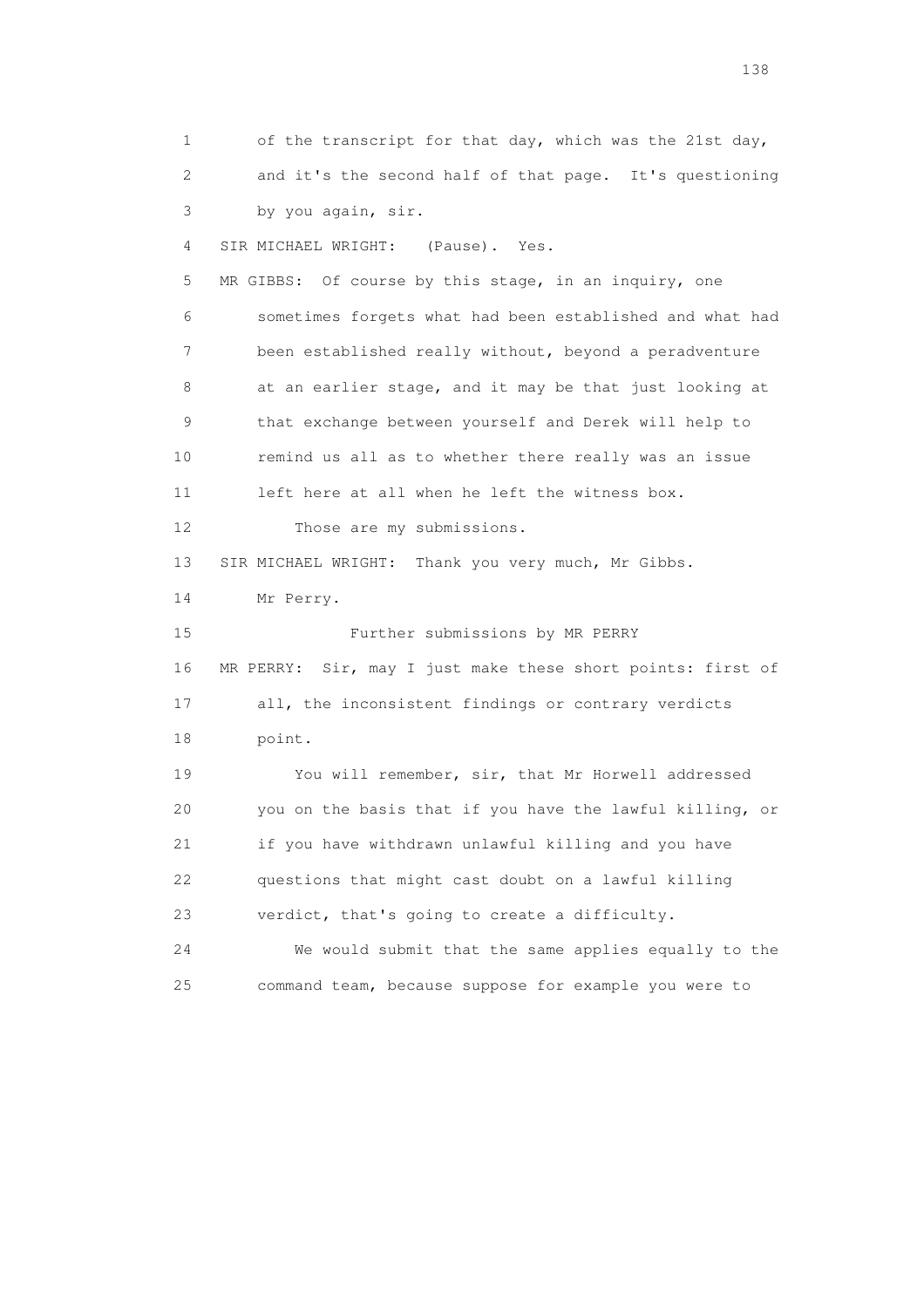1 conclude in due course, having considered all the 2 submissions that have been made, that unlawful killing 3 as a potential verdict based on gross negligence 4 manslaughter was not available in this case. 5 SIR MICHAEL WRIGHT: You mean if I came to the conclusion 6 that there was insufficient evidence to leave gross 7 negligence manslaughter unlawful killing in relation to 8 the command team, there is nothing else? 9 MR PERRY: There is nothing else, but then -- this is where 10 the danger arises, I am not saying this is why it's been 11 done but this is the difficulty that arises -- if you 12 then have narrative questions which touch upon that same 13 issue, it might later be suggested that the jury's 14 verdict suggests that they were some way suggesting that 15 there had been gross negligence, so it's the same 16 inconsistency. It's letting in gross negligence by the 17 tradesman's entrance, that's really the point; not being 18 able to return a verdict of that, you outflank your 19 ruling by withdrawing it and put it in the form of a 20 narrative. Well, clearly that would be wrong in 21 principle. 22 SIR MICHAEL WRIGHT: Depends on how you word the questions, 23 doesn't it?

 24 MR PERRY: That was going to bring me to my next point, 25 because the way you have been addressed this afternoon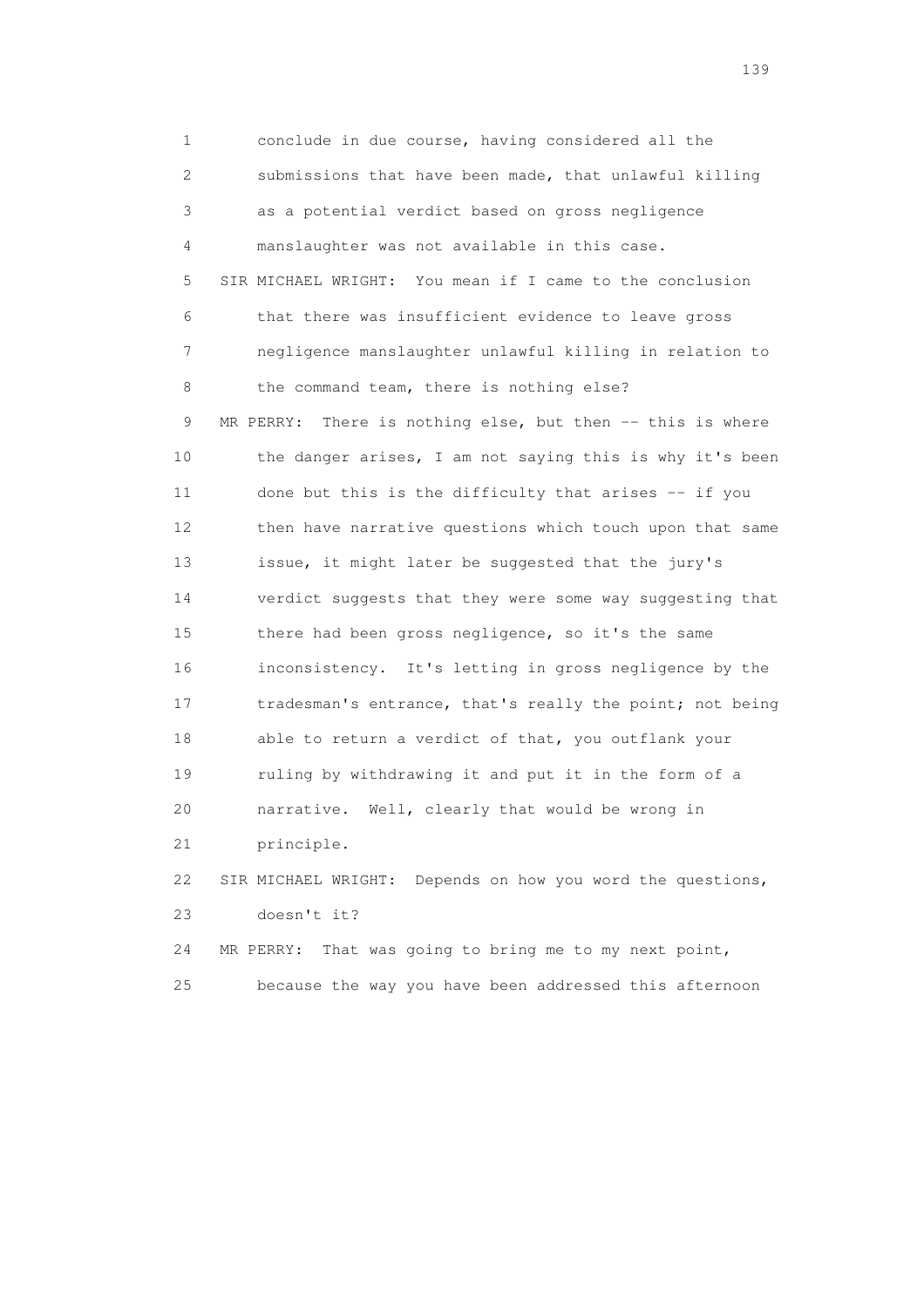1 by Mr Mansfield is that the jury can use any language 2 they wish as long as they don't transgress the coronial 3 rules. Well, that's all very well, but the form of 4 these questions had not been formulated by the jury, 5 they are questions formulated and expressed in 6 a particular way and they can only be answered in 7 a particular way.

8 What we would invite, sir, just by way of example, 9 looking at the way the questions have been formulated -- 10 and this is not done critically but just to illustrate 11 the difficulties -- page 2 of the family's document 12 where it's got contributory factors at 5(i) as

13 an example:

14 "A failure within the command team." 15 SIR MICHAEL WRIGHT: You are looking at the family's draft? 16 MR PERRY: The family's draft, sir, yes. Just focusing on 17 5(i) for the moment, forget that it begins with 18 "a failure", but then "within the command team". We 19 would submit that's meaningless; what does that mean? 20 Then it has "value judgments such as adequate", 21 which is an opinion, not a question, doesn't necessarily 22 answer a question of fact. "What is adequate and 23 continuous co-ordination?" How would you sum up on 24 those matters at all? And take (iii) "to obtain and 25 satisfactorily disseminate".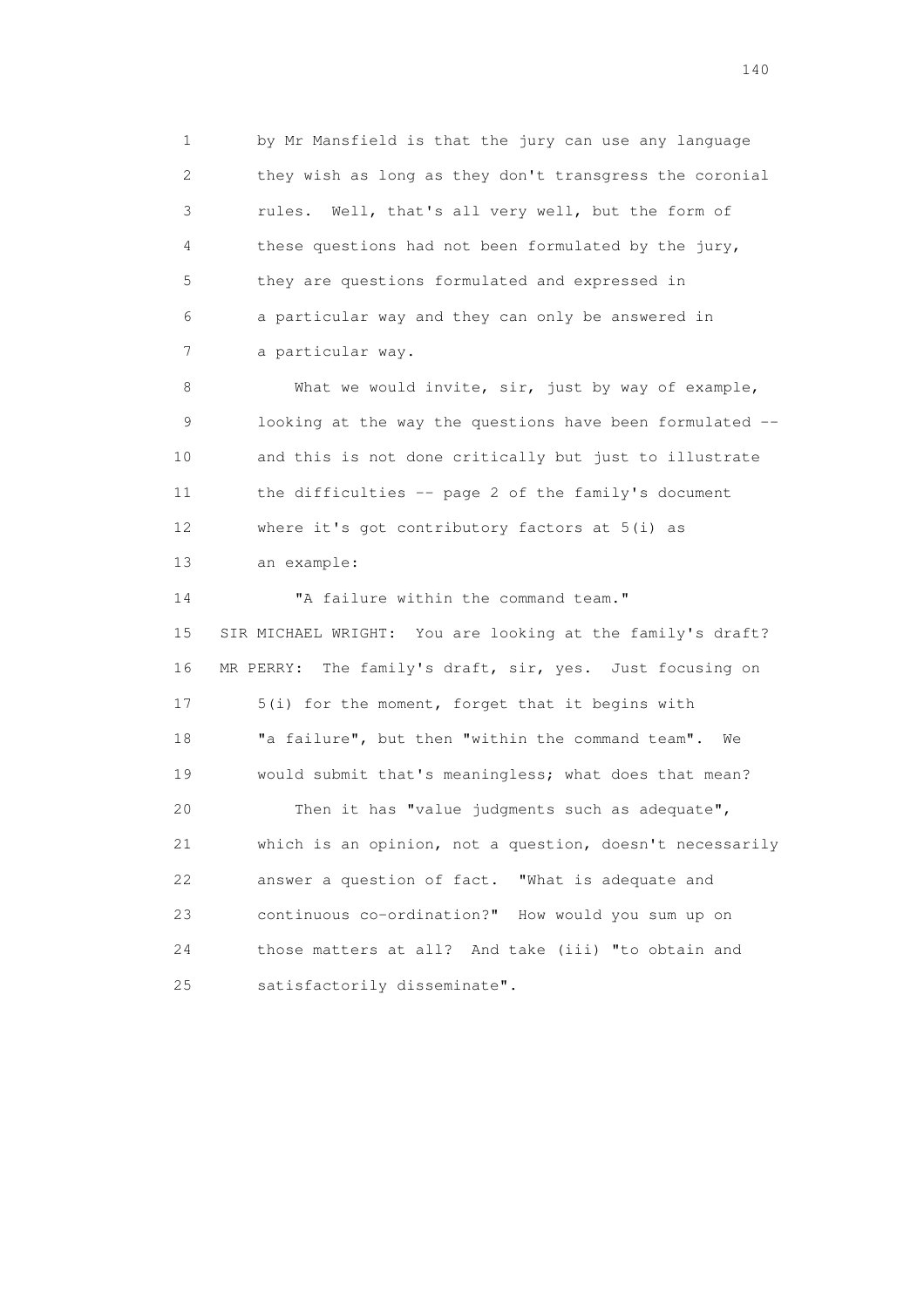1 SIR MICHAEL WRIGHT: Can I interrupt you for one moment? 2 MR PERRY: Yes.

 3 SIR MICHAEL WRIGHT: Depending on where you are in the 4 chronology, if the view I formed was that, for example, 5 at the very beginning there was no duty of care, 6 although that does not prevent the jury from answering 7 questions relating to this -- for want of a better 8 word -- system that has been developed, in answer to the 9 requirements in paragraph 5 of Middleton, that doesn't 10 run the risk of outflanking the verdict, does it, 11 because the verdict on that part of this history will 12 have been withdrawn from them, not on the basis that the 13 evidence isn't, doesn't have the capacity of grossness, 14 but simply because there isn't a duty of care. 15 MR PERRY: Sir, the answer to that may be it depends, 16 because it depends what use might be made of that later 17 to shed light on events that took place thereafter. 18 But there is another vice that arises. The other 19 vice is the expertise point and the opinion point. 20 Because what the jury are good at and what they should 21 be doing is finding facts. What they are not -- and we 22 all accept this -- good at is having an expertise to 23 make value judgments about what was continuous or 24 necessarily adequate when it's looking at a question of 25 fact.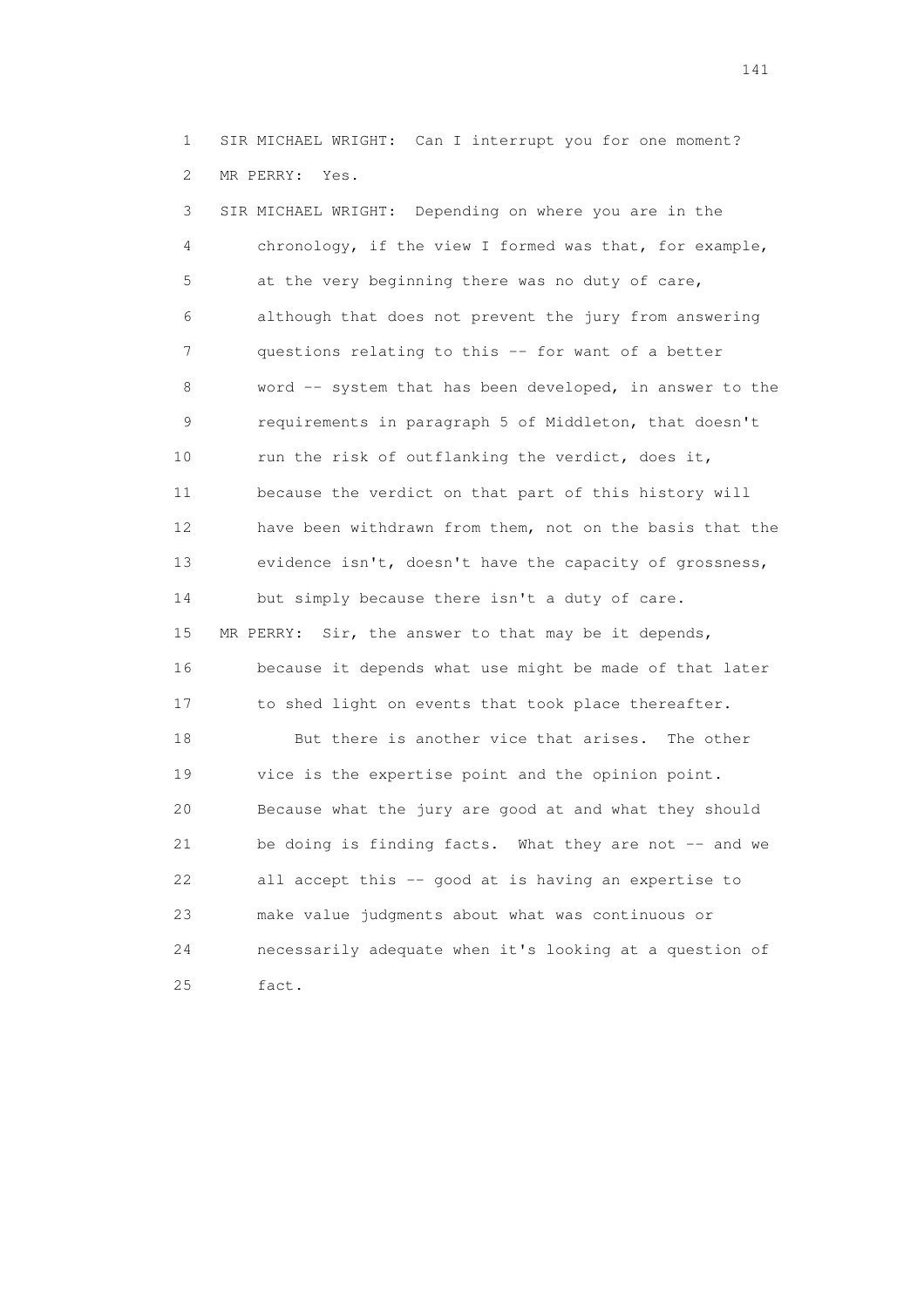1 Sir, the other point that we would make in relation 2 to this is that "yes" and "no" questions are simply too 3 stark, particularly when the questions are framed in 4 what might be thought to be a tendentious and weighted 5 way. If you go through this document and analyse each 6 of the questions and ask, as you go through, mentally: 7 is this a question of fact or is it actually inviting 8 an expression of opinion -- 9 SIR MICHAEL WRIGHT: I suppose you might say they all 10 presume a hostile answer, and the only question is how 11 much do they contribute? 12 MR PERRY: Exactly. Then look at 5(iii) where, in the 13 middle passage, "As to this, you may wish to consider in 14 particular A, B, and C". Why in particular A, B and C? 15 Why not in particular other factors more favourable to

 16 the police? And also why not put the question: "Would 17 it have been better not to have embarked on this 18 operation at all, pending the obtaining of a perfect 19 system and perfect photographs?" 20 SIR MICHAEL WRIGHT: This is something along the lines of 21 "when did you stop beating your wife?"

 22 MR PERRY: Exactly. What we would submit, sir, is, as your 23 own counsel have submitted in their written document, 24 the questions should be much more limited. They should 25 be limited to fact, they should avoid overcomplicating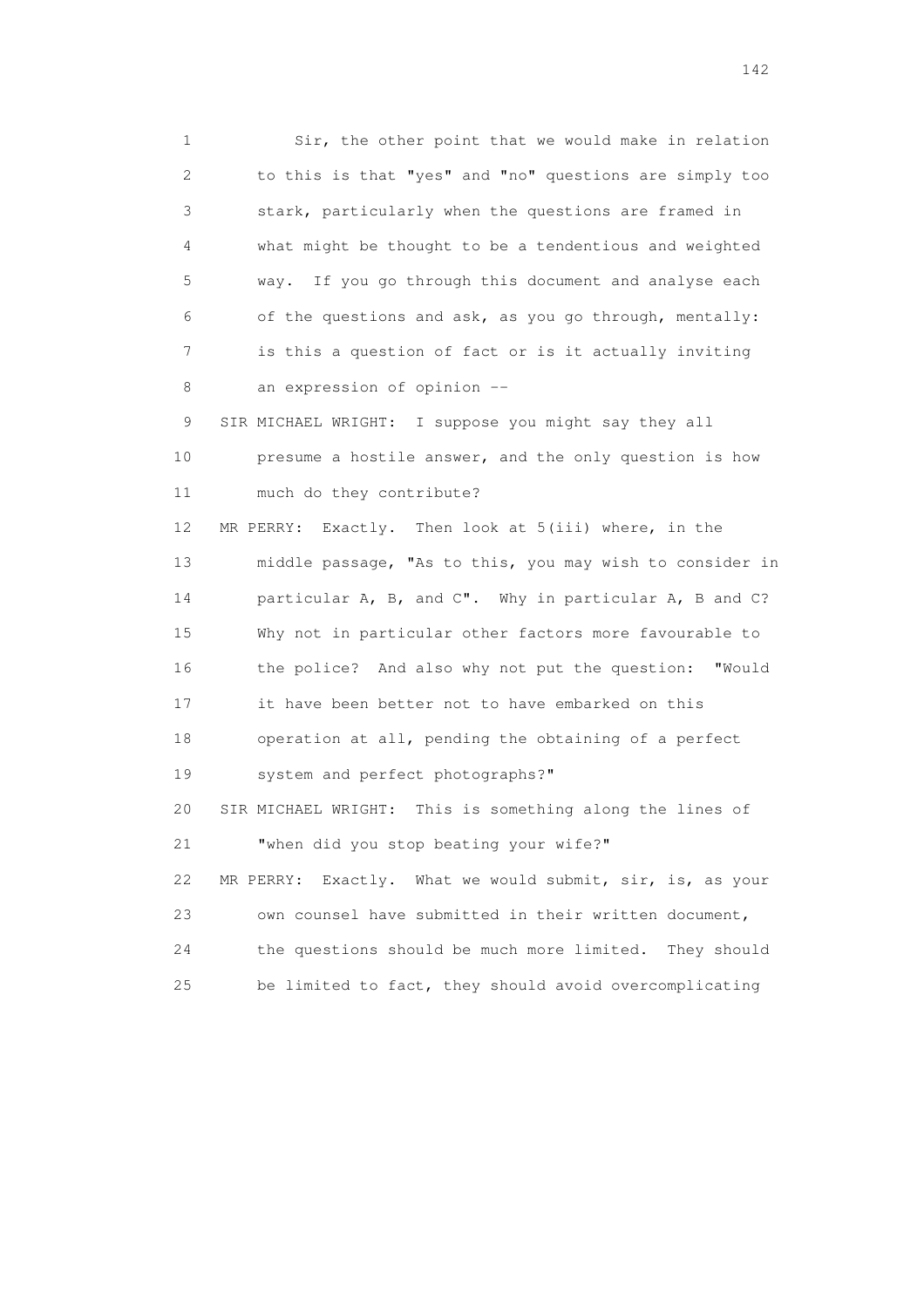1 this case, and they should not provide any scope in 2 future for any legal ruling or verdict to be undermined, 3 either by way of legal process or outside the system 4 whereby a legal challenge might be brought. 5 So for those reasons, sir, we would submit that 6 a limited number of questions on facts which are not 7 tendentiously framed, there can be no objection to that, 8 but it must avoid calling into question the verdicts or 9 inviting opinions on expertise which the jury simply 10 does not have. 11 SIR MICHAEL WRIGHT: Give me an example, if you have thought 12 of one. 13 MR PERRY: An example of where the jury are being asked 14 to -- 15 SIR MICHAEL WRIGHT: No. An example of a question on a fact 16 which is relevant to the causation of Mr de Menezes' 17 death and, once we have identified a question, how do we 18 frame it in a non-contentious way? 19 MR PERRY: We have done it in our little document, sir, that 20 we handed in this morning, we have just had under the 21 question: "Do you consider that any of the following 22 factual matters" -- 23 SIR MICHAEL WRIGHT: Contributed. 24 MR PERRY: "Contributed to", and then we have listed them, 25 and to take 10 as an example, the information conveyed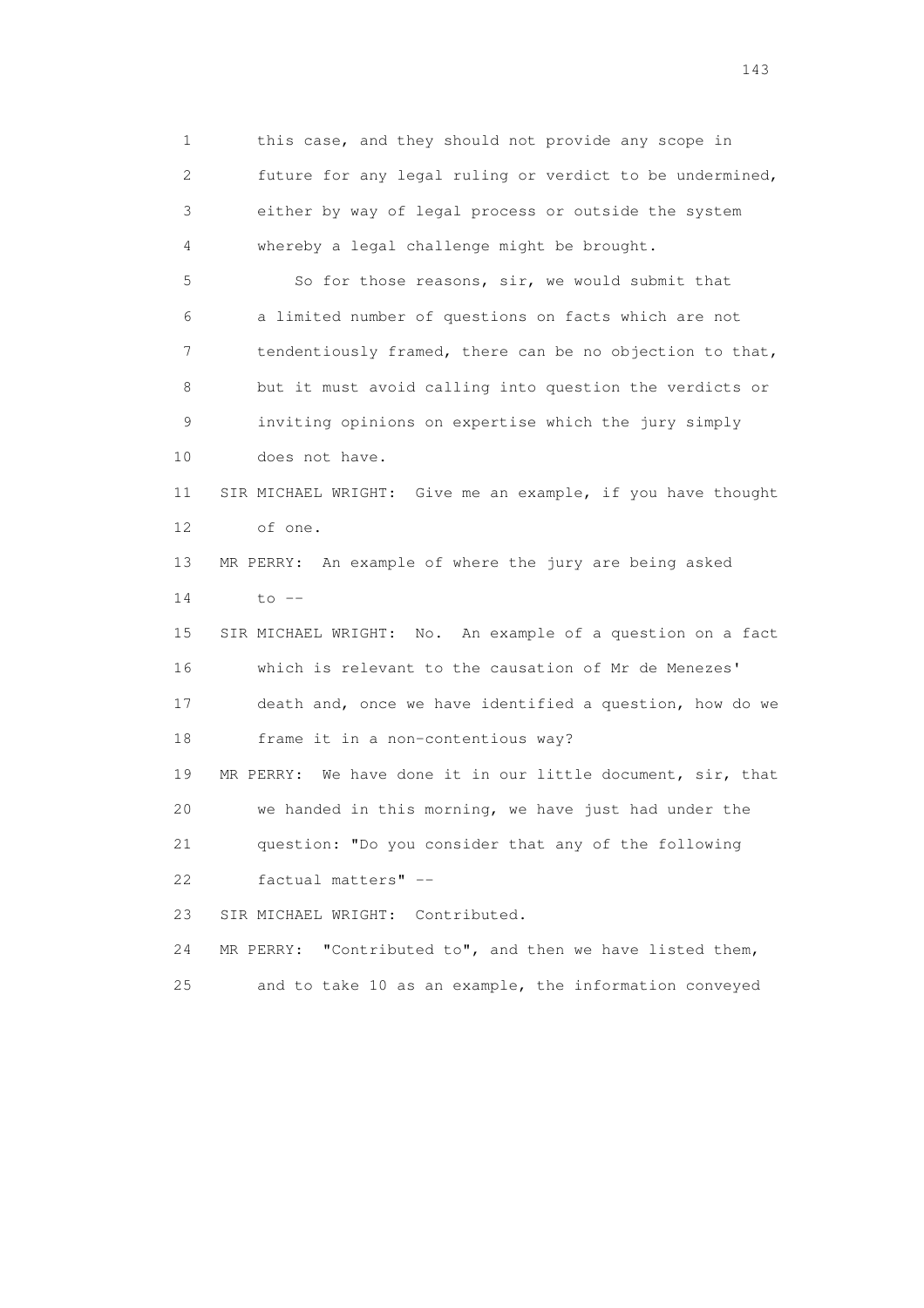1 to the control room on the topic of identification 2 during the various stages of the surveillance. 3 SIR MICHAEL WRIGHT: I follow. 4 MR PERRY: So, sir, that's what we say -- 5 SIR MICHAEL WRIGHT: You adhere to this format? 6 MR PERRY: Yes. Sir, that's the way we put it. 7 SIR MICHAEL WRIGHT: Thank you very much, Mr Perry. 8 Mr King? 9 MR KING: No, thank you. 10 SIR MICHAEL WRIGHT: Thank you all very much indeed. 11 I suppose all there is left for me to say -- apart 12 from thanking everybody for the efforts that they have 13 put in; I have said it once and I repeat it, and I mean 14 it -- is see you all on Monday week, unless you get 15 a message saying not Monday, Tuesday. 16 The rulings will be distributed by email on the 17 basis of confidentiality that has already been spelt 18 out, and I do trust that everybody will observe it. 19 Monday week, 10 o'clock. 20 (3.25 pm) 21 (The court adjourned until 10.00 am on 22 Monday, 1 December 2008) 23 24 25